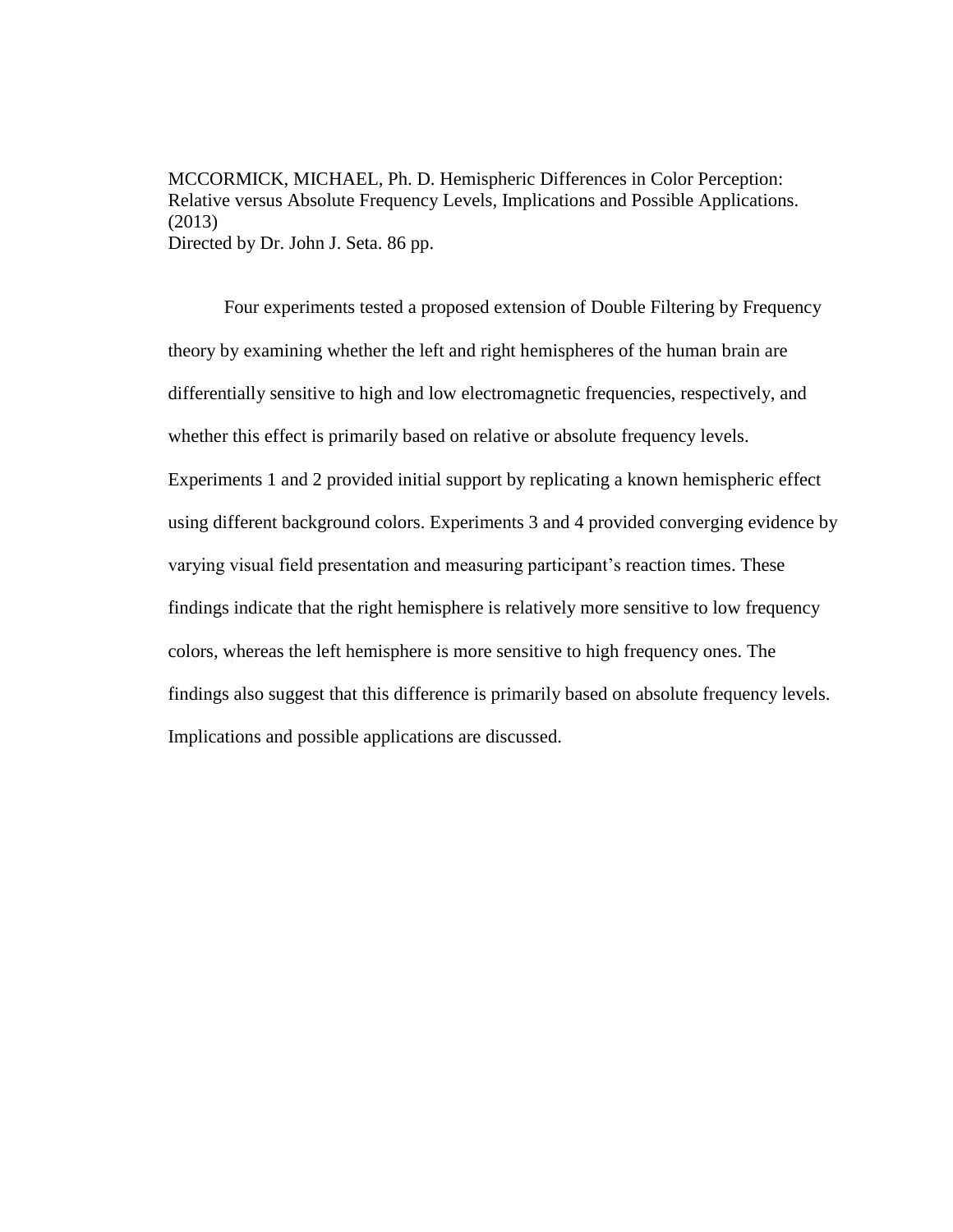# HEMISPHERIC DIFFERENCES IN COLOR PERCEPTION: RELATIVE VERSUS ABSOLUTE FREQUENCY LEVELS, IMPLICATIONS

# AND POSSIBLE APPLICATIONS

by

Michael McCormick

A Dissertation Submitted to the Faculty of The Graduate School at The University of North Carolina at Greensboro in Partial Fulfillment of the Requirements for the Degree Doctor of Philosophy

> Greensboro 2013

> > Approved by

Committee Chair

\_\_\_\_\_\_\_\_\_\_\_\_\_\_\_\_\_\_\_\_\_\_\_\_\_\_\_\_\_\_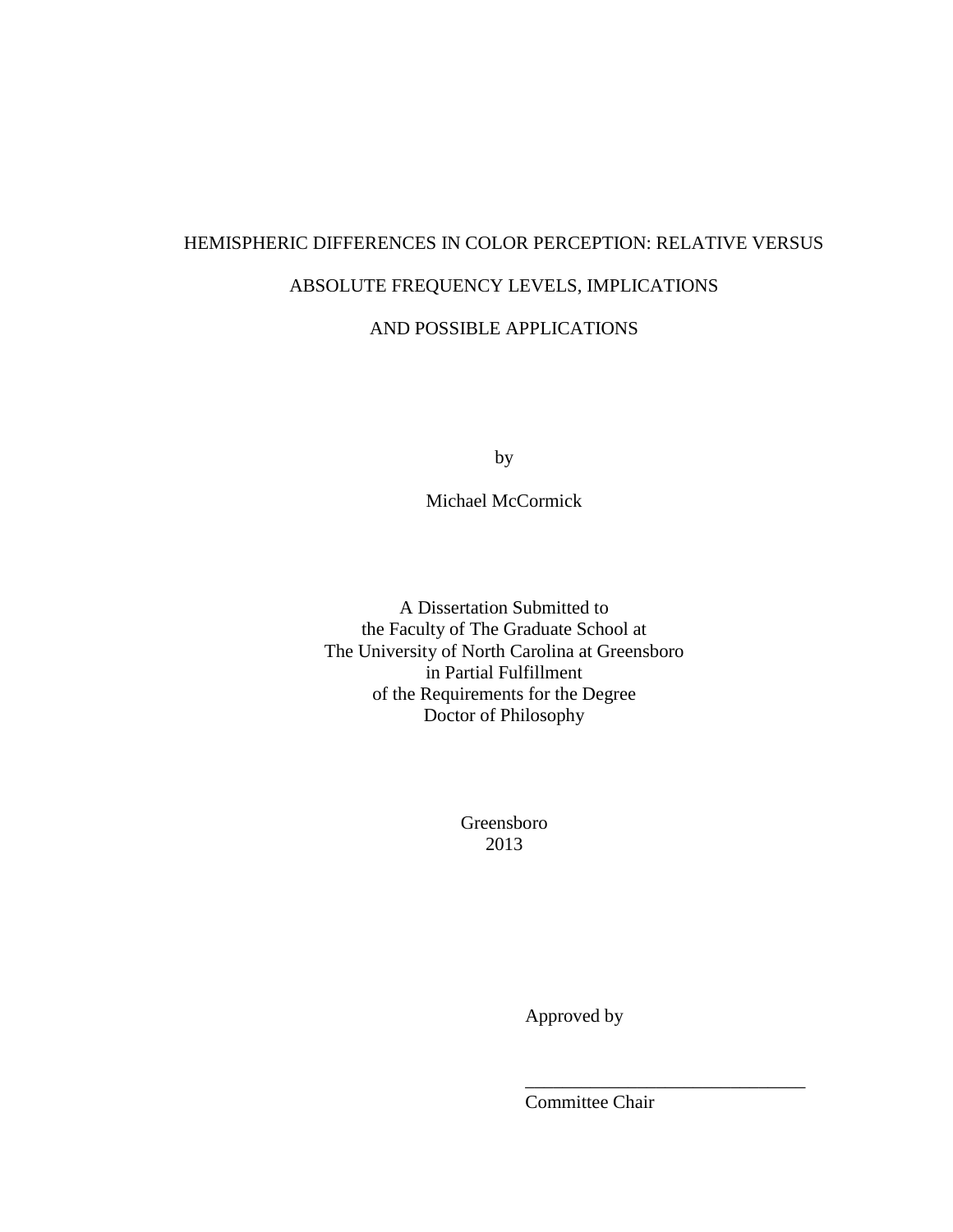### APPROVAL PAGE

This dissertation has been approved by the following committee of the Faculty of The Graduate School at The University of North Carolina at Greensboro.

Committee Chair

John J. Seta

Committee Members

George Michel

Peter Delaney

Arthur Anastopoulos

\_\_\_\_\_\_\_\_\_\_\_\_\_\_\_\_\_\_\_\_\_\_\_\_\_\_\_\_\_\_\_\_\_\_\_\_\_

\_\_\_\_\_\_\_\_\_\_\_\_\_\_\_\_\_\_\_\_\_\_\_\_\_\_\_\_\_\_\_\_\_\_\_\_\_

\_\_\_\_\_\_\_\_\_\_\_\_\_\_\_\_\_\_\_\_\_\_\_\_\_\_\_\_ Date of Acceptance by Committee

\_\_\_\_\_\_\_\_\_\_\_\_\_\_\_\_\_\_\_\_\_\_\_\_\_ Date of Final Oral Examination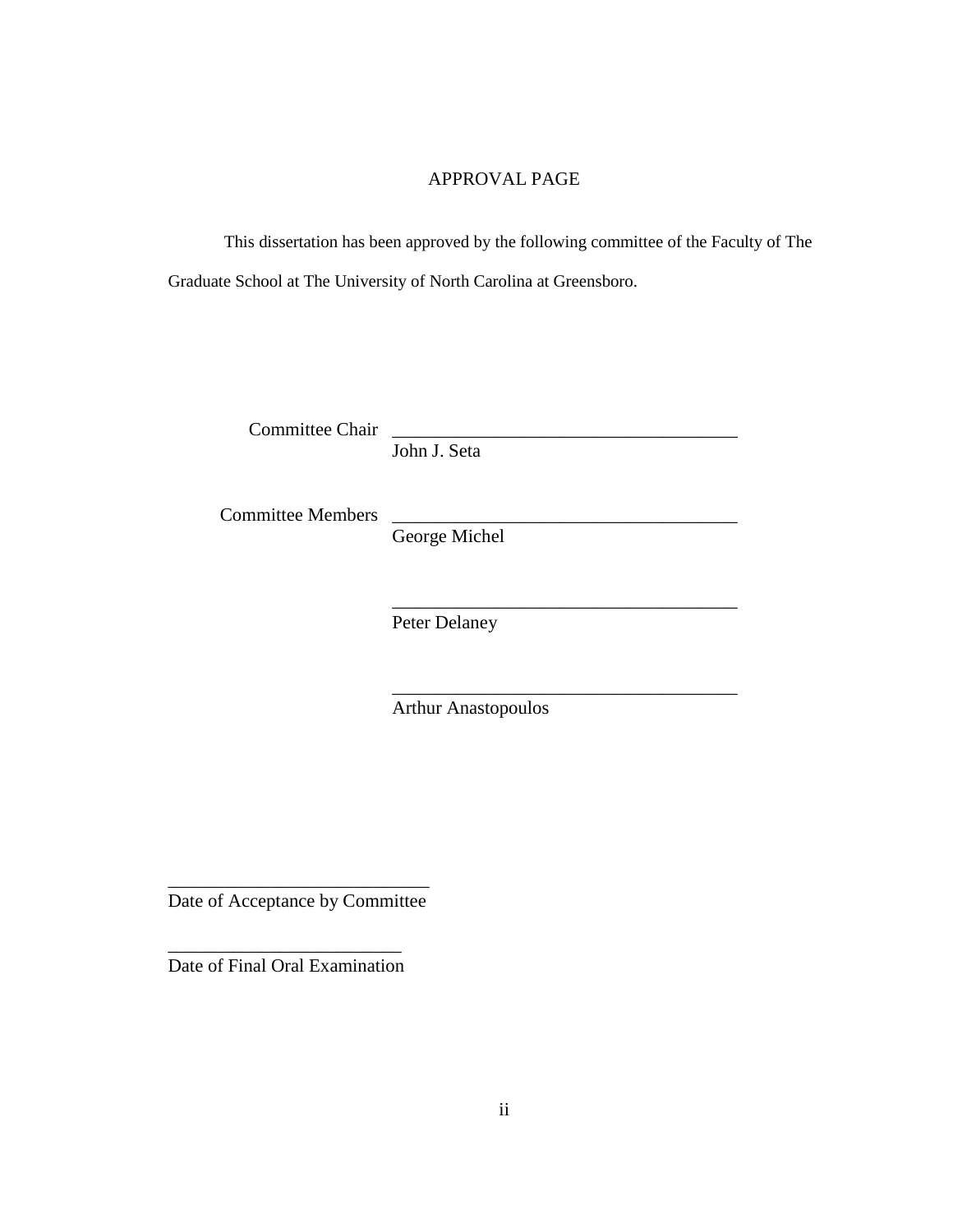#### ACKNOWLEDGMENTS

I would like to thank my advisor, Dr. John J. Seta, and my committee members, Dr. George Michel, Dr. Peter Delaney, and Dr. Arthur Anastopoulos, for their time and guidance. I would also like to thank my mother, Debra Campagna, and my fathers, John McCormick and Tom Wood, for their love and support over the years.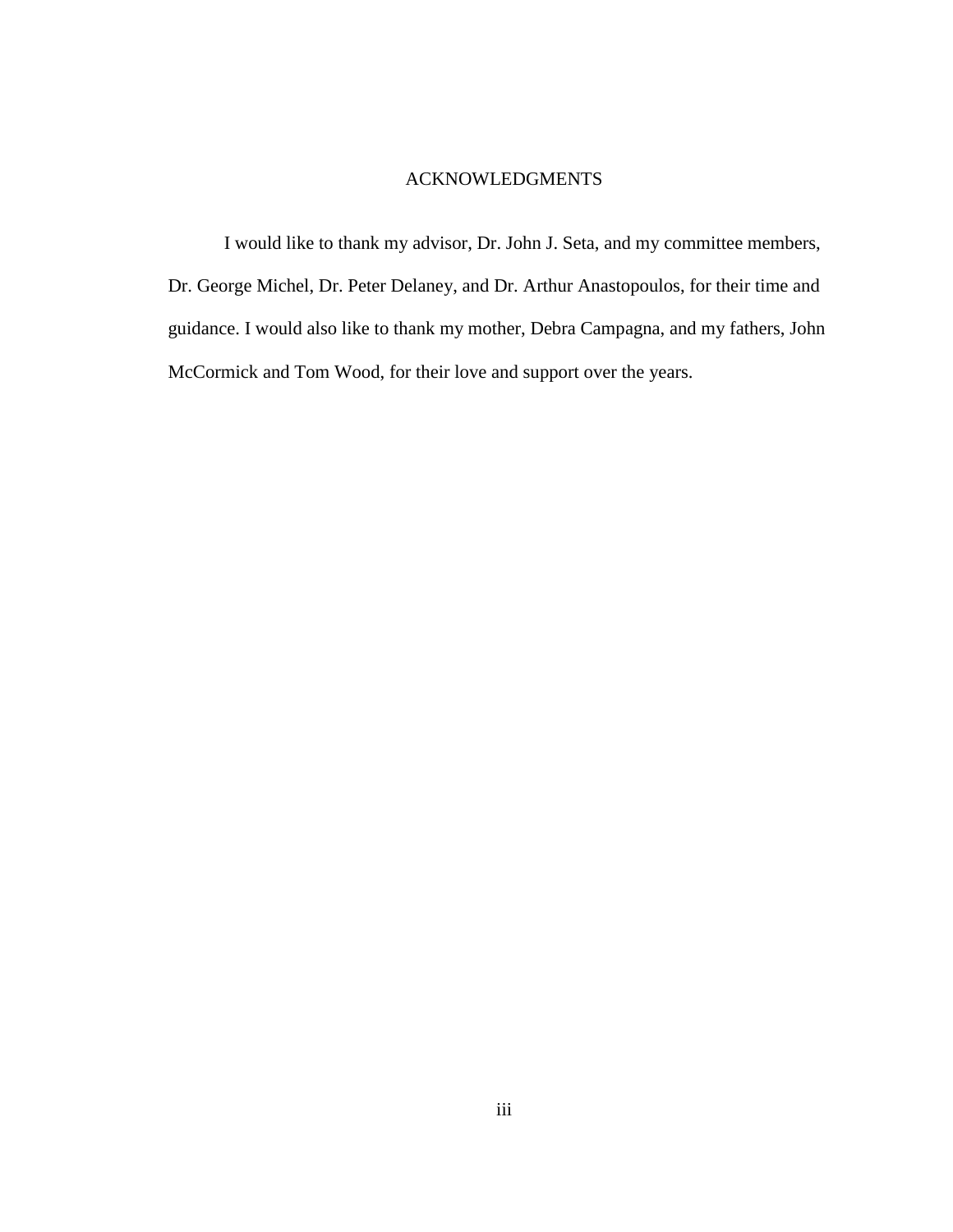# TABLE OF CONTENTS

# **CHAPTER**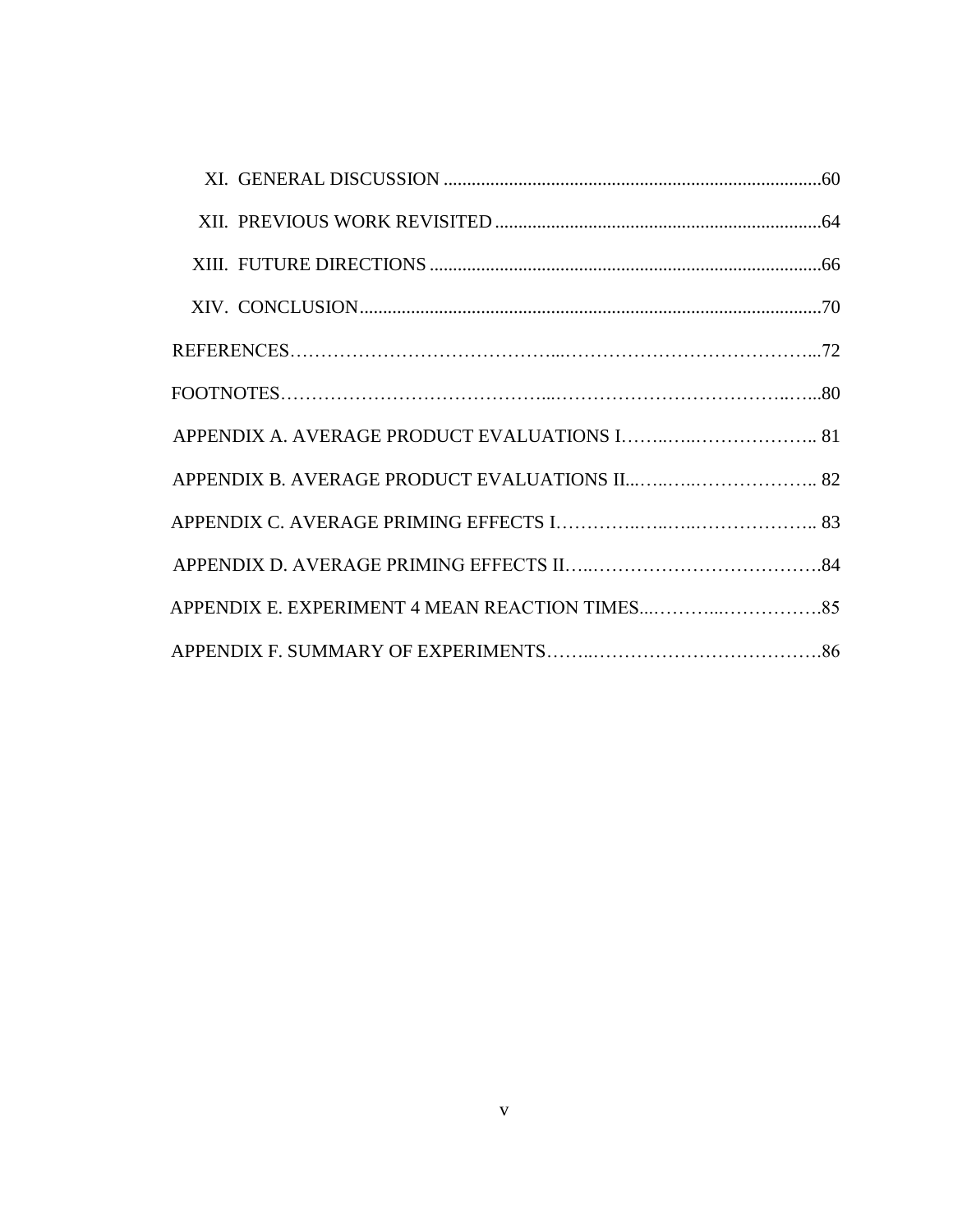## CHAPTER I

#### INTRODUCTION

Color is ubiquitous. From the moment we wake till the time we sleep, virtually all of our thoughts, judgments and decisions are made in contexts that involve a multitude of different colors. Unfortunately, however, most of the research examining how color influences behavior has relied on correlations, post-hoc interpretations, or has proposed an account that makes predictions for the influence of one or two colors on a specific task in a specific context, offering little or no predictive value when a change is made to any of these elements (e.g., Chien, 2011; Elliot & Maier, 2007; Gerend & Sias, 2009; Levy 1984; Maier, Barchfeld, Elliot, & Pekrun, 2009; Maier, Elliot, & Lichtenfeld, 2008; Mehta & Zhu, 2009; Singh, 2006; Stone & English, 1998; Tanaka & Tokuno, 2011). Not surprisingly, a growing number of researchers have recently called for more theory and an increase in experimental rigor to provide a better explanation of these effects (e.g., Chien, 2011; Elliot & Maier, 2007; Mehta & Zhu, 2009).

One theory which I propose is relevant to this issue is Double Filtering by Frequency (DFF) theory (e.g., Ivry  $& Robertson, 1998$ ) – a theory based on extensive research with both neurological patients and healthy participants that provides an explanation of hemispheric asymmetries observed in the processing of visual spatial and auditory frequencies, but not electromagnetic frequencies (i.e. colors). According to DFF theory, the left and right hemispheres of the human brain are differentially sensitive to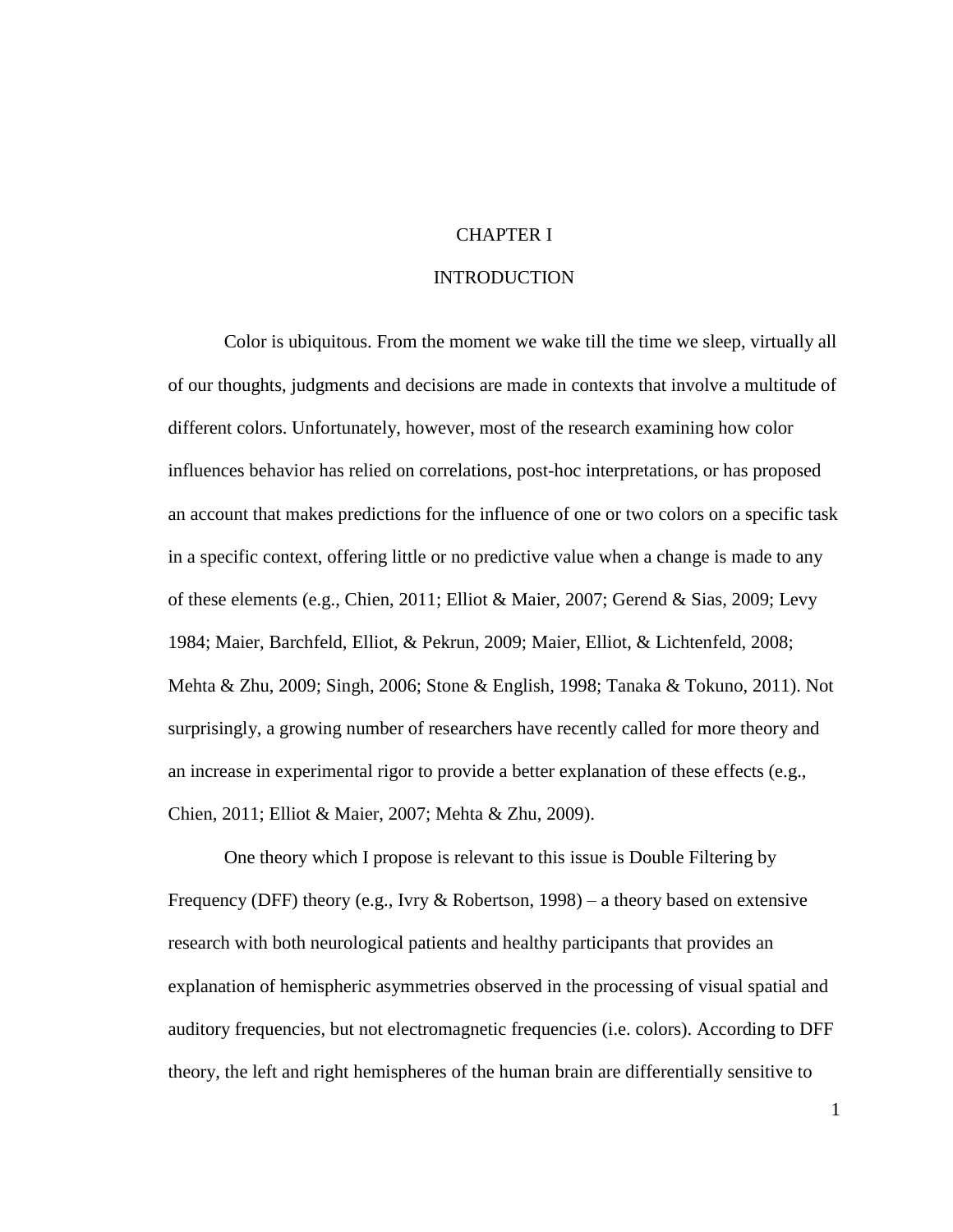high versus low spatial and audio frequencies, respectively, and this effect is primarily based on relative frequency levels – whether one frequency is higher or lower than other frequencies in a given context. Although DFF theory was not developed to explain how different colors influence behavior, I believe that it not only offers such an account, it also allows for a number of novel predictions and provides a well-supported, theoretical basis for a wide range of previously unrelated findings. Therefore, the purposes of this paper are twofold: (1) to examine whether DFF theory should be extended to include electromagnetic frequencies by testing for hemispheric differences in the perception of different colors and whether this difference is based on relative or absolute frequency levels; and (2) to provide a theoretically based, context independent account of how color can influence behavior and review how this can be applied to previous research in the area of color psychology. I also plan to show that this view generates a number of novel predictions that may stimulate future research.

I begin by reviewing previous work in color psychology and related areas, discussing the scant theory that has been proposed to account for the findings. Then, after describing the experience of color from a physical perspective, I review DFF theory in detail and propose an extension to include electromagnetic frequencies. Two experiments are then reported that replicated a known hemispheric effect by varying the color of the paper on which a decision-making task was presented. Experiment 3 provided converging evidence when high or low frequency stimuli (i.e. a blue or red rectangle) were presented to participants' left or right visual field and their reaction time was measured. Finally, a fourth experiment replicated the findings of Experiment 3 in an examination of whether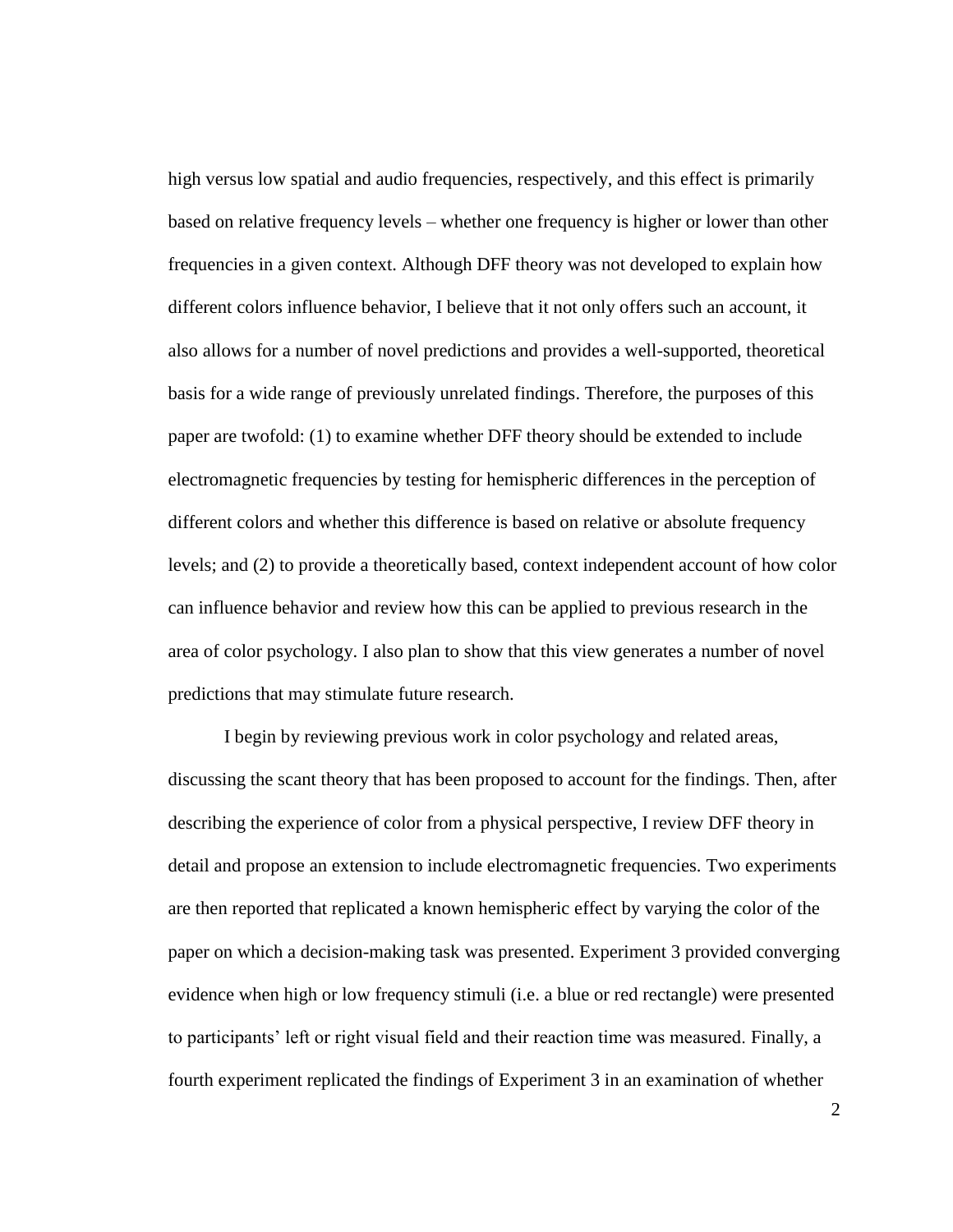the effect is primarily based on relative or absolute frequency levels. Thus, an initial demonstration and replication of two distinct findings supported the current view that the left and right hemispheres are differentially sensitive to high versus low electromagnetic frequencies, respectively. In the remaining sections I show that several previous findings can be reinterpreted from this view and discuss a number of implications and possible applications.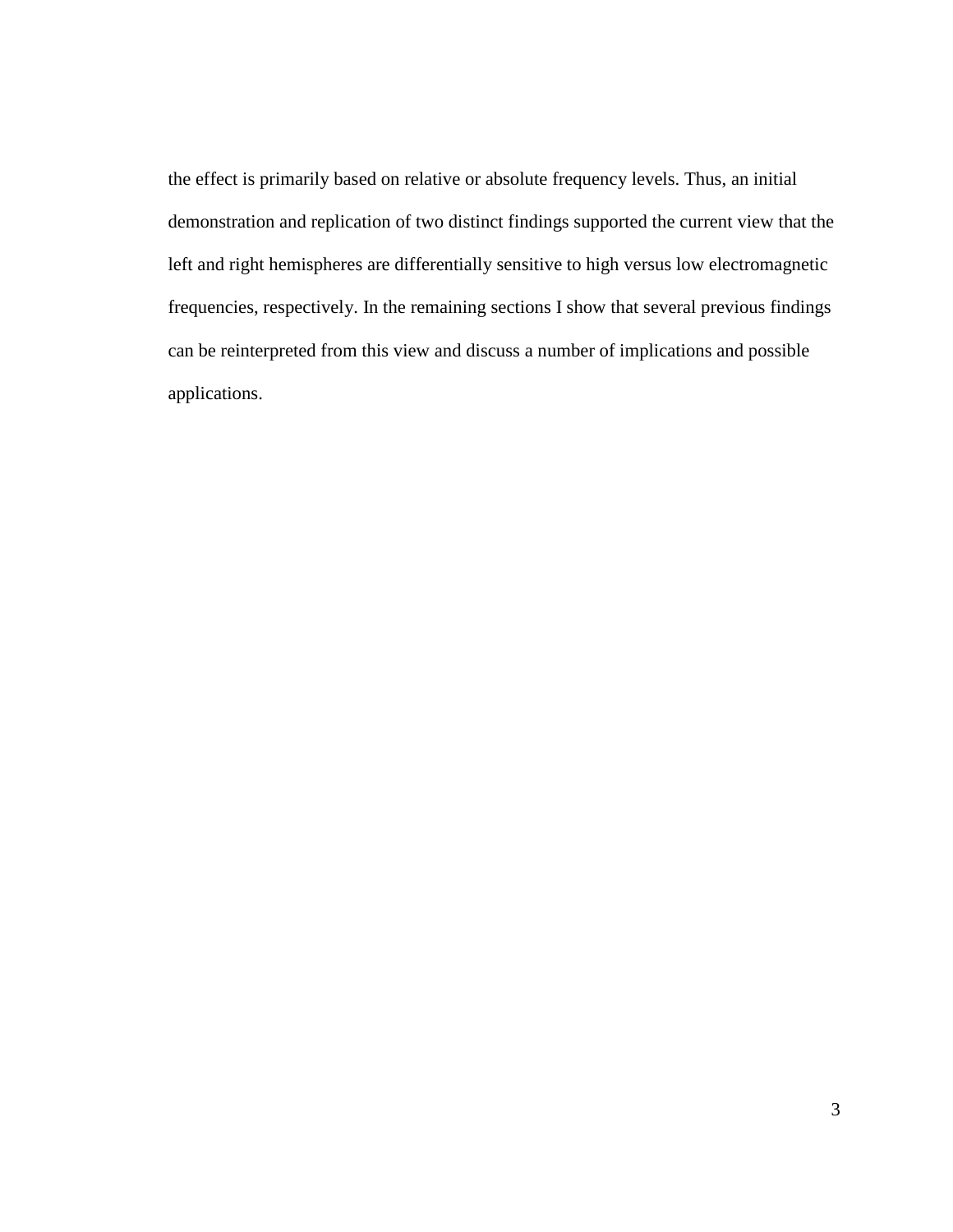## CHAPTER II

## COLOR PSYCHOLOGY AND RELATED AREAS

The beginnings of color psychology can be traced back nearly to the dawn of civilization. The ancient Egyptians, for instance, are said to have used different colored lights to provide therapy for a number of different ailments (e.g., Singh, 2006). In this treatment, patients would rest under the glow of one of several different colored lights and allow their bodies to absorb its healing powers, although the precise reasoning behind this therapy is no longer clear. The ancient Greeks and Romans are also credited with using some form of light therapy. Today, however, most of the studies investigating the effects of different colors on psychological functioning do not use colored light but vary the color of one or more elements in a controlled laboratory setting. Some of these studies were conducted for marketing or organizational purposes and offer little or no theoretical explanations, whereas others offer either a relatively context independent account – one based on the physical properties of light – or a context dependent account (e.g., Singh, 2006; Stone & English, 1998; see also Elliot & Maier, 2007 and Elliot, Maier, Moller, Friedman, & Meinhardt, 2007 for review).

Consider the recent marketing article by Singh (2006). Although no studies were conducted and few were referenced, the influences that different colors have on a number of different areas were discussed with a focus on marketing application. Topic areas included the influence of color in restaurants, on waiting time, and on different brands. In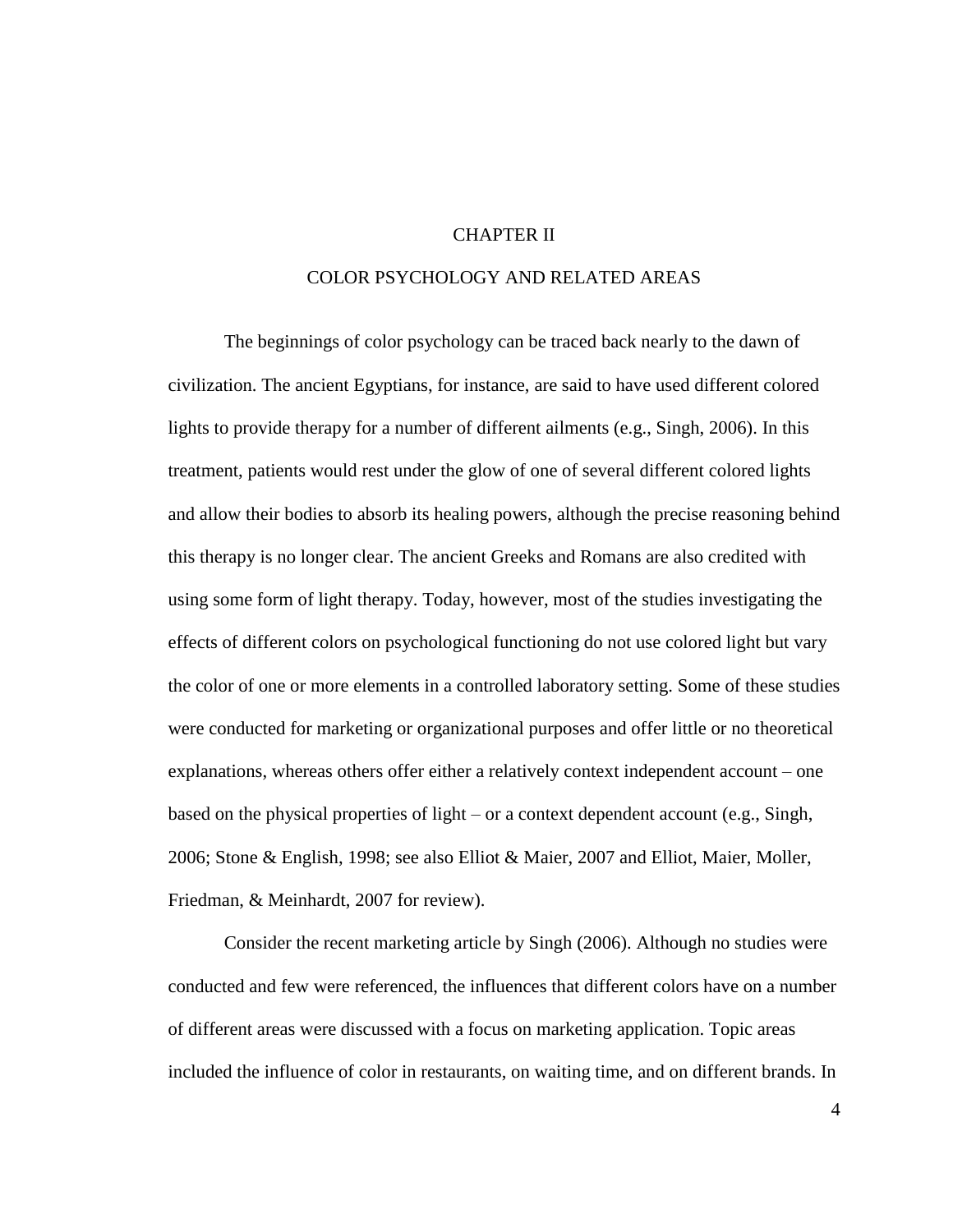each area, the influence of different colors was discussed but most often no references were provided. When references were provided they generally reported an association (i.e. correlation) between a color and some outcome (i.e. red-hunger). No explanation was offered that would allow for predictions beyond the contexts discussed or for any different colors. The author does suggest, however, a color (warm versus cool) X light (bright versus dim) "typology" for future research. In analyzing this typology, median splits are recommended to facilitate comparing means through an ANOVA – a practice that is not recommended by most statisticians (e.g., Aiken & West, 1991; Baron & Kenny, 1986).

In a study conducted for organizational purposes, Stone & English (1998) examined the influence of red or blue partitions in a workplace environment. Cubicles with either a red or blue inner panel were constructed so that participants could not see the color of any other cubical, and a scenic poster was either present or not present in the cubicle. Clerical performance – the transcription of a series of names played from a tape recorder – was measured over a series of five sessions on a low (same names) or high (different names) demand task, along with mood, perceived task demand, perceived temperature and a number of other variables. While overall performance was not affected by color and few other effects reached significance, a greater number of errors were made in session four on the low demand task in the red versus blue cubicle condition, and the temperature of the room was perceived to be lower in the blue versus red cubicle condition. This latter finding was expected based on the notion that longer wavelength colors (i.e. red and orange) tend to be experienced as warm but that shorter wavelength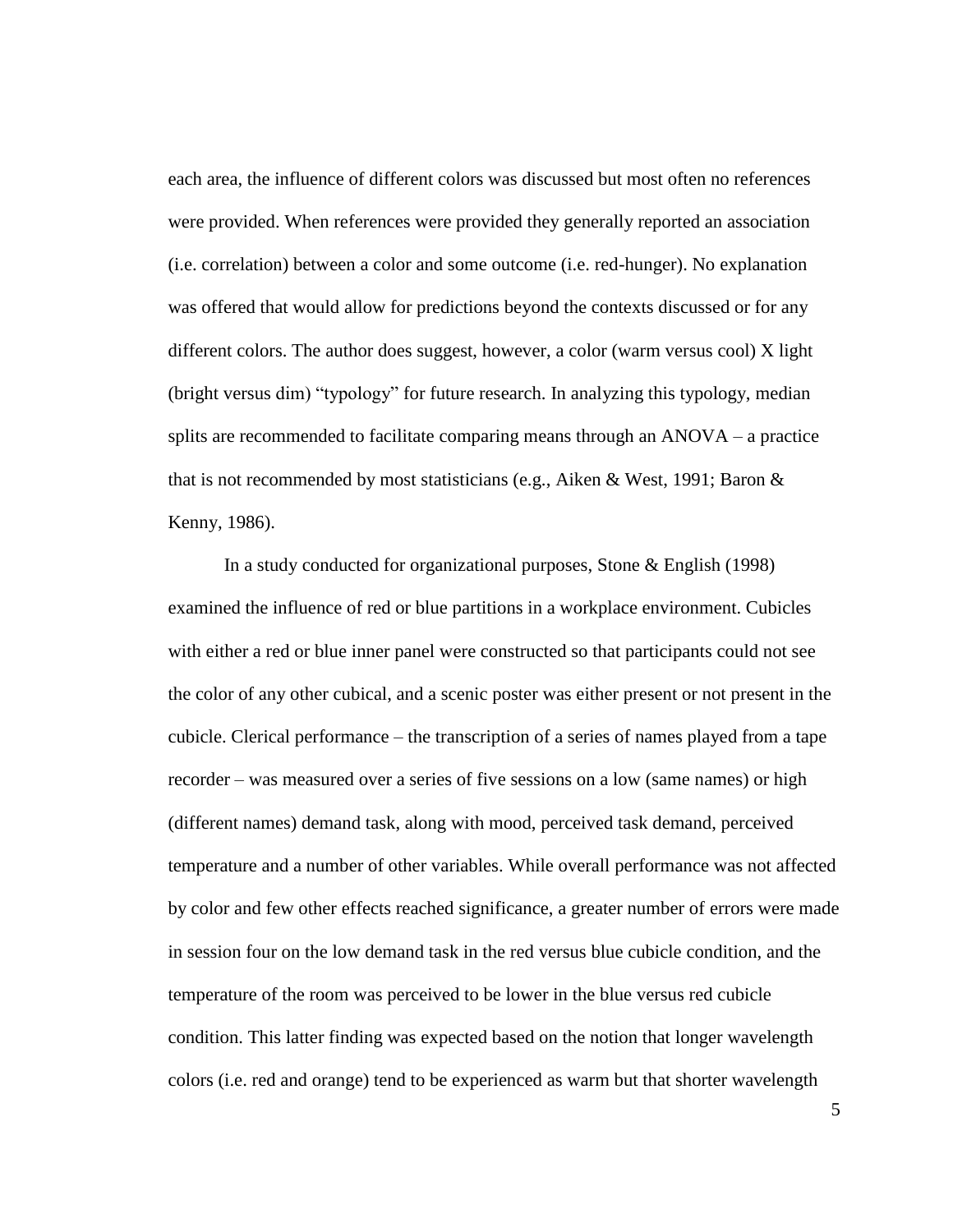colors (i.e. blue and purple) tend to be experienced as cool (e.g., Whitfield & Wiltshire, 1990). The finding that more errors were made in session four on the low demand task in the red cubicle condition, however, was in reverse of that predicted; it was thought that because warm (red) versus cool (blue) colors are energizing they should facilitate performance on a monotonous task (e.g., Levy, 1984). The underlying causes of a number of other non-significant and marginal effects were also discussed as is typical with this type of research.

Goldstein (1942) is often credited with providing the theorizing from which notions such as those contained in the Stone  $\&$  English (1998) article are derived (e.g., Elliot & Maier, 2007; Elliot et al., 2007). He proposed that red and yellow are stimulating, disagreeable and focus people on the outward environment, whereas green and blue are quieting, agreeable and focus people inward. These effects were thought to arise from "inherent psychological reactions" to the physical properties of light, but his position was never clearly stated and researchers have generally interpreted Goldstein's proposal in terms of wavelength; longer wavelength colors (i.e. red and orange) are expected to produce the reactions Goldstein proposed for red and yellow, and shorter wavelength colors (i.e. blue and purple) are expected to produce the effects proposed for green and blue (see Elliot & Maier, 2007 for review).

Although proposals such as this are not specific to any one context, numerous conflicting results have been reported and they do not clearly explain how or why their effects arise (see Elliot & Maier, 2007 for review). For instance, how does wavelength cause the psychological effects associated with it? Why should different wavelengths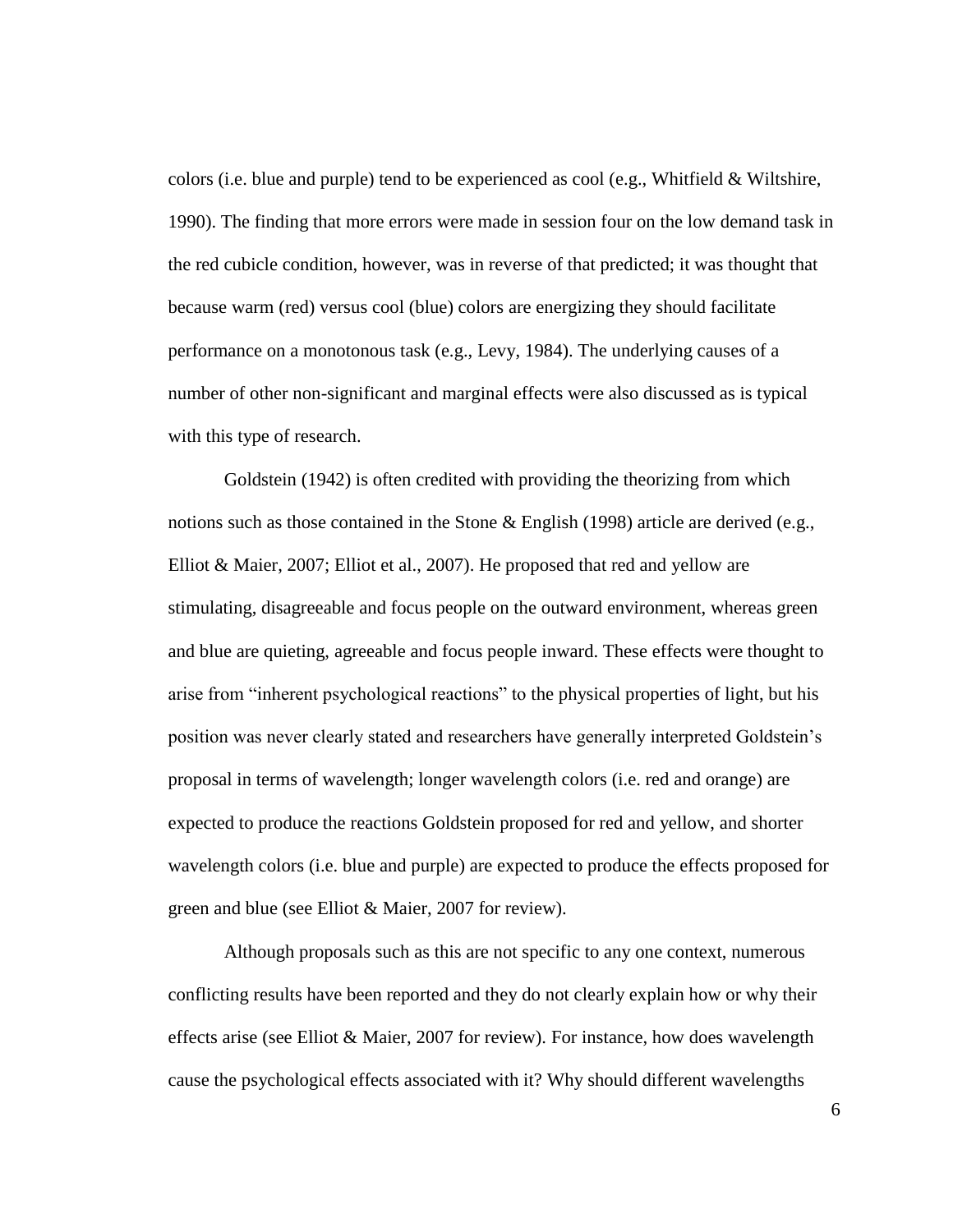affect individuals' outward or inward focus; does it affect the brain and if so, how? These accounts are silent on such matters. Instead, they tend to focus on the warming versus cooling or energizing versus calming properties of red and blue, respectively. In addition to these theoretical limitations there are many results that do not fit this analysis (e.g., Maier, Elliot, & Lichtenfeld, 2008; Gerend & Sias, 2009; Lindsey et al., 2010). It is also difficult to determine the effects other colors will have and it is difficult to make predictions about when the warming or energizing properties of a color are unimportant. Thus, this account is considerably limited in its ability to make predictions.

Lindsey et al. (2010) provided another context independent account – one that is based on visual search and the physical properties of light. In one study, participants searched for colored targets among desaturated distractors of the same color and white distractors. They found that search times were faster for warm colors like red and orange but slower for cool colors like blue and purple. Specifically, search times were fastest for red and more than a half second slower for the slowest color – purple. These authors attributed their finding to the early-stage linear transformations of photoreceptor signals derived from long, medium and short wave cones in the human retina. A mathematical model of this process was offered and it was shown to have good fit. However, while their model fits their data well, it is limited to accounting for performance differences in visual search and would not be able to account for color differences in any other domain. As will be discussed, this exact pattern of findings would also be expected from the current view which is able to account for a wide range of other findings.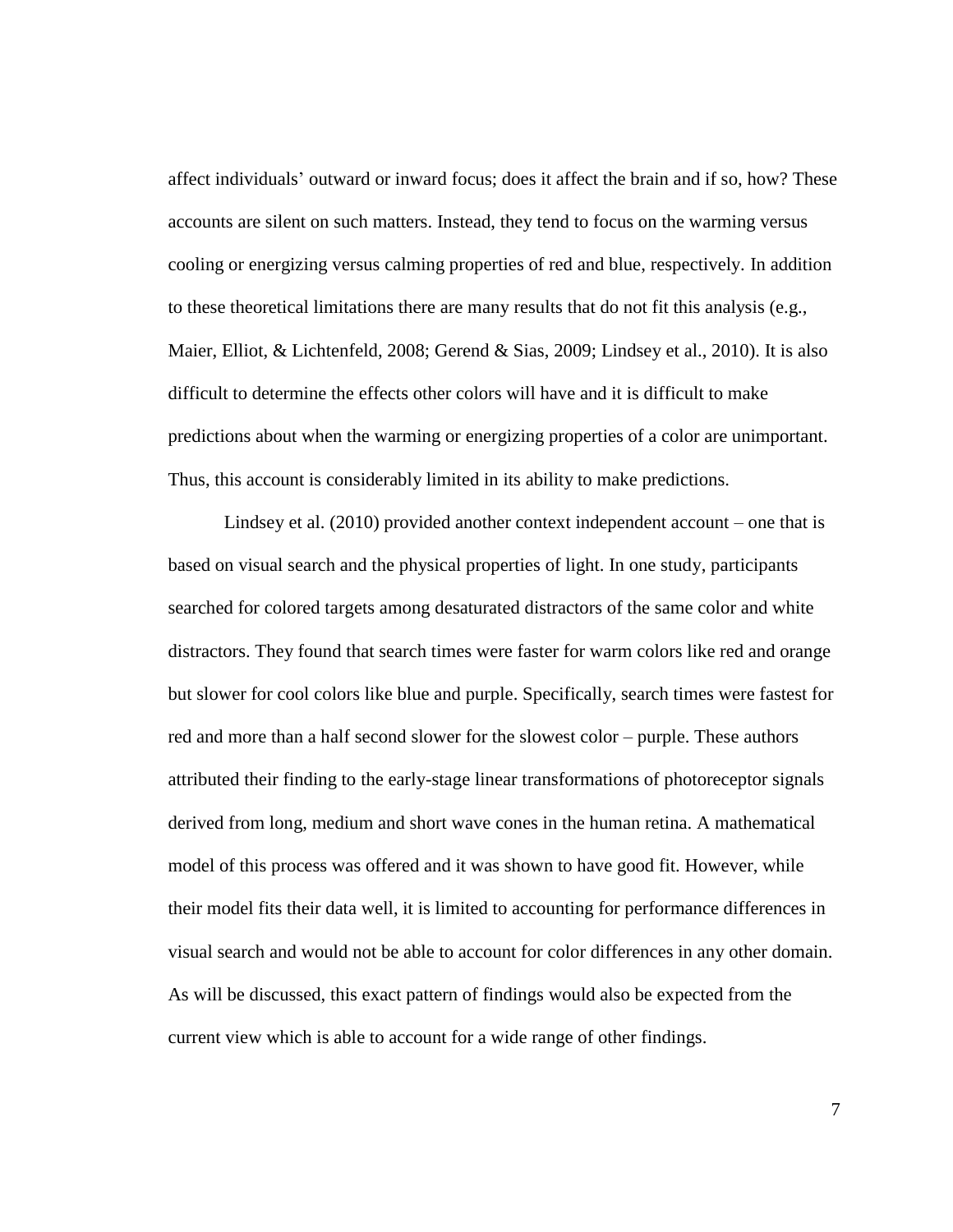Aside from investigations based on Goldstein's (1942) and Lindsey et al.'s (2010) proposals, most of the work on color psychology has used a context or domain specific account to explain the results (e.g., Chien, 2011; Elliot and colleagues; Gerend & Sias, 2009; Mehta & Zhu, 2009). One line of work focusing on intellectual performance is exemplified by the Maier, Elliot, & Lichtenfeld (2008) results (e.g., Elliot et al., 2007; Lichtenfeld, Maier, Elliot, & Pekrun, 2009; Maier, Elliot, & Lichtenfeld, 2008; Tanaka & Tokuno, 2011). According to their account, the color red has come to be associated with threat in school and in other performance contexts (like taking the SAT or GRE) due to years of receiving work with red corrections and red letter grades. Thus, red has a particularly salient meaning in performance contexts – threat. The presence of this red threat cue is thought to generate avoidance motivations that in turn impair intellectual performance. This account is silent, however, on the influence of all other colors in such contexts. Nevertheless, these authors found that performance on an analytic problem solving task (the 20-item numeric portion of a German IQ test) was lower when a red versus gray triangle appeared on the first page of a problem booklet. Although avoidance motivations were thought to underlie this effect, the authors were unable to observe these motivations using self-report measures and concluded that they must be unconscious.

Several issues with this view are apparent. First, it may be that red serves as a threat cue in intellectual performance contexts but it is unclear if this actually impaired performance – without knowing the effect that gray had on performance, it is unclear whether performance was actually lower in the red triangle condition or whether it increased due to gray. Similar findings were observed by the same researchers when red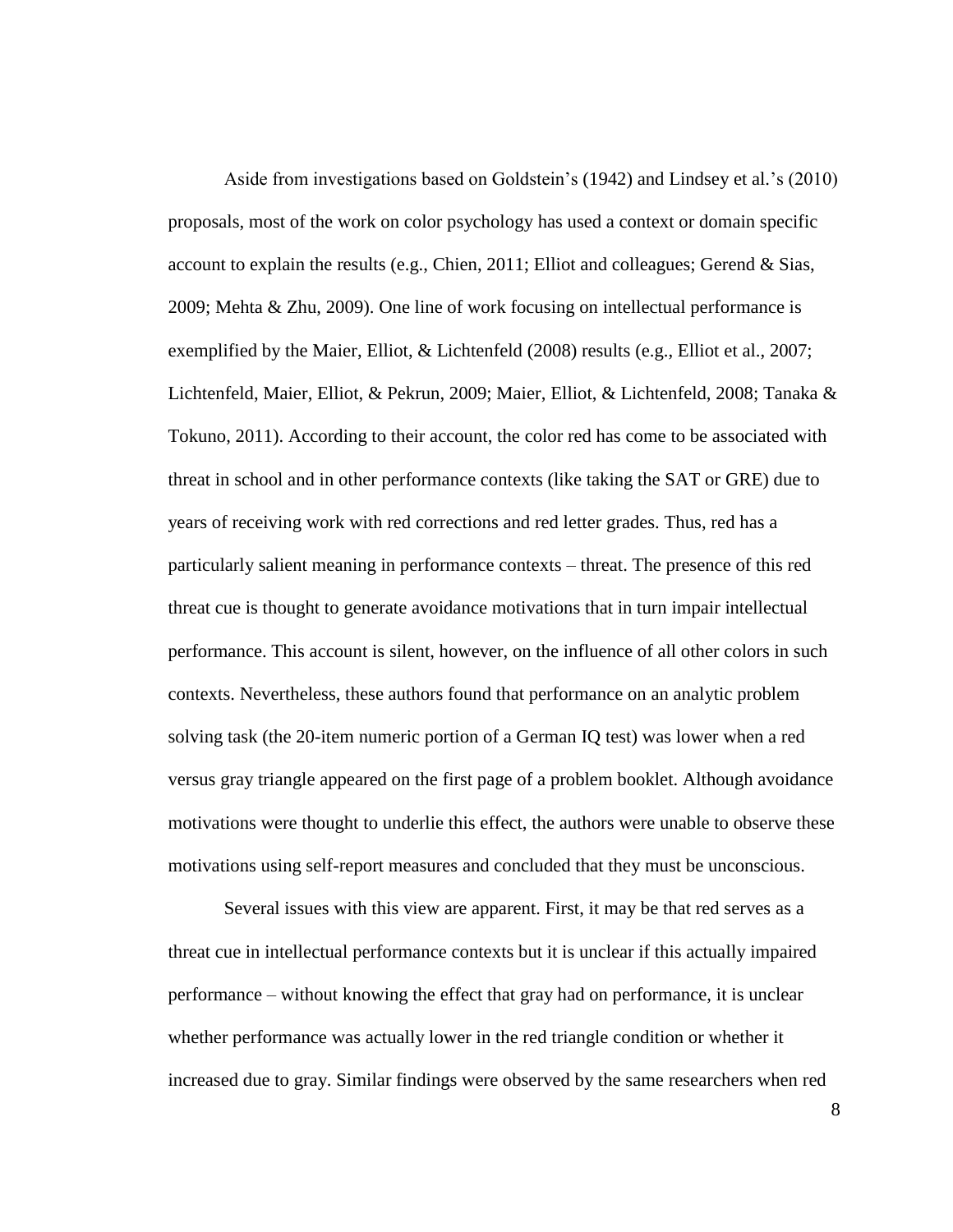was varied with green but it is again unclear what effect the green color condition had on performance (e.g., Lichtenfeld et al., 2009). It may be that both gray and green cause a performance increase on intellectual performance tasks and that the performance level observed in the red color condition would have been similar to that of a control condition, but it is impossible to tell from the results. Moreover, the fact that avoidance motivations were not found when individuals completed self-report measures does not necessarily mean that they are unconscious – they may simply not exist. If this is the case, then the account given by these authors offers very little in terms of explanatory power.

A more general issue with this view, however, is that it is specific to the effects of red in intellectual performance contexts only. No account of the influence of other colors is provided and no attempt to generalize performance contexts to anything more general is made. Thus, predictions cannot be made for any other color on intellectual performance tasks, and any predictions that can be made regarding red are not generalizable to other contexts. For instance, no prediction could be made regarding the effects of red, orange, purple or blue on a visual search task but color based differences have been found (e.g., Lindsey et al., 2010).

In addition to findings in color psychology, judgment and decision making researchers have found that different colors cause various effects on individuals' choices and evaluations. For instance, Gerend  $&$  Sias (2009) varied the frame (gain or loss) of a message regarding vaccinations for the human papillomavirus (HPV) and the color of a 7 X 4 inch rectangle that appeared in two places – one on the cover of the binder containing the framed information, and one that surrounded the framed information. The rectangles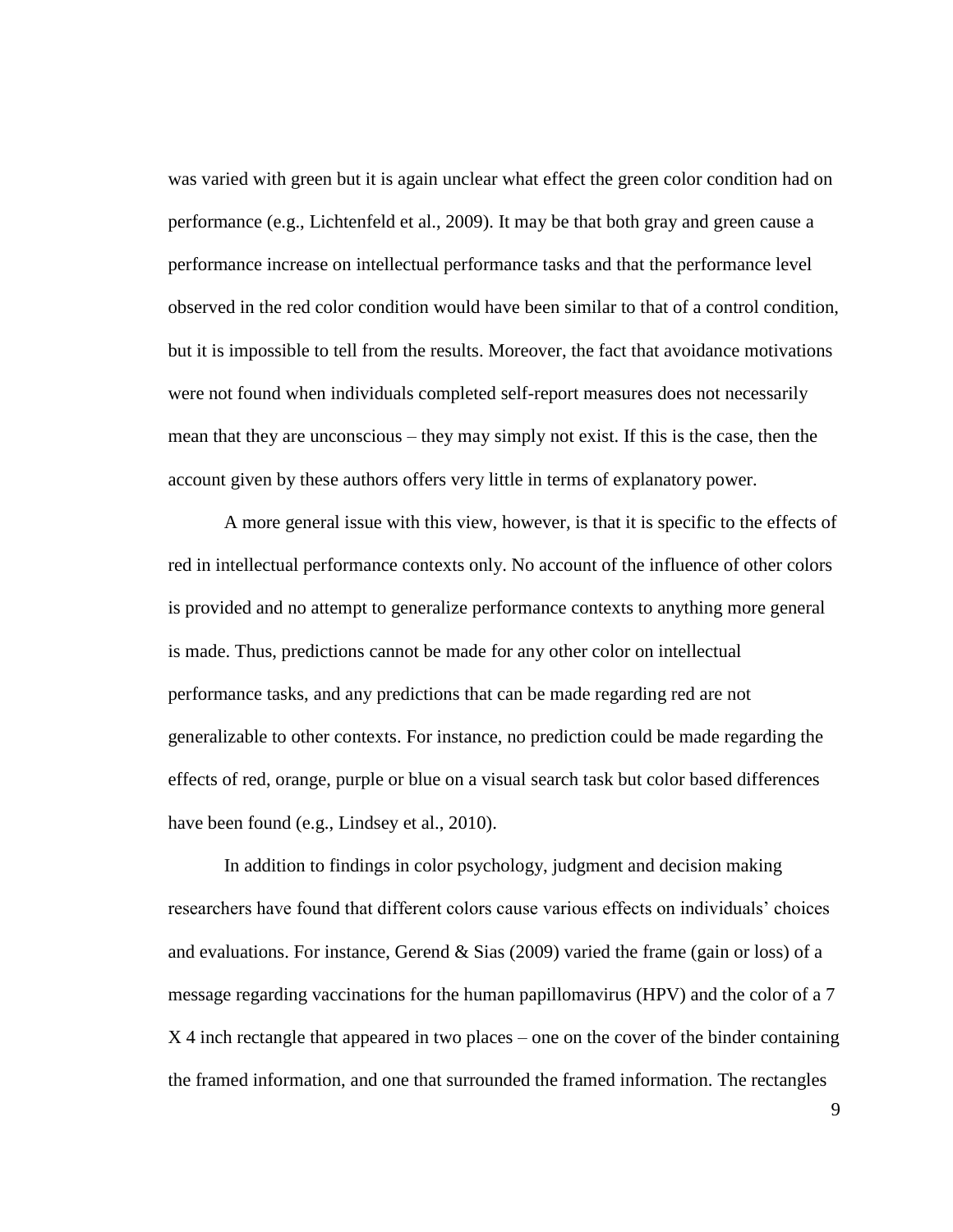were either red or gray and were not filled (i.e. they outlined the information only). In message framing studies, objectively equivalent information is presented in either positive (gains) or negative (losses) terms and the likelihood of engaging in a target behavior is measured as the dependent variable; gain framed messages describe the benefits of engaging in the target behavior whereas loss framed messages describe the costs of not engaging in the behavior. For example, a gain framed message might state "If you use sunscreen then you will be protected from the sun's rays." The corresponding loss framed message would then state "If you don't use sunscreen you won't be protected from the sun's rays." Typically, loss versus gain framed messages are found to be more effective (e.g., Levin, Schneider, & Gaeth, 1998; Pinon & Gambara, 2005).

In the Gerend  $&$  Sias (2009) experiment, the likelihood of obtaining the HPV vaccine served as the dependent variable and a message framing effect (loss > gain) was found when the rectangles were red but not when they were gray. This pattern was predicted based on the notion that red serves as a threat cue in health contexts, although the amount of threat perceived by participants was not measured. Nevertheless, the authors argued that health contexts are similar to performance contexts in that the color red has come to be associated with threat and may generate avoidance motivations. Several reasons were given for this, including the fact that blood is red and that it "conjures images of injury and infection", although it is not clear why threat cues or avoidance motivations would increase message framing effects.

It is also not clear why no effect for the message frame was found when the rectangles were gray. In previous studies conducted by the same researchers, loss versus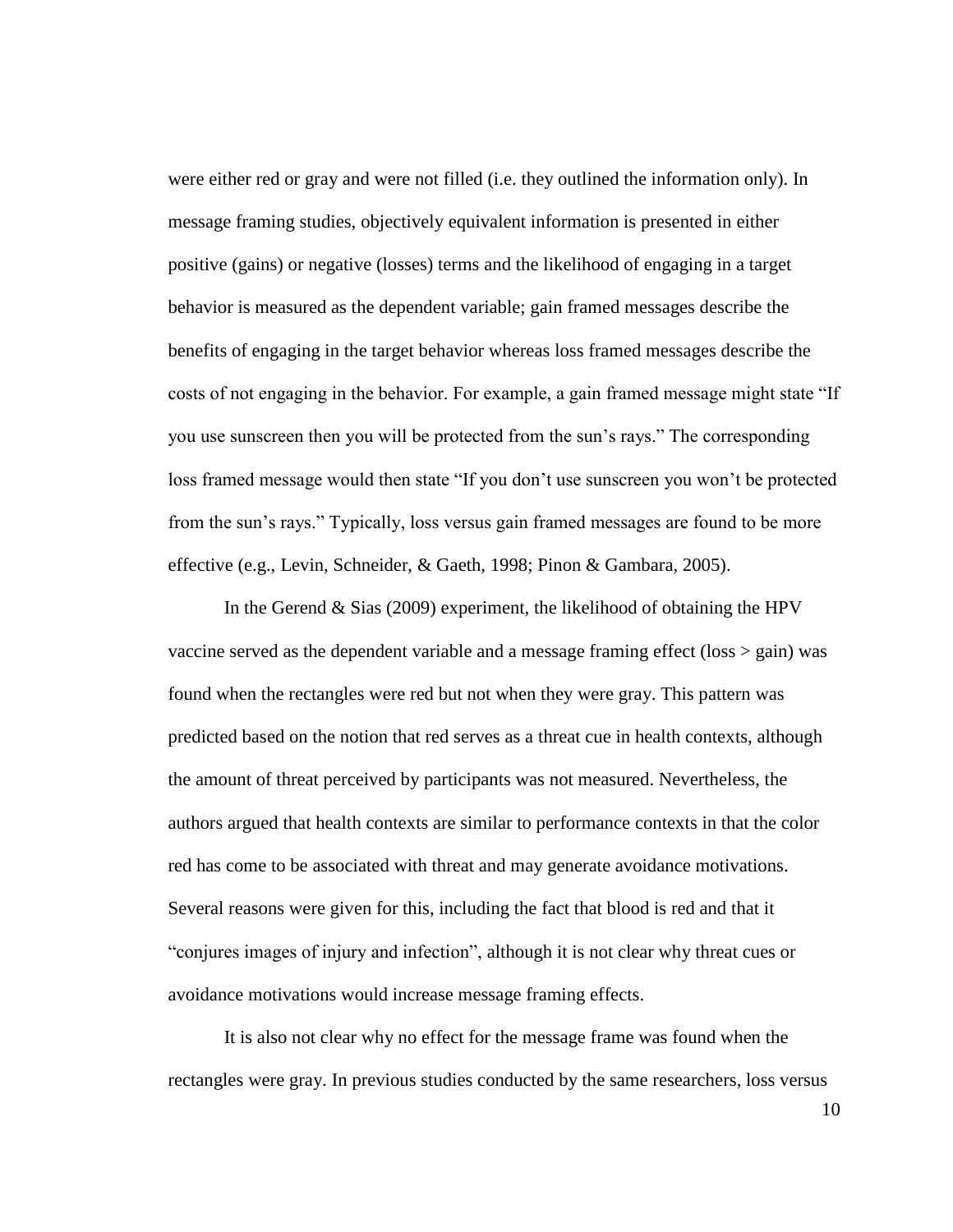gain framed messages were found to be more persuasive even when no color manipulation was used, at least for those higher in risky sexual behavior or who had been with relatively more partners (Gerend & Shepherd, 2007; Gerend, Shepherd, & Monday, 2008). Presumably then, a similar pattern (loss > gain) should have been observed when the rectangles were gray, although the magnitude of the effect may have been larger when red rectangles were used. In this study, however, gain versus loss framed messages were rated descriptively higher when gray rectangles were used, and no analyses were reported in which risky sexual behavior or behavioral frequency were examined. Thus, it is unclear whether red enhanced what would have been a negligible message framing effect or gray diminished an otherwise larger effect.

In another investigation of the effects of color on message framing, Chien (2011) varied the red or blue background of a message promoting the H1N1 vaccination. In this study, framing effects did not differ by color condition per se, but loss framed messages were rated higher when participants were exposed to a red versus blue background. The explanation for this result was based loosely on the theorizing of Gerend & Sias (2009) in which red is thought to serve as a threat cue in health contexts, but it is not clear what effect blue had and why only loss framed messages were affected. Furthermore, from the account provided by Gerend & Sias (2009), it is unclear how other colors such as orange or purple might influence the magnitude of message framing effects or how non-health related message frames might be affected.

In sum, a considerable number of effects have been reported in which different colors had an influence on behavior, but the explanations for these effects have rarely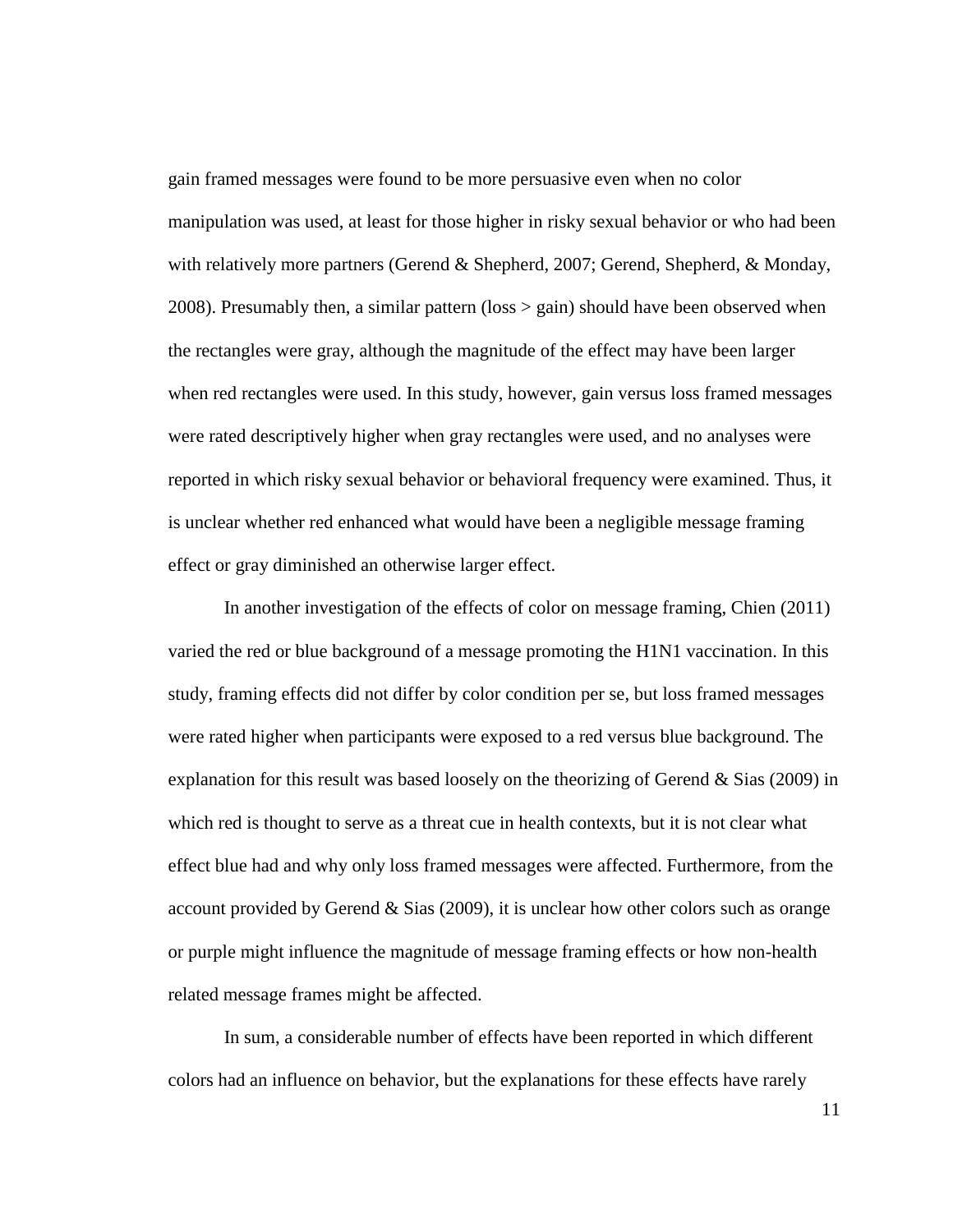extended beyond the specific context that was tested. There is no doubt that some colors have a specific meaning in some contexts but color may also have an influence that is independent of context. Therefore, I believe that there is a need for a well-grounded, context-independent account that describes the experience of color from a physical perspective and is able to make predictions for a wide range of colors. In the next section I begin to build the case for such an account – one that goes beyond the accounts of Goldstein (1942) and Lindsey et al. (2010).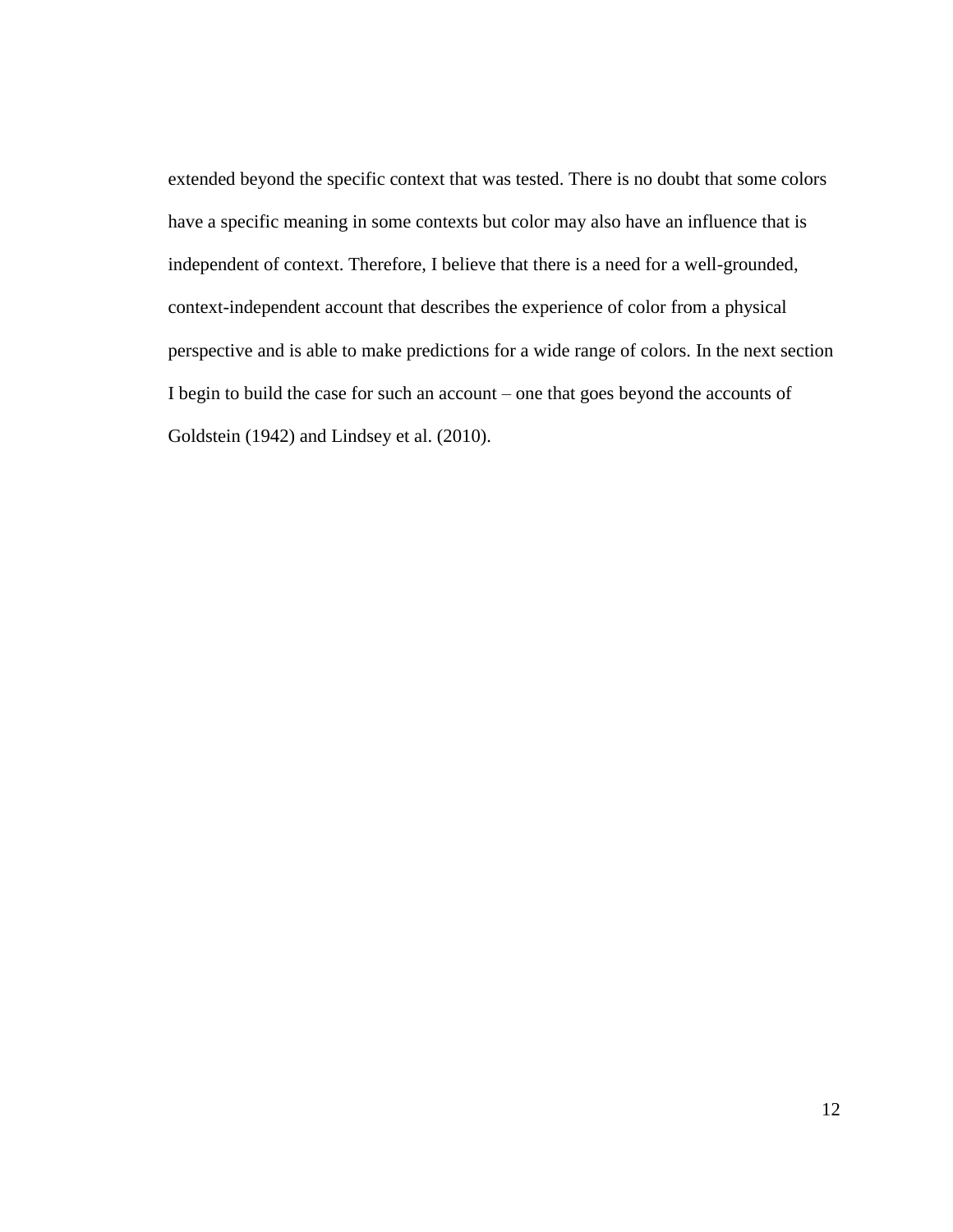## CHAPTER III

## COLOR FROM A PHYSICAL PERSPECTIVE

Physically speaking, the experience of color depends upon the dominant wavelength or frequency of the light (electromagnetic radiation) emitted from an object. The range of electromagnetic frequencies perceptible to humans is known as the "visual spectrum" and is roughly 384 Thz to 789 THz (e.g., Azeemi & Raza, 2005). One THz is equal to one trillion hertz. An object that appears blue emits (or reflects) light with a dominant electromagnetic frequency in the 631-668 THz range, whereas an object that appears red emits (or reflects) light in the 400-484 THz range. Thus, blue is a high electromagnetic frequency color and red is a low electromagnetic frequency color. Studies that have varied blue and red can, therefore, be thought of as varying the high or low electromagnetic frequencies present in the experimental context, respectively. Similarly, a study varying green and red can be seen as varying high or low electromagnetic frequencies given that green exists near the middle of the visual spectrum (526-606 THz range) and that red is relatively lower in frequency. Relevant to the current proposal, purple (668-789 THz range) is slightly higher in frequency than blue making purple a second high frequency color with blue, and orange (484-508 THz range) is slightly higher in frequency than red, but still relatively low, making orange a second low frequency color with red.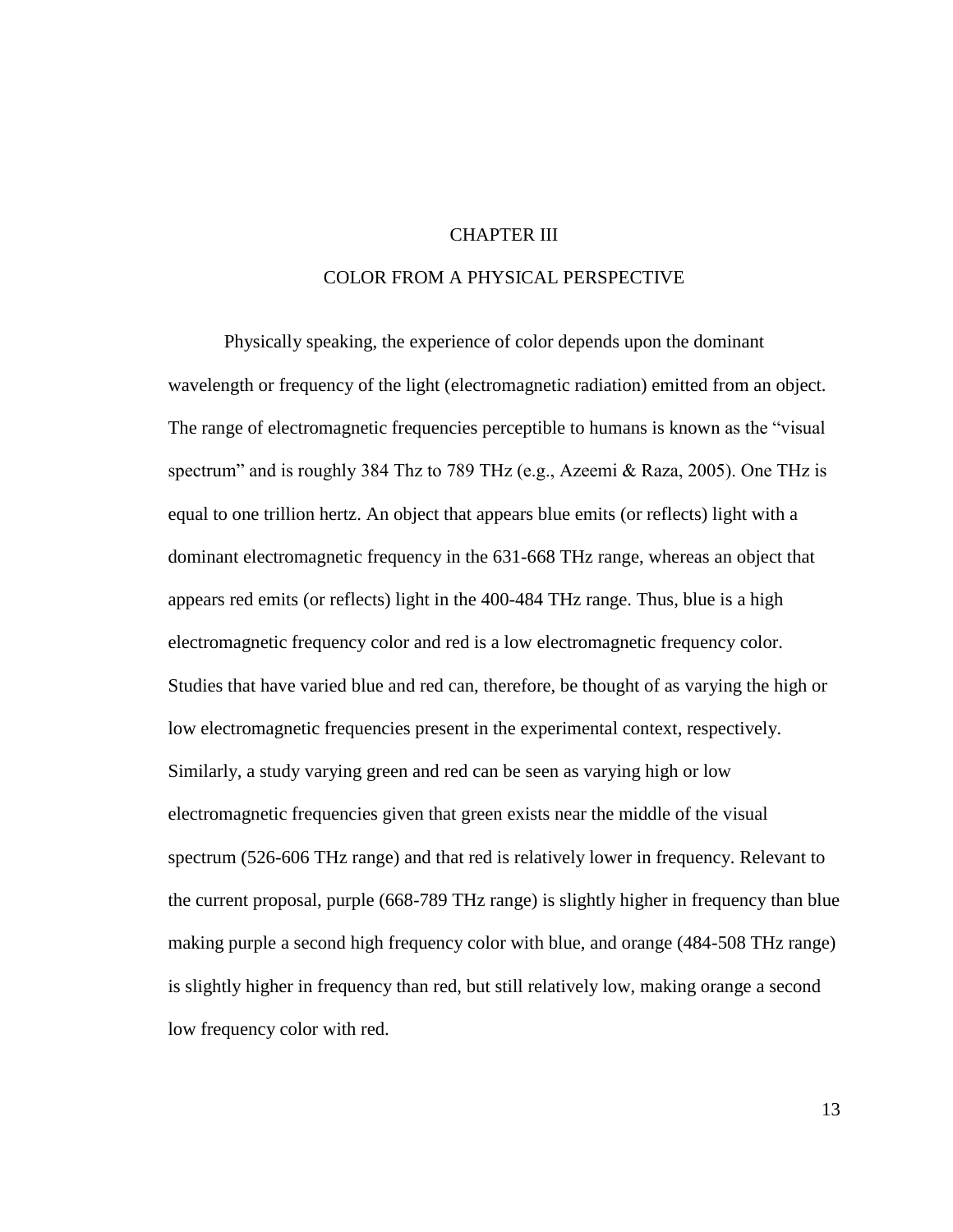Little theory currently exists, however, to explain how differences in the electromagnetic frequencies present in a context should affect individual behavior. For instance, no context-based theory would predict that differences would be due to different electromagnetic frequencies but that red would act as a threat cue or that blue would have some other effect depending on the experimental context. In all of the studies reviewed above, only the accounts provided by Lindsey et al. (2010) and Goldstein (1942) were context independent but the former is limited to visual search and the latter was never clearly specified.

If color does have an influence that is independent of context, then context-based accounts would be silent on their effect and they would actually be confounded with them. For instance, red may serve as a threat cue and have an influence based on frequency but a context specific account that only focuses on red as a threat cue would explain the effect entirely in terms of threat. The influence based on frequency would go undetected and would be confounded with that of threat. As will be shown, this allows for a re-interpretation of the results of a number of prior studies in terms of electromagnetic frequency.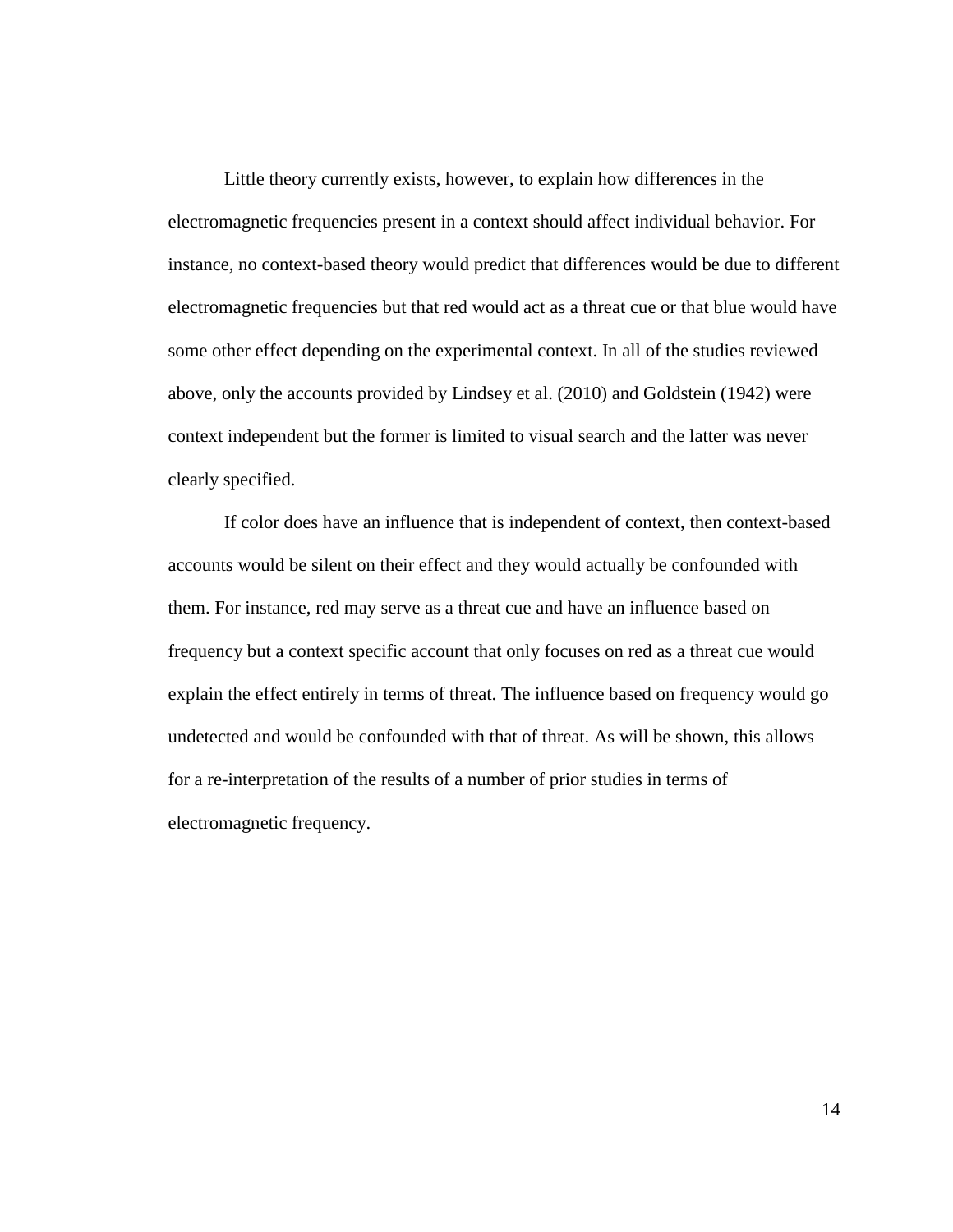#### CHAPTER IV

#### DOUBLE FILTERING BY FREQUENCY THEORY

#### **Overview**

Double Filtering by Frequency (DFF) theory is based on years of research with both neurological patients and healthy participants, and provides an explanation of hemispheric asymmetries observed in the processing of spatial frequencies and audio frequencies (e.g., Christman, Kitterle, & Hellige, 1991; Christman, Kitterle, & Niebauer, 1997; Flevaris, Bentin, & Robertson, 2011; Ivry & Lebby, 1993; Kitterle, Christman, & Hellige, 1990; Kitterle, Hellige, & Christman, 1992; List & Justus, 2007; Robertson, 1996; Robertson & Ivry, 2000; Sergent, 1982). Spatial frequency refers to the proportion of visual field occupied by an object and audio frequency is a function of pressure variations that propagate through the air. Experiments that have investigated spatial frequency asymmetries have most often presented participants with either sinusoidal gratings or hierarchically structured (i.e. Navon) letters (e.g., Christman, Kitterle, & Hellige, 1991; Christman, Kitterle, & Niebauer, 1997; Robertson, 1996; Sergent, 1982). Sinusoidal gratings are composed of alternating light and dark shaded bars and the greater the number of alternating areas the greater the spatial frequency of the stimulus. Hierarchically structured letters, on the other hand, are generated by forming a relatively large letter out of smaller ones. Because the larger letter occupies a greater amount of visual angle than the letters that form it, the larger letter is the low frequency (global)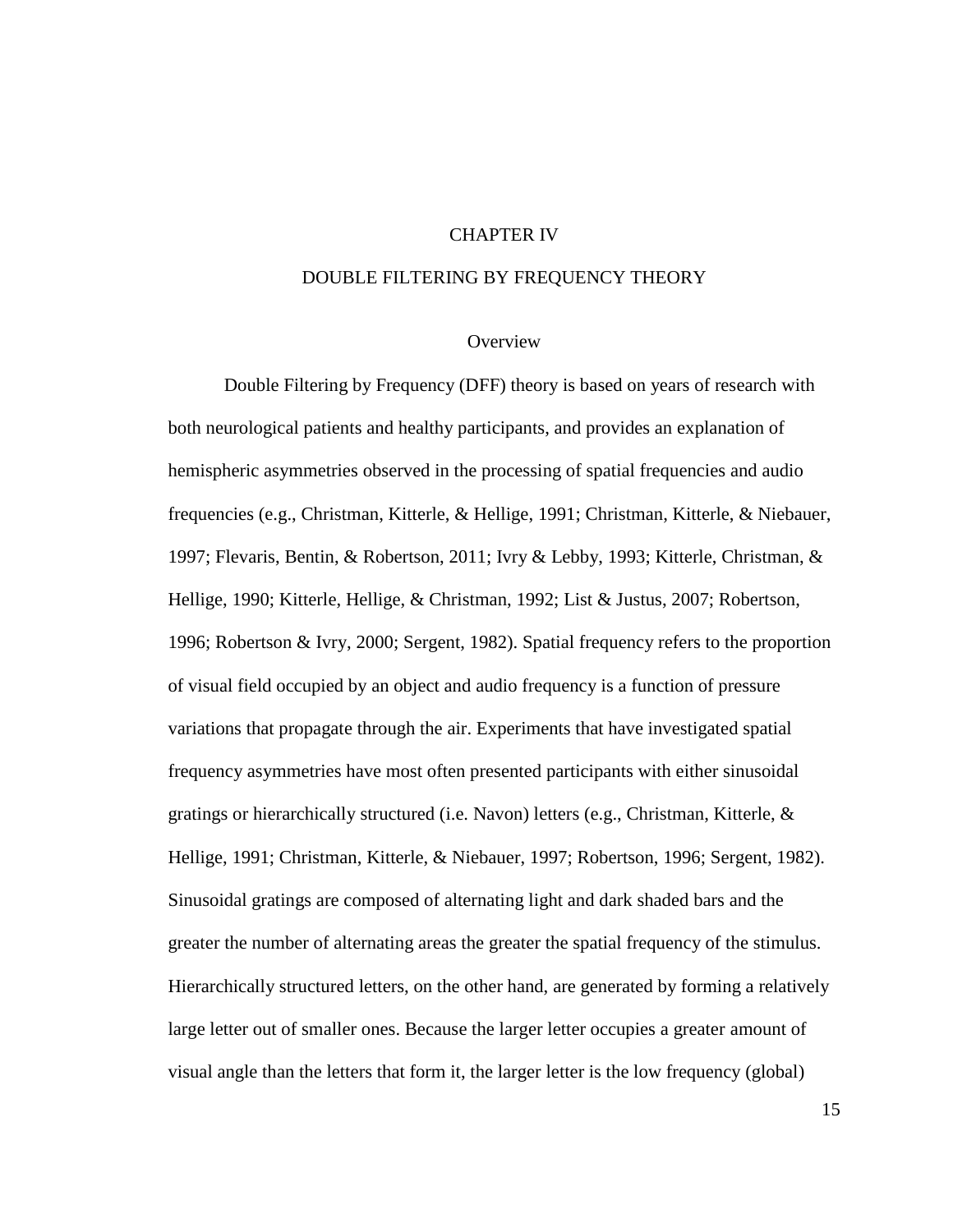component of a hierarchical stimulus and the smaller letters that make it up are the high frequency (local) component. Audio frequencies, meanwhile, are experienced as high or low pitch tones; higher pitch tones are caused by relatively high audio frequencies and lower pitch tones are caused by relatively low audio frequencies (e.g., Ivry  $\&$  Lebby, 1993; List & Justus, 2007; Robertson & Ivry, 2000).

According to DFF theory, the left and right hemispheres of the human brain are relatively more sensitive to the high and low spatial (and audio) frequencies present in a given context, respectively. This difference in sensitivity results in a performance advantage for the left hemisphere in processing high frequency information and an advantage for the right hemisphere in processing low frequency information. Importantly, these asymmetries are thought to be the result of a two stage process called "double filtering". In the first stage of filtering, an attentional mechanism selects a "relevant range" of frequencies from the full range of frequencies initially presented to each hemisphere – those that are necessary for the processing of the stimulus. This relevant range is further operated on in the second stage of filtering. In this stage, the left hemisphere amplifies the relatively high frequencies (audio or spatial) in the relevant range, whereas, the right hemisphere amplifies the relatively low frequencies. Thus, the second stage of filtering produces the asymmetric representation of information responsible for performance differences between the hemispheres.

One of the first demonstrations of this asymmetry was provided by Sergent (1982) who presented hierarchically structured letters to the left visual field/right hemisphere (LVF/RH) or right visual field/left hemisphere (RVF/LH) of healthy participants and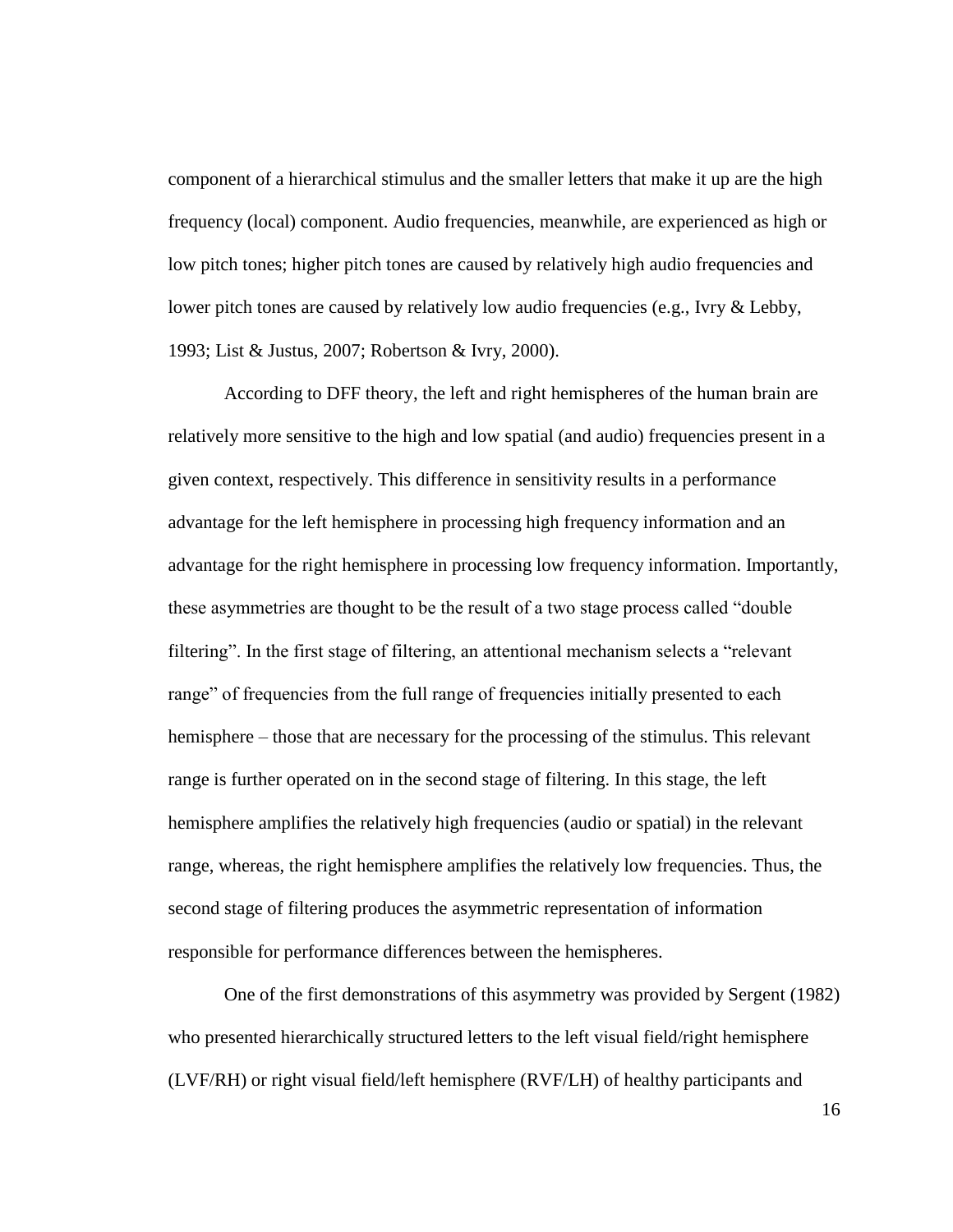measured their reaction time in identifying the low or high frequency component of the stimulus. Consistent with DFF theory, a RVF(LH) advantage was found for the high frequency (local) component but a LVF(RH) advantage was found for the low frequency (global) component. That is, reaction times were lower for low versus high frequency stimuli when presented to the right hemisphere but they were lower for high versus low frequency stimuli when presented to the left hemisphere – a frequency X hemisphere interaction was found.

A more dramatic demonstration of this global-local asymmetry, however, can be found with neurological patients with recent stroke damage (e.g., Ivry & Robertson, 1998). In a host of studies reviewed by Ivry & Robertson (1998) stroke patients with recent unilateral damage to either their left or right hemisphere were asked to recreate a hierarchically structured stimulus that was presented to them. Although all were able to see the stimulus normally, those with damage to the left hemisphere were virtually unable to recreate the local component and instead tended to draw a simplified version of the global component. For example, if the global component was an M and Z was the local component, a patient with left hemisphere damage would simply draw a large M. Those with right hemisphere damage, on the other hand, were able to recreate the local component but arranged these letters either in a form that was not related to the global component or in a random fashion. While these effects became less dramatic over time, they provide strong evidence that the left and right hemispheres differentially process high and low spatial frequencies.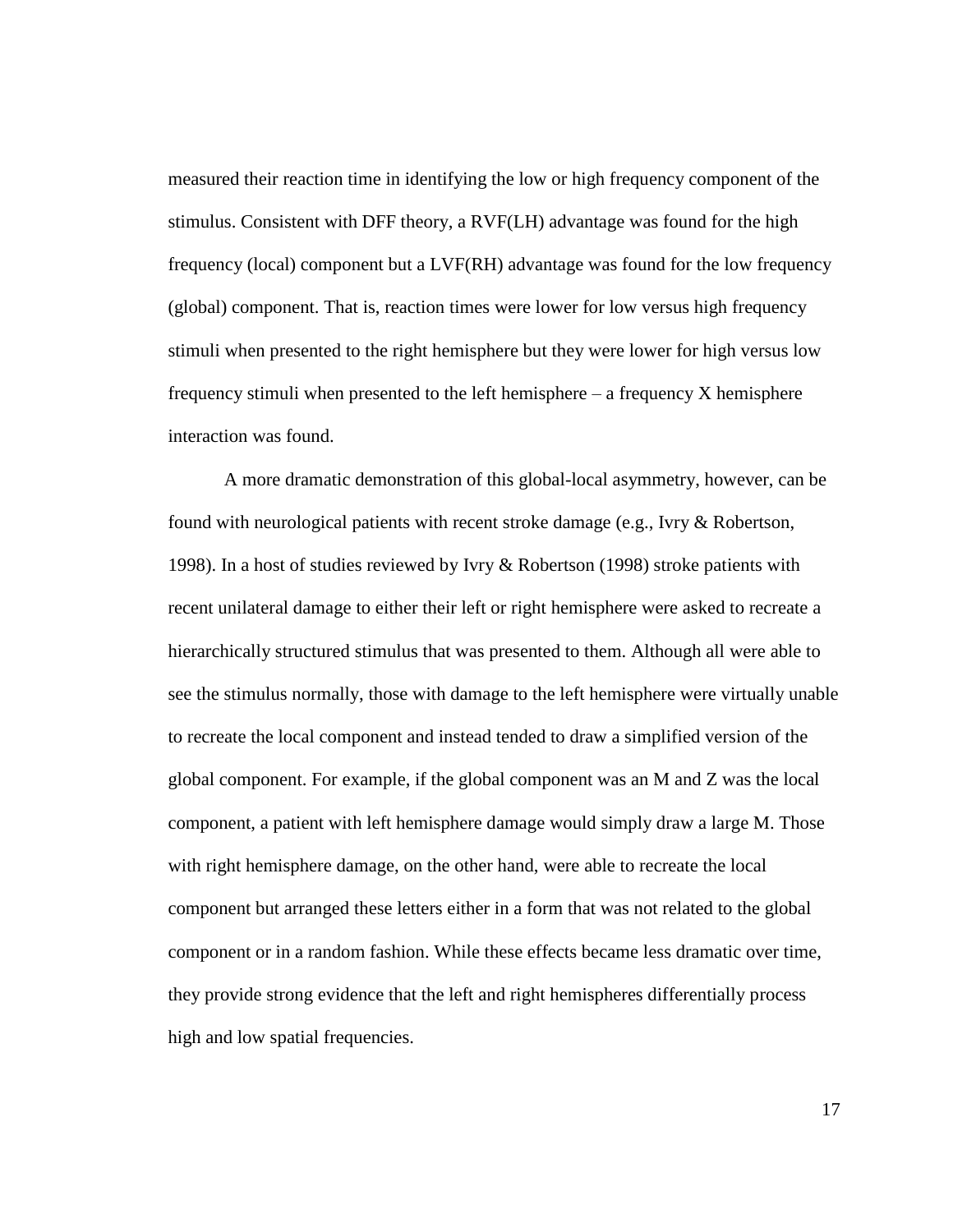A similar pattern has been found in individual's response to auditory frequencies. To test whether hemispheric differences in audio perception are similar to those in vision, Ivry & Lebby (1993) presented participants with sets of either high or low frequency tones in the left ear (RH) or right ear (LH) and measured their reaction time in identifying relatively high or low frequency tones in the set. Although no specific parallels between auditory and visual perception were discussed, as with spatial frequencies, a performance advantage was found for relatively low frequency tones when presented to the left ear (RH) but an advantage for relatively high frequency tones was found when presented to the right ear (LH). This finding has been supported in numerous subsequent investigations with auditory stimuli (e.g., Gallagher & Dagenbach, 2007; List & Justus, 2007; McCormick & Seta, 2011; Robertson & Ivry, 2000; Seta, McCormick, Gallagher, McElroy, & Seta, 2010). Thus, evidence supporting a DFF based account of hemispheric asymmetries has been found previously for both spatial and auditory frequencies.

#### DFF Data Analysis

Two types of findings obtained in this work have been reported. In one, average (or median) response times have revealed that respondents were faster to identify low frequency stimuli when presented in their LVF/RH versus RVF/LH. In contrast, respondents were faster to identify high frequency stimuli when presented to their RVF/LH versus LVF/RH (e.g., Christman, Kitterle, & Hellige, 1991; Christman, Kitterle, & Niebauer, 1997). This is the most commonly reported finding in DFF based research (e.g., Ivry & Robertson, 1998). If similar findings apply to electromagnetic frequencies, then faster reaction times should be found for a low frequency color (i.e. red) when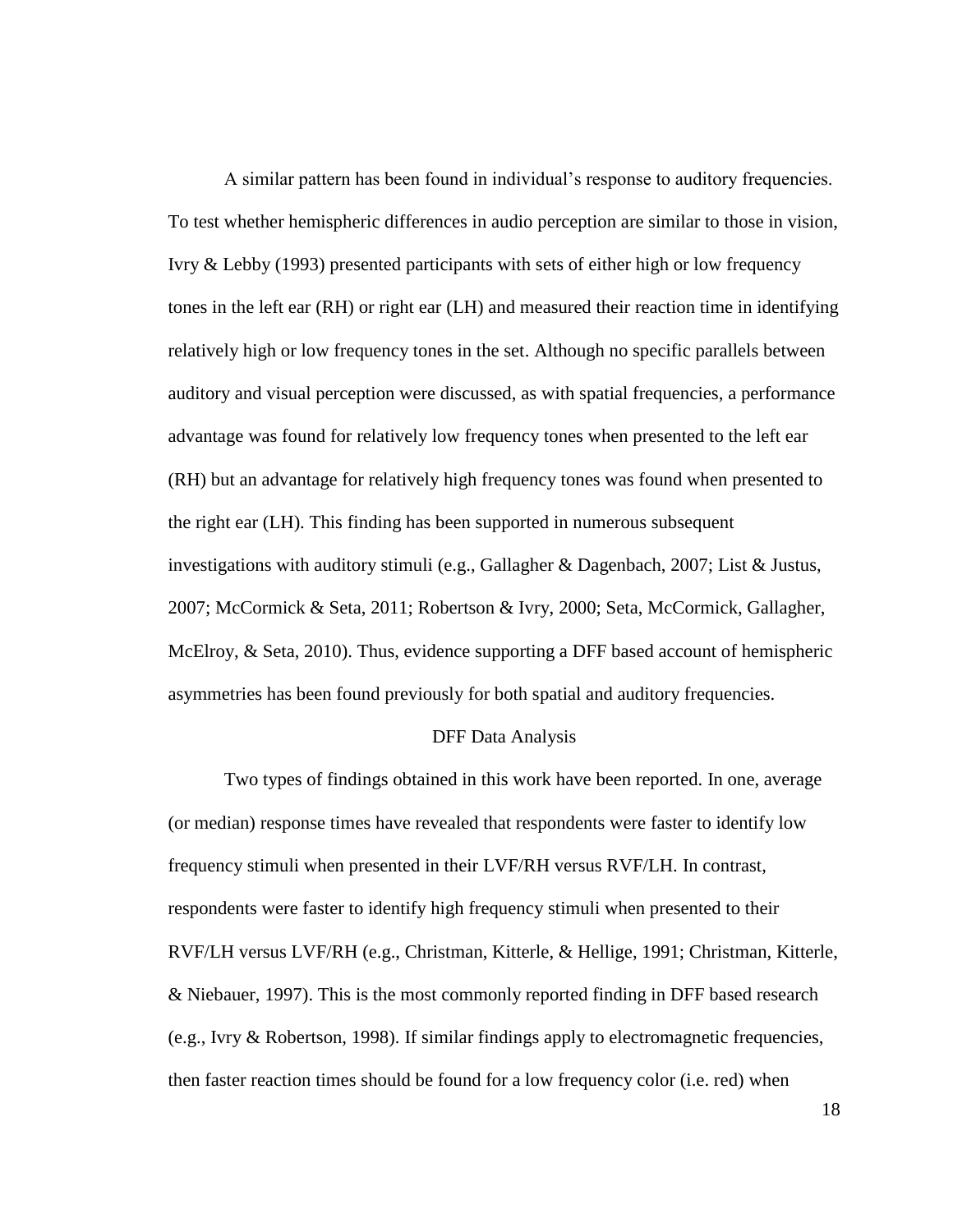presented to participants' left versus right visual field and faster reaction times should be found for a high frequency color (i.e. blue) when presented to their right versus left visual field.

A second finding that also supports DFF theory involves "level specific" priming in which participants' response times are faster on the second versus first trial when the same level of a stimulus (high or low frequency) is presented on consecutive trials (e.g., List & Justus, 2007; Robertson, 1996). Robertson (1996), for example, presented hierarchical stimuli to either the LVF/RH or RVF/LH and measured participants' reaction time in identifying the stimuli at the global or local level. Level specific priming was found for both global and local stimuli; participants' response times were faster when the same level (global/low or local/high) was presented on consecutive trials than when the level changed. The author proposed that this was due to an "attentional print" in which attention to a global or local level on a preceding trial guides parsing of the visual field on a subsequent trial. In a second study, the attentional print was shown to last for at least three seconds and level specific priming was found regardless of whether the location (hemisphere) changed or stayed the same.

Later research with audio based stimuli, however, found that level specific priming for this type of frequency does depend on the location: whether location changes or stays the same (e.g., List  $\&$  Justus, 2007). In this work, priming effects were greater when there was a match (i.e. low frequency-right hemisphere and high frequency-left hemisphere) between audio frequency and hemisphere than when there was a mismatch (i.e. low-left and high-right). Participants were about 110ms faster on the second trial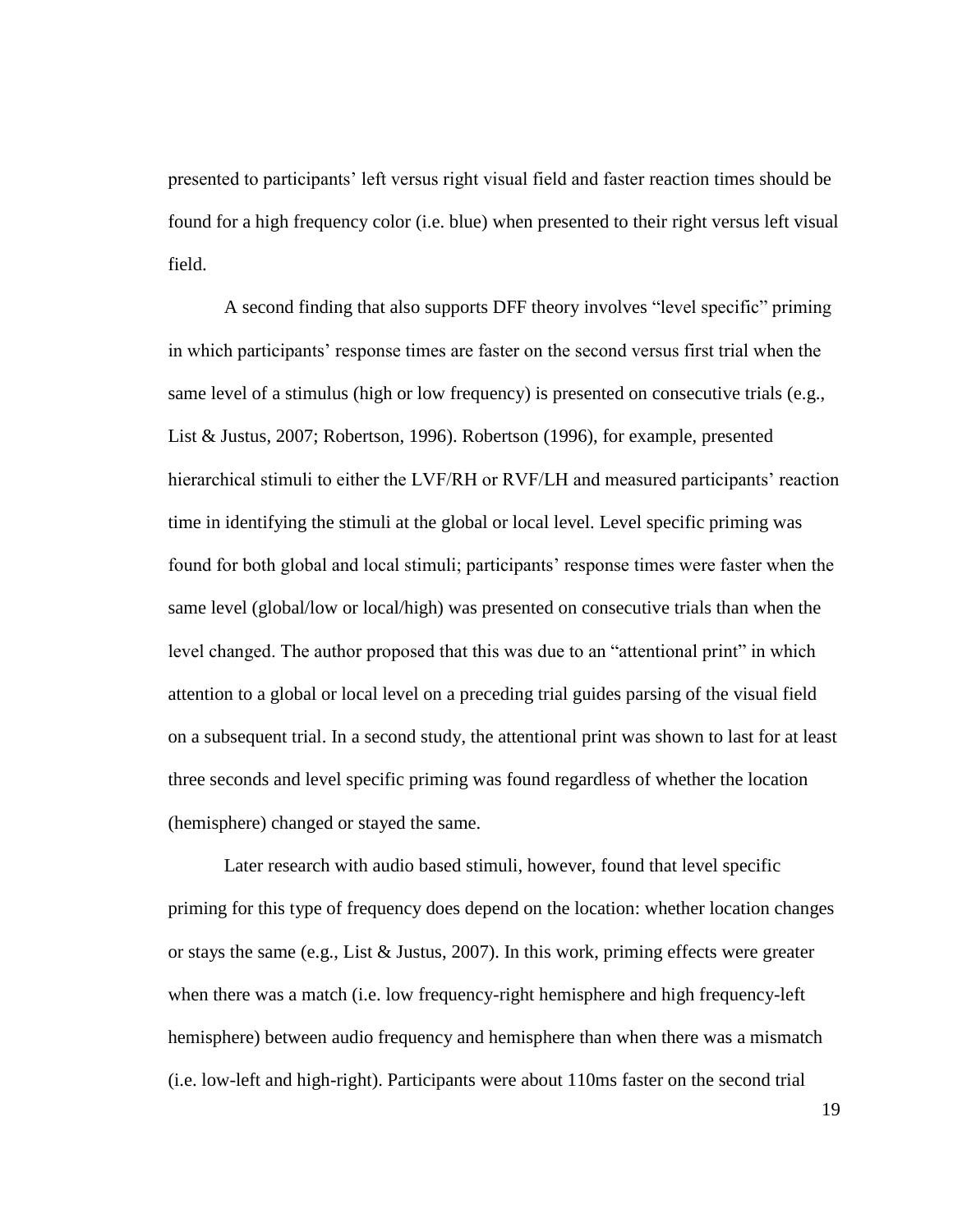when there was a match between target level and location but this was reduced to 80ms or less when there was a mismatch. This pattern produced a significant frequency X hemisphere interaction. Thus, asymmetric priming for low and high frequencies inline with DFF theory predictions has been found for both spatial and audio based stimuli, and for audio stimuli, this pattern depended on whether there was a match or a mismatch between frequency and hemisphere.

As it applies to electromagnetic frequencies, level specific priming would refer to priming for specific colors – low electromagnetic frequencies are exemplified by red and high electromagnetic frequencies are exemplified by blue. Therefore, a low electromagnetic frequency priming effect would occur if red was presented on consecutive trials and participants responded faster on the second trial. A high electromagnetic frequency priming effect, on the other hand, would be found if blue was presented on consecutive trials and participants responded faster on the second. Given, however, that no theory currently proposes hemispheric differences due to different electromagnetic frequencies, the null hypothesis would either be that no priming effect should be found or that priming should not differ between colors or between hemispheres.

#### DFF's Neurological Basis

Although DFF theory has been supported in numerous behavioral investigations, relatively little is known about its neurological underpinnings. According to the authors of DFF theory, identical information is presented to each hemisphere initially and the performance asymmetries that are observed between hemispheres arise beyond the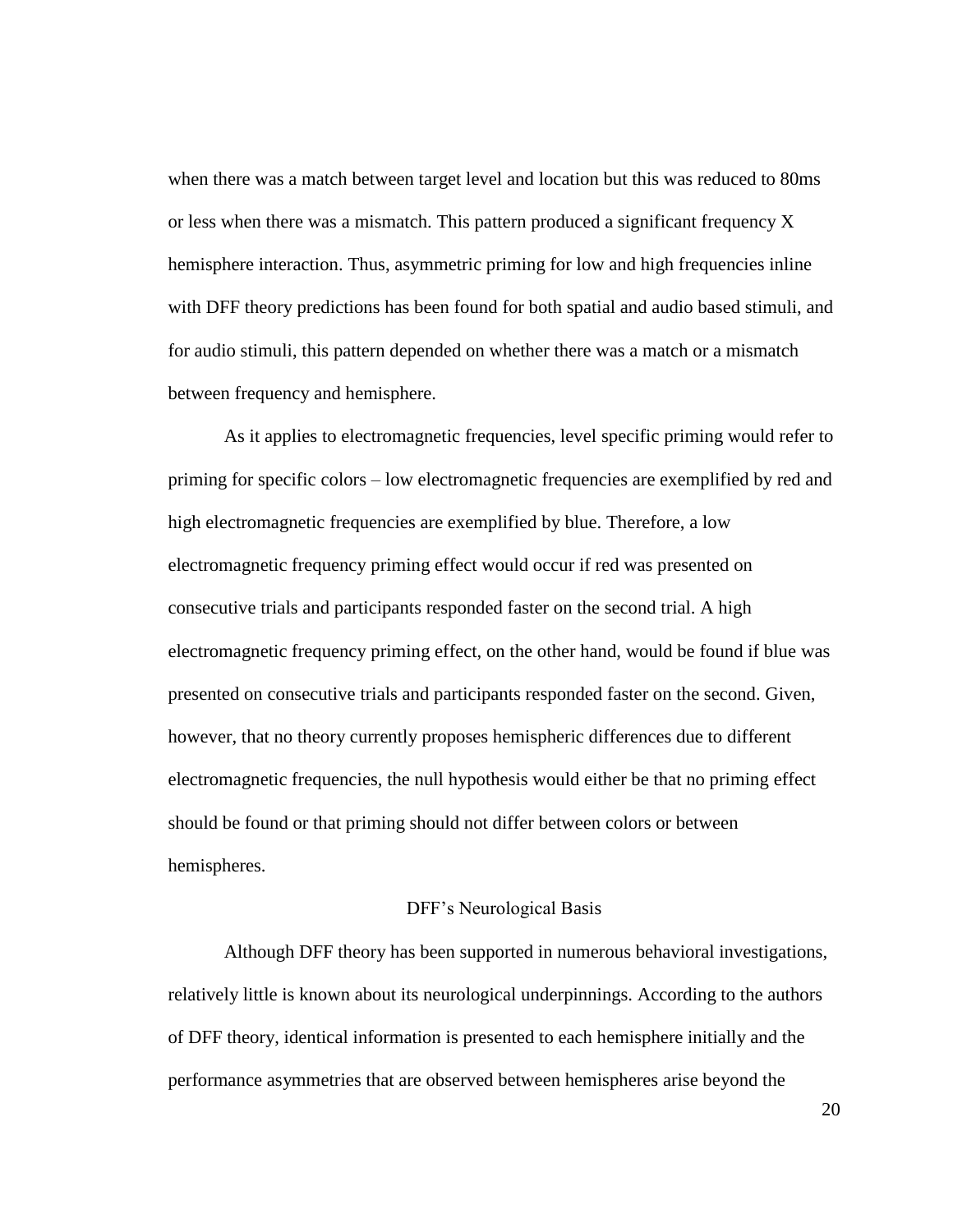sensory processing stage when individuals make judgments or decisions (e.g., Ivry & Robertson, 1998). In other words, laterality effects are proposed to be the result of "higher-order filtering processes superimposed on sensory representations" (e.g., Ivry  $\&$ Robertson, 1998, pp. 105). This central tenet of DFF theory is important in that it accounts for at least two notable findings that may offer some insight into the origin of these asymmetries.

First, identification but not detection tasks have consistently revealed performance differences between the hemispheres inline with DFF theory predictions (e.g., Christman, Kitterle, & Hellige, 1991; Kitterle, Christman & Hellige, 1990; List & Justus, 2007; Robertson, 1996; Robertson & Ivry, 2000). Identification tasks require participants to form a judgment about a stimulus ("thin" or "wide" bars, or "high" or "low" tone) whereas detection tasks require only that the presence or absence of a stimulus is detected. Both tasks involve sensory level processing but only identification tasks involve higher-order processing. Thus, if sensory processing mechanisms were primarily responsible for the asymmetries found in identification tasks, then a similar pattern should have been found in detection tasks. Given that this was not the case, sensory mechanisms do not seem to underlie performance differences between the hemispheres and, perhaps, only post-sensory mechanisms should be considered as possible candidates for producing DFF consistent effects. Further work has supported this notion in that a difference in event-related potentials (ERP's) was found after the sensory processing stage when individuals identified global or local stimuli, but no difference was found prior to that at the sensory processing stage (e.g., Heinze & Munte, 1993).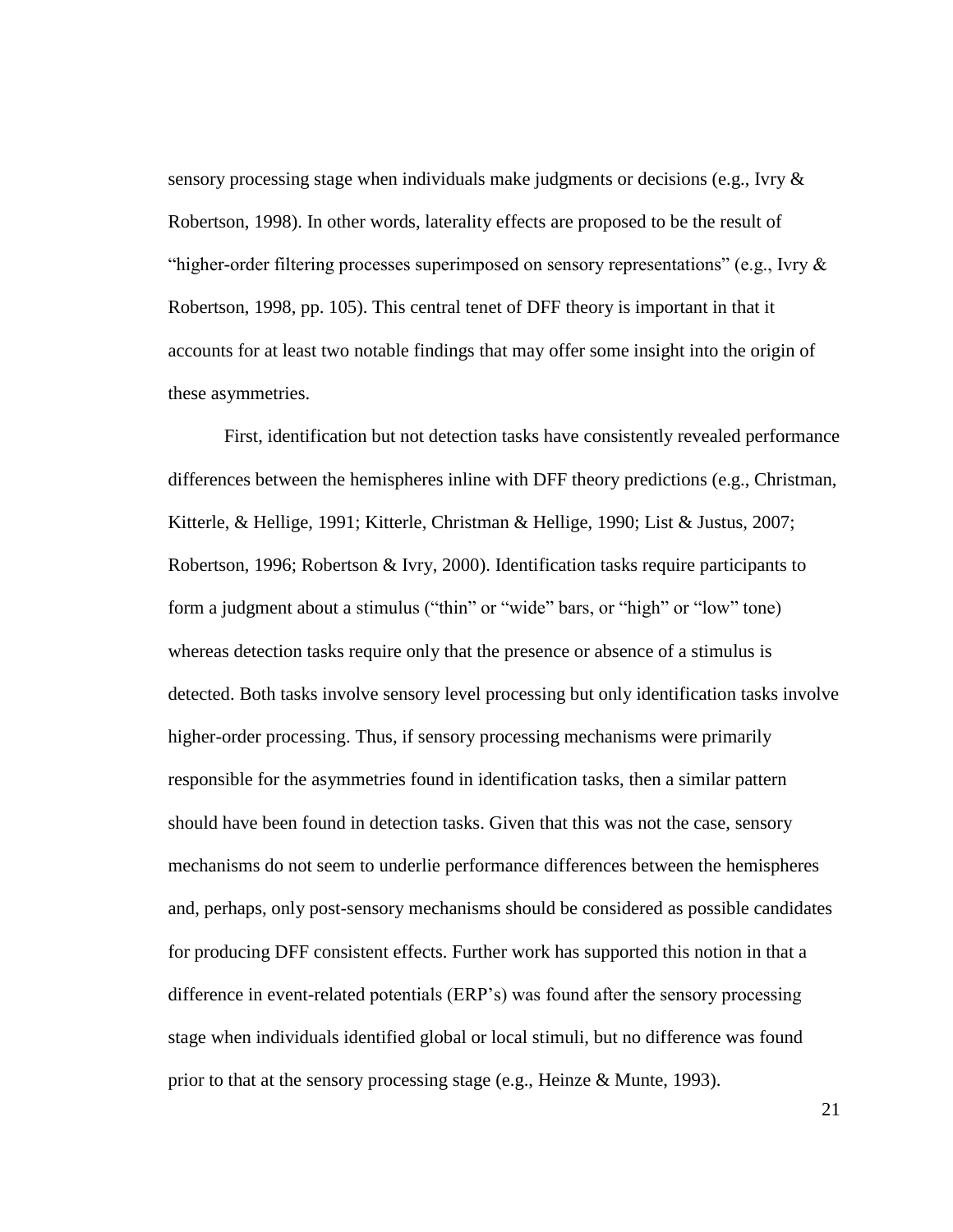If sensory mechanisms are not the primary means by which DFF consistent effects arise then we can eliminate a considerable portion of the visual physiology of the brain from consideration. While this is tempting, several findings in the detection literature warrant review. For instance, detection research has found that there are three primary "retino-cortical" pathways that carry different visual information from sensory cells in the retina (i.e. rods and cones) to the primary visual cortex – the magnocellualar (MC), parvocellular (PC) and koniocellular (KC) pathways (e.g., Lee, Sun, & Valberg, 2011; Ribeiro & Castelo-Branco, 2010; West, Anderson, Bedwell, & Pratt, 2010). The phylogenetically older MC pathway is tuned to low spatial frequencies, has been characterized as the "where" pathway, and transfers achromatic information from retinal rods (e.g., Ribeiro & Castelo-Branco, 2010; West et al., 2010). The PC pathway on the other hand is phylogenetically newer, tuned to higher spatial frequencies, has been characterized as the "what" pathway, and carries long-medium cone (i.e. red-green) contrast information (e.g., Ribeiro & Castelo-Branco, 2010; West et al., 2010). Finally, although less is known about the KC pathway, it is sensitive to short cone (i.e. blueyellow) contrast and thus plays a role in color vision (e.g., Ribeiro & Castelo-Branco, 2010).

These findings are intriguing in that they appear, at least on the surface, to relate to the current discussion, particularly to spatial frequency lateralization effects. If the MC pathway, that is tuned to low spatial frequencies, projects information primarily to the right hemisphere – as suggested by some researchers (e.g., Kosslyn, Chabris, Marsolek, & Koenig, 1992; Howard & Reggia, 2007) – and the PC pathway, that is tuned to high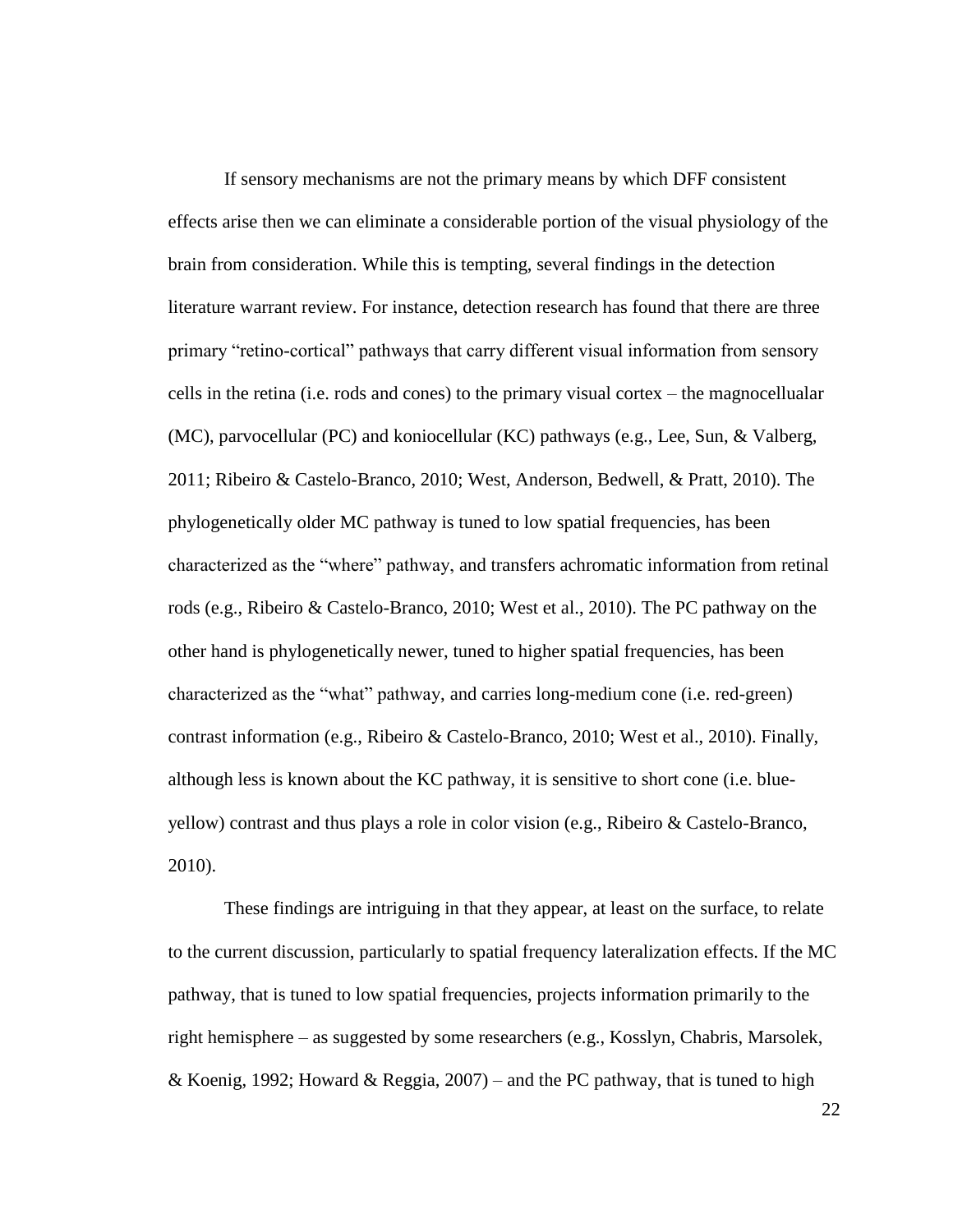spatial frequencies, projects information primarily to the left hemisphere, then a straightforward explanation of the underlying physiology of (some) DFF consistent effects would be apparent – lateralization effects would be driven by the relative contributions of the magnocellular and parvocellular pathways to right versus left hemisphere processing, respectively. Unfortunately, however, these pathways operate automatically at the sensory level and any contribution they may have in producing DFF consistent effects should be found in both identification and detection tasks. Given that this is not the case, it is unclear how the MC and PC pathways could be the primary structures underlying spatial frequency effects, much less those of audio or, as will be proposed, electromagnetic frequencies.

Furthermore, such an account would seem to result in absolute differences in frequency sensitivity between the hemispheres. This prediction, however, is inconsistent with the finding that hemispheric asymmetries appear to operate on a relative, in addition to absolute, frequency basis. Specifically, the same stimulus (e.g., a 2cpd grating) has been found to be processed differently by the two hemispheres depending on whether it was relatively higher or lower in frequency than other stimuli in the same context (e.g., Christman et al., 1991). In this work, a 2cpd sinusoid grating was presented in a context with lower frequency stimuli (.5cpd and 1cpd) or higher frequency stimuli (4cpd and 8cpd) to create relatively high and low frequency conditions, respectively. Low frequency (.5cpd and 1cpd) and high frequency (4cpd and 8cpd) baseline conditions were also used. For each of two blocks of trials, participants were shown examples of the baseline two-component stimulus (i.e. .5cpd and 1cpd or 4cpd and 8cpd) and they were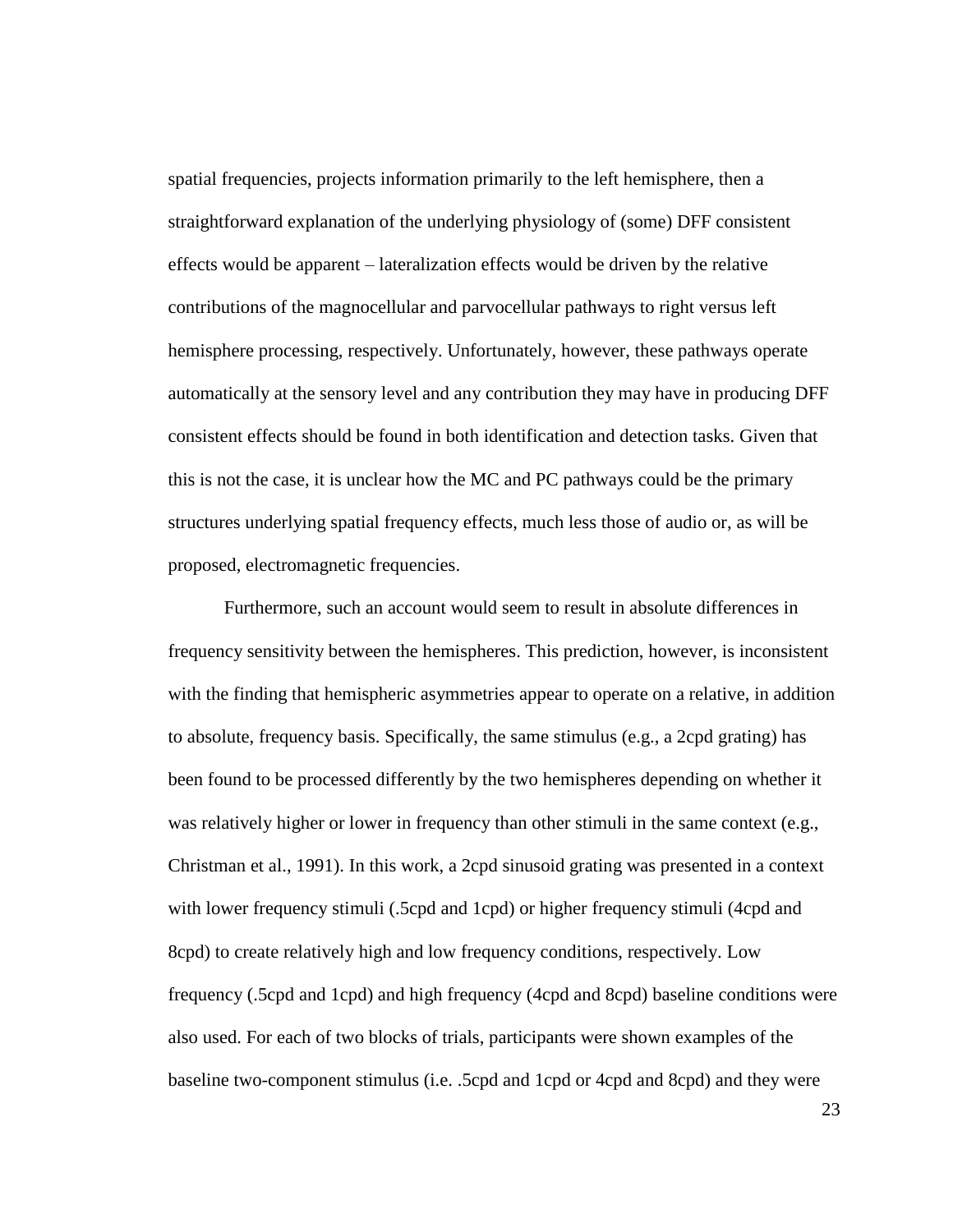instructed to identify whether the 2cpd component was either present or not present. The location of the 2cpd component was alternated so that participants could not simply detect its presence.

A significant LVF/RH advantage in response time was observed in the low frequency baseline condition but this was eliminated when the 2cpd stimulus was added to the low frequency context. Thus, the 2cpd stimulus increased the role of LH processing when it was relatively high in frequency. The same 2cpd stimulus had a different effect, however, when it was added to the high frequency baseline condition; a descriptive RVF/LH advantage found in the baseline condition was reversed by the 2cpd stimulus and a LVF/RH advantage was found. Similar findings have also been reported with audio stimuli (e.g., Gallagher & Dagenbach, 2007; Robertson & Ivry, 2000; Seta et al., 2010). Thus, hemispheric asymmetries for both spatial and audio frequencies appear to operate on a relative – as well as absolute – frequency basis.

While this finding does not necessarily preclude any additional brain regions from consideration, it does pose an additional challenge for biologically based accounts that often propose hard-wired differences in filter size or in the distribution of these filters between hemispheres or in the number of connections to cortical areas (e.g., Hellige, 1993; Howard & Reggia, 2007; Kosslyn et al., 1992). Such accounts imply an absolute difference in hemispheric sensitivity and have difficulty explaining relative frequency differences. One biologically based account that sought to address at least some of these issues was, nevertheless, recently proposed by Howard & Reggia (2007).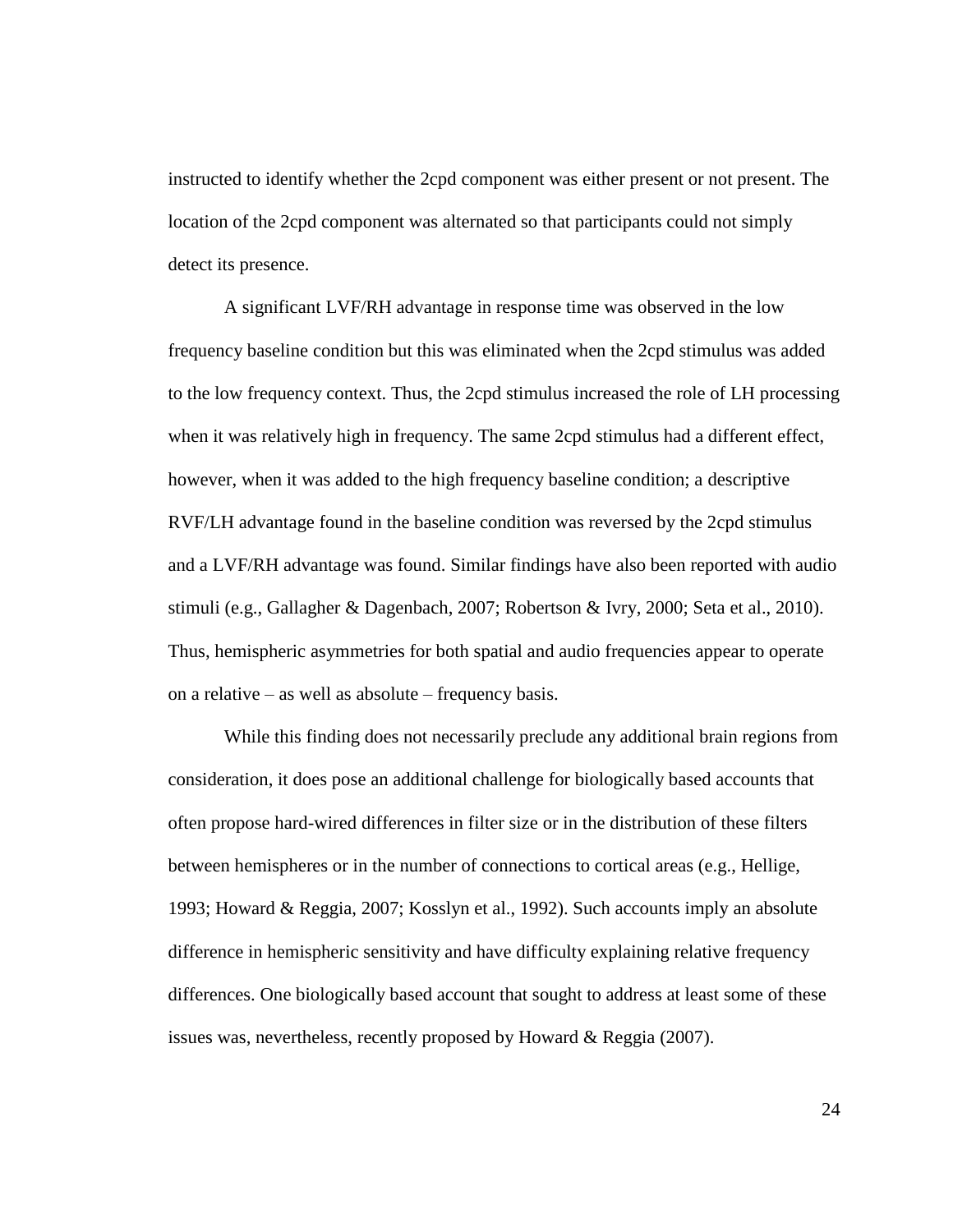Based on Hellige's (1993) proposal, Howard & Reggia (2007) argued that the PC pathway matures later in time than the MC pathway and that this coincides with an increasing sensitivity to higher spatial frequencies; this developmental process results in a RH bias toward low spatial frequencies and a LH bias toward high spatial frequencies. Further, the connections of cells in the visual cortex (i.e. V1 to V2 connections) are said to be modified during postnatal development as responsiveness to high spatial frequencies continues to increase, and this contributes to the lateralization of spatial frequencies. Thus, hard-wired asymmetries in conjunction with an earlier developing right versus left hemisphere were said to underlie spatial frequency lateralization effects.

A simulation study conducted by these authors supported their theory when right versus left hemisphere processing was assumed to begin before the other. An attempt was also made to account for the existence of relative frequency effects, although this was not tested in their simulation. Specifically, it was hypothesized that the presentation of either low (i.e. .5cpd and 1cpd) or high (i.e. 4cpd and 8cpd) spatial frequency stimuli not only activates filters at these frequency levels but also increases the activation of neighboring filters (i.e. 2cpd). Thus, if a 2cpd stimulus is added to a context containing a .5cpd and a 1cpd stimulus, the 2cpd filter would be activated but, more saliently, the 4cpd filter which neighbors the 2cpd filter would now become partially active. If a 2cpd stimulus were added to a high frequency context containing a 4cpd and an 8cpd stimulus, however, the 2cpd filter would become active but, more saliently, the neighboring 1cpd filter would also become partially active. If this reasoning is correct and 4cpd stimuli are preferentially hard-wired to the left hemisphere while 1cpd stimuli are hard-wired to the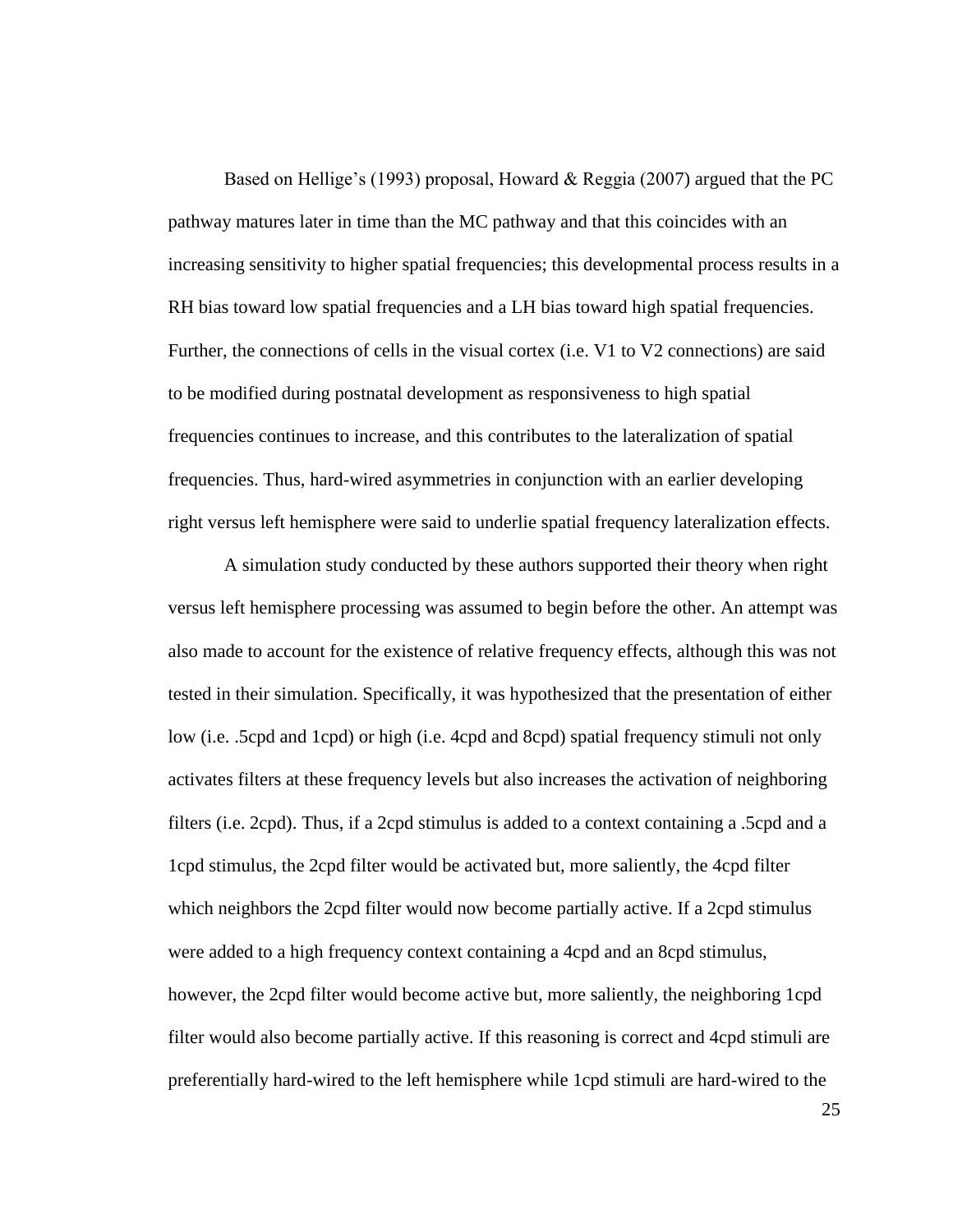right hemisphere, then an alternative, biologically based, explanation may be provided for the Christman et al. (1991) finding of relative spatial frequency effects.

Unfortunately, however, this account fails to explain other relative frequency findings (e.g., Hellige, 1993) and, because the PC and MC pathways would underlie these effects, similar findings should be observed whether the task requires identification or detection of the stimuli. As reviewed earlier, DFF consistent effects arise only for identification behaviors. Howard & Reggia (2007) failed to reference this limitation in their article and make no provision for it in their theory, leaving important questions unanswered in their account of spatial frequency lateralization effects. Furthermore, this theory is silent on audio frequency lateralization effects and would make no predictions regarding electromagnetic frequencies. Therefore, its usefulness in explaining the full range of prior DFF consistent findings or those proposed in this paper is questionable.

So what does underlie DFF theory? At least for spatial frequencies, one important brain region may have been identified – the temporal-parietal junction. Ivry & Robertson (1998) reviewed a series of studies that found some role for the temporal-parietal junction while ruling out other areas. In one set of studies, recent stroke patients were selected on the basis of whether their lesions (i.e. brain damage) were in the left or right temporalparietal junction (and surrounding extrastriate areas), or whether their lesions were located elsewhere. Hierarchical letters were presented centrally and participant's reaction time in identifying global or local stimuli was measured. Performance was lower for left temporal-parietal damaged participants when identifying local shapes but lower for right temporal-parietal damaged participants when identifying global shapes. Conversely,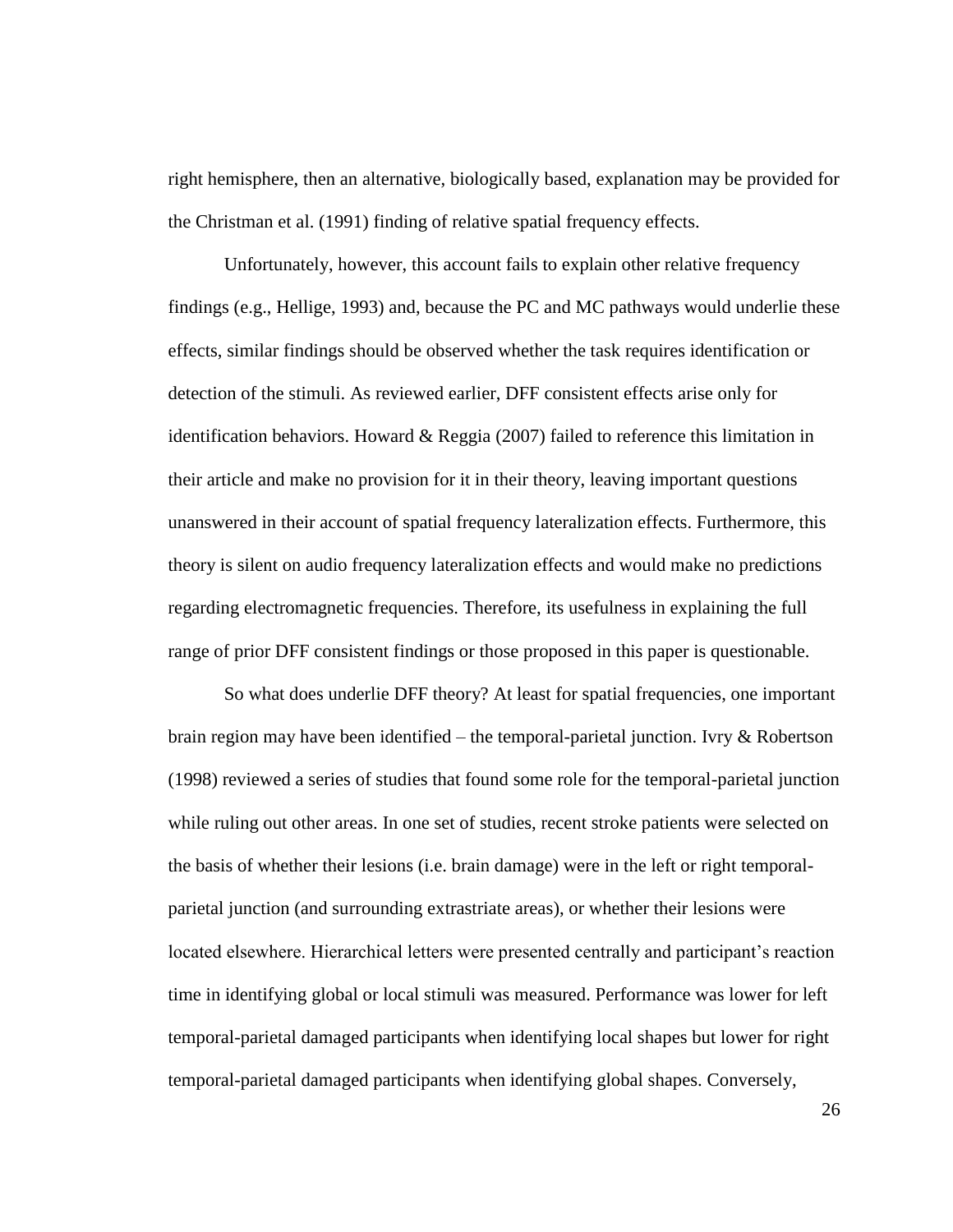performance did not differ between global and local identification for patients whose cortical damage occurred outside of the temporal-parietal junction. Thus, at least for spatial frequencies, the operation of the temporal-parietal junction seems to be necessary for global/local asymmetries to arise (e.g., Ivry & Robertson, 1998).

How or why this area becomes active when such judgments are necessary is unclear but the right and left temporal-parietal junctions have been found to be important in the formation of empathy, theory of mind, in representing others' beliefs and other high-order processes (e.g., Decety & Lamm, 2004; Samson, Apperly, Chiavarino, & Humphreys, 2004). These findings are inline with the notion that DFF consistent effects are the result of higher-order processing and not low-level sensory processing. Whether or not the temporal-parietal junction is sufficient in producing these effects, however, or whether other structures are necessary will have to await future research.

Even less is known about the underlying neurology of audio frequency lateralization effects. Given that audio frequency effects are thought to arise beyond the sensory processing stage and have been shown to operate on a relative frequency basis (e.g., Ivry & Lebby, 1993; Gallagher & Dagenbach, 2007; List & Justus, 2007; Seta et al., 2010), the temporal-parietal junction would seem likely to be important for audio frequencies as well. The authors of DFF theory, however, suggest that the neural mechanisms of each modality are most likely separable (e.g., Ivry & Robertson, 1998). In a study with lobectomy patients, typical DFF effects were found (i.e. faster high frequency-LH performance and faster low frequency-RH performance) but the area of damage was largely anterior to the temporal-parietal junction and this area was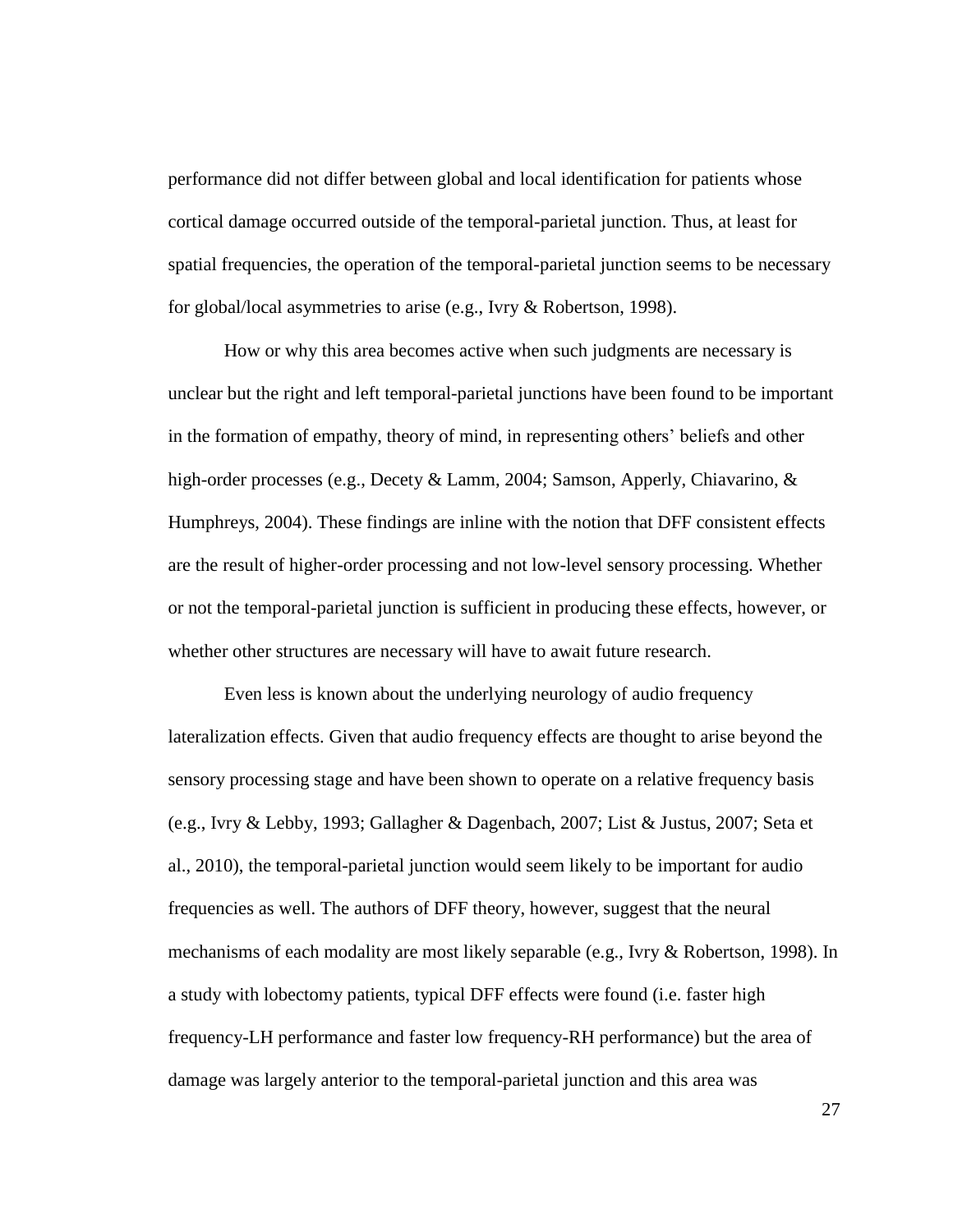considered unlikely to be involved. This finding, along with the observation that the correlation between visual and auditory lateralization measures is typically low (e.g., Hellige, 1993), led the authors to propose the existence of "modality-specific mechanisms" for audio and visual lateralization effects but they were unable to name a specific area for audio frequencies.

In regard to electromagnetic frequencies, any effects consistent with DFF theory would be expected to arise beyond the sensory processing stage and to operate on a relative frequency basis. Thus, although the parvocellular and koniocellular pathways transfer information about relatively low and high frequency chromatic information, respectively, I would not expect them to be responsible for producing any observed lateralization effects. Instead, the temporal-parietal junction would be considered as an initial candidate because it has been implicated as an important area in the processing of other visual information (i.e. spatial frequencies).

#### Summary

DFF theory seeks to provide an explanation for both spatial and audio frequency lateralization effects but not electromagnetic ones. This theory proposes that through a two-stage process known as "double filtering" the left hemisphere preferentially processes high frequency information whereas the right hemisphere preferentially processes low frequency information. Effects consistent with DFF theory have been observed in numerous tests with both healthy participants and neurological patients and the results of such tests typically find either performance differences between the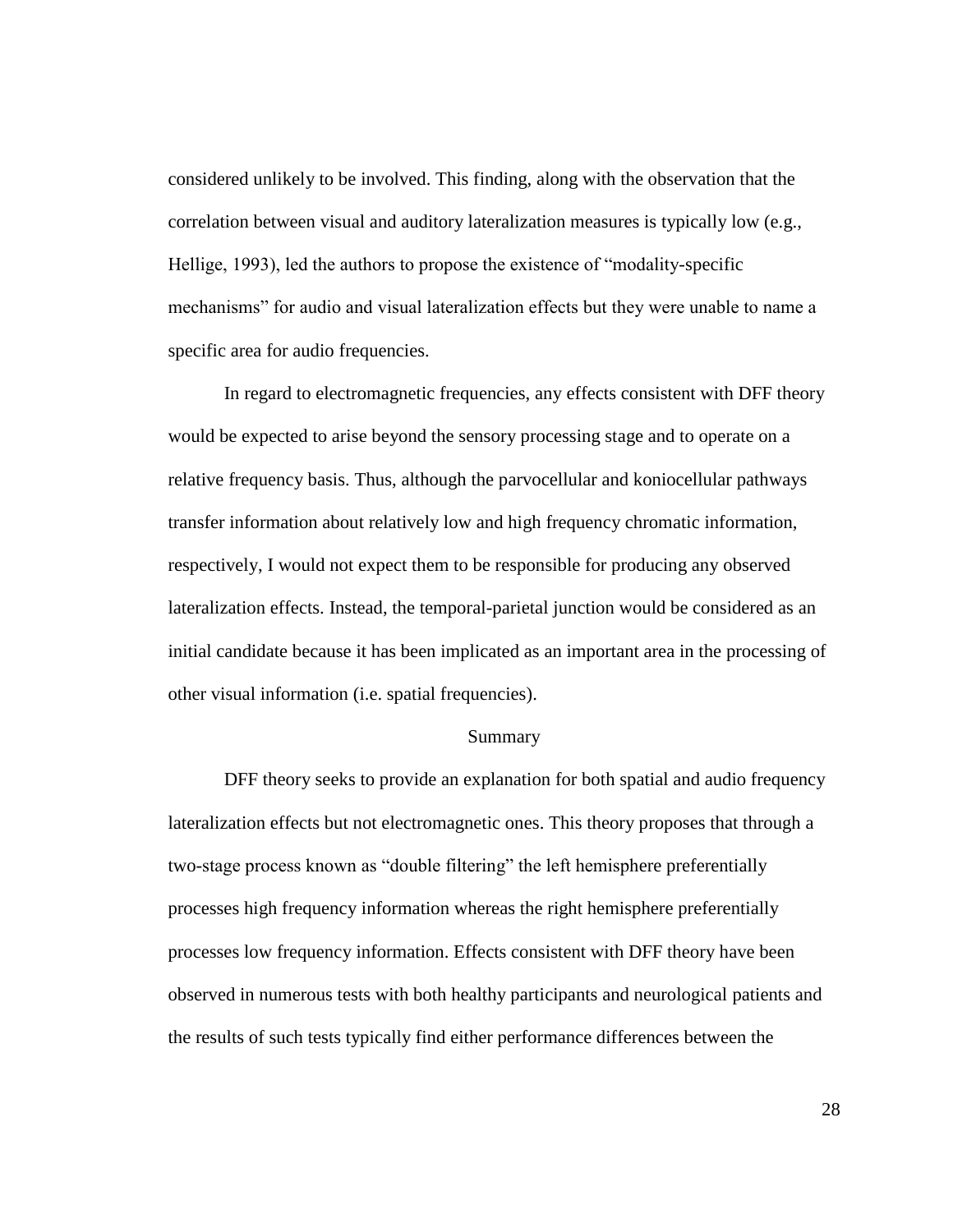hemispheres in terms of mean (or median) reaction times or in the magnitude of level specific priming.

Although the underlying neurology of DFF theory is unclear, some progress has been made in narrowing down the field of candidate areas. First, sensory mechanisms do not seem to provide an adequate explanation for either relative frequency effects or the finding that identification but not detection tasks produce DFF consistent effects. Therefore, these processes can likely be eliminated as being primarily responsible for lateralization effects and post-sensory areas such as the temporal-parietal junction can be considered. The temporal-parietal junction appears to play a critical role in global/local judgments in spatial frequency tasks but a somewhat more anterior area is likely to be responsible for audio frequency effects (e.g., Ivry & Robertson, 1998). DFF theory has not been investigated in regard to electromagnetic frequencies but given that this type of frequency exists in the visual modality and that the underlying neural mechanisms have been proposed to be modality specific, the temporal-parietal junction would seem to be an initial area of interest. Future work will be needed, however, to fully explain the processes by which any of these effects arise.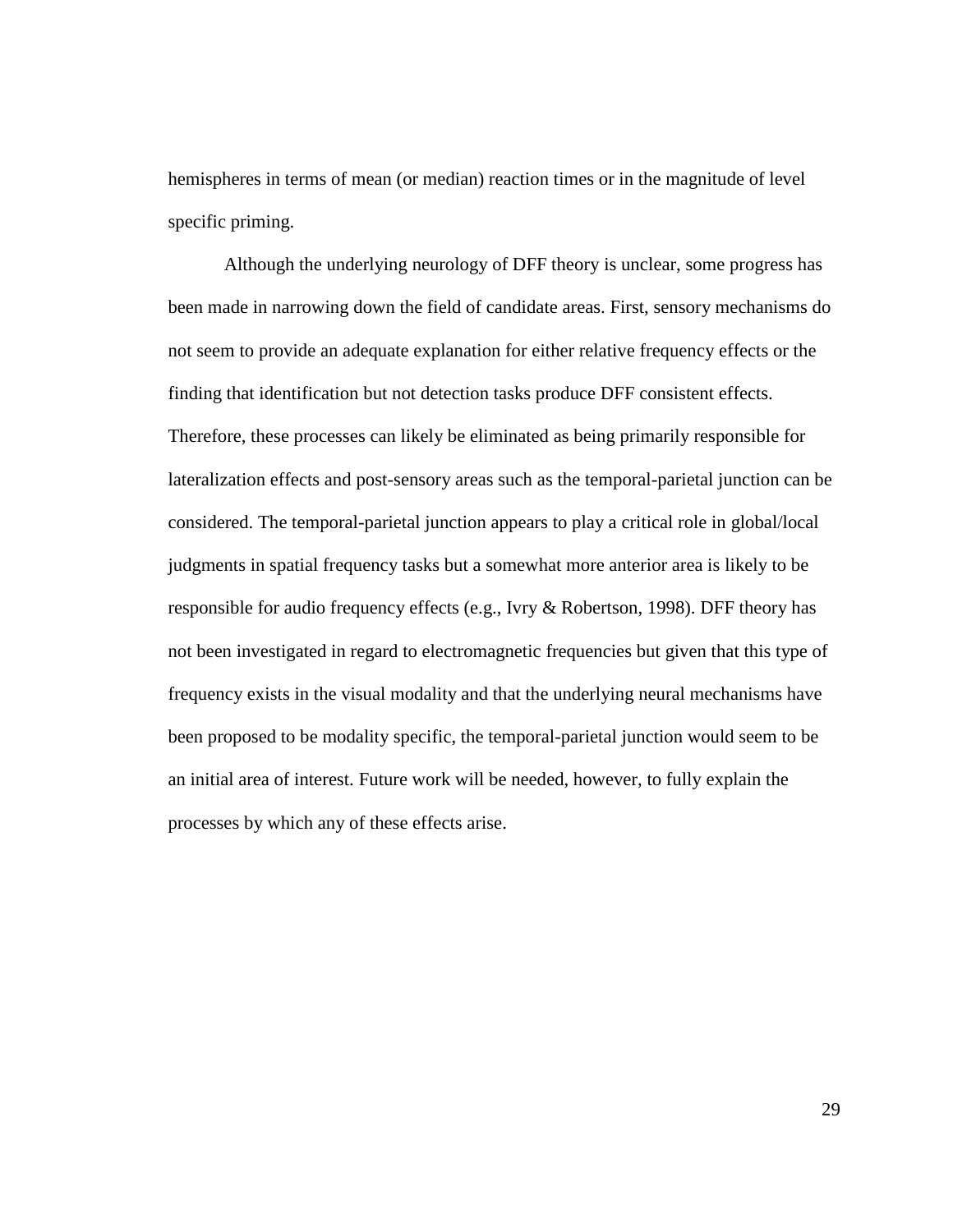## CHAPTER V

## PROPOSED EXTENSION

Despite the fact that color is a ubiquitous feature of most contexts and that different colors have been shown to have numerous effects on behavior, relatively few theories have been proposed to explain these effects. As previously discussed, most of the theories that have been proposed are context specific and are able to make predictions only for the few colors that have been tested in that context. While some colors certainly have a specific meaning in some contexts, I believe that color may also have an influence that is independent of context. Two context independent accounts have been proposed but Goldstein's (1942) was never clearly articulated and Lindsey et al.'s (2010) is considerably limited in its scope. As a result, there is a need for a well-grounded, context independent theory that is able to make predictions for a wide range of colors. I propose that an extension of DFF theory would not only provide such an account but would also allow for a number of novel predictions and provide a well-supported, theoretical basis for a host of previously unrelated findings. Currently, however, DFF theory applies only to spatial and audio frequency effects, and not to those arising from different electromagnetic frequencies (i.e. colors). Therefore, I propose to extend DFF theory to include the effects of different electromagnetic frequencies on individual behavior.

There are a number of similarities between electromagnetic and audio frequencies that lead me to suggest that an extension of DFF theory to include electromagnetic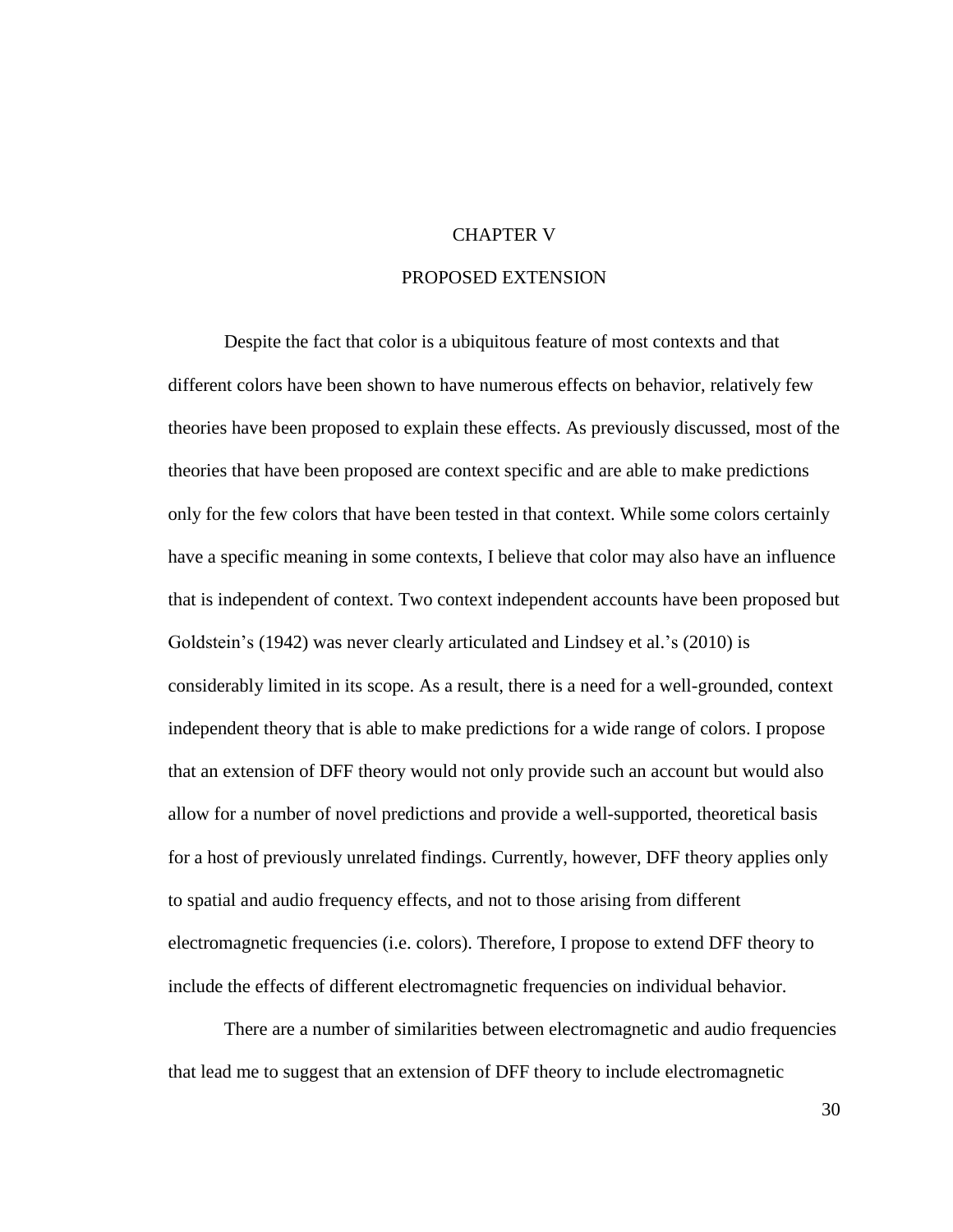frequencies is physically possible – both types of frequencies propagate through the environment in a similar manner (waves/frequencies) and the relevant human physiologies (long, medium and short wave cones in the visual system, and the tympanic membrane in the audio system) are both sensitive to frequency information. In addition, there seems to be less of a difference between spatial and electromagnetic frequencies than between spatial and audio frequencies, but DFF theory was previously extended to the latter.

That is, originally, DFF theory sought to explain spatial frequency effects only but it was later extended to include audio frequencies (e.g., Ivry  $& \text{Robertson}, 1998$ ). Thus, the effect of one type of frequency based visual information (i.e. spatial frequency) was already explained by DFF theory, and this theory was successfully extended to include a type of frequency which is arguably quite different (i.e. audio frequency). Both spatial and electromagnetic frequencies are initially detected by the eye and are passed to the visual cortex along one (or more) of the three primary visual pathways (i.e. the magnocellular, the parvocellular and the koniocellular). Audio frequencies, however, are initially detected by the ear and are passed to audio centers of the brain along pathways that are distinct from visual ones. In comparison then, an extension of DFF theory to include electromagnetic frequencies is a relatively modest step.

A considerable amount of empirical evidence has, nevertheless, supported a DFF based account of both spatial and audio frequency effects. Research with both healthy subjects and neurological patients, with identification versus detection tasks, and with different types of audio and visual stimuli have all found a similar pattern – greater RH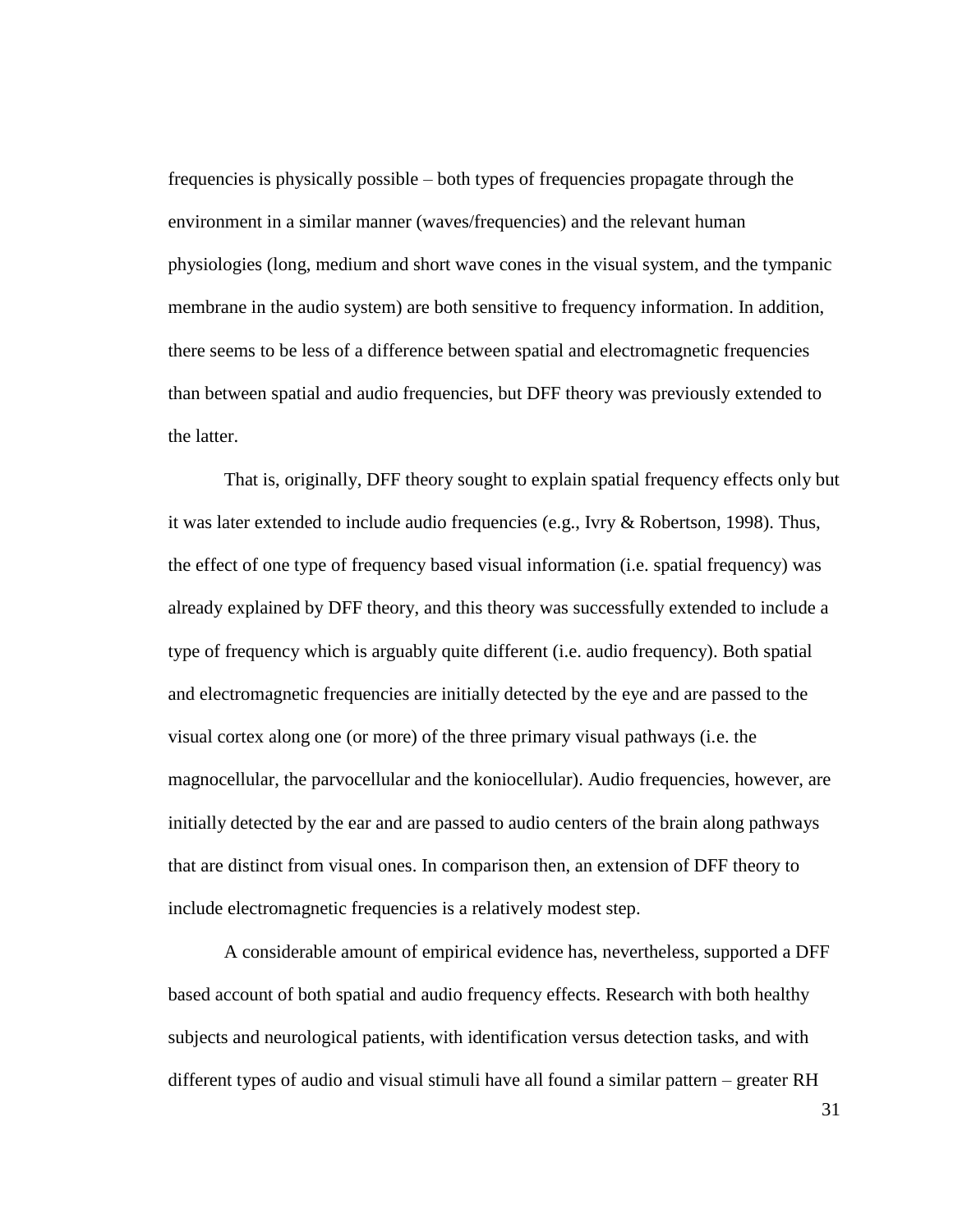performance in identifying low frequency stimuli and greater LH performance in identifying high frequency stimuli. Thus, it seems clear that the hemispheres differ in their processing of both spatial and audio frequencies. If these effects can be accounted for by a single theory even though the type of frequency and the physiology by which they are processed are different, then at least from a sensory level perspective, there does not appear to be any reason why such an account cannot hold for electromagnetic frequencies.

If this extension is correct, then the context independent influence of different electromagnetic frequencies on behavior occurs through a two stage filtering process. This process begins when an individual forms a judgment or makes a decision about an object or stimulus that they are visually attending to. In the first stage of filtering, the electromagnetic frequencies (i.e. colors) that exist in the attended area (i.e. the object or stimulus) become the relevant range of frequencies. At this point, the information presented to each hemisphere is identical. In the second stage of filtering, however, the left hemisphere amplifies the relatively high electromagnetic frequencies in the relevant range whereas the right hemisphere amplifies the relatively low frequencies. This differential amplification results in the asymmetrical representation of information that gives rise to electromagnetic frequency lateralization effects. If the judgment or decision primarily involves low frequency information then RH processing should be dominant; if the task primarily involves high frequency information then LH processing should be dominant. This single account allows for the reinterpretation of several previous findings and affords a number of novel predictions.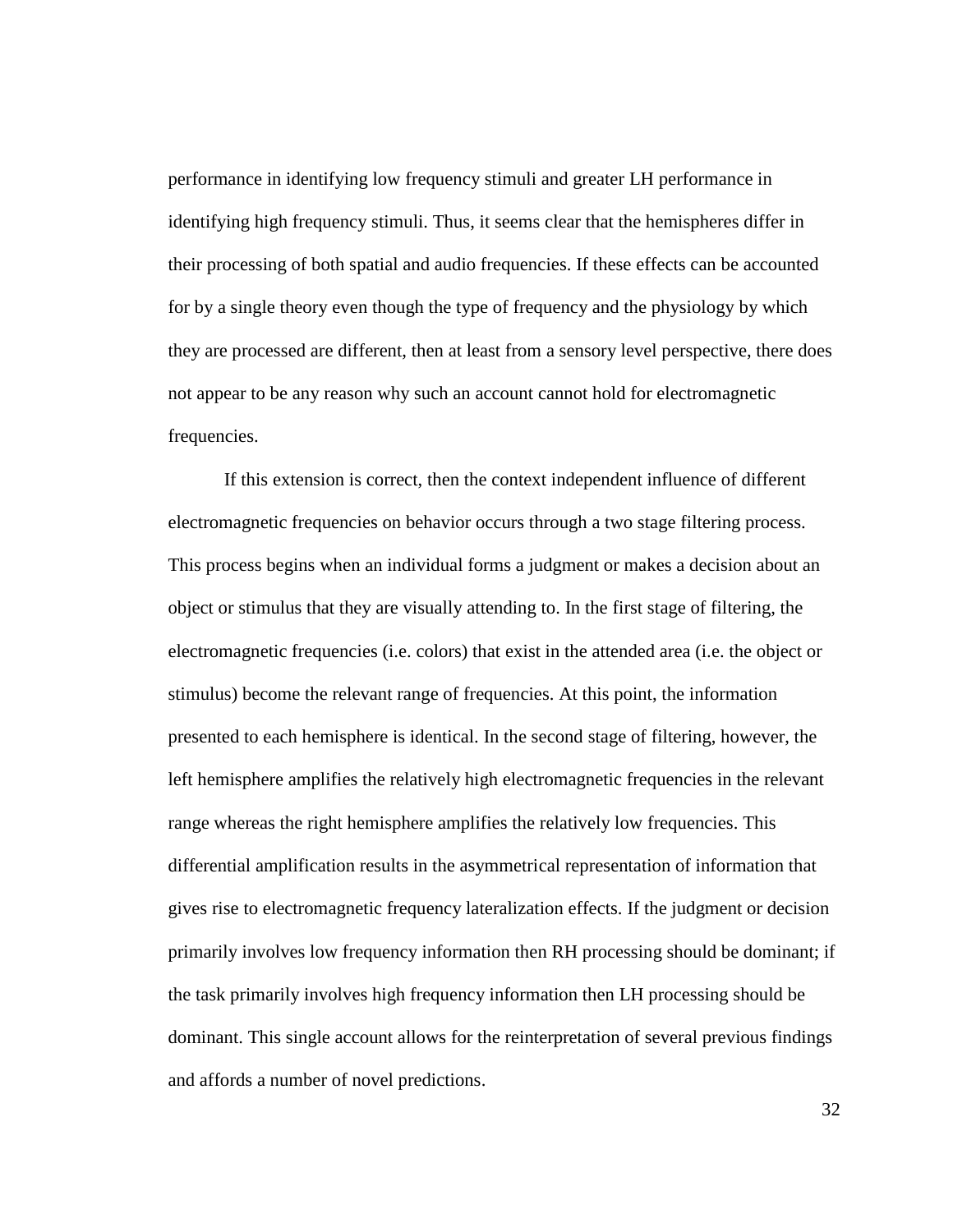## CHAPTER VI

## OVERVIEW OF EXPERIMENTS

If the current view is correct and the left and right hemispheres are differentially sensitive to high versus low electromagnetic frequencies, then we should find differences in behavior consistent with prior lateralization research when high versus low frequency colors are present in a given context. In the following chapters, four experiments are reported that test this prediction and provide support for the current view. In Experiment 1, an attribute framing task was presented on colored paper and, consistent with previous research, a framing effect was found when RH processing was enhanced by a red or orange background but not when LH processing was enhanced by a blue or purple background. Experiment 2 tested an alternative interpretation of these results and replicated the finding using a different attribute framing task. Then, following a pilot study, further evidence for the current view was found in Experiment 3 when we presented high or low frequency stimuli (i.e. a blue or red rectangle) to participant's left or right visual field and measured their reaction times. Finally, Experiment 4 provided a logical replication of Experiment 3 in a test of whether the current finding is primarily based on relative versus absolute frequency differences. Together, these studies provide an initial demonstration and replication of two distinct effects that offer converging evidence for the current view. Several reinterpretations, implications and possible applications are discussed after data presentation.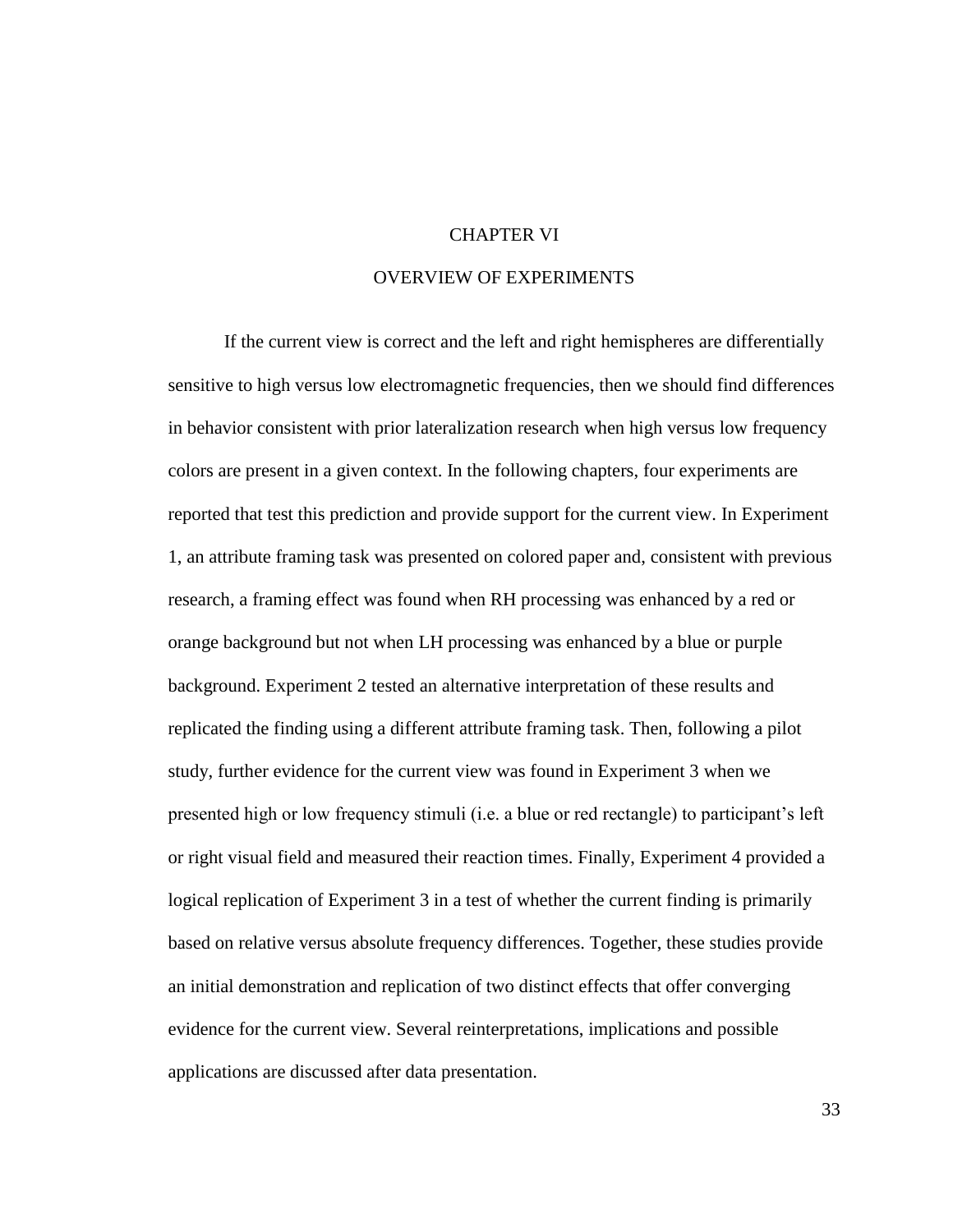# CHAPTER VII

## EXPERIMENT 1

Our first prediction is based on the finding that with auditory stimuli, amplification of the high or low auditory frequencies in a message alters the extent of left or right hemispheric processing, respectively (e.g., McCormick & Seta, 2011). Applied to electromagnetic frequencies, low frequency amplification would result in the reddening/orange-ing of a stimulus or context, whereas, high frequency amplification would result in a bluer/more purple context. Therefore, given a manipulation that is typically presented on white paper, one way to increase (or amplify) the amount of low electromagnetic frequencies in the context would be to present the stimulus on red or orange paper – on a red or orange background. Alternatively, the high electromagnetic frequencies could be increased by presenting the stimulus on blue or purple paper. From our perspective then, red and orange are expected to have a similar effect and result in enhanced right hemisphere processing, whereas, blue and purple are expected to enhance left hemisphere processing.

This most basic prediction was first tested in Experiment 1. In this experiment, we sought to replicate earlier work in which an attribute framing effect (more positive ratings when the target is framed in a positive versus negative manner) was found when right but not left hemisphere processing was enhanced (e.g., McCormick & Seta, 2011; Seta, et al., 2010). Accordingly, we used an attribute framing manipulation and predicted a color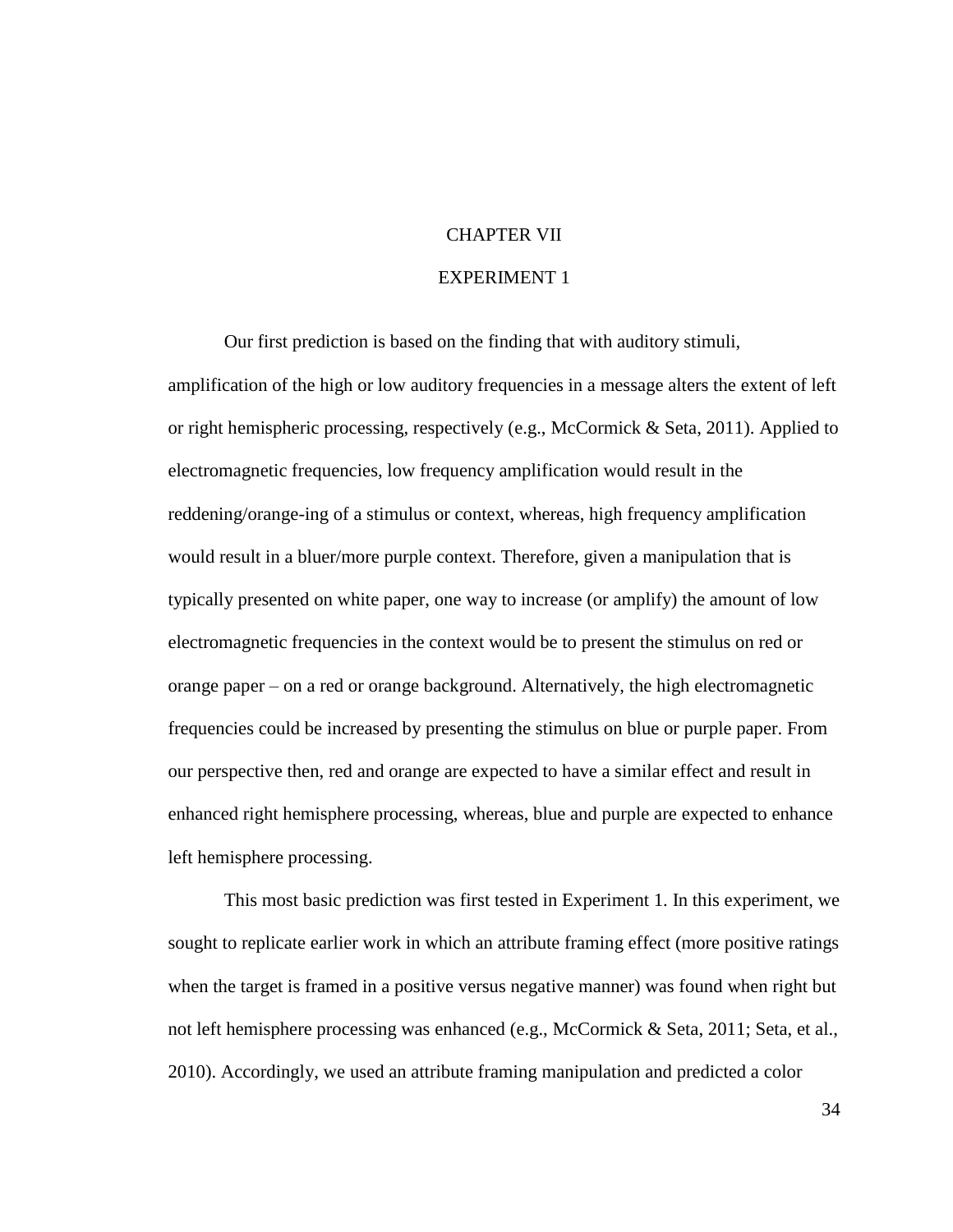frequency (high or low) X frame interaction in which a framing effect would be found when right hemisphere processing was enhanced by red or orange paper (i.e. low frequency colors), but that a relatively weak effect would be found when left hemisphere processing was enhanced by blue or purple paper (i.e. high frequency colors).

### Method (Experiment 1)

### *Participants, Design and Procedure*

Fifty-three participants (37 women) were randomly assigned to conditions. Two were excluded, however, because our exit questionnaire revealed that they did not eat beef – the target of our message. Data was collected in a single session in a large classroom. We varied the frame (positive or negative) and the color of the paper on which the information was presented (blue, red, purple or orange) in a  $2 \times 4$  between-subjects design.

Each participant was given a vignette that contained instructions and the framing manipulation. The instructions were similar to those used in previous research (e.g., Levin, 1987; Seta et al., 2010); participants were told that, because we were interested in the associations or thoughts that come to mind when making consumer purchases, they would be asked to indicate which item in a pair of possible associates (i.e., good tasting or bad tasting) they were most likely to associate with the purchase of ground beef that was 85% lean or 15% fat. "85% lean" served as the product description in the positive condition, whereas "15% fat" was used in the negative condition. All other aspects of the message were identical and this information appeared on a piece of paper that was blue, red, purple or orange.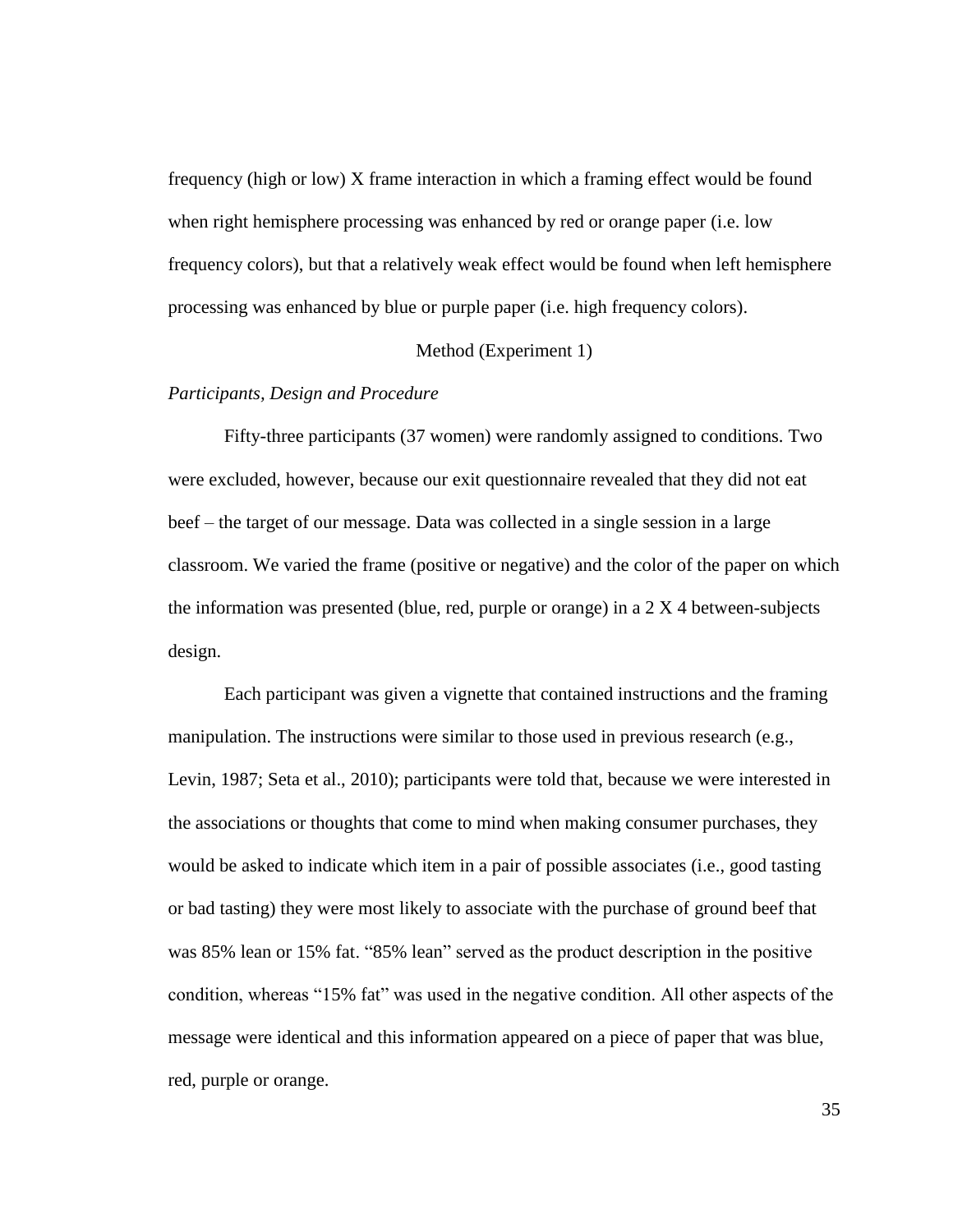After reading the message – framed in positive or negative terms – participants rated the product (i.e. ground beef) on two dimensions: greasy/greaseless, and fat/lean. Each rating was given on a different 10 point scale in the order listed, with the first item in each pair anchored to the "1" and the second item anchored to the "10". Participants were asked to "Place an X anywhere on the scale that best represents your feeling." Finally, to ensure that the message was similarly easy to read in the different color conditions, participants were asked "How difficult was it to read the questionnaire?"  $(1 =$ very easy,  $10 =$  very difficult).

#### Results and Discussion (Experiment 1)

An ANOVA conducted on the ease of reading item with Paper Color (blue, red, purple or orange) entered as a between-subjects factor confirmed that the message was easy to read across color conditions (*M's* = 1.86-2.93; *F* < 1). Moreover, no difference in framing was found between the red and orange or the blue and purple conditions (*F's* < 1), and the data were collapsed into respective low and high frequency groups. A 2 X 2 ANOVA on the combined fat/lean and greasy/greaseless product ratings ( $r = .46$ ,  $p <$ .001) with Frame (positive or negative) and Frequency level (high or low) entered as between subjects factors revealed a main effect for the attribute frame qualified by a frame X frequency level interaction,  $F(1, 47) = 4.08$ ,  $p < .05$  and  $F(1, 47) = 5.08$ ,  $p < .03$ , respectively (see Appendix A for means). We performed planned contrasts to decompose this interaction. Framing effects were pronounced when right hemisphere processing was enhanced, as was the case when the message was delivered with a low frequency background color (i.e. red or orange),  $t(22) = 2.79$ ,  $p < .02$ ,  $d = 1.13$ . When left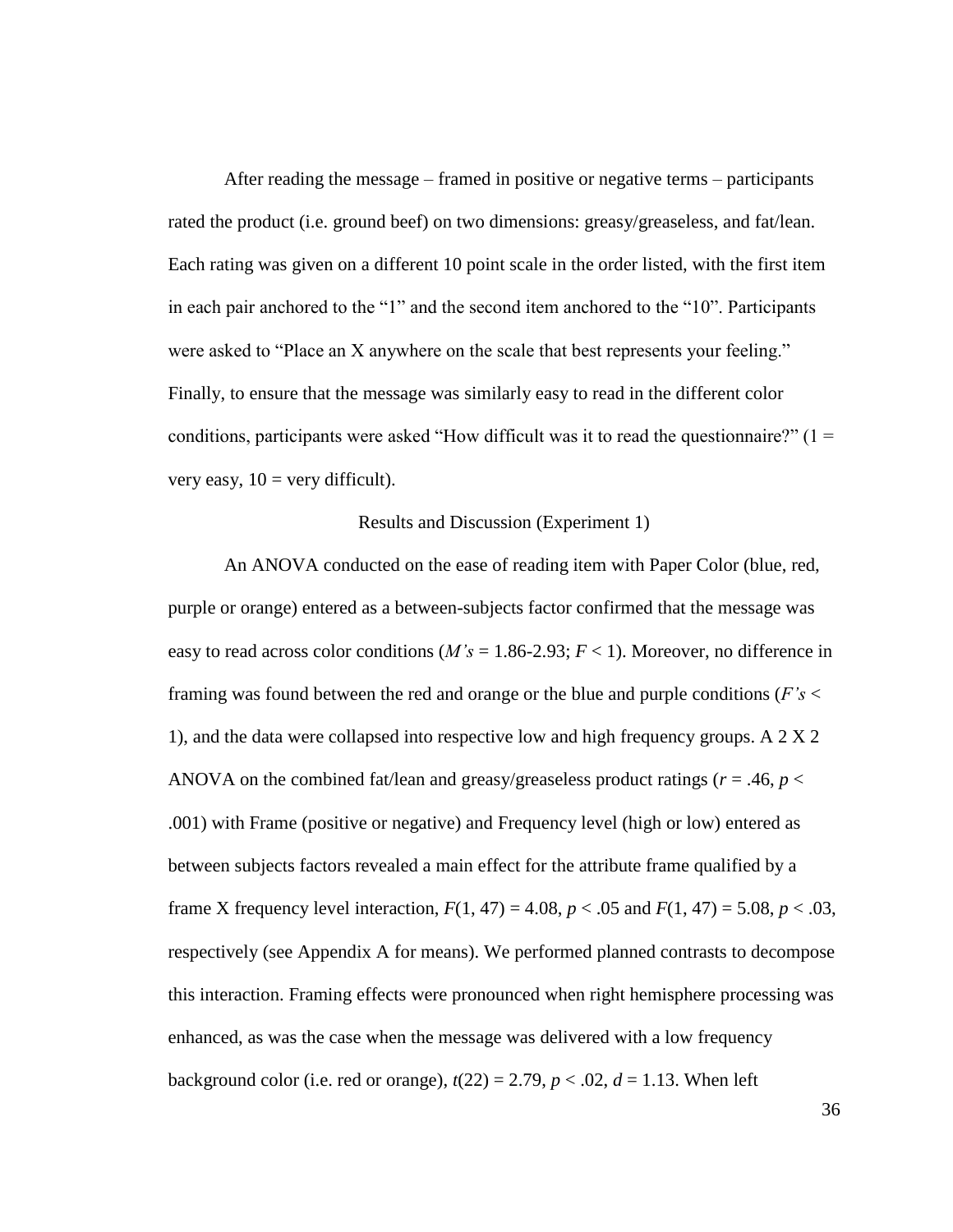hemisphere processing was enhanced by the presence of a high frequency background color (i.e. blue or purple), however, framing effects were not obtained,  $F < 1$ .

Although these results provide only indirect support, they are consistent with our account and would be difficult to explain based on any proposed contextual meaning for a given color. That is, any meaning proposed for red would have to be extended to include orange (or vice versa) and any meaning proposed for blue would have to be extended to include purple. Thus, these results provide support for an extension of DFF theory to include electromagnetic frequencies.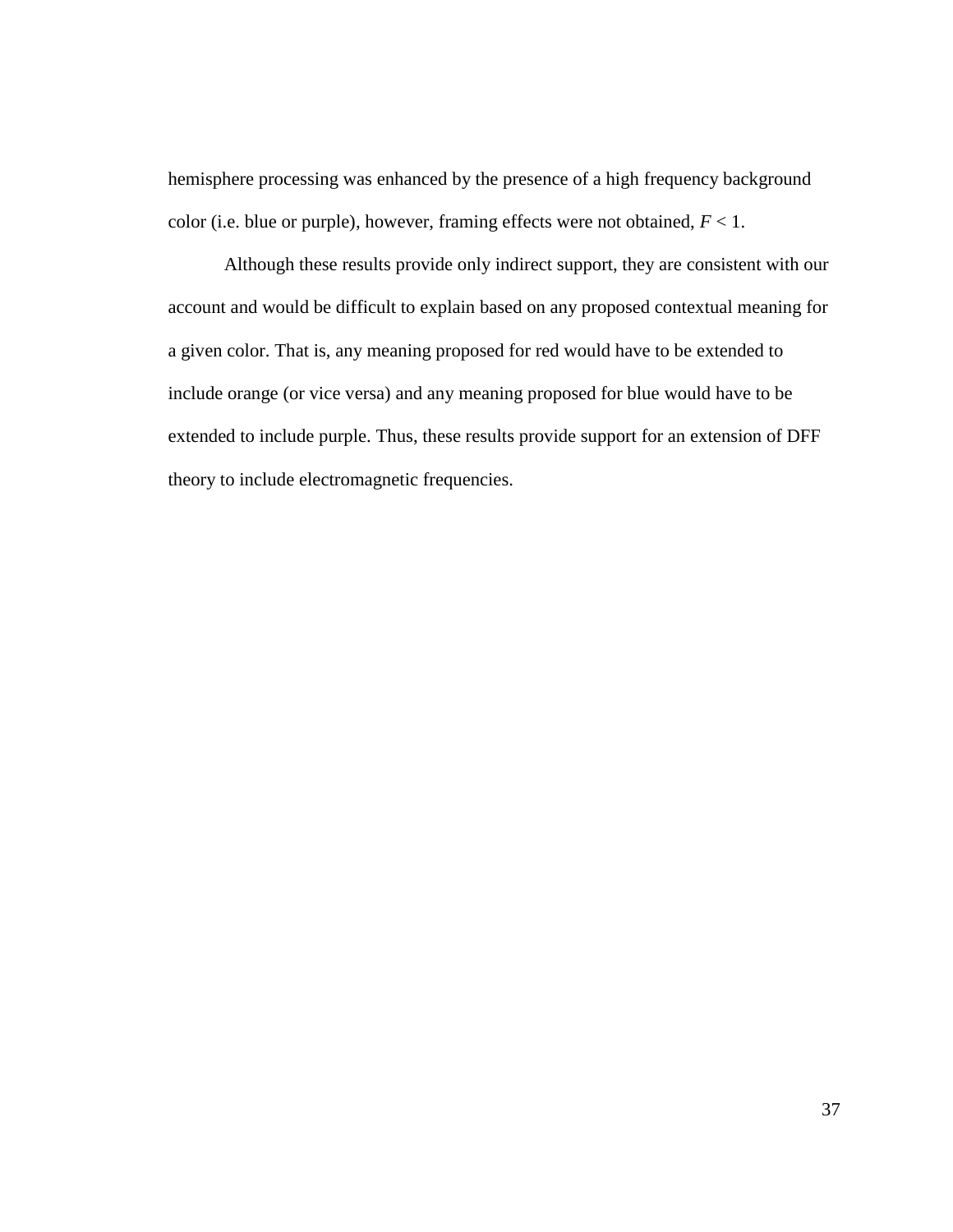### CHAPTER VIII

## EXPERIMENT 2

One possible alternative account of Experiment 1 involves a "match" hypothesis; given that the target product used in this study (i.e. ground beef) is typically red when it is purchased in the store, it is possible that the results were driven at least partially by a match between red (and to a lesser extent orange) and ground beef versus a mismatch between this product and either blue or purple. A match may increase the strength of framing effects because it increases the strength of the frame-product association. To test whether the match hypothesis or the current view more accurately accounts for the results of Experiment 1 a bottled water product was framed in Experiment 2; pre-testing showed this product to be associated with blue and not red or orange. If the match hypothesis is correct then attribute framing effects should be greater when the background color is blue (and to a lesser extent purple) than when it is red or orange. Conversely, if the current account is correct and low frequency colors activate the right hemisphere whereas high frequency colors activate the left hemisphere, the same pattern of results that was found in the first study should be found in Experiment 2 – framing effects should be greater when a red or orange versus a blue or purple background is used. A greater number of individuals also took part in Experiment 2 to increase the reliability of our results.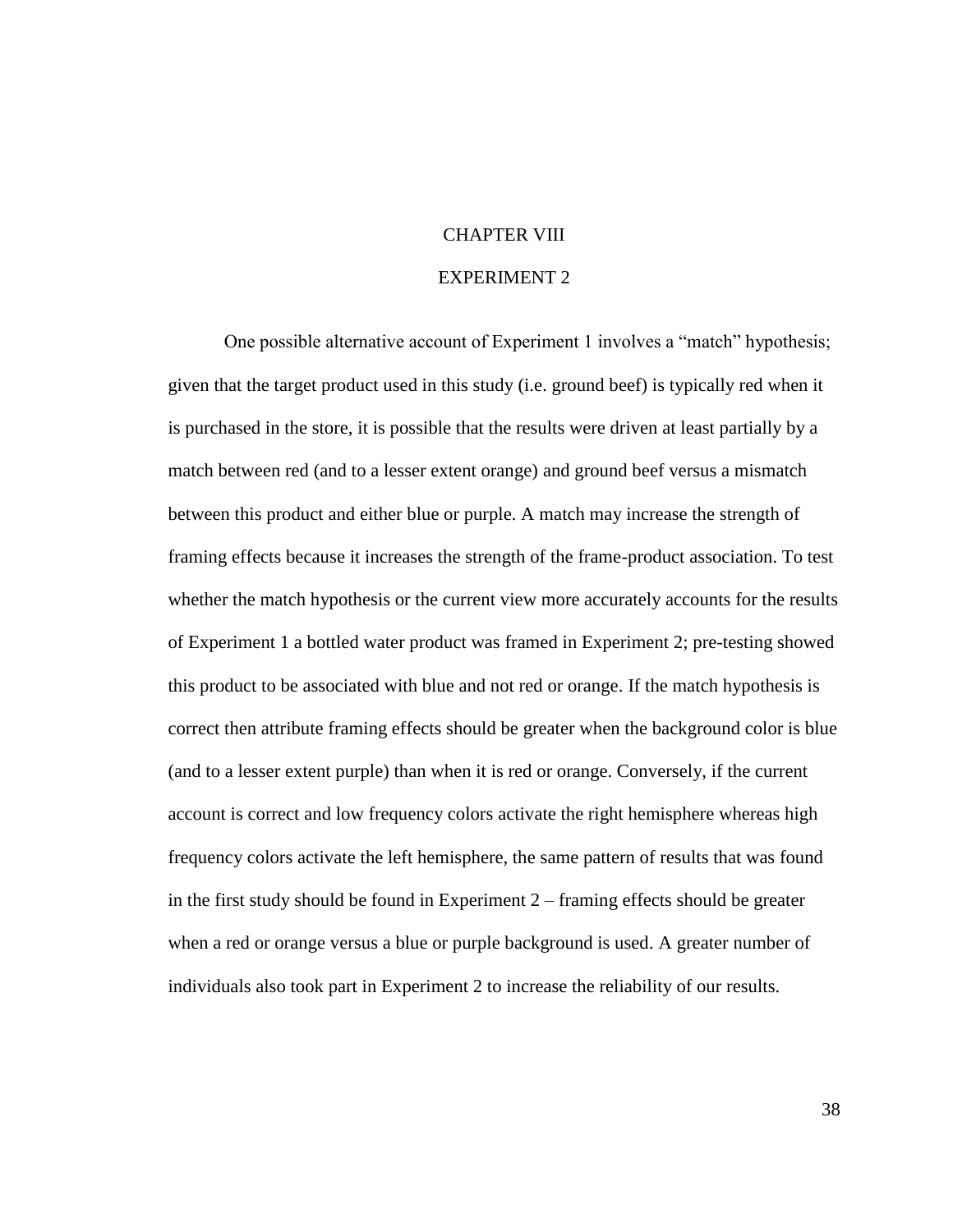#### Method (Experiment 2)

### *Participants, Design and Procedure*

One-hundred and sixteen participants (78 women) were randomly assigned to conditions. Three were excluded because they indicated that they had completed the same vignette previously, and four others were removed as the result of an outlier analysis (studentized residuals  $> 2.6$  for each). The procedure for Experiment 2 was identical to Experiment 1 except that a bottled water product was framed instead of ground beef. In the positive framing condition "99% pure" served as the product description; "1% impure" was used in the negative framing condition. Participants rated the bottled water product on three separate dimensions: impure/pure, would not buy/would buy, and would not drink/would drink. Each rating was given on a different 10 point scale as in Experiment 1.

#### Results and Discussion (Experiment 2)

An ANOVA conducted on the ease of reading item showed that this rating differed between color conditions  $(M's = 2.19-3.64)$ ,  $F(3,103) = 3.73$ ,  $p < .02$ . Importantly, however, the ease with which the information was read does not seem to have influenced the magnitude of framing effects – no framing effect was found for the easiest (blue) or most difficult (purple) to read colors, but a significant effect was found at intermediate ease of reading levels (red and orange). Thus, we do not believe that ease of reading had a meaningful influence on our results.

Initial analyses of the dependent variables in this study revealed a similar pattern for the first two measures (impure/pure, and would not buy/would buy;  $r = .69$ ,  $p < .001$ )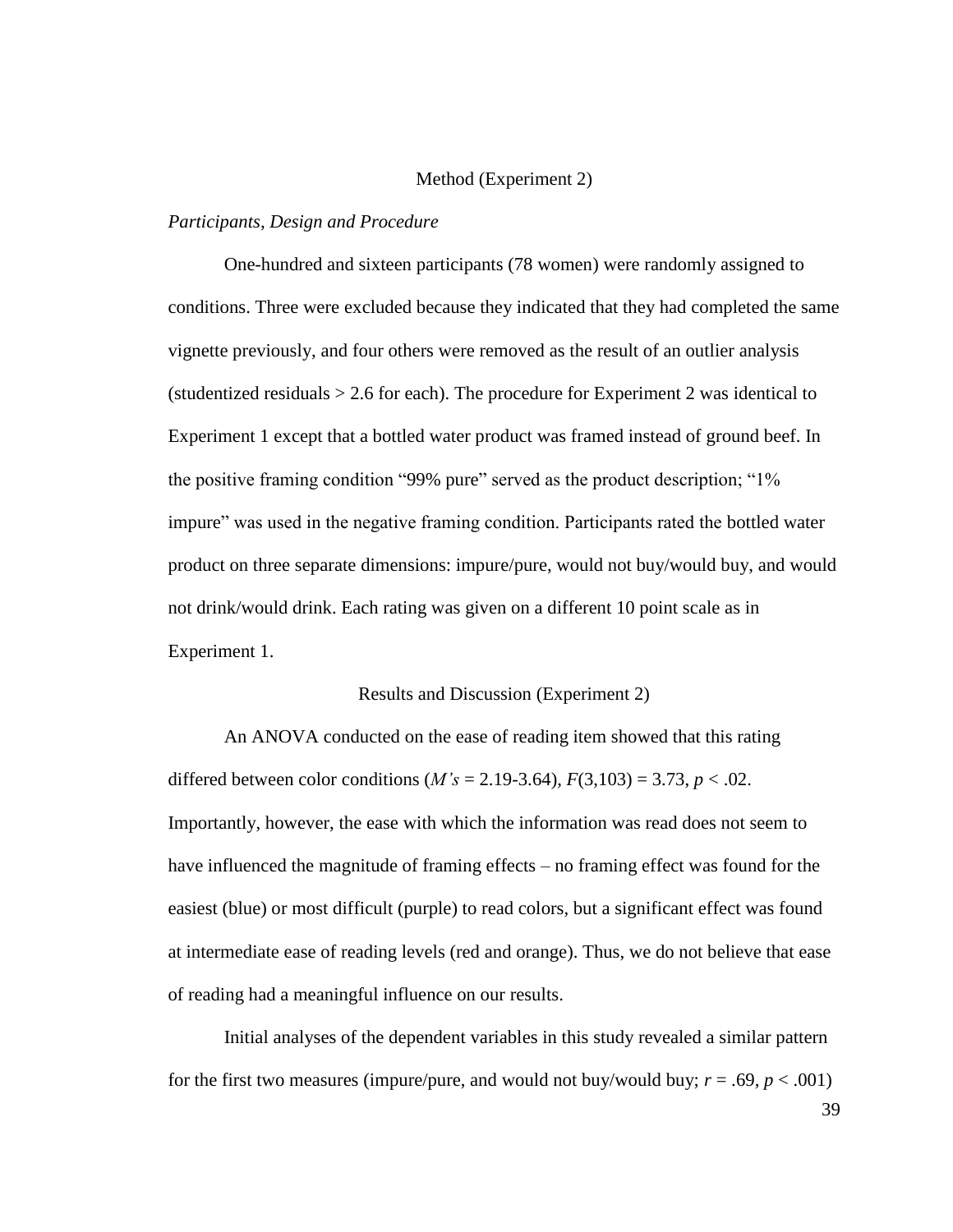but a different pattern for the third (would not drink/would drink). Specifically, a framing effect was found (at least descriptively) for the third measure regardless of color condition. Given this finding, we combined only the first two measures (participant's purity and willingness to buy responses) in our primary analysis.

No difference was found between the red and orange or the blue and purple conditions  $(F's < 1)$ , and, therefore, the data were collapsed into respective low and high frequency groups. A 2 X 2 ANOVA with Frame (positive or negative) and Frequency level (high or low) entered as between subjects factors found main effects for the attribute frame and frequency level that were qualified by an interaction between frame and frequency level,  $F(1, 105) = 6.61$ ,  $p < .02$ ,  $F(1, 105) = 8.44$ ,  $p < .01$  and  $F(1, 105) = 4.32$ ,  $p < .04$ , respectively (see Appendix B for means). Planned contrasts revealed that framing effects were pronounced when right hemisphere processing was enhanced, as was the case when the message was delivered with a low frequency background color (i.e. red or orange),  $t(51) = 3.02$ ,  $p < .01$ ,  $d = .82$ . Conversely, no effect was found when left hemisphere processing was enhanced by the presence of a high frequency background color (i.e. blue or purple),  $F < 1$ .

These findings replicate those of Experiment 1 and provide additional support for the notion that low electromagnetic frequency colors (i.e. red and orange) preferentially activate right hemisphere processing, whereas high electromagnetic frequency colors (i.e. blue and purple) preferentially activate the left hemisphere. Across two experiments, we found that orange paper produced similar effects to red and that purple paper produced similar effects to blue, at least for attribute framing. The consistency of these results also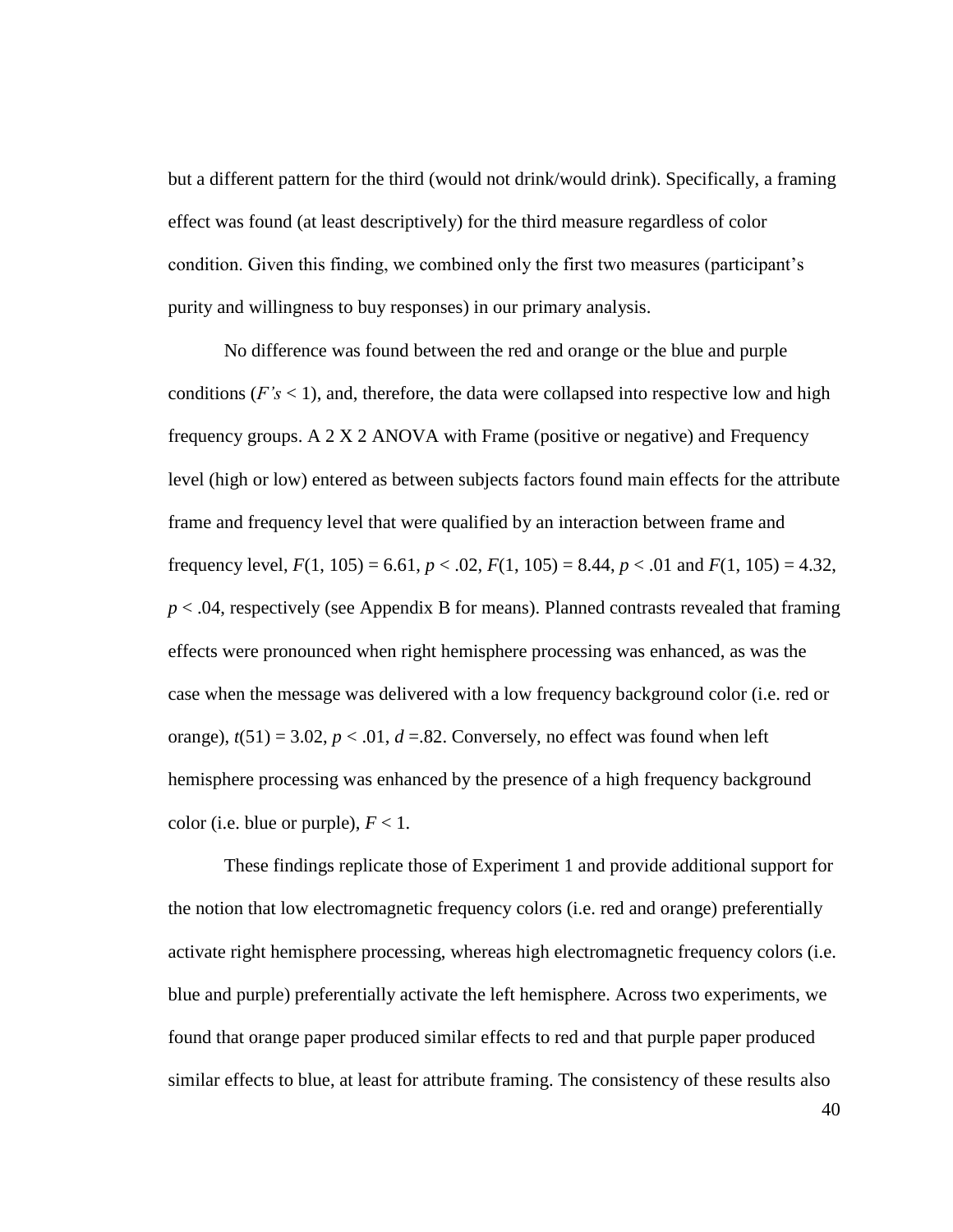argues strongly against a "match hypothesis" in which framing effects are expected to increase when there is a match between a product and the color it is presented with.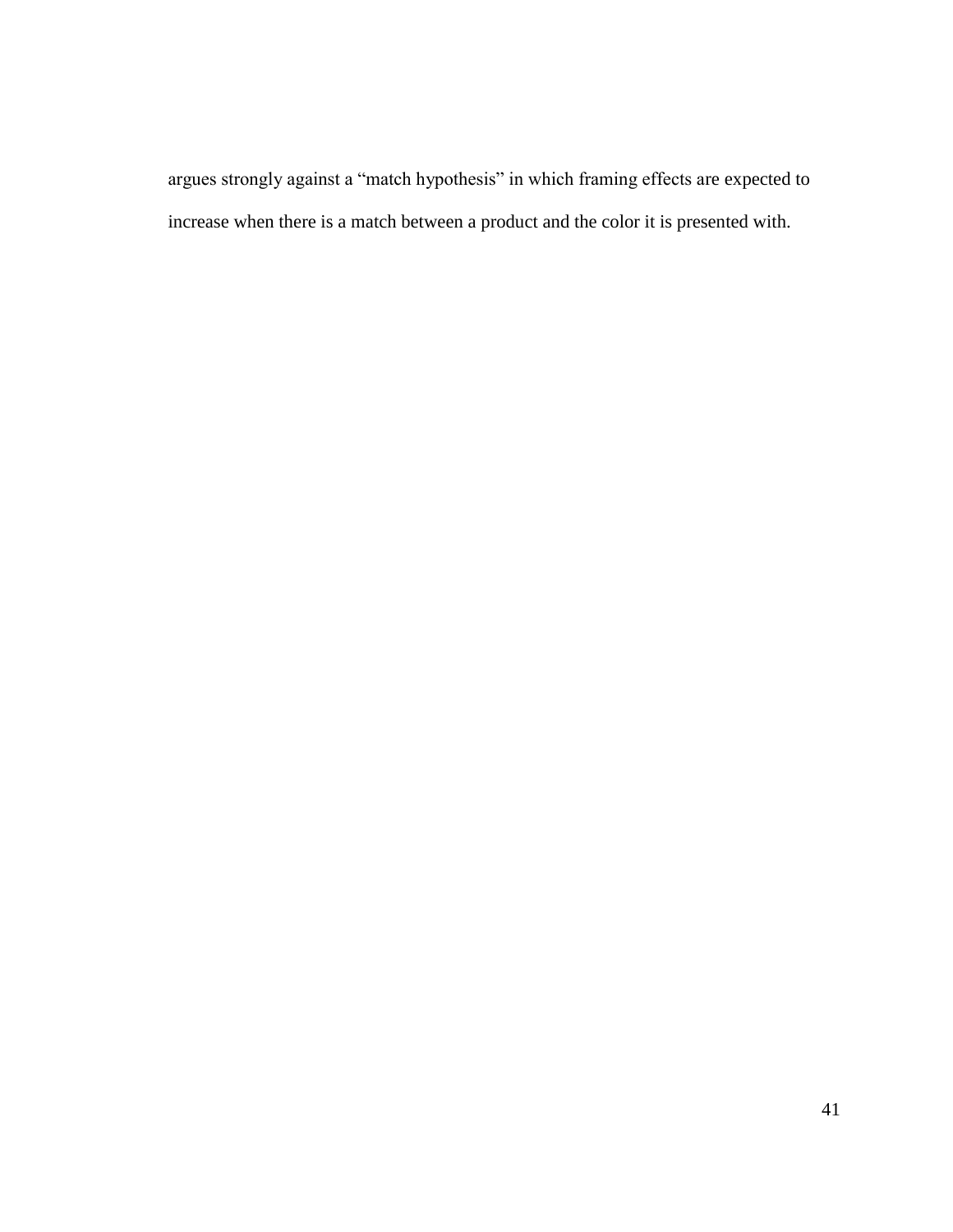# CHAPTER IX

# EXPERIMENT 3

Although the results of Experiments 1 and 2 supported the current view, more direct evidence could be obtained using an identification task in which stimuli are presented to the LVF/RH or RVF/LH and participants' reaction times are measured. As reviewed in Chapter IV, this paradigm has been used in numerous tests of DFF theory for both visual spatial and auditory frequency lateralization effects and findings have typically been reported in terms of either mean (or median) reaction times or levelspecific priming (e.g., Christman, Kitterle, & Hellige, 1991; Christman, Kitterle, & Niebauer, 1997; Flevaris, Bentin, & Robertson, 2011; Ivry & Lebby, 1993; Kitterle, Hellige, & Christman, 1992; List & Justus, 2007; Robertson, 1996; Robertson & Ivry, 2000).

Based on the results of a pilot study we expected to find results similar to those of List & Justus (2007) in that the magnitude of priming effects would depend on location (i.e. match versus mismatch) and result in a Hemisphere X Color frequency interaction. In this pilot study, a red or blue rectangle was presented randomly to participant's left or right visual field and their reaction time was measured. Analyses of mean (and median) response times failed to produce any reliable pattern of results but differences in priming effects were found; consistent with the current view, a cross-over interaction was observed in which priming effects for blue were greater in the RVF/LH versus LVF/RH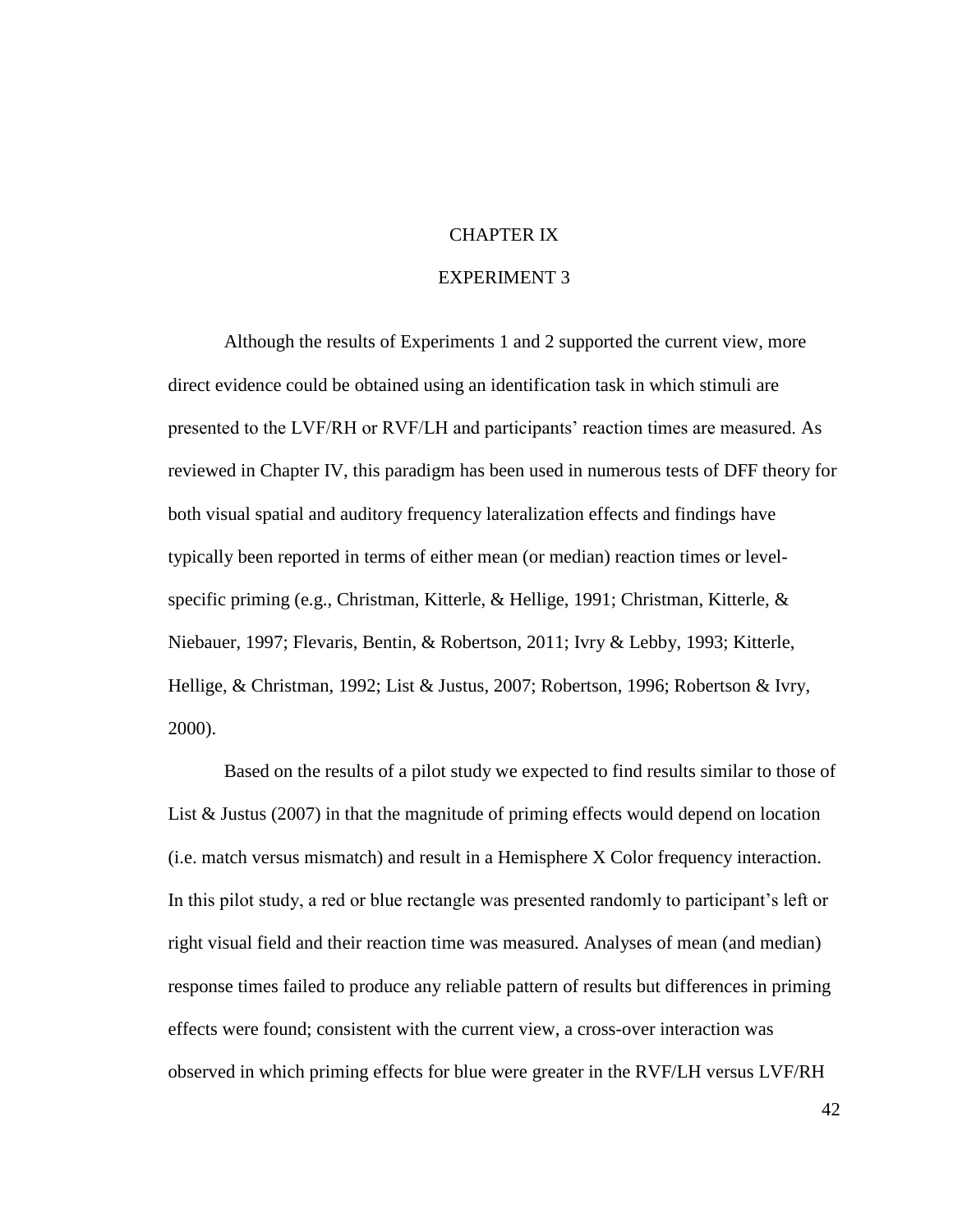but the reverse was true for red,  $F(1,3) = 21.85$ ,  $p < .02$ .<sup>1</sup> In this study (and in Experiment 3), however, only one level of a stimulus (i.e. high or low) was presented on a given trial and the results were more akin to identity (or repetition) priming than level-specific priming. Nevertheless, such findings demonstrate that the hemispheres differ in their sensitivity to high or low frequency colors. Accordingly, a counterbalanced stimulus file was used in Experiment 3 instead of random presentation to specifically test for priming effects.

### Method (Experiment 3)

### *Participants, Design and Procedure*

Thirty right-handed female undergraduates participated in Experiment 3; only right-handed females were recruited to be consistent with previous research and increase the homogeneity of the sample. Each reported normal or corrected to normal vision and had no difficulty completing the color identification task. Stimuli consisted of a blue or red rectangle 2" wide X 4" tall that was completely filled in and created using image editing software. The blue stimulus had RGB values of 0,0,196, the red stimulus had RGB values of 196,0,0 and luminance was balanced across colors.

Data was collected from each participant individually and handedness was assessed prior to each session using the Edinburgh handedness inventory (e.g., Oldfield, 1971); a score of 40 or greater indicated right handedness. Then participants were light adapted for 2min in an otherwise darkened room, seated 54cm from a computer screen and asked to place their head in a headrest to reduce any motion. Instructions were read during this time and the need for participants to be as fast and accurate as possible was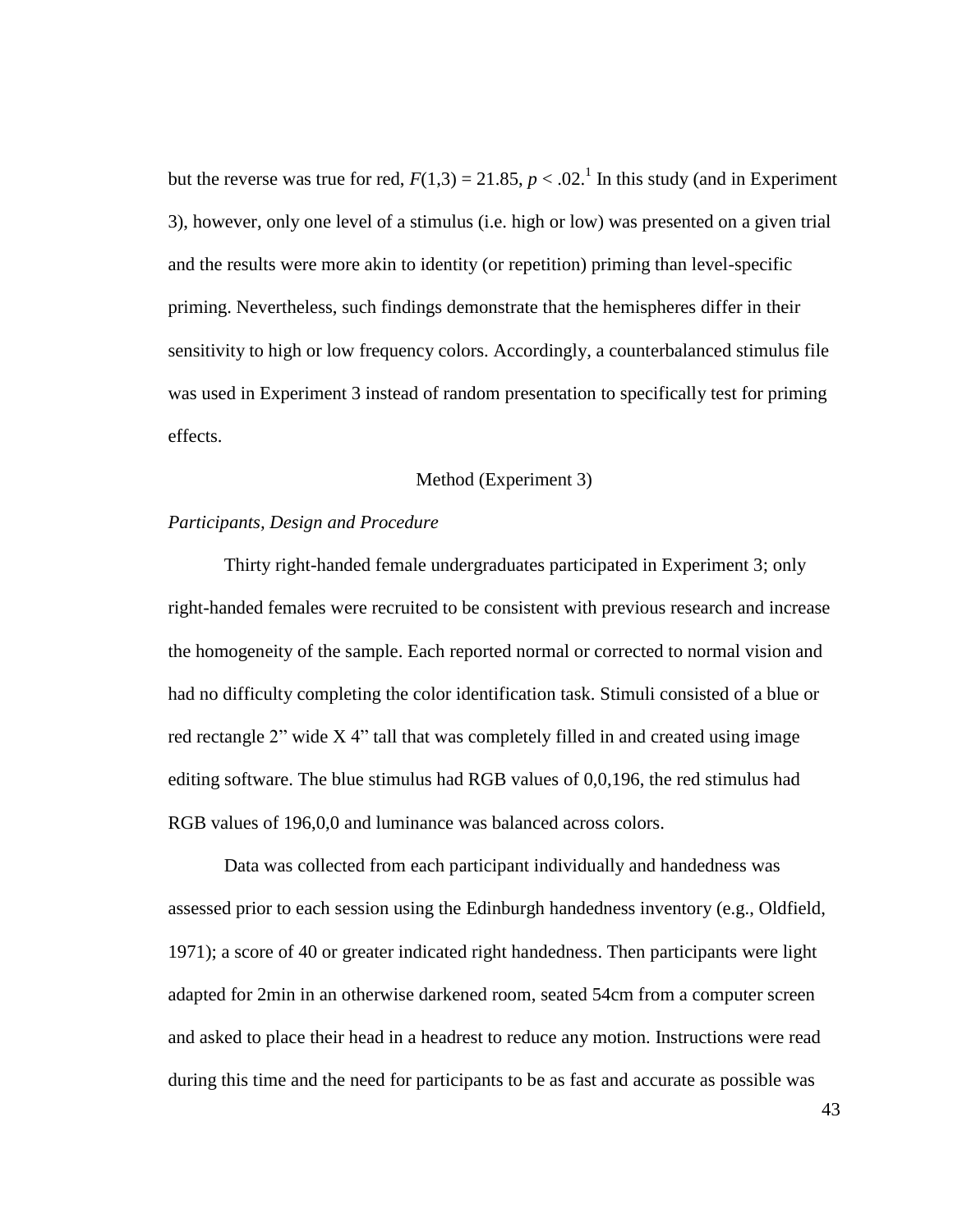stressed. Then participants completed two blocks of 128 trials in which a stimulus (i.e. a colored rectangle) was presented 4° to the left or right of a fixation point and the participant's task was to identify whether it was a target stimulus or a distractor stimulus – when red was the target color, blue served as the distractor stimulus; when blue was the target, red was the distractor. The side of stimulus presentation was determined by a counterbalanced stimulus file that ensured an equal number of critical trials were presented in each condition (described below).

At the beginning of each trial, a central fixation consisting of a white plus sign was presented over a black background for 500ms followed by the stimulus presentation for 150ms. A mask was then presented until participants responded and a 1s inter-trial interval separated each trial. Participants used the index finger of one hand to identify target stimuli and the index finger of their other hand to identify distractor stimuli. The order in which the blocks were presented and the hand of response were counterbalanced across subjects. A 20-trial practice block was completed prior to each experimental block and breaks were offered as needed.

## *CounterBalanced Stimulus Files*

Four stimulus files were created in which all possible two-trial combinations of color (red or blue) and stimulus side (right or left) were randomly distributed and presented an equal number of times. For instance, the combination of red-left followed by blue-right – which would not constitute a set of critical stimuli – was presented four times along with all other combinations including critical trials (i.e. red-left followed by redleft). This resulted in a total of 128 trials per stimulus file and allowed for either red or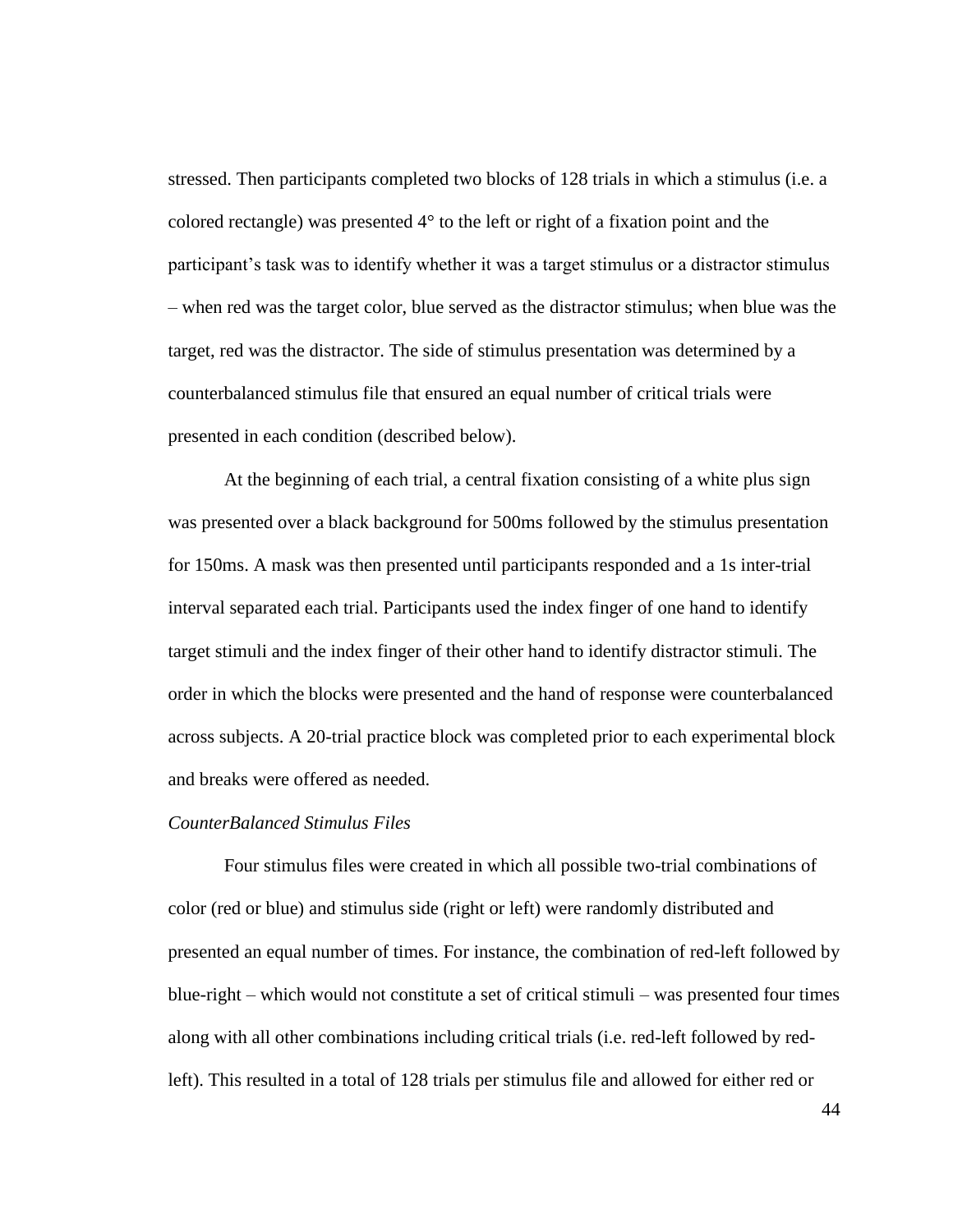blue to be the target color. Each participant completed two of the four stimulus files with blue serving as the target color in one block and red as the target color in another block. The stimulus file that was used and the order of the target color were counterbalanced across participants.

#### Results and Discussion (Experiment 3)

The data were analyzed in a 2 X 2 ANCOVA for repeated measures with handedness included as a covariate and reaction time differences between consecutive trials of the same color as the dependent variable. The factors were Color (red or blue) and Hemisphere (left or right). The difference in participants' response times when the same color was presented on consecutive trials was calculated such that negative scores indicate the participant responded faster on trial N than N-1 (i.e. a priming effect was observed), whereas positive scores indicate that the participant was actually slower; specifically: difference  $= N - (N-1)$ .

As expected, we found a color X hemisphere interaction in which matches (i.e. blue in the RVF/LH and red in the LVF/RH) produced a stronger priming effect than mismatches (i.e. blue in the LVF/RH and red in the RVF/LH),  $F(1,28) = 11.72$ ,  $p < .01$ . This finding, however, was qualified by a three way interaction that included the handedness covariate  $F(1,28) = 9.87$ ,  $p < .01$  (see Appendix C for means). No other effects were significant (color main effect,  $F(1,28) = 1.39$ ,  $p > .24$ ; hemisphere main effect,  $F(1,28) = 2.59, p > 0.11$ ; hemisphere X handedness interaction,  $F(1,28) = 2.17, p > 0.11$ .15; all other *F's* < 1). Next, we decomposed the two-way color X hemisphere interaction even though this interaction was found to vary with handedness. We found a stronger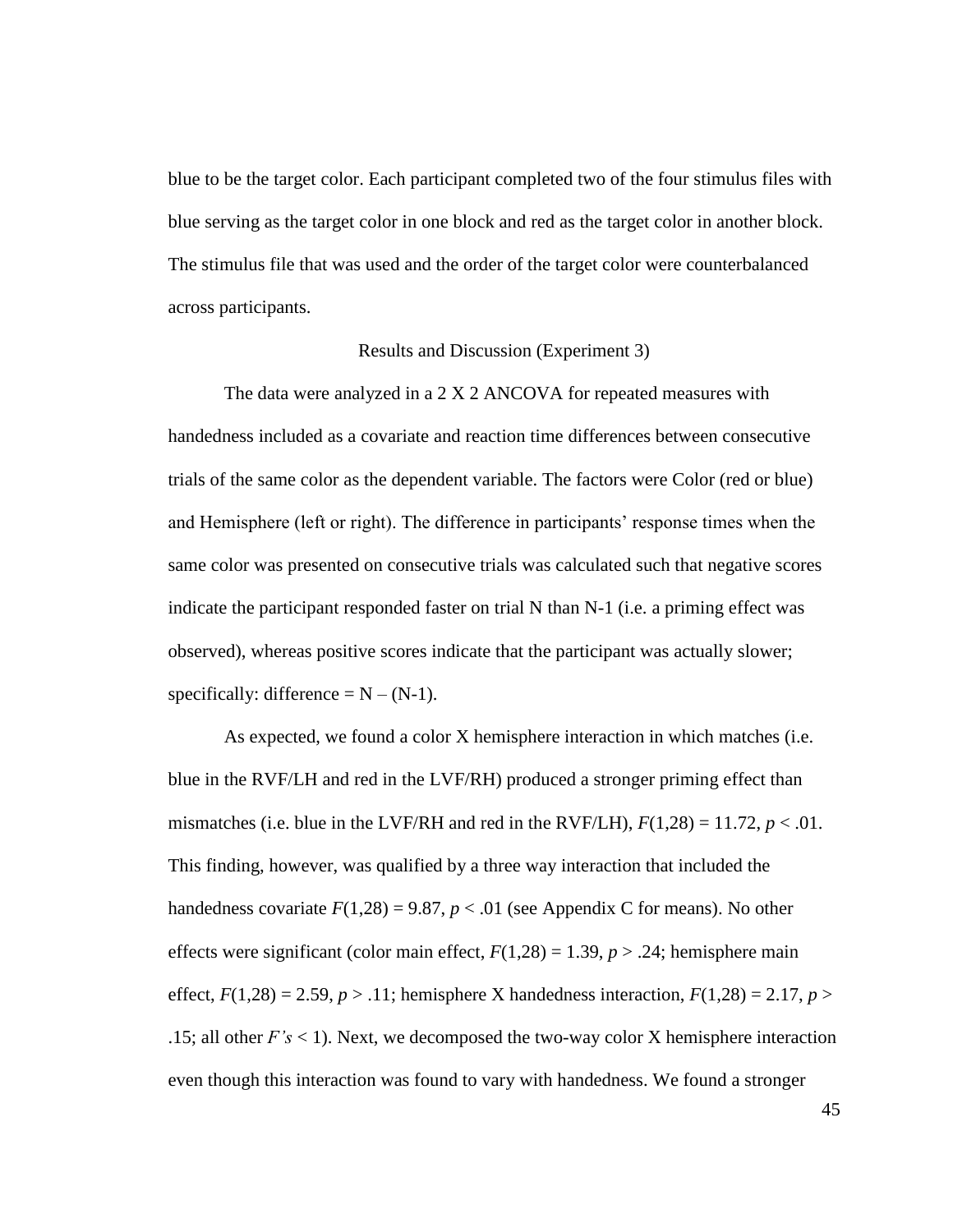priming effect for blue when there was a match versus a mismatch, and priming effects were stronger for red versus blue in the right hemisphere condition,  $F(1, 28) = 8.96$ ,  $p <$ .01 and  $F(1, 28) = 8.74$ ,  $p < .01$ , respectively. Thus, we found that priming effects differed depending upon visual field (hemispheric) presentation and electromagnetic frequency level.

That the color X hemisphere interaction was affected by the handedness covariate is not surprising given that use of the right hand primarily activates the left hemisphere and we are attempting to identify an interaction that involves the hemispheres. Moreover, if our predictions are correct, relative left hemisphere activation should have different effects for high versus low frequency colors. That is, as left hemisphere activation increases due to greater amounts of right hand use, this hemisphere should impart a greater amount of influence on participants' behavior. If the left hemisphere is relatively sensitive to high versus low frequency colors then this should increase performance in identifying blue stimuli but may decrease performance in identifying red stimuli. This would result in a difference in the regression slopes for these colors when predicted by handedness and account for the three way interaction. Notwithstanding this result, the findings of Experiment 3 provide the first demonstration that the hemispheres are differentially sensitive to high and low electromagnetic frequency information. If they did not differ, then no difference in priming effects should have been found.

#### *Subsequent analyses*

At first glance, it may seem that the color X hemisphere interaction reported in Experiment 3 is driven by a positive priming effect for blue in the right hemisphere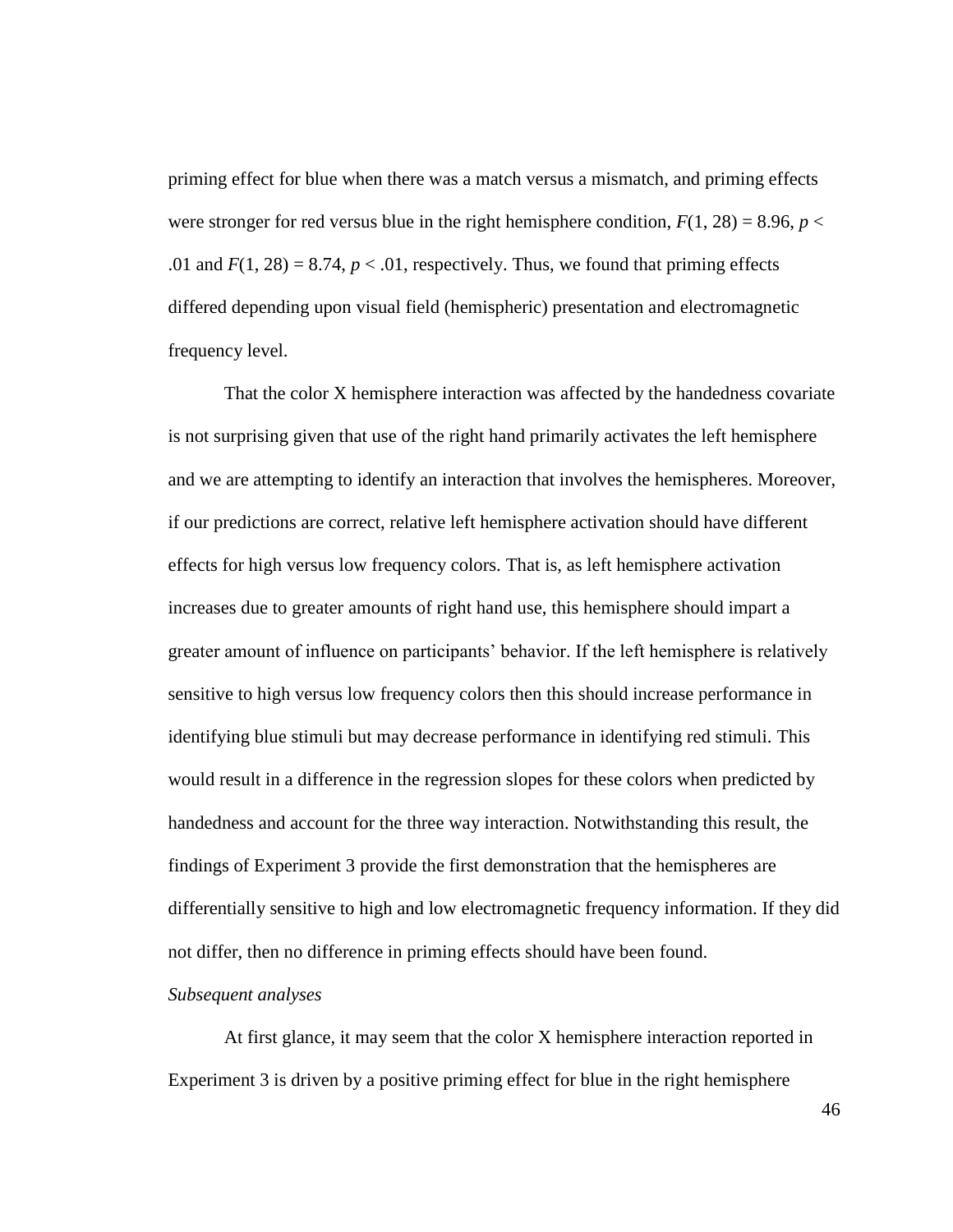condition, compared to relatively equivalent priming effects for blue in the left hemisphere and red in both conditions. Although such a pattern is consistent with some previous work and demonstrates a hemispheric difference in the sensitivity to different frequencies of light, a closer examination of the data provides support for the predicted cross-over interaction (i.e. the one that was observed in the pilot study). In a first analysis, a median split was performed on participants' handedness scores given that the hemisphere X color interaction was found to vary with handedness; Extreme righthanders ( $N = 16$ ) were defined as those who scored a 100 on the Oldfield handedness inventory (i.e. indicating the greatest possible extent of right hand use) and Moderate right-handers ( $N = 14$ ) were those who scored relatively lower on this scale (i.e. score  $=$ 40-99).

A cross-over hemisphere X color interaction consistent with the current predictions was found for moderate right-handers but there was no reliable pattern for extreme right-handers as a group,  $F(1,13) = 5.70$ ,  $p < .04$  and  $F < 1$ , respectively. For moderate right-handers, we found a significantly stronger priming effect for red versus blue in the right hemisphere condition,  $F(1,13) = 4.83$ ,  $p < .05$ , and a marginally significant effect for blue between the left and right hemisphere conditions,  $F(1, 13) =$ 2.85,  $p < 0.12$  (one-tailed,  $p < 0.06$ ). Even among extreme right-handers, however, the majority of participants (i.e. 11 out of 16) produced a pattern of results inline with our predictions – arbitrarily removing four participants whose pattern of responses was the reverse of that predicted, and one additional participant, revealed the predicted cross-over interaction,  $F(1, 10) = 5.85$ ,  $p < .04$ . Although there was no a-priori reason to remove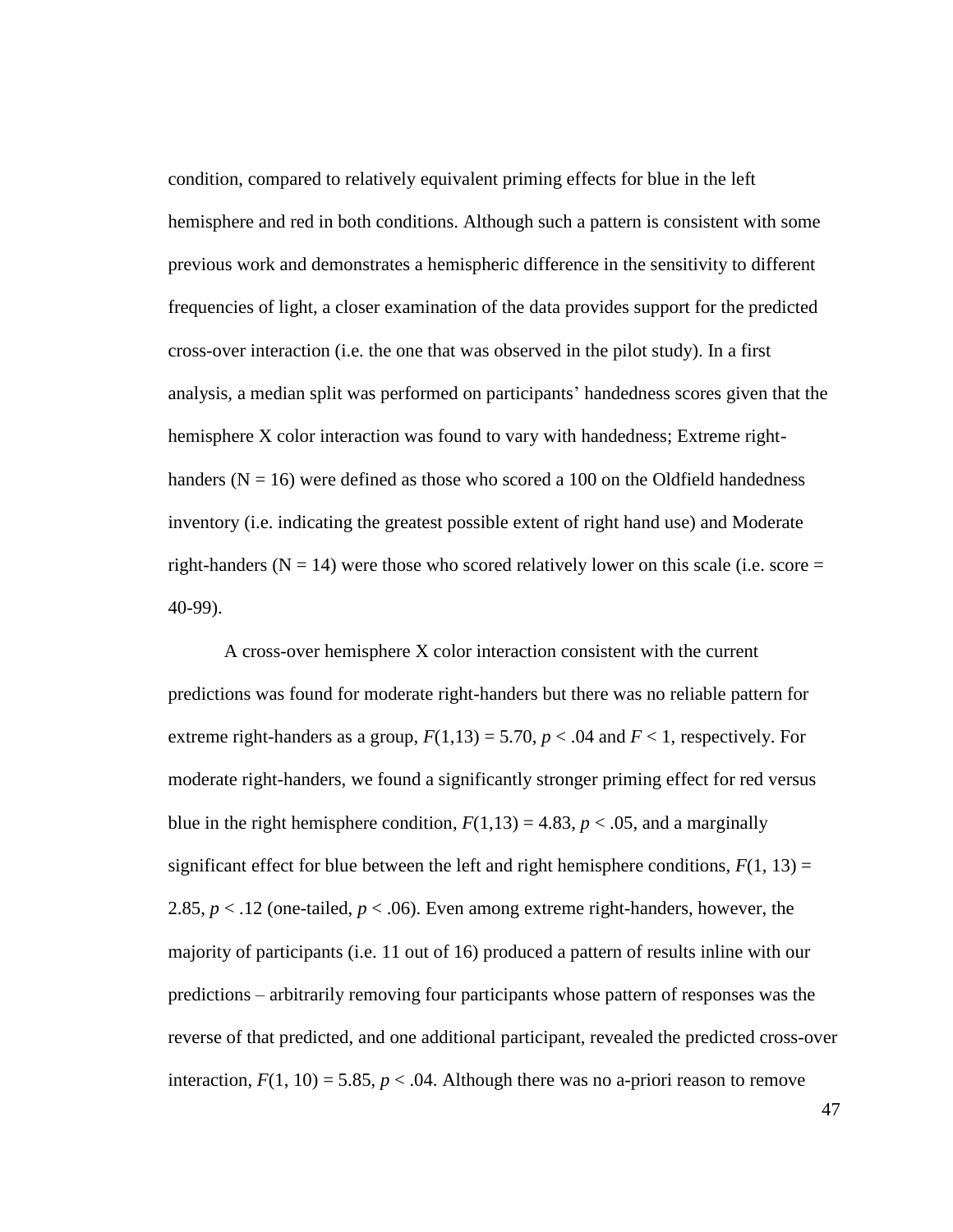these individuals and such results must be interpreted with caution, they suggest that similar findings are likely to be observed for most people (i.e. not just moderate righthanders).

Finally, a similar analysis conducted on the responses of the five participants removed from the extreme right-handers group also produced a significant hemisphere X color interaction, but the pattern of means was the reverse of that predicted,  $F(1, 4) =$ 45.82, *p* < .01; follow-up contrasts revealed an advantage for red in the left versus right hemisphere and an advantage for red versus blue in the left hemisphere,  $F(1, 4) = 10.36$ ,  $p < .04$  and  $F(1, 4) = 11.82$ ,  $p < .03$ , respectively. The reasons for these discrepancies are unclear, however, and future research will be needed to determine the reliability of these findings. Nevertheless, the results of Experiment 3 provide strong evidence that the hemispheres differ in their sensitivity to different frequencies of light.

#### *Mean (and median) reaction time analyses*

Analyses conducted on both mean and median response times failed to reveal any consistent pattern of findings between colors, hemispheres or between participants. Only the hand of response proved to be a clear and significant factor with faster reaction times found when there was a match (left-right and right-left) between hand and hemisphere versus a mismatch (left-left and right-right). We speculate that the reason for this null result is that the identification of different colors occurs multiple times a day and may, therefore, be at or near detection levels as a behavior. If so, we would not expect to find differences consistent with DFF theory; identification but not detection tasks have consistently revealed performance differences between the hemispheres inline with DFF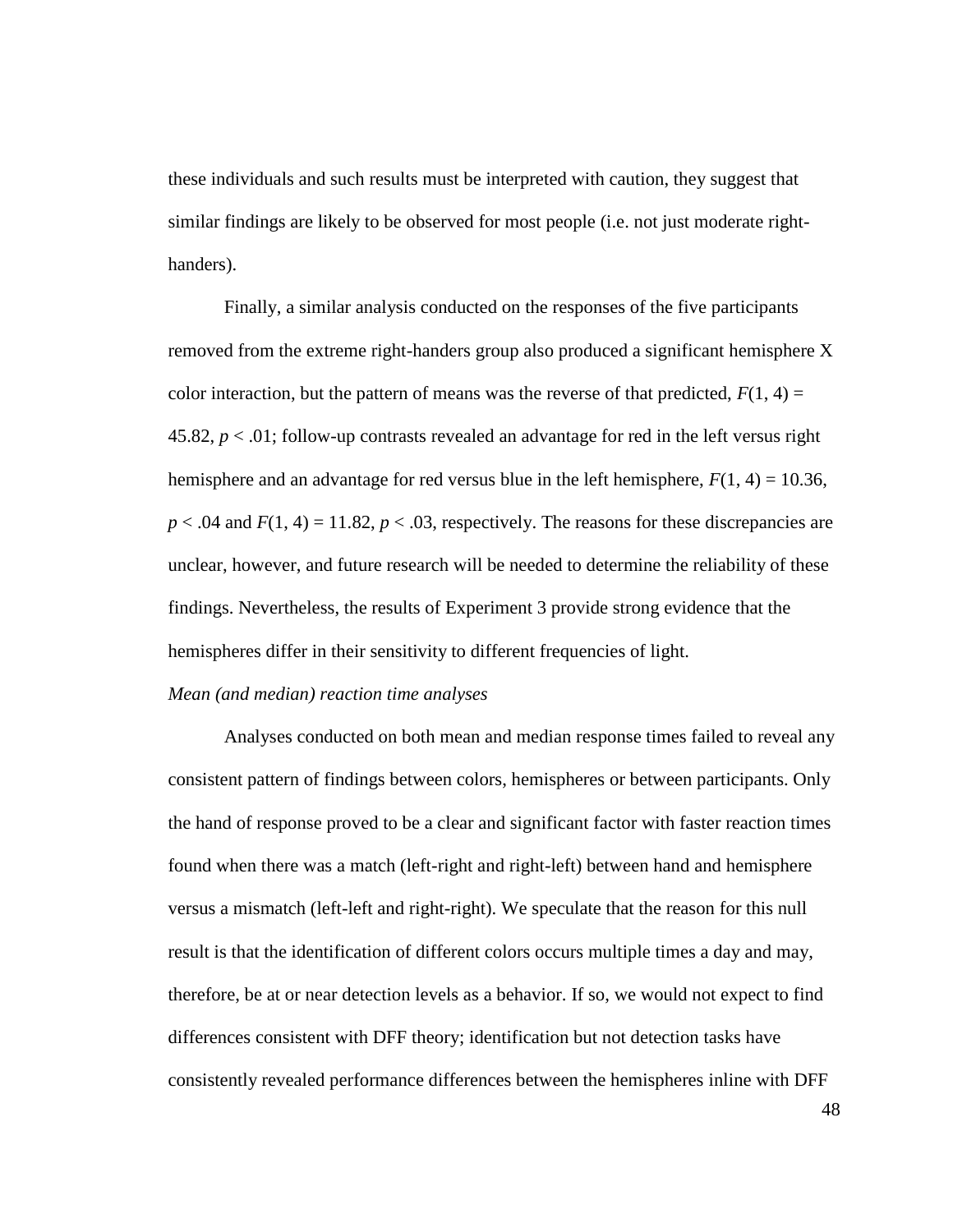theory predictions (e.g., Kitterle, Christman & Hellige, 1990). Identification tasks require participants to form a judgment about a stimulus ("thin" or "wide" bars, or "high" or "low" auditory frequency) whereas detection tasks require only that the presence or absence of a stimulus is detected. In previous work on visual spatial and auditory frequencies that varied the size of bars or the level of auditory frequencies, the stimuli had to be presented to participants prior to data collection so that they would know what "wide" or "high" meant in the experimental context. This was not the case in this study as participants identified exemplars of primary colors. Therefore, a relatively greater amount of judgment was required to identify stimuli in previous work than in this experiment and this is may have increased the likelihood of observing effects consistent with DFF theory. This notion is consistent with previous work which has found that hemispheric advantages, in general, tend to be greater when task difficulty is relatively high (e.g., Martin, 1979).

Moreover, the fact that our results were observed with a measure of priming and not mean or median response times may indicate that priming magnitude is a relatively more sensitive measure of hemispheric differences. Consistent with this notion, there was no meaningful difference in priming effects when participants used their left or right hand but the hand of response was the only factor that predicted average reaction times. The reason for this is that when priming effects are calculated and the reaction time for trial N is subtracted from trial N-1, all of the person level variables that influence performance, including the hand of response, are eliminated from the equation. This results in a dependent measure that is largely free from such influences and may, therefore, be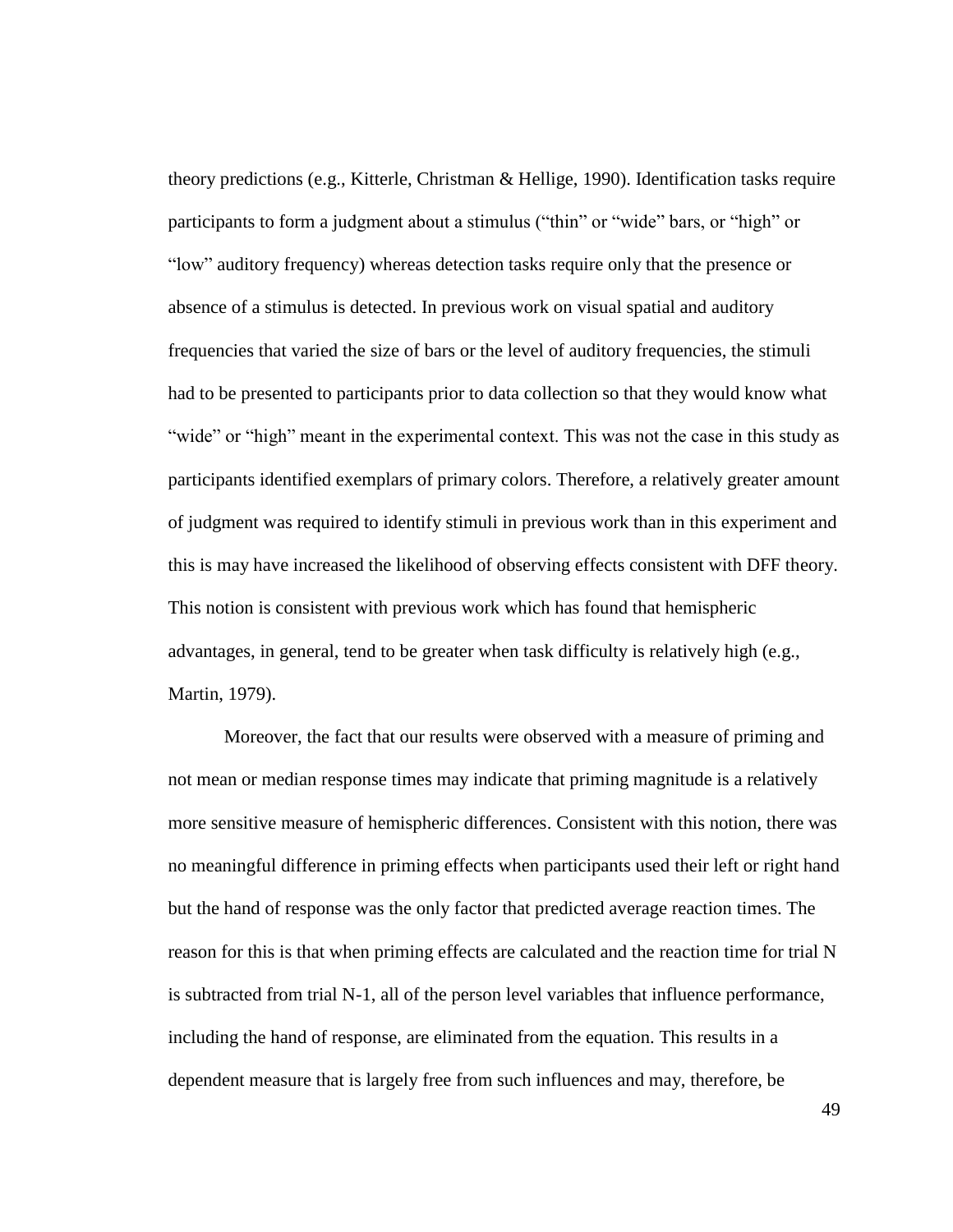relatively more sensitive to hemispheric differences than measures of average (or median) reaction times. Future work will be required, however, to determine the accuracy of this account.

In sum, the results of Experiment 3 support the current view and provide independent support for the findings of the first two experiments. Importantly, this study provides the first direct demonstration that the hemispheres are differentially sensitivity to different electromagnetic frequencies. If the hemispheres did not differ in this regard, then no difference in priming should have been found between colors or between hemispheres.

One question that remains, however, is whether this effect occurs on an absolute frequency basis only – as we found – or whether similar effects would be found in terms of relative frequency. That is, frequency levels (i.e. high or low) are not determined by their absolute position on a scale alone but also whether they are relatively higher or lower than the other frequencies that are present in a given context. Moreover, according to DFF theory, hemispheric asymmetries for visual spatial and auditory stimuli are primarily based on relative frequency differences. In addition, prior work has shown that at least for visual spatial frequencies, the hemispheres are differentially sensitive to both absolute and relative frequency levels (e.g., Christman, Kitterle, & Hellige, 1991). Thus, if our proposed extension of DFF theory to include electromagnetic frequencies is correct, we should also find evidence for hemispheric differences in terms of relative frequency. This prediction was tested in Experiment 4.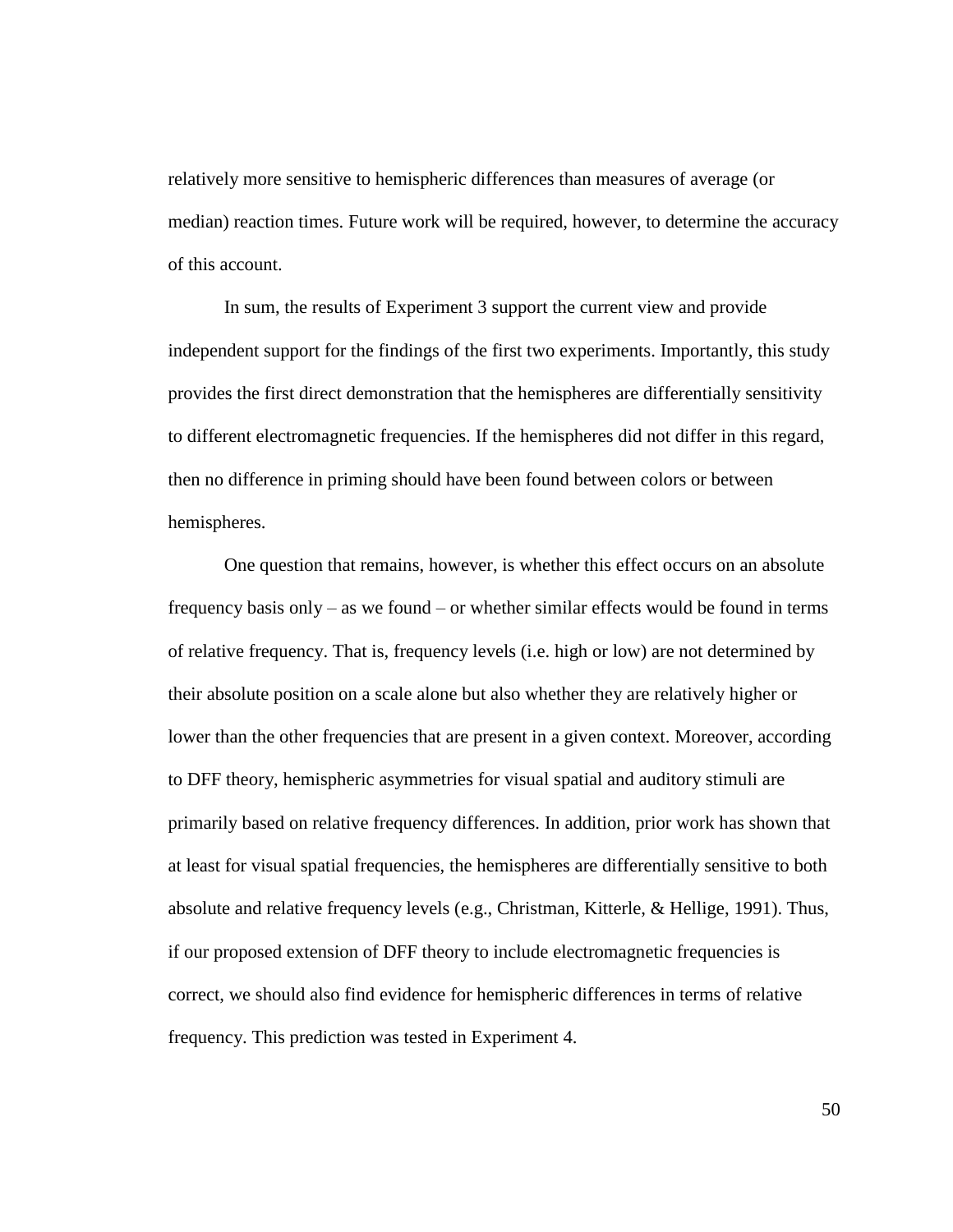# CHAPTER X

### EXPERIMENT 4

The theoretical account upon which our work is based – Double Filtering by Frequency (DFF) theory – proposes that hemispheric differences for visual spatial and auditory frequencies primarily operate on a relative frequency basis (e.g., Ivry & Robertson, 1998). Therefore, if our extension of DFF theory to include electromagnetic frequencies is correct, then similar results should be found for high and low frequency colors. To test this prediction, we used a method similar to that used in previous work with visual spatial and auditory stimuli. As reviewed earlier, Christman et al. (1991) varied the relative frequency level of a visual spatial stimulus (e.g., a 2cpd grating) and found that this eliminated a LVF/RH advantage in response time that was observed in a low frequency baseline condition (e.g., .5cpd and 1cpd gratings), but the reverse occurred when the 2cpd stimulus was added to a high frequency context (e.g., 4cpd and 8cpd gratings) – a marginally significant RVF/LH advantage found in the baseline condition was reversed by the 2cpd stimulus and a LVF/RH advantage was found. Thus, the 2cpd stimulus was processed differently based on whether it was relatively higher or lower than the other visual spatial frequencies in the context.

Experiment 4 also compared baseline performance to relatively high and low frequency conditions. In this study, however, the baseline condition was one in which participants identified whether a stimulus was green or gray and no background color was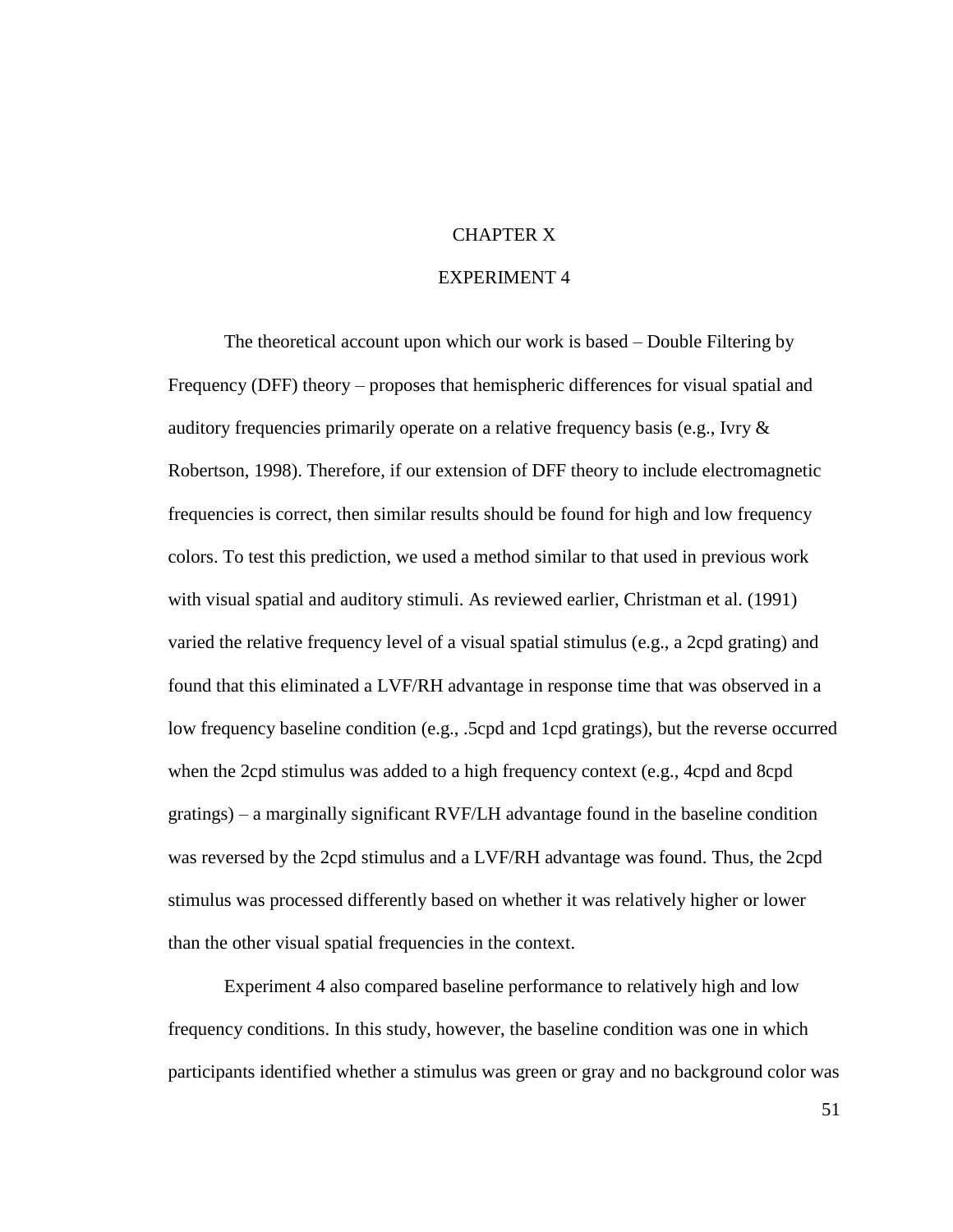presented. The relatively high and low frequency conditions consisted of the same stimuli presented over a red or blue background, respectively. If hemispheric differences in color perception are primarily based on relative frequency differences then a RH versus LH advantage should be found in the relatively low frequency condition (i.e. when the background color is blue) but the opposite pattern should be observed in the relatively high frequency condition (i.e. when the background is red). Essentially, the reverse of these results should be found if hemispheric differences are primarily based on absolute frequency differences; as the red background will create an overall lower frequency context, a RH versus LH performance advantage should be found, but when blue is the background an overall higher frequency context will be created and a LH versus RH advantage should be found. This difference in the expected pattern of results allows for a determination of whether hemispheric differences in color perception are primarily relative or absolute in nature.

Little or no difference is expected between hemispheres in the baseline condition as green is near the middle of the visual spectrum and gray is a balanced composite of frequency levels. If any difference is observed, a slight RH advantage is expected due to this hemisphere's superior ability on visual search tasks (see Poynter  $\&$  Roberts, 2012 for review).

### Method (Experiment 4)

### *Participants and Design*

Thirty one right-handed female undergraduates participated in Experiment 4; one was removed prior to data analysis, however, because their responses to the handedness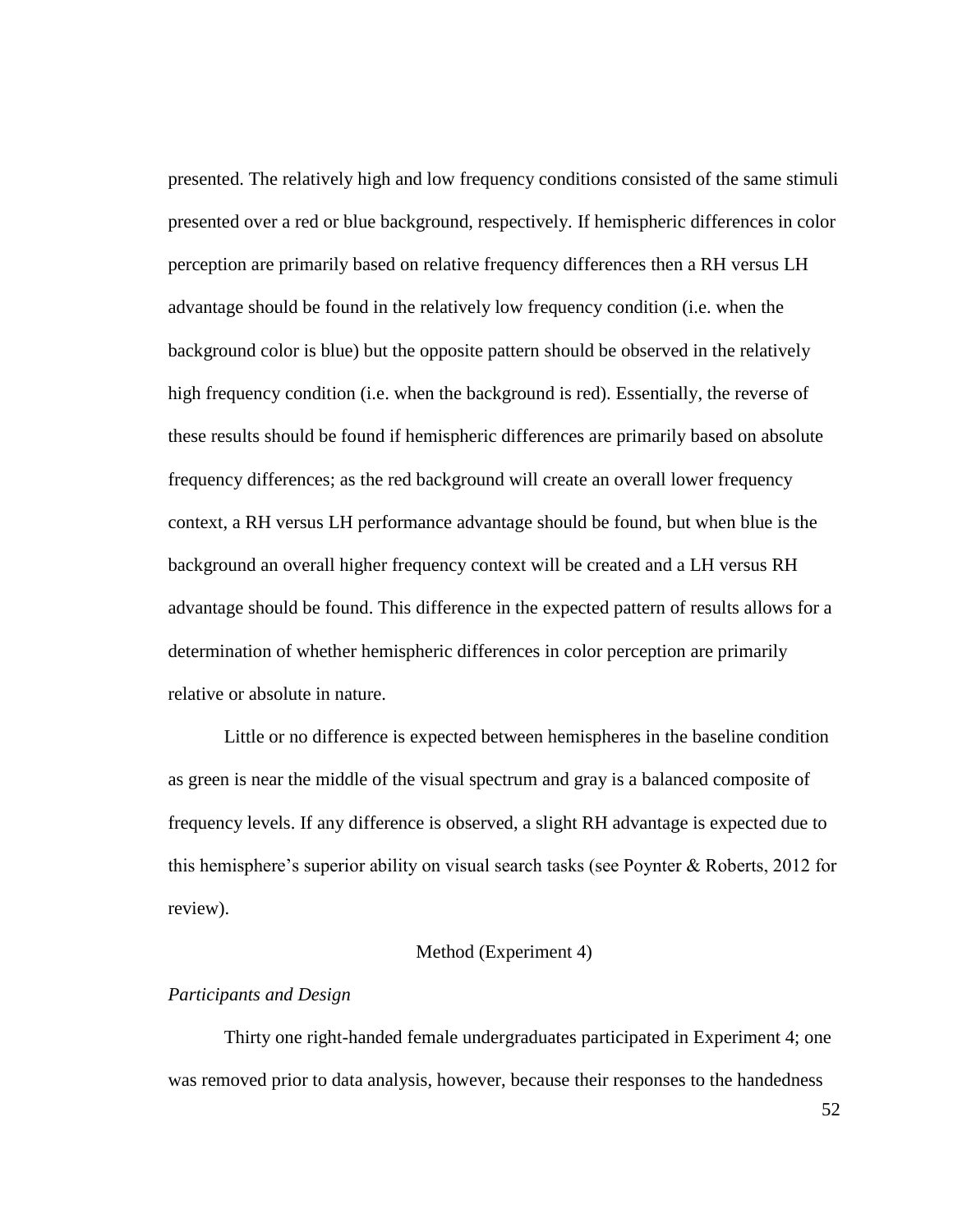questionnaire indicated that they were not right handed (i.e. score < 40). Three others were eliminated due to missing values in their data. Thus, responses for 27 participants were included in the analysis. All reported normal or corrected to normal vision and indicated that they were not color blind. Visual field presentation (left or right), stimulus color (gray or green) and relative frequency level condition (baseline, relatively high or relatively low) were varied in a 2 X 2 X 3 repeated measures design. Each frequency level condition consisted of a block of 128 trials in which the participant's task was to identify whether a stimulus was green or gray.

### *Stimuli*

Stimuli consisted of a green or gray rectangle 2" X 4" in size similar to the ones used in Experiment 3. The green stimulus had RGB values of 0,194,0, and the gray stimulus had RGB values of 194,194,194. When present, the blue or red background was  $3" X 6"$  and had RGB values of 0,0,194, or 194,0,0, respectively; the green (or gray) target stimulus was centered horizontally on the inner edge. Saturation and brightness were balanced for all colors.

## *Procedure*

Data was collected from each participant individually and handedness was assessed prior to each session using the Edinburgh handedness inventory (e.g., Oldfield, 1971); a score of 40 or greater indicated right handedness. The rest of the procedure was similar to that used in Experiment 3 with the exception that participants completed the same task in all conditions – they identified whether the stimulus presented was green or gray. These stimuli appeared by themselves in the no background baseline condition,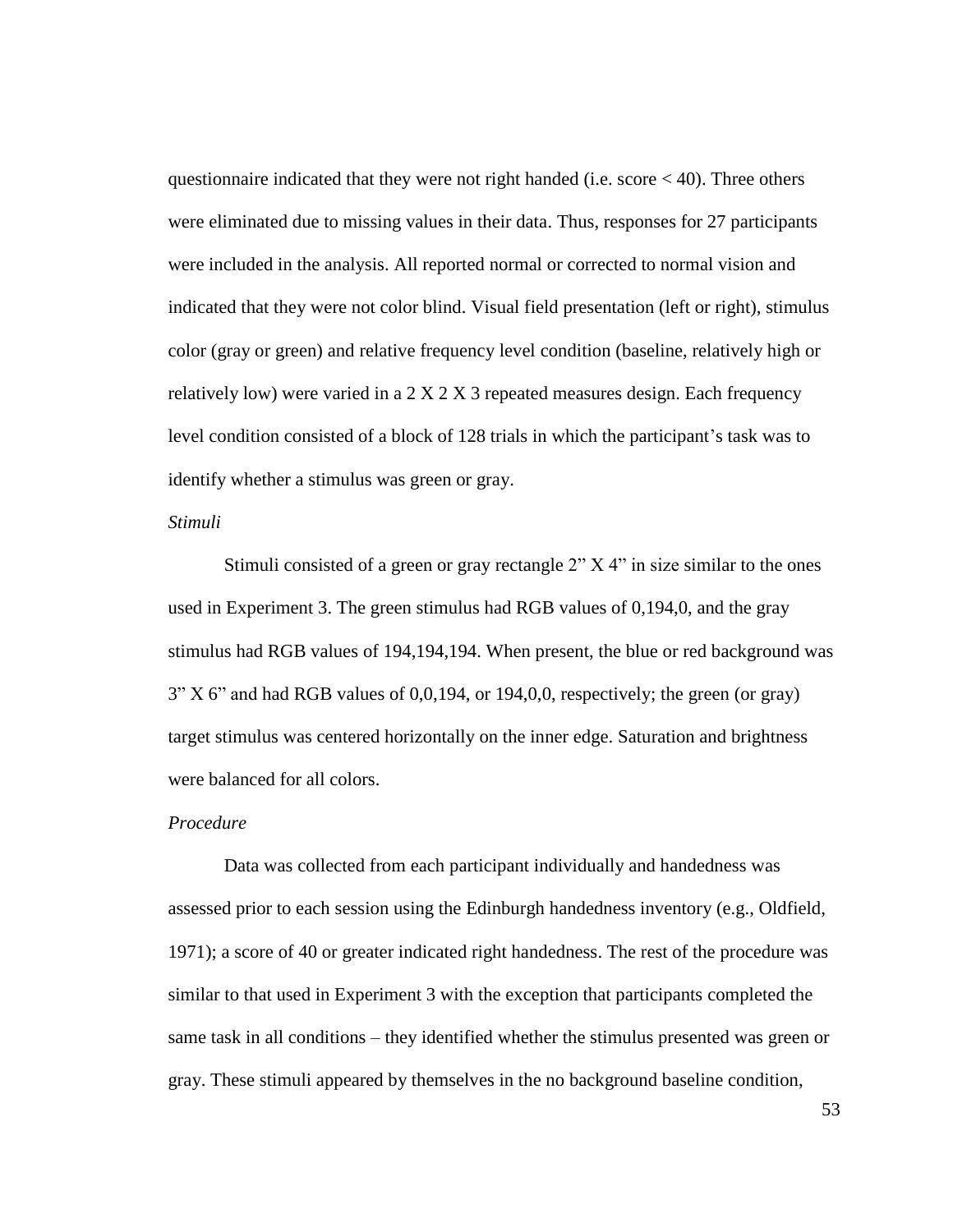over a red background in the relatively high frequency condition and over a blue background in the relatively low frequency condition. Participants completed one block of 128 trials for each of the three frequency level conditions. As in Experiment 3, the side of stimulus presentation was determined by a counterbalanced stimulus file to ensure that an equal number of critical trials were presented in each condition. The hand of response (i.e. left or right), the order in which the blocks were presented and the stimulus file that was used in each condition were also counterbalanced across subjects.

#### *Analysis Plan*

Initial analyses will examine priming effects and consist of an ANCOVA in which the full repeated measures model will be entered along with two covariates participant's degree of right handedness and their overall error rate. Error rate was not controlled for in Experiment 3 because the program that was used in that experiment did not track error rate precisely for each participant. After analyzing the full model, the baseline condition will be removed to focus on the relatively high and low frequency conditions; differences in priming between these conditions provide the critical test of whether hemispheric differences in color perception are primarily based on relative or absolute frequency levels. Although no differences are expected between the green and gray rectangle conditions, if any possible differences are detected, additional analyses will also be conducted for each color separately. Moreover, given that the various predictions for absolute versus relative frequency differences allow for specific expectations about the direction in which effects should occur, one-tailed p-values will be included when reporting the results of any contrasts based on a significant interaction.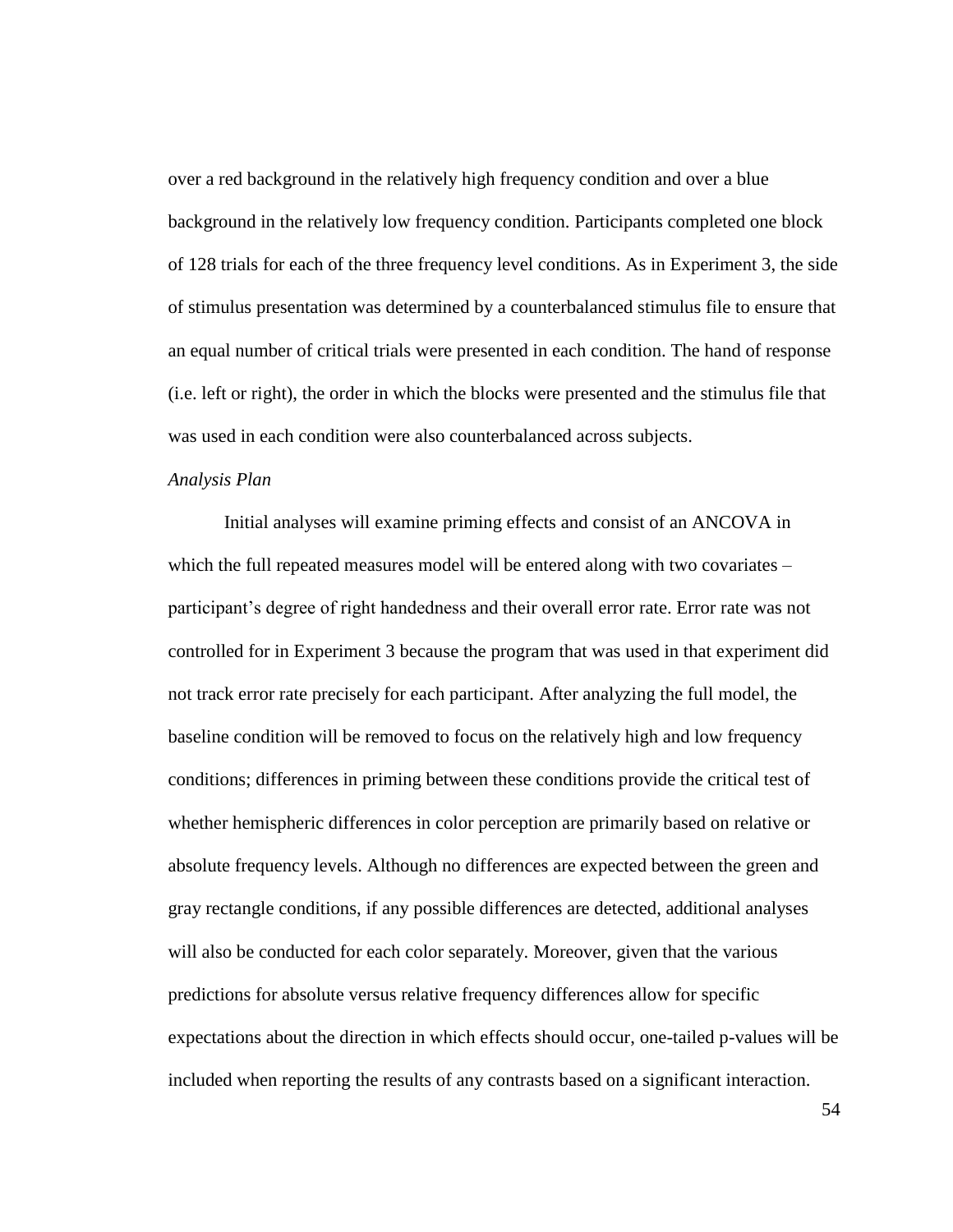Any higher level interactions that include a covariate will also be investigated as in Experiment 3, and differences in mean reaction times will be analyzed.

#### Results and Discussion (Experiment 4)

In an initial test of priming effects, a  $2 \times 2 \times 3$  ANCOVA for repeated measures was conducted with reaction time differences between consecutive trials of the same color as the dependent variable. The factors were Visual Field (left or right), Color (green or gray) and Frequency Level Condition (baseline, relatively high or relatively low). The difference in participants' response times when the same color was presented on consecutive trials was calculated as before (i.e. difference  $= N - (N-1)$ ). Participant's degree of right handedness and their error rate were controlled for by including these variables as covariates.

This analysis revealed a non-significant Color X Frequency Condition interaction that was qualified by significant interactions with handedness and participant's error rate,  $F(2,23) = 2.72$ ,  $p < .09$ ,  $F(2,23) = 4.25$ ,  $p < .03$  and  $F(2,23) = 3.53$ ,  $p < .05$ , respectively. Although the two-way interaction was not significant, it was nevertheless indicative of some difference in the pattern of priming effects for each color; separate analyses are, therefore, presented for each color below. More central to the current investigation, a non-significant Visual Field X Frequency Condition interaction was also observed,  $F(2,23) = 2.16$ ,  $p < 0.14$  (see Appendix D for means). Though this interaction was not significant, the overall pattern of priming effects was roughly inline with an absolute frequency account and performance in the baseline condition was descriptively intermediate to that in the relatively high and relatively low conditions. No other effects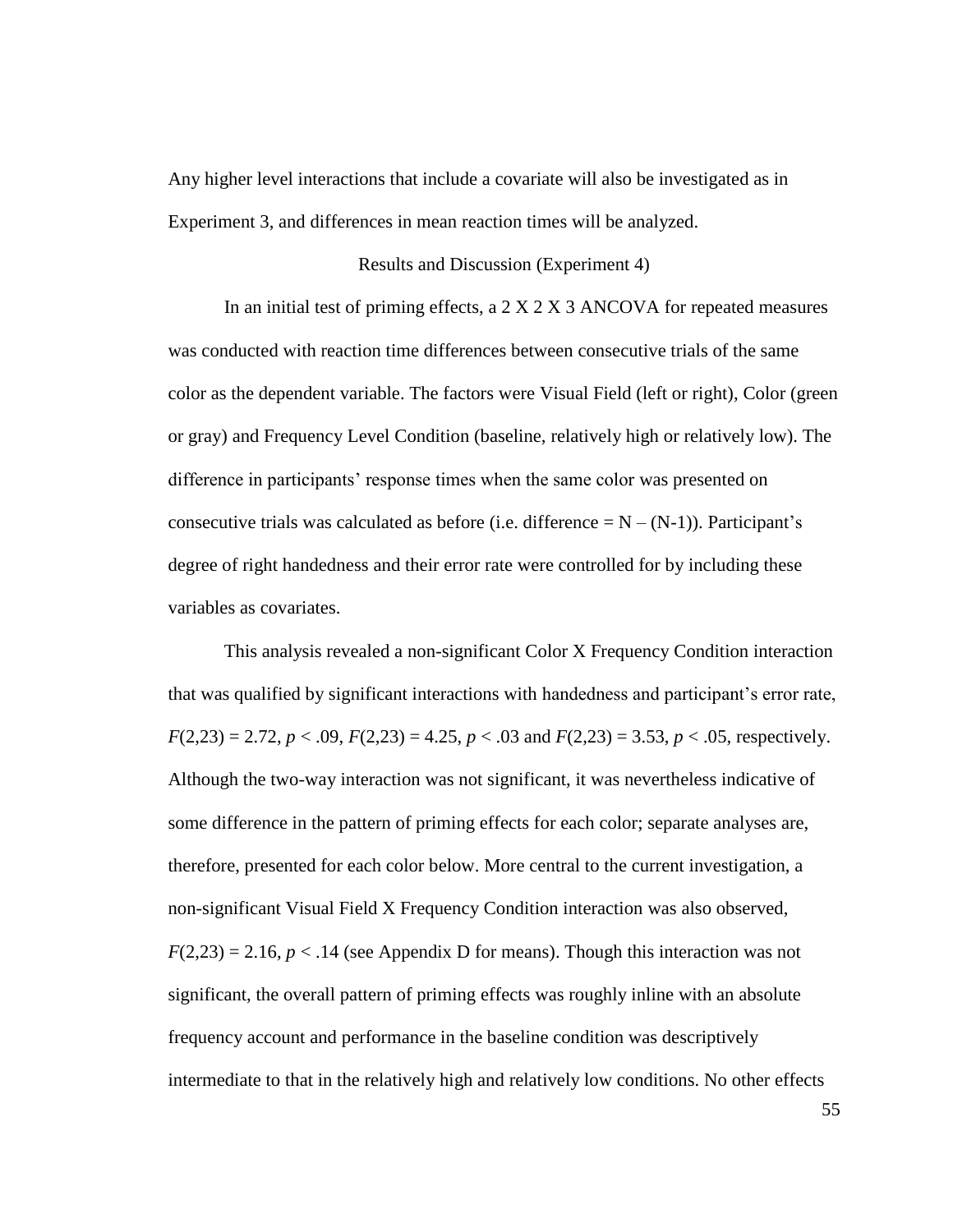were significant (Visual Field X Frequency Condition X error rate interaction,  $F(2,23) =$ 2.40, *p* > .11; Visual Field X Frequency Condition X Color interaction, *F*(2,23) = 2.10, *p* > .14; Visual Field X Frequency Condition X Color X error rate interaction, *F*(2,23) = 2.06, *p* > .14; Color X Visual Field interaction, *F*(1,24) = 1.19, *p* > .28; Color X Visual Field X error rate interaction,  $F(1,24) = 1.36$ ,  $p > 0.25$ ; all other  $F's < 1$ .

Next, we removed the baseline condition from the analysis to focus more specifically on the interaction between Visual Field and Frequency Condition. This resulted in a 2 (Visual Field: left or right) X 2 (Color: green or gray) X 2 (Frequency Condition: relatively high or relatively low) repeated measures analysis that controlled for handedness and participant's error rate. As before, a three way interaction between Color, Frequency Condition and the handedness covariate was observed, although the two way interaction between Color and Frequency Condition was not significant, *F*(1,24)  $= 8.80, p < .01$  and  $F(1,24) = 1.14, p > .29$ , respectively. A Visual Field X Frequency Condition interaction similar to that observed in Experiment 3 was also found, although this was qualified by a three way interaction that included the error rate covariate,  $F(1,24)$  $= 4.48$ ,  $p < .05$  and  $F(1,24) = 5.00$ ,  $p < .04$ , respectively. Notwithstanding, contrasts conducted on the Visual Field X Frequency Condition interaction revealed that – consistent with an absolute frequency account – priming effects were significantly greater for the blue versus red background in the LH presentation condition, and there was a marginal difference in priming between hemispheres when the background was blue (i.e. LH > RH),  $F(1,24) = 4.97$ ,  $p < .04$  and  $F(1,24) = 3.23$ ,  $p < .09$  (one-tailed,  $p < .05$ ), respectively.<sup>2</sup> No other effects were significant (Color main effect,  $F(1,24) = 1.24$ ,  $p >$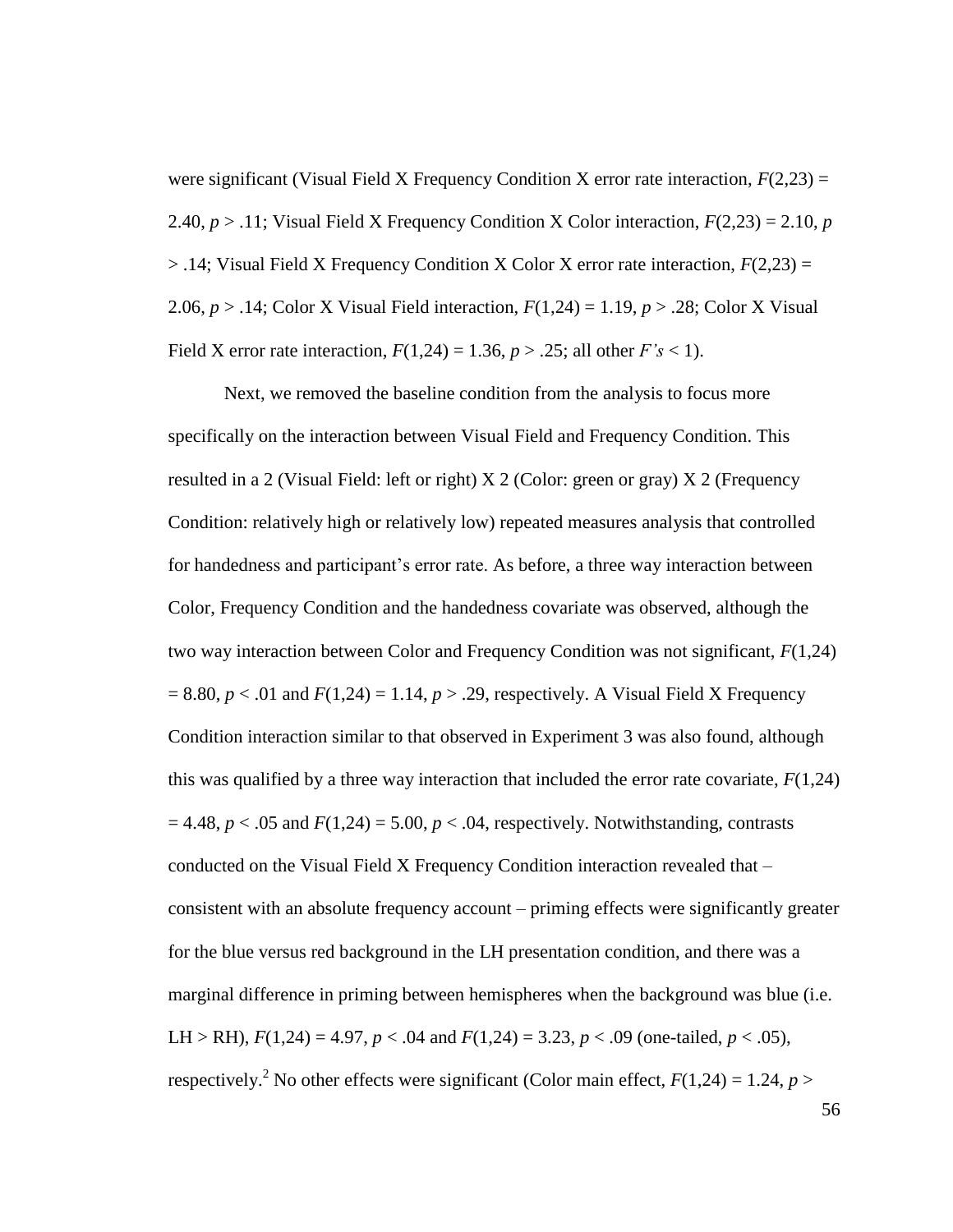.27; Color X error rate interaction,  $F(1,24) = 1.22$ ,  $p > .28$ ; Color X Frequency Condition X error rate interaction,  $F(1,24) = 2.42$ ,  $p > .13$ ; Visual Field X Frequency Condition X Color interaction,  $F(1,24) = 2.34$ ,  $p > .13$ ; Visual Field X Frequency Condition X Color X error rate interaction,  $F(1,24) = 2.34$ ,  $p > 0.13$ ; all other  $F's < 1$ .

### *Subsequent Analyses*

To investigate possible differences in the pattern of priming effects for each color, separate 2 (Visual Field: left or right) X 3 (Frequency Condition: baseline, relatively high or relatively low) repeated measures analyses were conducted for the gray and green rectangles. A Visual Field X Frequency Condition interaction was found when the analysis was restricted to gray but not when it was restricted to green,  $F(2,23) = 4.01$ ,  $p <$ .04 and  $F < 1$ , respectively. A similar pattern was observed when the baseline condition was removed from the analysis – the Visual Field X Frequency Condition interaction was significant for the gray but not the green rectangle,  $F(1,24) = 6.67$ ,  $p < .02$  and  $F < 1$ . Follow-up contrasts conducted on the gray rectangle based interaction revealed that priming effects were greater in the RH when the red versus blue background was present, they were marginally greater in the LH for blue versus red, and marginally greater between the left and right hemispheres when there was a match versus a mismatch,  $F(1,24) = 6.03, p < .03, F(1,24) = 3.72, p < .07$  (one-tailed,  $p < .04$ ),  $F(1,24) = 3.27, p < .07$ .09 (one-tailed,  $p < .05$ ) and  $F(1,24) = 4.09$ ,  $p < .06$  (one-tailed,  $p < .03$ ), respectively.<sup>2</sup> Although descriptive support was observed for the green stimulus, no contrasts were conducted given the lack of a significant interaction. Thus, more support for the current view was observed when participants identified the gray versus green rectangle.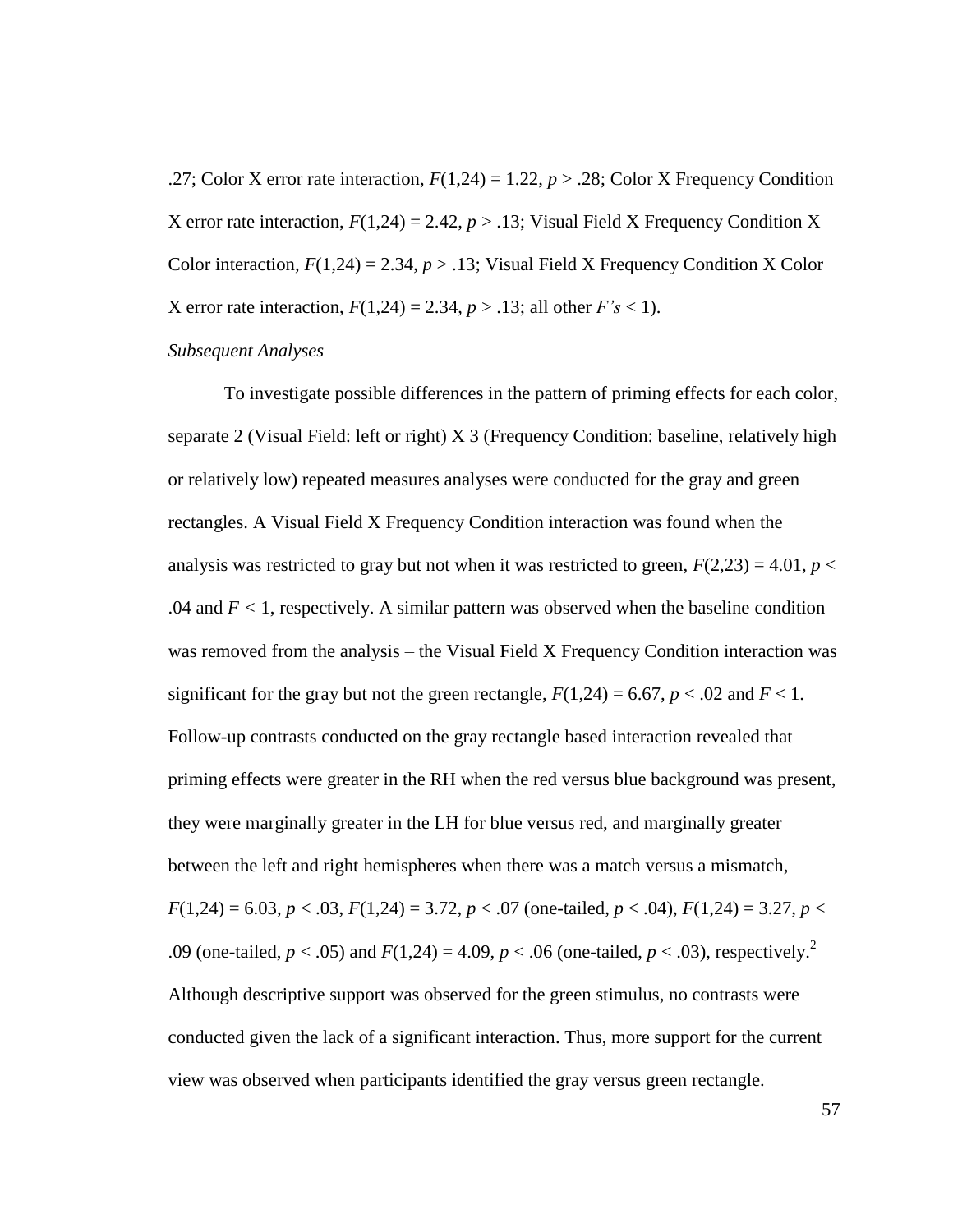According to our account, however, little or no difference should have been observed between colors because, in terms of frequency, both are near the middle of the visual spectrum. So why was a difference found? One possibility is that gray and green are processed differently at the sensory level and this has consequences for later processes that form judgments and decisions. Although DFF theory proposes that sensory level processes should not influence the current results, green and gray are processed along different visual pathways, with green being processed along the same pathway as red. Consistent with this notion, somewhat more of a RH bias was observed in the baseline condition for the green than gray rectangle.

Nevertheless, a closer examination of the data revealed that most of the difference arose among participants who also committed relatively more errors; when the analysis was restricted to only those participants who were at least 90% accurate in all conditions, almost no RH bias was found in the baseline condition for the green rectangle (i.e. LH: - .18ms; RH: -6.77ms) but a nearly significant RH advantage for the gray rectangle was found (i.e. LH: -9.74ms; RH: -28.13ms),  $F < 1$  and  $F(1,17) = 4.24$ ,  $p < .06$ , respectively. Both results are inconsistent with the notion that differences in the sensory level processing of green and gray account for performance differences in the current study. Therefore, it is unclear whether sensory level differences or a lack of motivation on the part of some participants accounts for this result. Given the entirety of the results across all studies and previous work on spatial and auditory frequencies, the latter is most likely the case.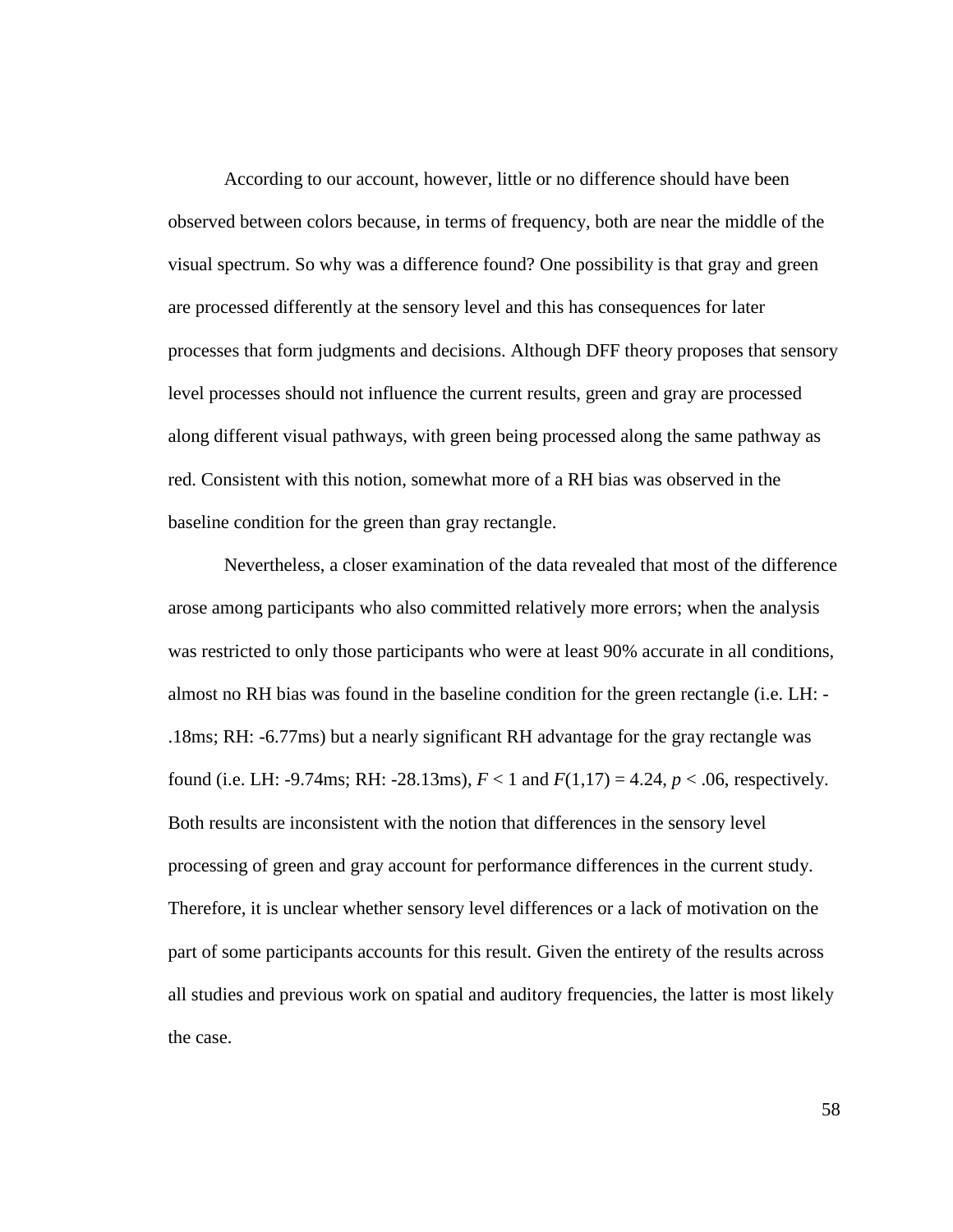Finally, additional analyses that investigated mean reaction times and how participants' degree of right handedness influenced the results failed to produce any meaningful pattern (see Appendix E for mean reaction times). For mean reaction times, an effect for the hand of response was found but there was no difference between colors or hemispheres. For the handedness covariate, a median split resulted in a descriptively similar difference between the moderate and extreme right handers groups as that found in Experiment 3, but the difference was not as great. Although the reasons for this are unclear, it may be due to the fact that a small number of participants in the extreme righthanders group in Experiment 3 (i.e. 5 out of 16) produced a significant reverse pattern and this did not occur in Experiment 4. Certainly, the presence of these individuals in the analysis of Experiment 3 increased the difference found between the moderate and extreme right-hander groups. If so, then there may be less difference between these groups than indicated by the results of Experiment 3, which would imply that the current findings are likely to apply to most people. Notwithstanding, the results of Experiment 4 are consistent with the first three experiments and provide additional evidence that the left and right hemispheres are differentially sensitive to high and low electromagnetic frequencies.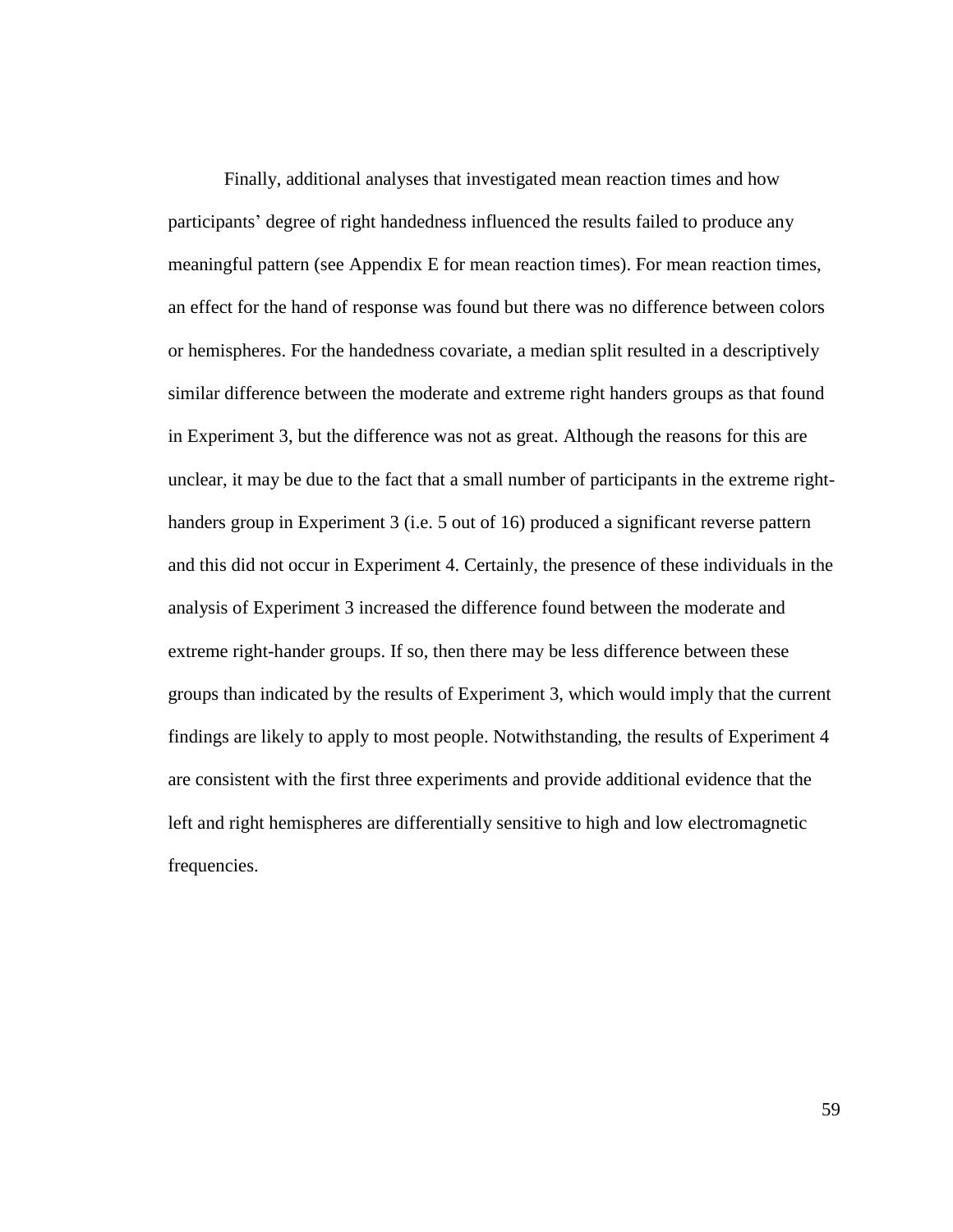## CHAPTER XI

# GENERAL DISCUSSION

Although color is one of the most basic and pervasive elements of our visual world, little theory has been developed to explain how different colors might influence behavior. Most of the accounts that have been proposed only make predictions for one or two colors in a given context and offer little help in predicting how a color might influence behavior in another setting. Thus, an extension of DFF theory was proposed and the results of four experiments were reported to (1) investigate hemispheric differences in color perception, with the goal of providing a theoretically based, context independent account, and (2) examine whether these differences are primarily based on relative or absolute frequency levels.

Experiments 1 and 2 provided initial support in terms of absolute frequency differences while ruling out an alternative "match" hypothesis; a known hemispheric effect was conceptually replicated when red and orange backgrounds produced relatively larger attribute framing effects than blue and purple backgrounds. Experiment 3 offered converging evidence by varying visual field presentation and measuring participant's reaction time in identifying high or low frequency stimuli – results that also supported an absolute frequency based account. Finally, Experiment 4 provided a direct test of whether this effect is primarily based on absolute or relative frequency differences. The results of this experiment also supported an absolute frequency account; when participants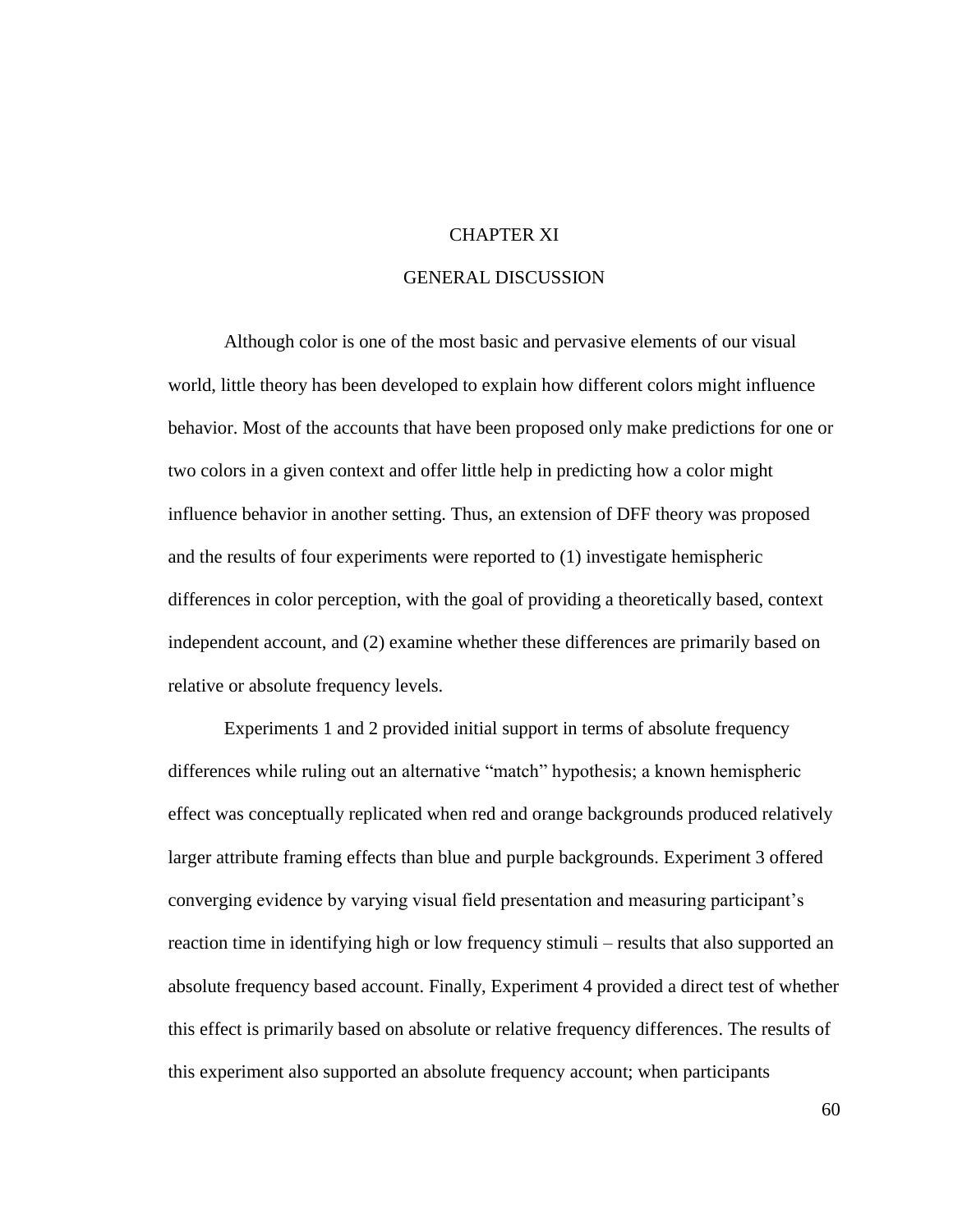identified a green or gray stimulus that was either relatively higher or lower in frequency than the background on which it was presented, the pattern of priming effects replicated that of Experiment 3 (see Appendix F for a summary of all four experiments). Thus, an initial demonstration and replication of two considerably different effects not only provided converging evidence for the notion that the hemispheres are differentially sensitive to high or low electromagnetic frequencies, they also suggest that this effect is primarily based on absolute frequency differences. Although only right-handed females took part in Experiments 3 and 4, the current results would also be expected to apply to males and to those without a strong right-hand preference as previous work has found little or no difference in lateralization effects among these individuals (e.g., Hellige, 1990; Tomarken, Davidson, Wheeler, & Doss, 1992).

As noted, however, if our proposed extension of DFF theory is correct, then we should also find differences in terms of relative frequency level. So why didn't we observe these effects in Experiment 4? Perhaps, contrary to the current view, hemispheric differences in color perception are primarily based on absolute frequency differences and an extension of DFF theory is not appropriate. If so, another theory would need to be suggested, although no theory would currently make this prediction. Another possibility is that the participant's task was very easy and required little more than detection level processing. If so, then any relative frequency differences may have been harder to detect; research has shown that lateralization effects tend to be more pronounced when task difficulty is higher (e.g., Martin, 1979). Regardless, Experiment 4 represents the only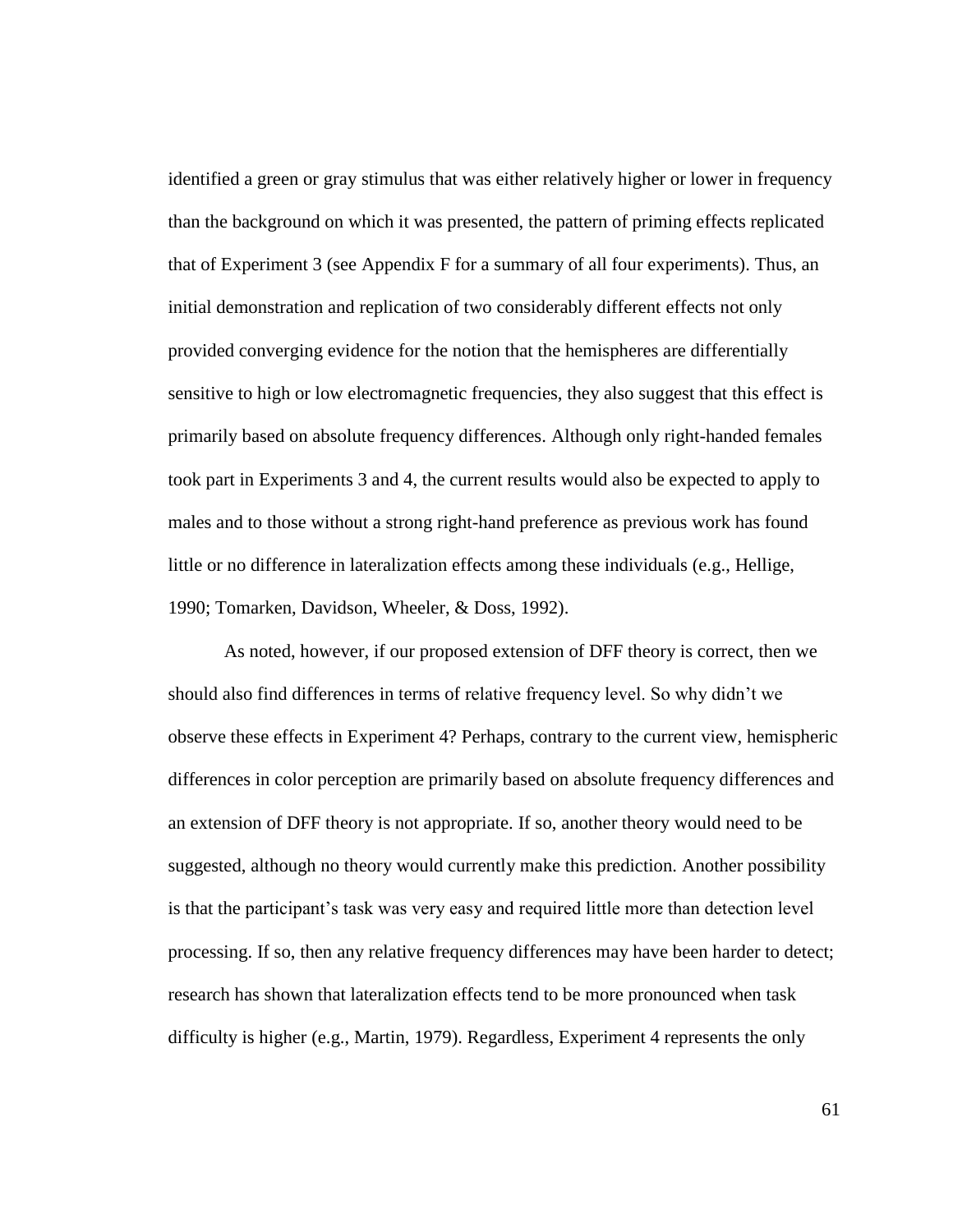direct test of a relative frequency account and more tests are needed before any firm conclusions can be drawn.

One possible way to address this issue that should also result in differences in mean reaction times would be to replicate earlier work with visual spatial stimuli (i.e. gray hierarchically structured letters) but include conditions in which high or low frequency background colors are presented. Such a study, because it would include conditions identical to those in which differences in mean reaction times have been found, should also result in differences in mean reaction times, but these would be expected to differ in the conditions that included a background color. As in Experiment 4, it would be possible to detect differences in terms of relative or absolute frequencies – if relative frequency differences are observed, then the RH advantage that is typically found for processing low frequency visual spatial stimuli should be enhanced by the presence of a blue background but it should be diminished when a red background is presented; the opposite of these predictions would support an absolute frequency account.

Notwithstanding, the results of the current experiments provide strong evidence that the hemispheres differ in their sensitivity to different frequencies of light. It is difficult to imagine how these results could have been obtained if there was no difference in this regard. Particularly in Experiments 3 and 4, no difference should have been found between the high and low frequency conditions unless the hemispheres were differentially sensitive to these manipulations. The presence of an interaction between hemisphere and color in both experiments also eliminates a host of alternative interpretations that would result in main effects (i.e. the direction participants were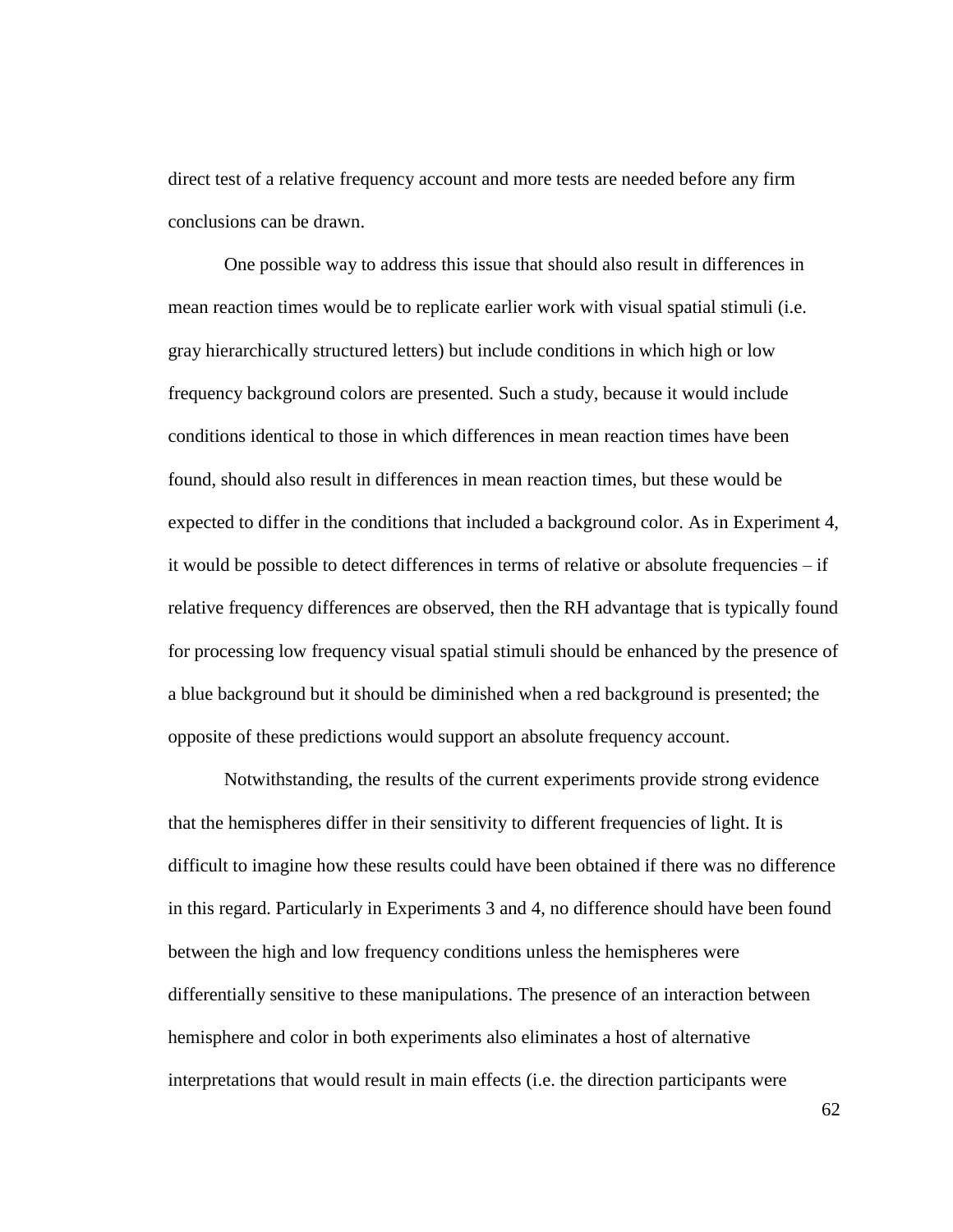gazing, differences in luminance between colors or between sides of the monitor, that one color is more energizing or threatening than another, etc.). Although alternative accounts may be more likely for Experiments 1 and 2, four colors were used to reduce the likelihood that the results were due to the contextual influence of a given color and the results were consistent with the current view. Thus, whether or not DFF theory will ultimately be shown to accurately account for hemispheric differences in color perception, it seems clear that there are differences in how the hemispheres identify color, with the RH being relatively more sensitive to low frequency colors and the LH more sensitive to high frequency ones. Implications and possible applications of this finding are discussed in the following sections.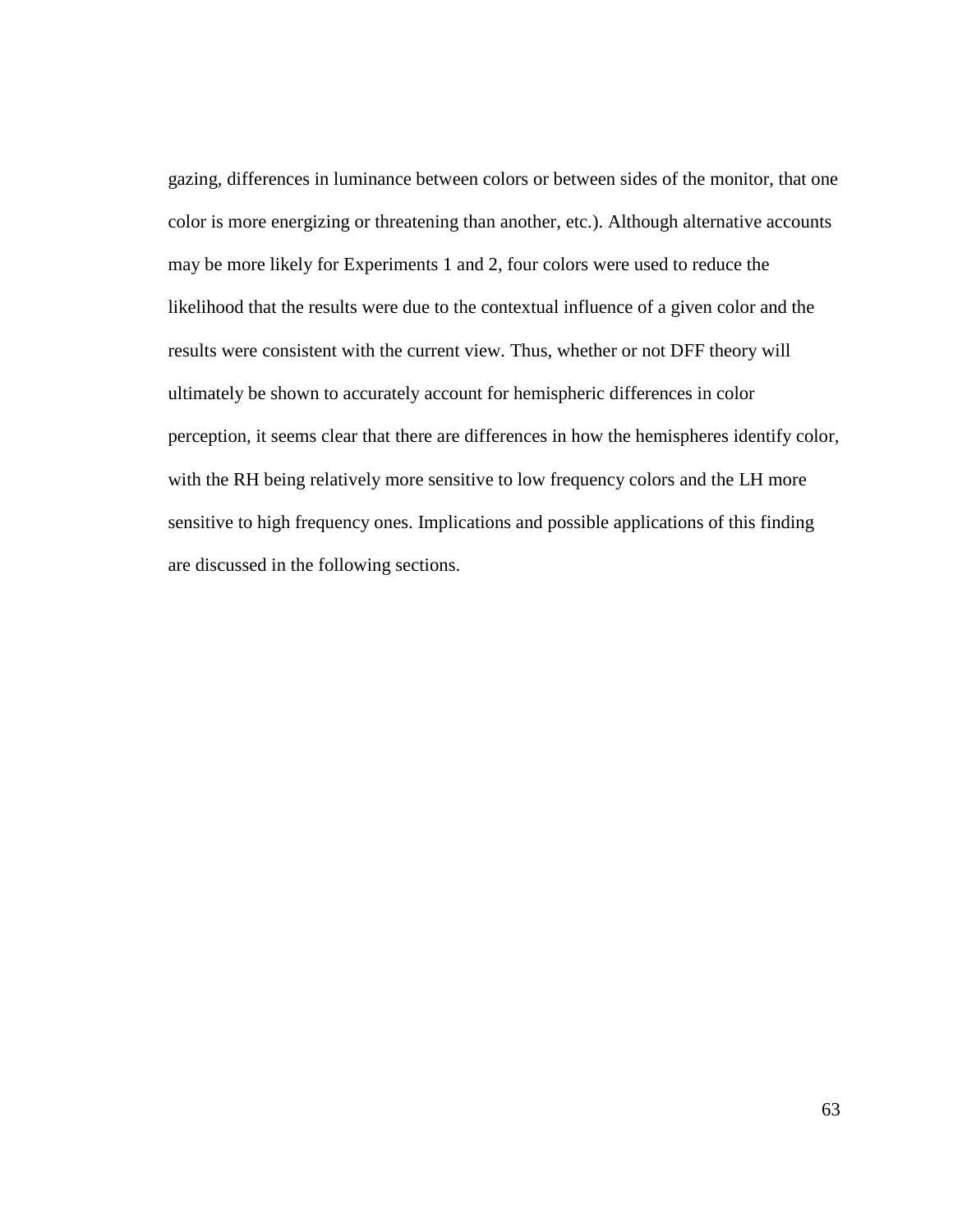## CHAPTER XII

## PREVIOUS WORK REVISITED

If the current view is correct and the left and right hemispheres are relatively sensitive to high versus low frequency colors, respectively, then reinterpretations of several findings in the area of color psychology are possible. One such finding involves message framing. As described earlier, Gerend & Sias (2009) found a significant message framing effect (loss > gain) when a red but not a gray background was used and the authors attributed this finding to red acting as a threat cue. This result would be expected from an extension of DFF theory, however, without the threat cue assumption. My alternative explanation rests on the finding that the message framing effect is more pronounced when right versus left hemisphere processing is enhanced (McCormick  $\&$ Seta, 2012). Thus, if – because of their frequencies – red activates right hemisphere processing to a greater extent than gray then the message framing effect should be more pronounced when presented on a red versus gray background.

Another area in which DFF theory may be able to provide some explanation involves the visual search findings of Lindsey et al. (2010). In this work, search times were fastest for warm colors like red and orange but slowest for cool colors like blue and purple. While their model fit their view well, the exact pattern of findings observed in this study would be expected from the current view given that performance seems to have increased with right hemispheric activation due to color frequency and that studies have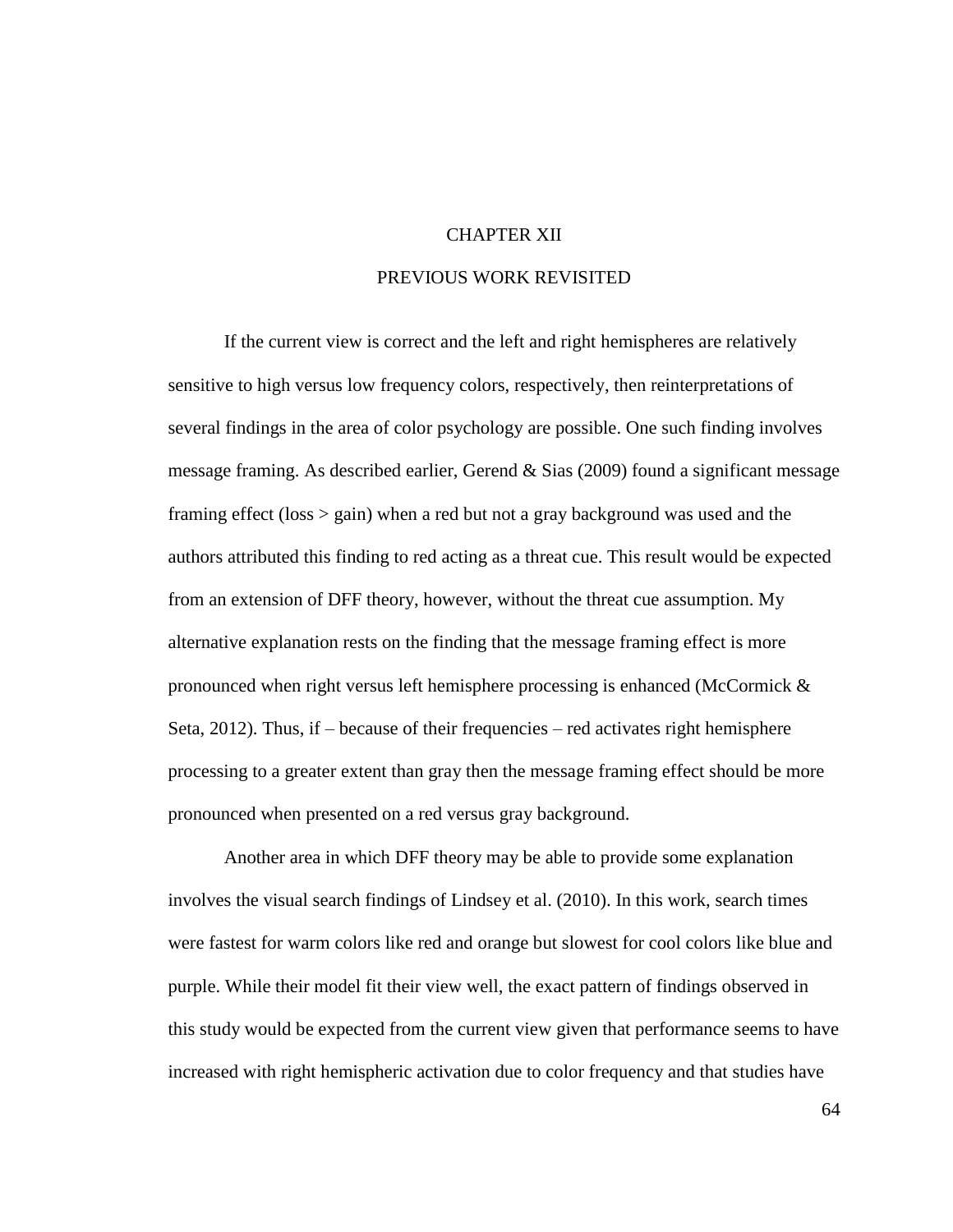found that the right hemisphere has an advantage in visual search tasks like this (see Poynter & Roberts, 2011 for review). As electromagnetic frequencies decrease from high (i.e. purple) to low (i.e. red), I would expect that hemispheric activation should shift from the left to right hemisphere and visual search times should increase.

Finally, the current view is also able to provide an explanation for the intellectual performance findings exemplified by Maier, Elliot, & Lichtenfeld (2008) (e.g., Elliot et al., 2007; Lichtenfeld et al., 2009; Maier, Elliot, & Lichtenfeld, 2008; Tanaka & Tokuno, 2011). In this work, lower performance was found on an analytic problem solving task when a red versus gray triangle appeared in the context and it was concluded that unconscious avoidance motivations generated by the red triangle caused this difference. However, an alternative explanation that does not require an unconscious avoidance motivation assumption relies on the finding that analytic tasks, like the one used by these authors, are processed more efficiently in the left versus right hemisphere (e.g., Dehaene et al., 2003; Delazer et al., 2003; Zago et al., 2001). Therefore, if red activates right hemisphere processing to a greater extent than gray then performance on their analytic tasks should have been inferior – as it was – when it was associated with red versus gray. Unfortunately, a blue triangle condition was not included. A blue triangle – because of its frequency – should enhance left hemisphere processing relative to a gray triangle. If so, then the blue triangle would be expected to produce especially good performance scores on an analytic task like the one used by Maier et al. (2008). Such a prediction would not readily follow from the account provided by these authors which is silent on the effect of all colors other than red.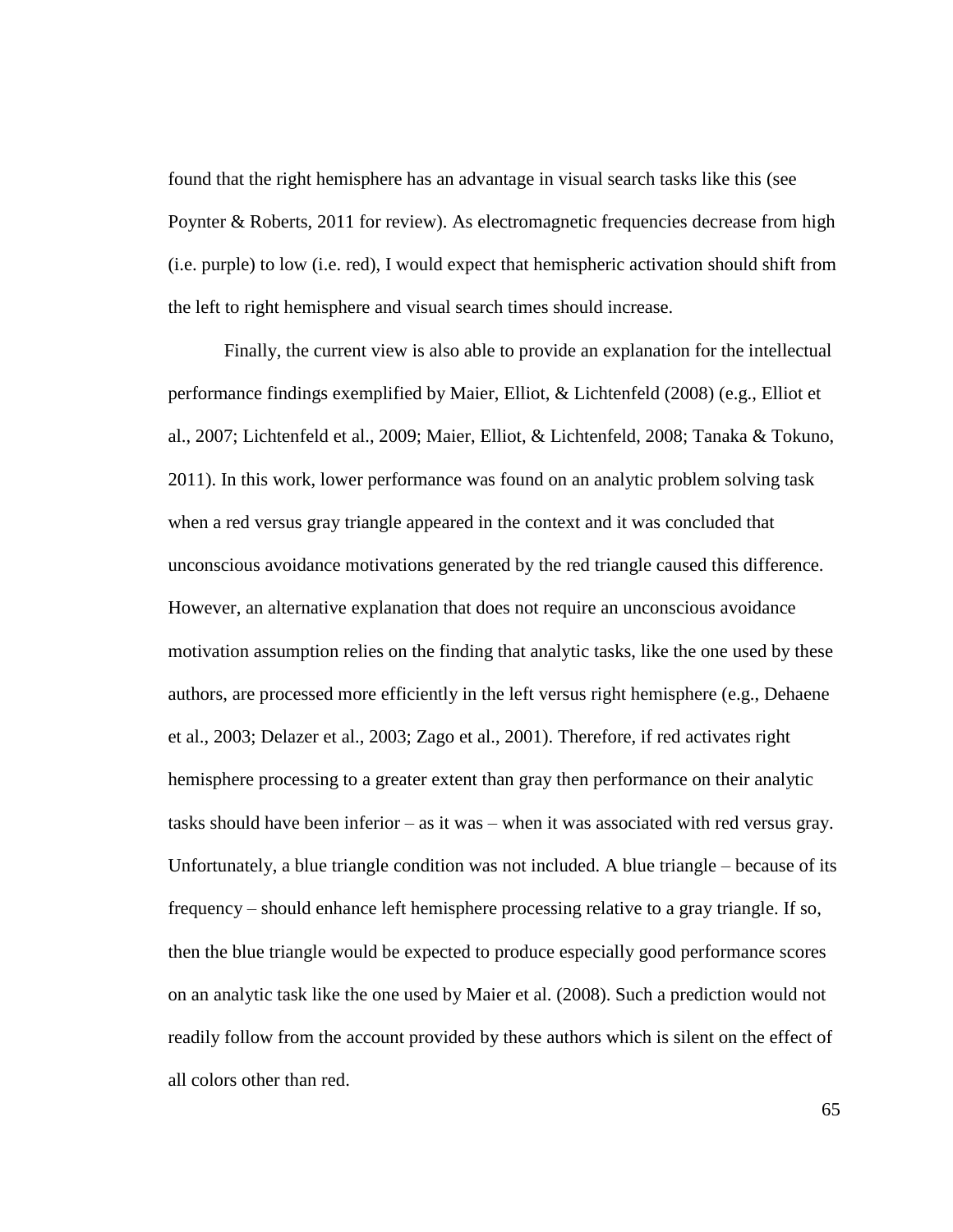### CHAPTER XIII

## FUTURE DIRECTIONS

Although speculative, if the current view is found to be correct then one potentially important implication may be that it provides an explanation for the preferred treatment for Seasonal Affective Disorder (SAD) – "light therapy" (e.g., Gagne, Levesque, Gagne, & Hebert, 2011; Terman, 2007; Vandewalle et al., 2010). In this treatment, a "light box" consisting of a full spectrum (i.e. white) light is prescribed to patients who are instructed to sit in front of it for around 30min each day, and morning hours are preferred to later ones. The effectiveness of this treatment has been shown to be on par with the use of antidepressants in reducing SAD related symptoms (e.g., Partonen & Lonnqvist, 1996). Of note, the addition of a small amount of blue light to the full spectrum light normally used has been found to be particularly effective (e.g., Azeemi  $\&$ Raza, 2005; Gagne et al., 2011; Terman, 2007; Vandewalle et al., 2010).

Unfortunately, however, as the underlying causes of SAD have not been fully elucidated, the underlying causes of the benefits of light therapy also remain unclear (e.g., Flaskerud, 2012; Gagne et al., 2011). It is likely that "phase-shifted circadian rhythms" resulting from changes in the availability of sunlight play some role, but such rhythms are unlikely account for differences in SAD population rates between communities with similar light availability or for how SAD appears to be heritable and to have at least some genetic component (e.g., Flaskerud, 2012). Given this uncertainty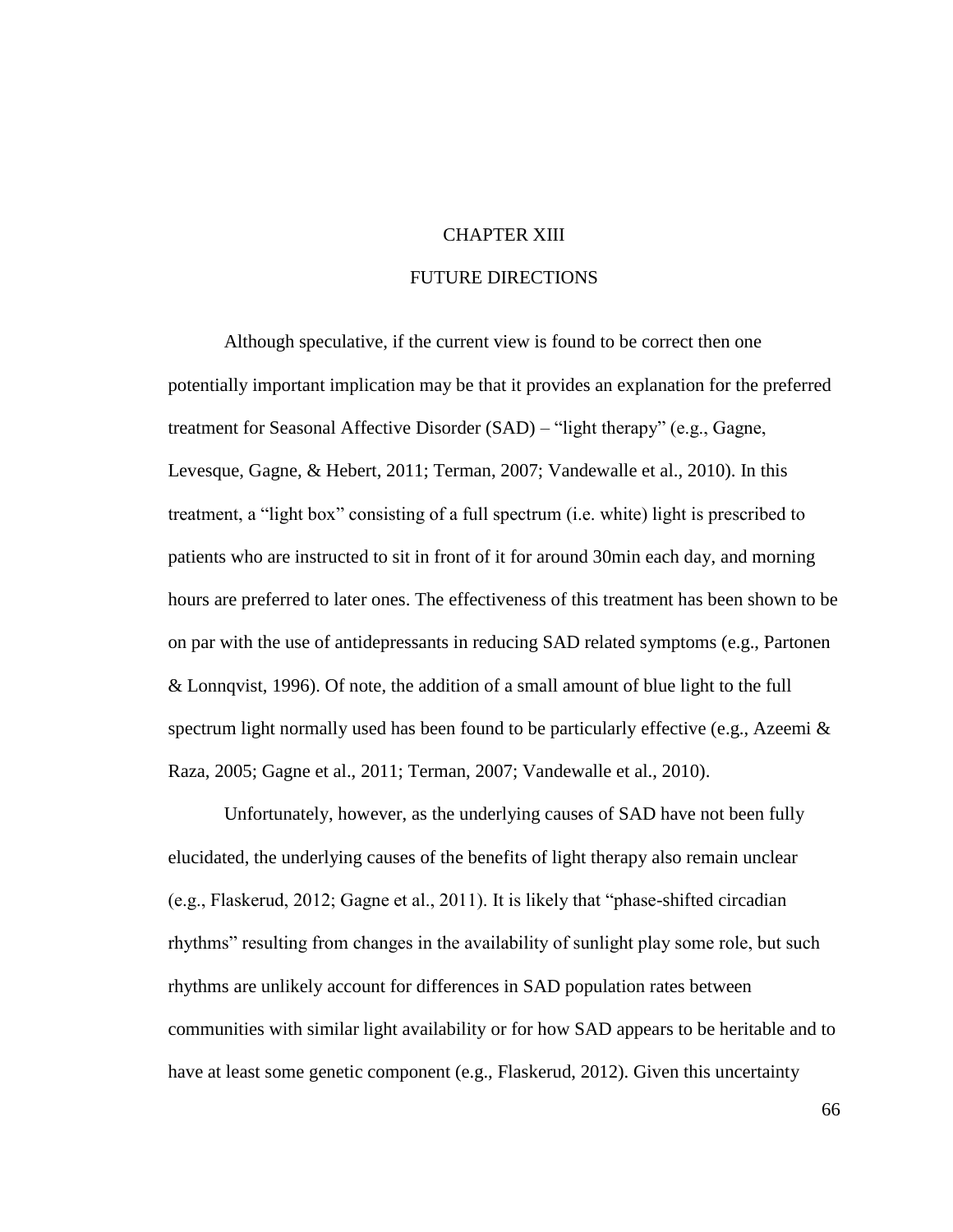surrounding SAD and the use of light therapy, "documented therapeutic efficacy" has been cited as the primary justification for this treatment (e.g., Gagne et al., 2011).

Nevertheless, a theoretically based explanation for the benefits of light therapy may be provided by the current view if the activity levels of the left and right hemispheres of SAD patients are similar to that of patients with non-seasonally related depression. Research has shown that this latter form of depression is associated with a hyperactive right hemisphere and a hypoactive left hemisphere (e.g., Hecht, 2010). If this also holds for SAD patients, then, from the current view, it would be expected that a full spectrum light would aid patients by providing nearly equal activation to both hemispheres, thereby restoring balance to overall activity levels and reducing depressive symptoms. The inclusion of blue light (i.e. a high electromagnetic frequency light) would also be expected to be beneficial as it would provide slightly greater activation to the left versus right hemisphere, possibly providing a respite from long hours of the reverse or a buffering effect for when the day's treatment is over. Thus, light therapy would primarily be seen as balancing or correcting hemispheric activity levels. If this reasoning is correct, a small amount of purple light would be expected to have similar effects to blue light and predictions and recommendations for exposure to other colors would be possible as well. No such predictions are possible from current accounts of light therapy.

Another implication is that some colors may be more (or less) appropriate to use during academic testing. Research exemplified by Maier, Elliot, & Lichtenfeld (2008) (e.g., Elliot et al., 2007; Lichtenfeld et al., 2009; Maier, Elliot, & Lichtenfeld, 2008; Tanaka & Tokuno, 2011) demonstrates that exposure to red can have a detrimental effect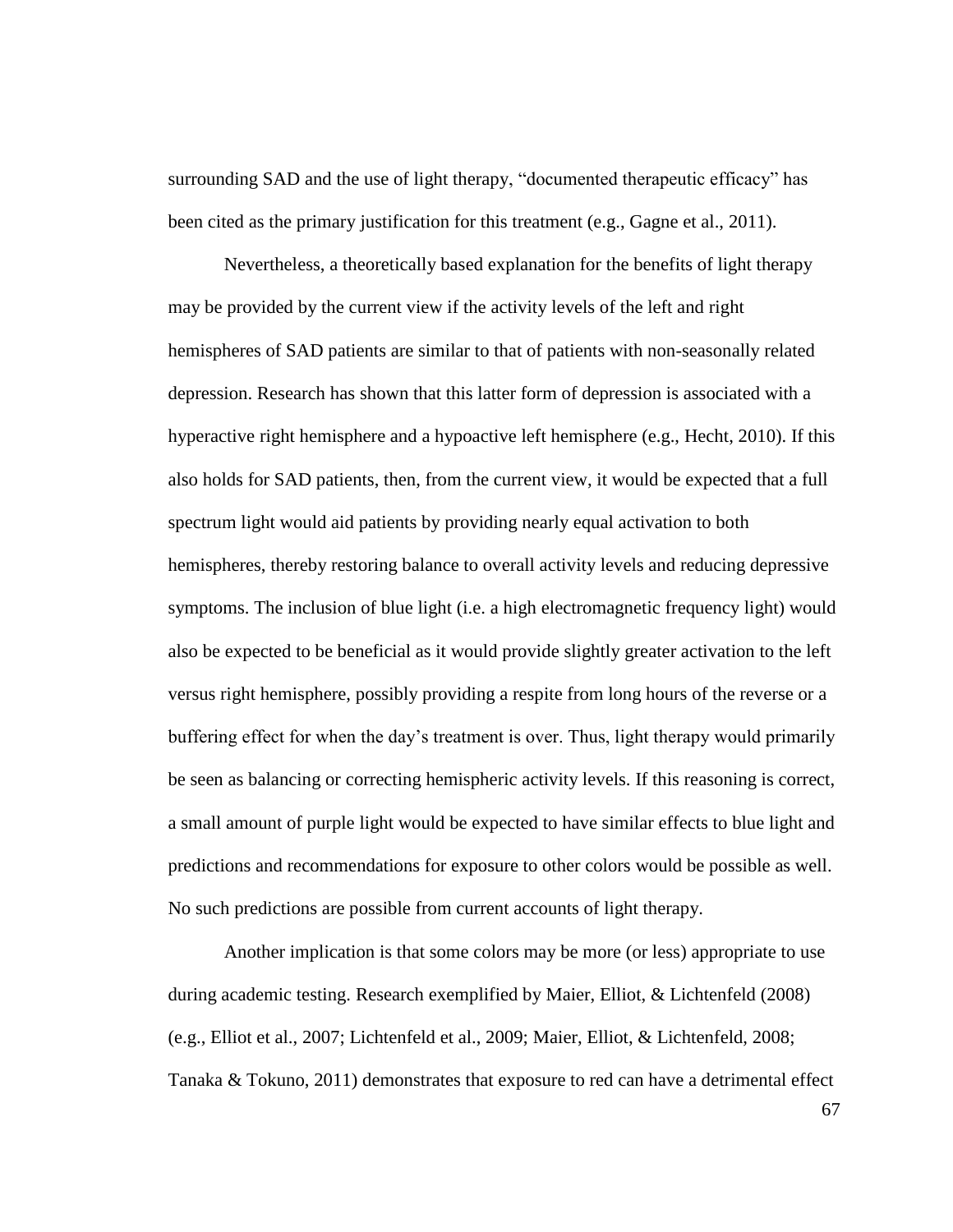on academic performance. If this is due to relative activation of the RH, as suggested by the current view, then similar results should be found for exposure to orange but exposure to blue or purple may facilitate academic performance. None of these effects may actually be desirable in a testing situation, however, when the goal is to provide a fair environment for all. Therefore, it may be best to test individuals in predominately gray or green contexts, or to have a standard policy for all important exams (i.e. GRE, SAT, etc.).

A simple application derived from the current view is that different colored backgrounds, whether the paper on which stimuli is presented or the sunset behind a product spokesperson, can be used to enhance left or right hemispheric processing. The findings of the current attribute framing studies and those reviewed with message framing all replicate known hemispheric effects and suggest that different colored backgrounds activated different hemispheres. If so, these findings may be applied to billboards, posters, health pamphlets and possibly to online and television based materials. The use of high or low frequency amplification would depend on the specific application but in all cases low electromagnetic frequency amplification would take advantage of the properties of right hemisphere processing, whereas, high frequency amplification would take advantage of left hemisphere processing.

Another possible application relates to persuasion-based attitude change and is based on work by Ley & Bryden (1982). These researchers found that for the same sentences (i.e. messages), participants were better able to remember the content of the message when it was played in the right ear/LH but they were better able to remember the emotional tone of the message when it was played in the left ear/RH. Based on the

68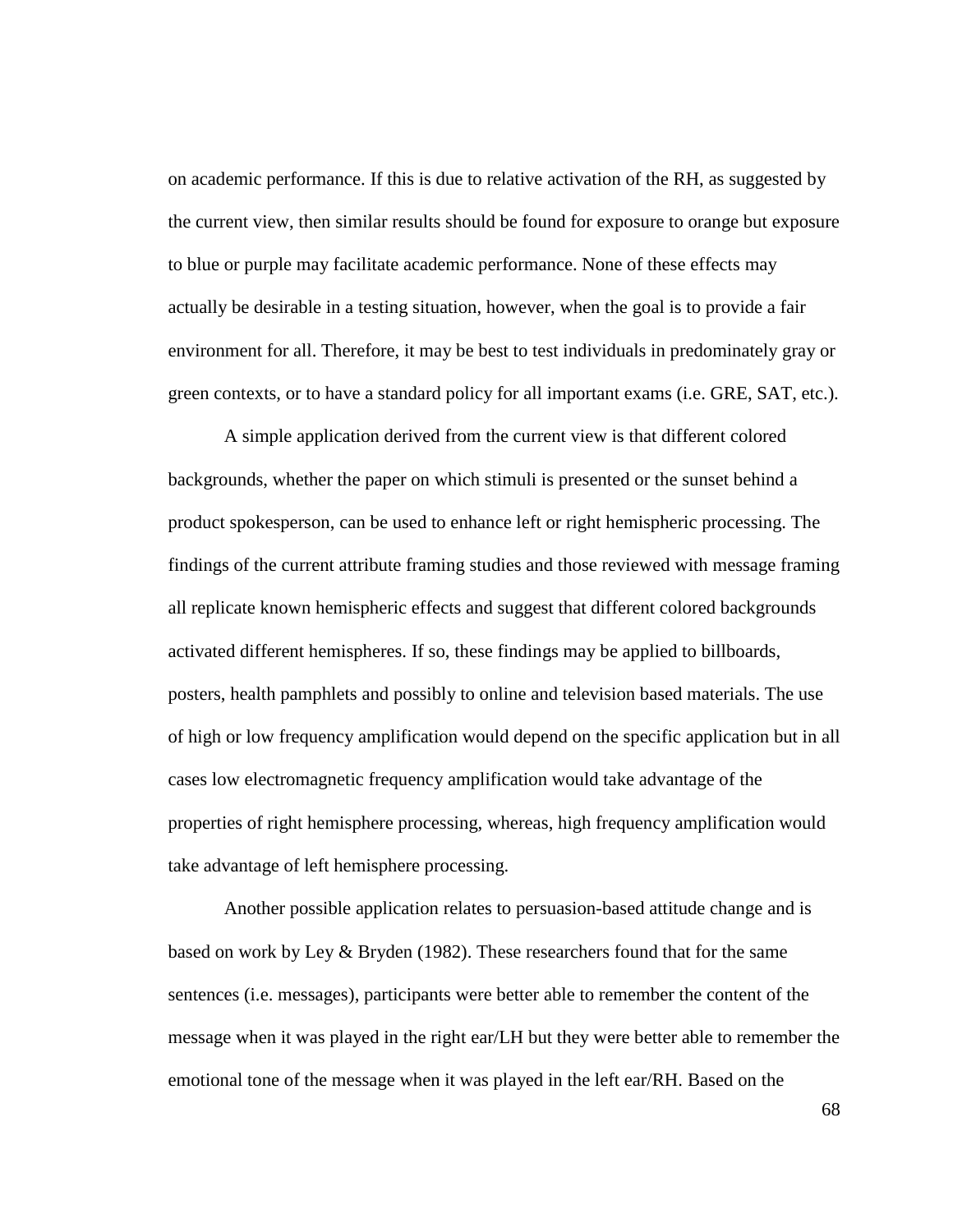persuasion literature, it is known that messages are more effective when there is a match between a message and the component of the attitude that it is attempting to change – cognitive, affective or behavioral (see Clarkson, Tormala, & Rucker, 2007 for review). When buying a car or refrigerator, for instance, individuals tend to form a cognitively based attitude and a message that changes a person's cognitions will be more effective than one that tries to change how a person feels about the product. Thus, advertisers of these products try to increase the likelihood that individuals will remember the content of their message and one way to do this may be to enhance LH processing by incorporating high frequency colors in the decision context. For many other products, however, such as food, clothing and other fashion items, individuals are more likely to form an affective based attitude. In these cases, advertisers want individuals to be more sensitive to the tone or feeling of the message and one way to do this may be to enhance RH processing using low frequency colors.

Numerous other implications and possible applications also exist. For example, it may be possible to help individuals overcome faulty intuitions or reduce consumer's reliance on the types of inferences that lead to suboptimal decisions by using different colored stimuli (e.g., Alba & Hutchinson, 1987; Alter, Oppenheimer, Epley, & Eyre, 2007). In each case, the application would take advantage of one or more of the numerous differences between the hemispheres that have been identified in over 40 years of lateralization research. These possibilities offer exciting opportunities for future research.

69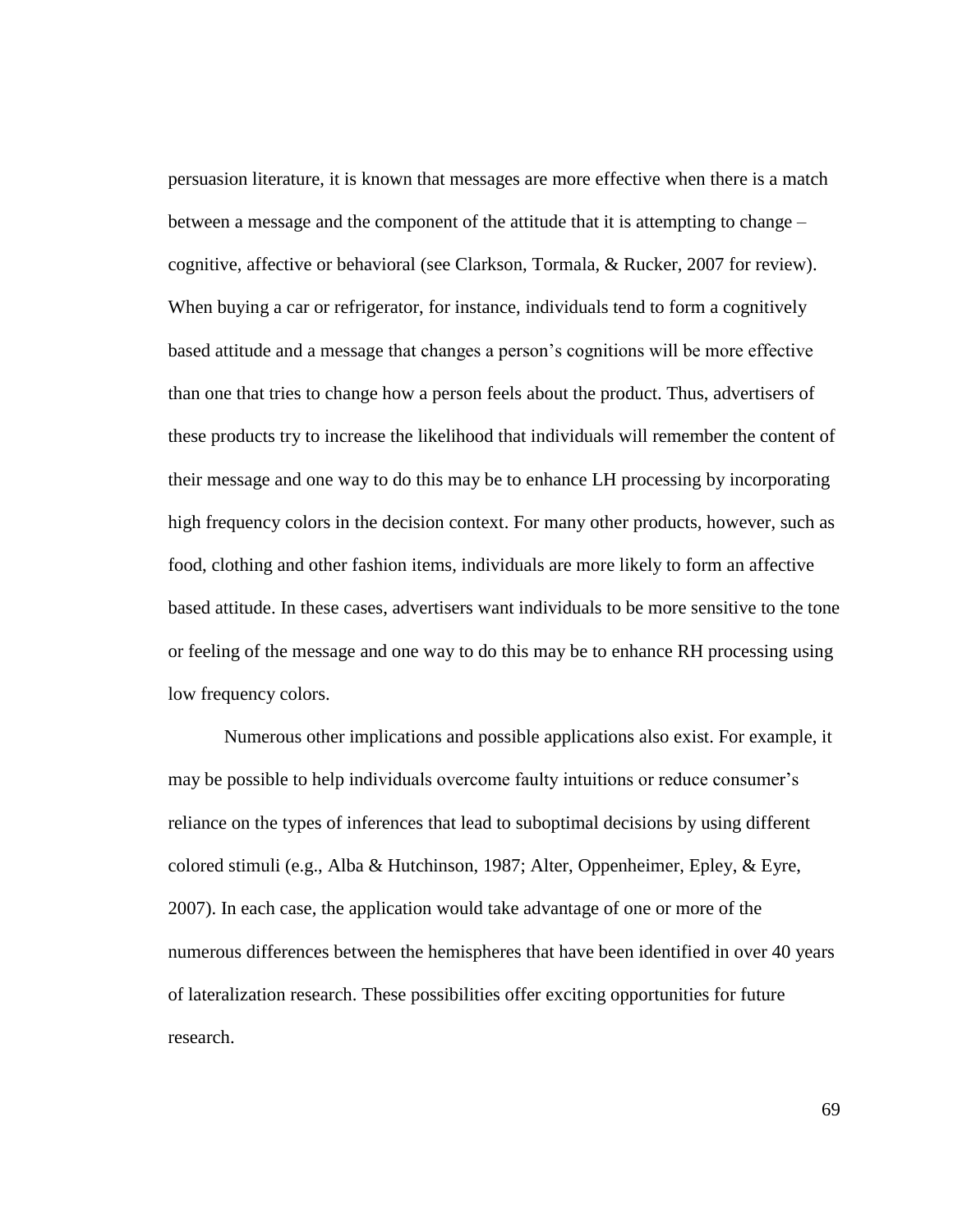### CHAPTER XIV

#### **CONCLUSION**

The results of four experiments provided support for our proposed extension of DFF theory. In the first two studies, attribute framing effects were pronounced when a red or orange background was used but there was no difference between frames when the background was blue or purple. Experiment 3 added to these findings by varying visual field presentation and providing a more direct demonstration of hemispheric difference in the sensitivity to different colors. A fourth experiment replicated this finding and indicated that the result is primarily based absolute frequency differences. Thus, an initial demonstration and replication of two different findings converged to support the current view that the right hemisphere is more sensitive to low frequency colors whereas the left hemisphere is more sensitive to high frequency colors. It is unclear how these findings would be predicted from any other view.

In addition to this evidence, reinterpretations of several findings in color psychology and related areas supported the current account. In each case, a straightforward reinterpretation was offered based on the electromagnetic frequencies of the various color conditions in that study and empirical work was referenced to support the account. Although each of these interpretations was post-hoc and would require future work to verify, the possibility that a single account can be provided for such a diverse set of findings is desirable in terms of parsimony.

70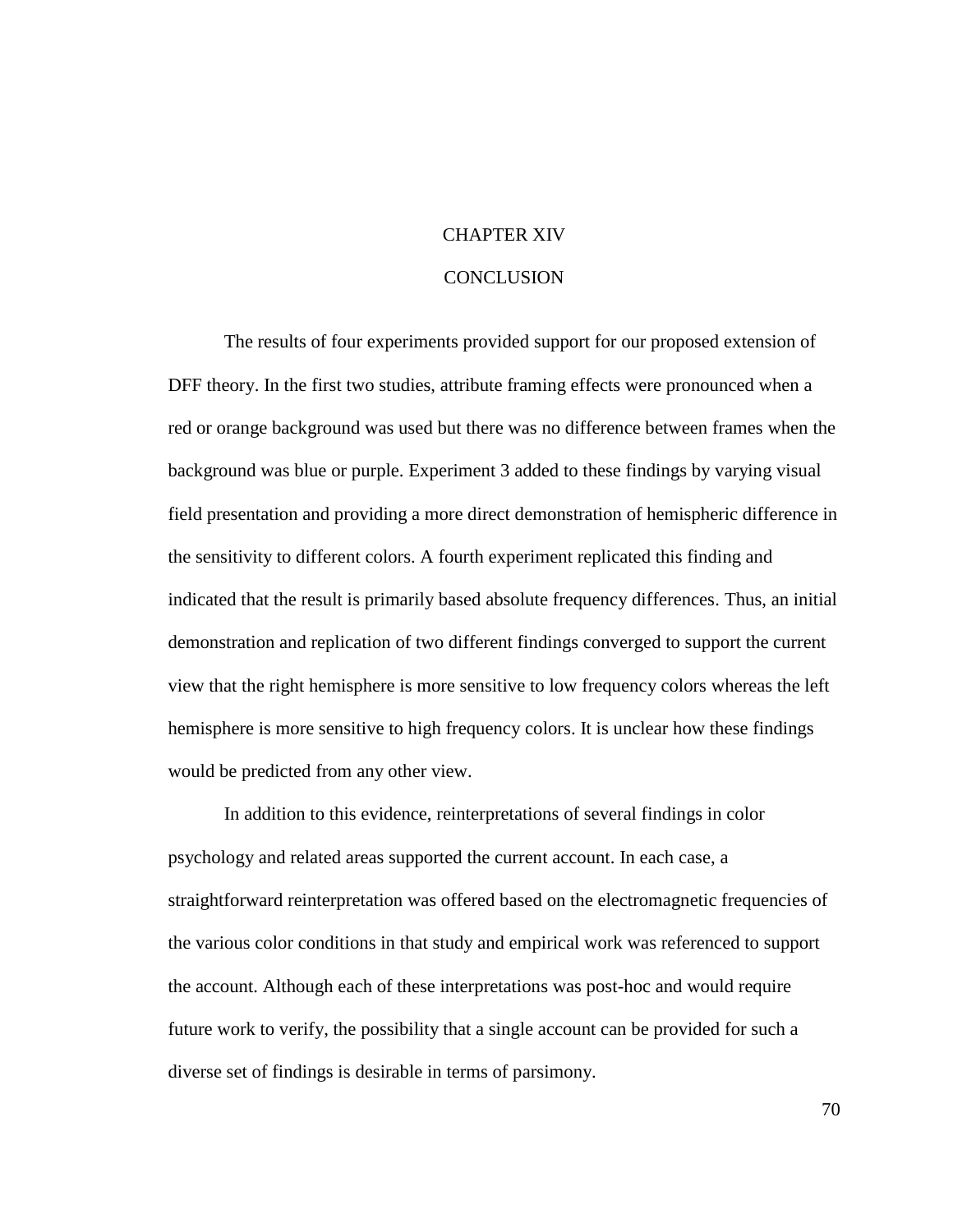In sum, I believe that an extension of DFF theory to include electromagnetic frequencies is not only possible but that it likely provides an accurate account of at least some of the context independent influence that different colors can have. If so, a parsimonious account can be provided for many previous findings and an important caveat for future work will have been identified – color manipulations are also likely to affect hemispheric activation. This account also affords a number of novel predictions in different areas and could lead to important real world applications.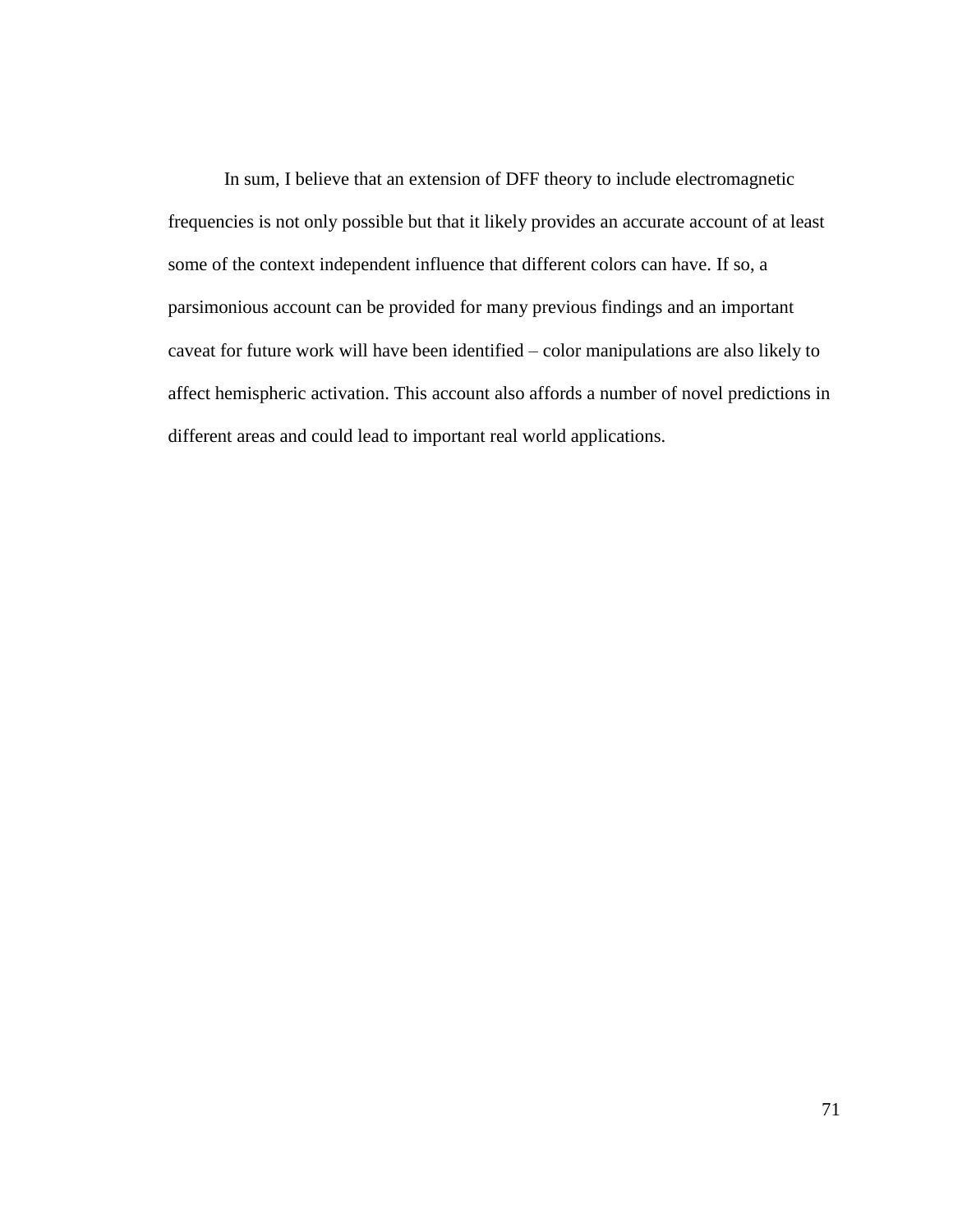#### REFERENCES

- Aiken, L. S., & West, S. G. (1991). *Multiple regression: Testing and interpreting Interactions.* Newbury Park, CA: Sage.
- Alba, J. W., & Hutchinson, J. W. (1987). Dimensions of Consumer Expertise. *Journal of Consumer Research, 13,* 411-454.
- Alter, A. L., Oppenheimer, D. M., Epley, N., & Eyre, R. N. (2007). Overcoming intuition: Metacognitive difficulty activates analytic reasoning. *Journal of Experimental Psychology: General, 136,* 569-576.
- Azeemi, S. T. Y., & Raza, S. M. (2005). A critical analysis of chromotherapy and its scientific evolution. *Evidence-based Complimentary and Alternative Medicine, 2*, 481-488.
- Baron, R. M., & Kenny, D. A. (1986). The moderator-mediator variable distinction in social psychological research: Conceptual, strategic, and statistical considerations. *Journal of Personality and Social Psychology, 51,* 1173-1182
- Chien, Y. (2011). Use of message framing and color in vaccine information to increase willingness to be vaccinated. *Social Behavior and Personality, 39,* 1063-1072.
- Christman, S., Kitterle, F. L., & Hellige, J. (1991). Hemispheric asymmetry in the processing of absolute versus relative spatial frequency. *Brain and Cognition, 16*, 62-73.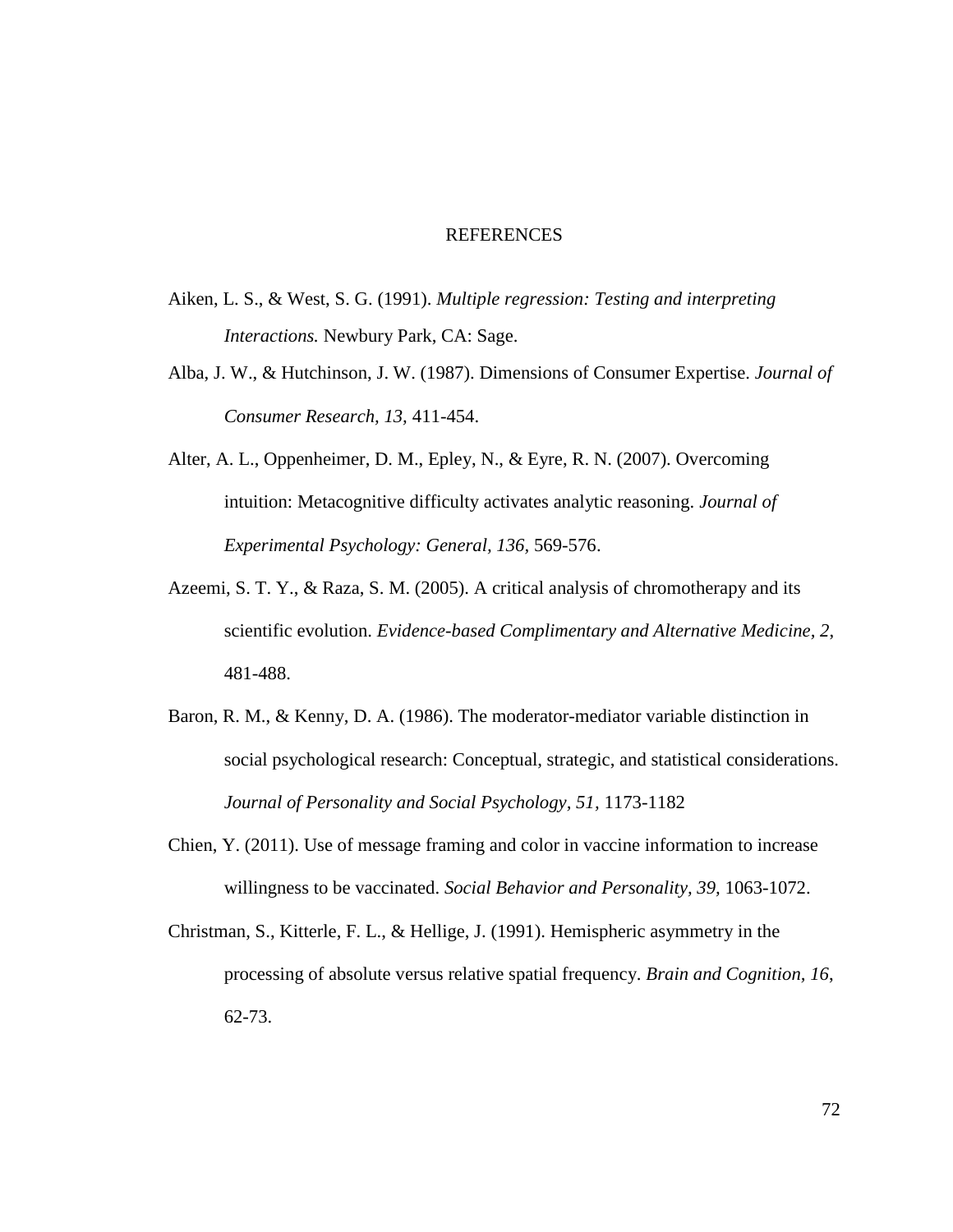- Christman, S. D., Kitterle, F. L., & Niebauer, C. L. (1997). Hemispheric asymmetries in the identification of band-pass filtered letters. *Psychonomic Bulletin & Review, 4*, 277-284.
- Clarkson, J. J., Tormala, Z. L., & Rucker, D. D. (2007). Cognitive and affective matching effects in persuasion: An amplification perspective. *Personality and Social Psychology Bulletin, 37,* 1415-1427.
- Decety, J., & Lamm, C. (2007). The role of the right temporoparietal junction in social interaction: How low-level computational processes contribute to meta-cognition. *The Neuroscientist, 13*, 580-593.
- Dehaene, S., Piazza, M., Pinel, P., & Cohen, L. (2003). Three parietal circuits for number processing. *Cognitive Neuropsychology, 20*, 487-506.
- Delazer, M., Domahs, F., Bartha, L., Brenneis, C., Lochy, A. et al. (2003). Learning complex arithmetic – an fMRI study. *Cognitive Brain Research, 18*, 76-88.
- Elliot, A. J., & Maier, M. A. (2007). Color and psychological functioning. *Current Directions in Psychological Science, 16,* 250–254.
- Elliot, A. J., Maier, M. A., Moller, A. C., Friedman, R., & Meinhardt, J. (2007). Color and psychological functioning: The effect of red on performance attainment. *Journal of Experimental Psychology: General, 136,* 154–168.
- Flevaris, A. V., Bentin, S., & Robertson, L. C. (2011). Attentional selection of relative SF mediates global versus local processing: Evidence from EEG. *Journal of Vision, 11*, 1-12.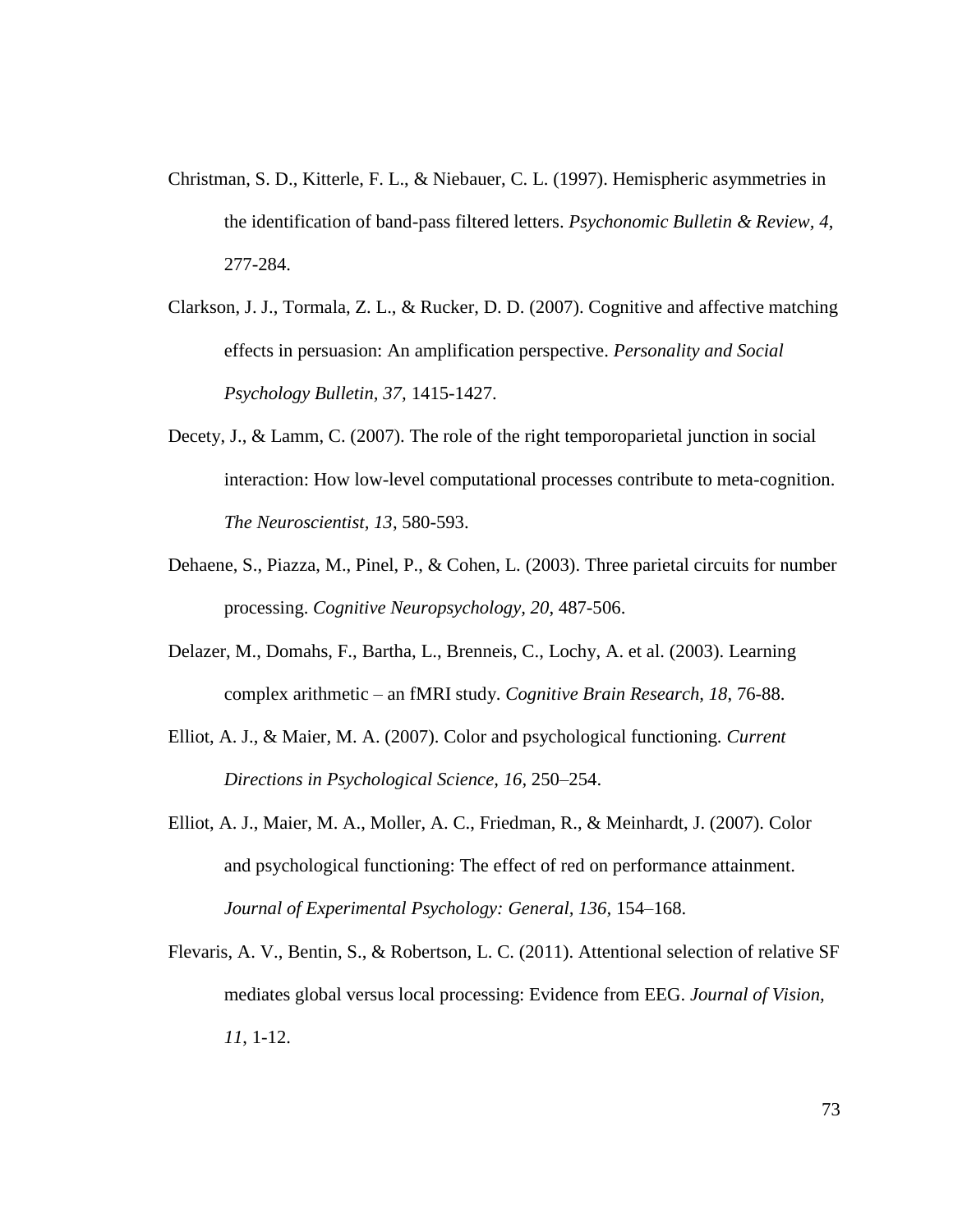- Gagne, A., Levesque, F., Gagne, P., & Hebert, M. (2011). Impact of blue vs red light on retinal response of patients with seasonal affective disorder and healthy controls. *Progress in Neuro-Psychopharmacology & Biological Psychiatry, 35*, 227-231.
- Gallagher, P. & Dagenbach, D. (2007). Manipulating audio frequencies alters hemispheric contributions to decision making. *Brain and Cognition, 64,* 42-49.
- Gerend, M. A., & Shepherd, J. E. (2007). Using message framing to promote acceptance of the human papillomavirus vaccine. *Health Psychology, 26,* 745–752.
- Gerend, M. A., Shepherd, J. E., & Monday, K. A. (2008). Behavioral frequency moderates the effects of message framing on HPV vaccine acceptability. *Annals of Behavioral Medicine, 35,* 221–229.
- Gerend, M. A., & Sias, T. (2009). Message framing and color priming: How subtle threat cues affect persuasion. *Journal of Experimental Social Psychology, 45,* 999-1002.
- Goldstein, K. (1942). Some experimental observations concerning the influence of colors on the function of the organism. *Occupational Therapy and Rehabilitation, 21,* 147–151.
- Hecht, D. (2010). Depression and the hyperactive right-hemisphere. *Neuroscience Research, 68*, 77-87.
- Heinze, H. J., & Munte, T. F. (1993). Electrophysiological correlates of hierarchical stimulus processing: Dissociation between onset and later stages of global and local target processing. *Neuropsychologia, 31*, 841-852.
- Hellige, J. B. (1990). Hemispheric asymmetry. *Annual Review of Psychology, 41,* 55-80.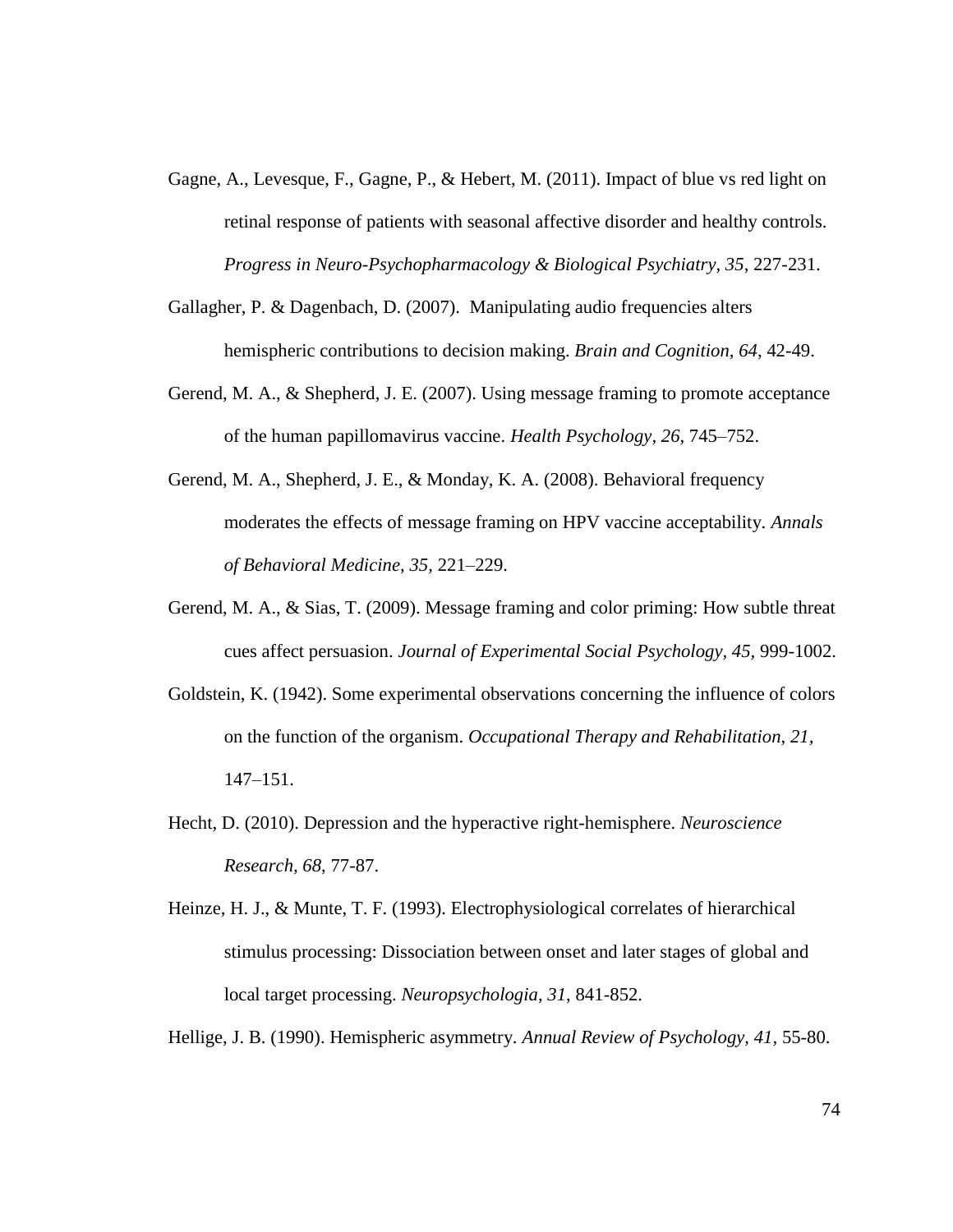- Hellige, J. B. (1993). *Hemispheric asymmetry: What's right and what's left*. Cambridge, MA: Harvard University Press.
- Howard, M. F., & Reggia, J. A. (2007). A theory of the visual system biology underlying development of spatial frequency lateralization. *Brain and Cognition, 64,* 111- 123.
- Ivry, R. B., & Lebby, P. C. (1993). Hemispheric differences in auditory perception are similar to those found in visual perception. *Psychological Science, 4*, 41-45.
- Ivry, R. B., & Robertson, L. C. (1998). *The two sides of perception*. Cambridge, MA: MIT Press.
- Kitterle, F. L., Christman, S., & Hellige, J. B. (1990). Hemispheric differences are found in the identification, but not the detection, of low versus high spatial frequencies. *Perception & Psychophysics*, *48*, 297–306.
- Kitterle, F. L., Hellige, J. B., & Christman, S. (1992). Visual hemispheric asymmetries depend on which spatial frequencies are task relevant. *Brain and Cognition, 20*, 308-314.
- Kosslyn, S. M., Chabris, C. F., Marsolek, C. J., & Koenig, O. (1992). Categorical versus coordinate spatial relations: Computational analyses and computer simulations. *Journal of Experimental Psychology: Human Perception and Performance, 18*, 562-577.
- Lee, B. B., Sun, H., & Valberg, A. (2011). Segregation of chromatic and luminance signals using a novel grating stimulus. *Journal of Physiology-London, 589*, 59-73.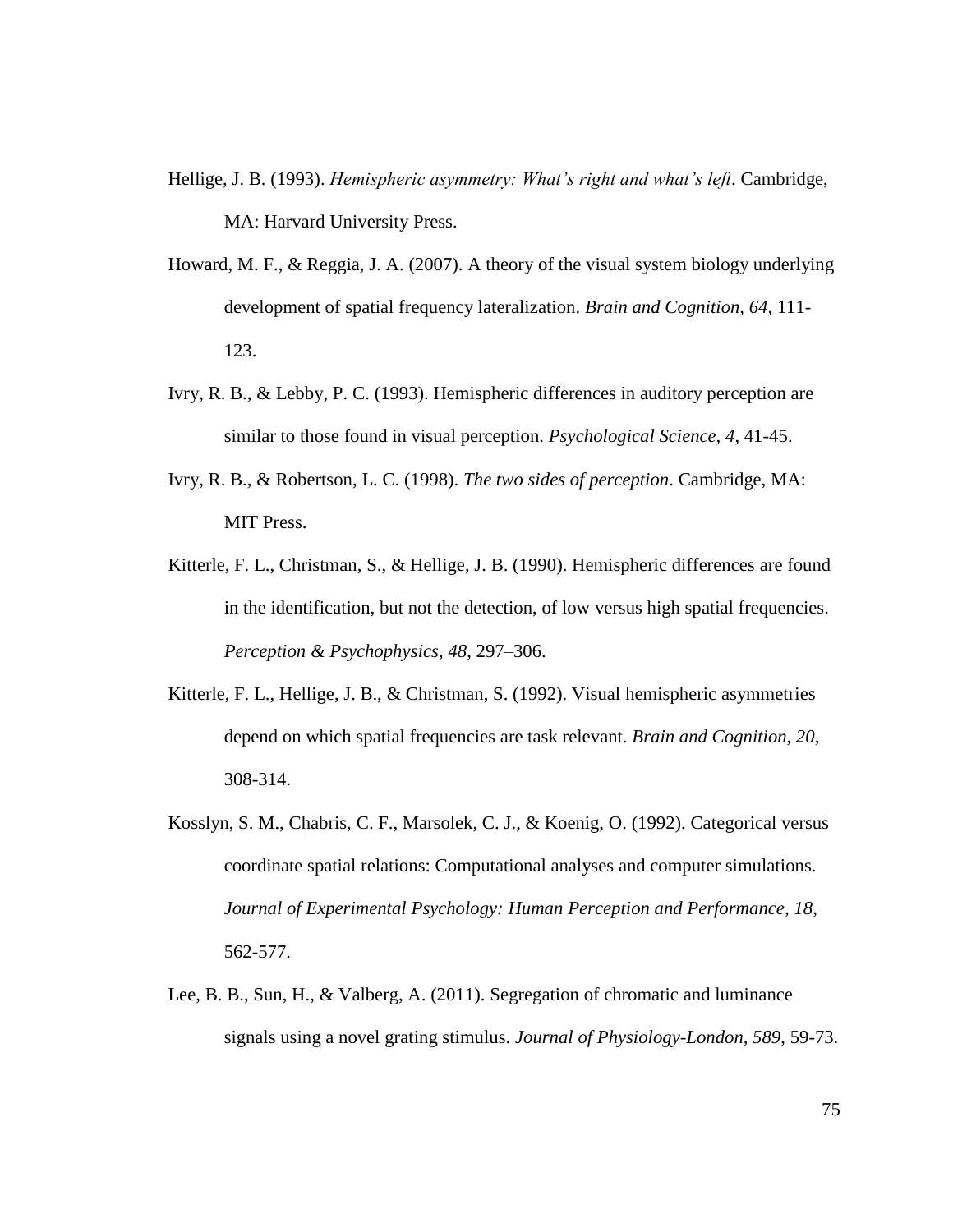- Levin, I. P., Schneider, S. L., & Gaeth, G. J. (1998). All frames are not created equal: A typology and critical analysis of framing effects. *Organizational Behavior and Human Decision Processes, 76(2),* 149–188.
- Levin, I. P. (1987). Associative effects of information framing. *Bulletin of the Psychonomic Society, 25*, 85-86.
- Levy, I. B. (1984). Research into the psychological meaning of color. *American Journal of Art Therapy, 23,* 58–62.
- Ley, R., & Bryden, M. P. (1982). A dissociation of right and left hemisphere effects for recognizing emotional tone and verbal content. *Brain and Cognition, 1(1),* 3–9.
- Lichtenfeld, S., Maier, M. A., Elliot, A. J., & Pekrun, R. (2009). The semantic red effect: Processing the word red undermines intellectual performance. *Journal of Experimental Social Psychology, 45,* 1273-1276.
- Lindsey, D. T., Brown, A. M., Reijnen, E., Rich, A. N., Kuzmova, Y. I., & Wolfe, J. M. (2010). Color channels, not color appearance or color categories, guide visual search for desaturated color targets. *Psychological Science, 21,* 1208-1214.
- List, A., & Justus, T. (2007). Auditory priming of frequency and temporal information: Effects of lateralised presentation. *Laterality, 12*, 507-535.
- Maier, M. A., Barchfeld, P., Elliot, A. J., & Pekrun, R. (2009). Context specificity of implicit preferences: The case of human preference for red. *Emotion, 9,* 734-738.
- Maier, M. A., Elliot, A. J., & Lichtenfeld, S. (2008). Mediation of the negative effect of red on intellectual performance. *Personality and Social Psychology Bulletin, 34,* 1530-1540.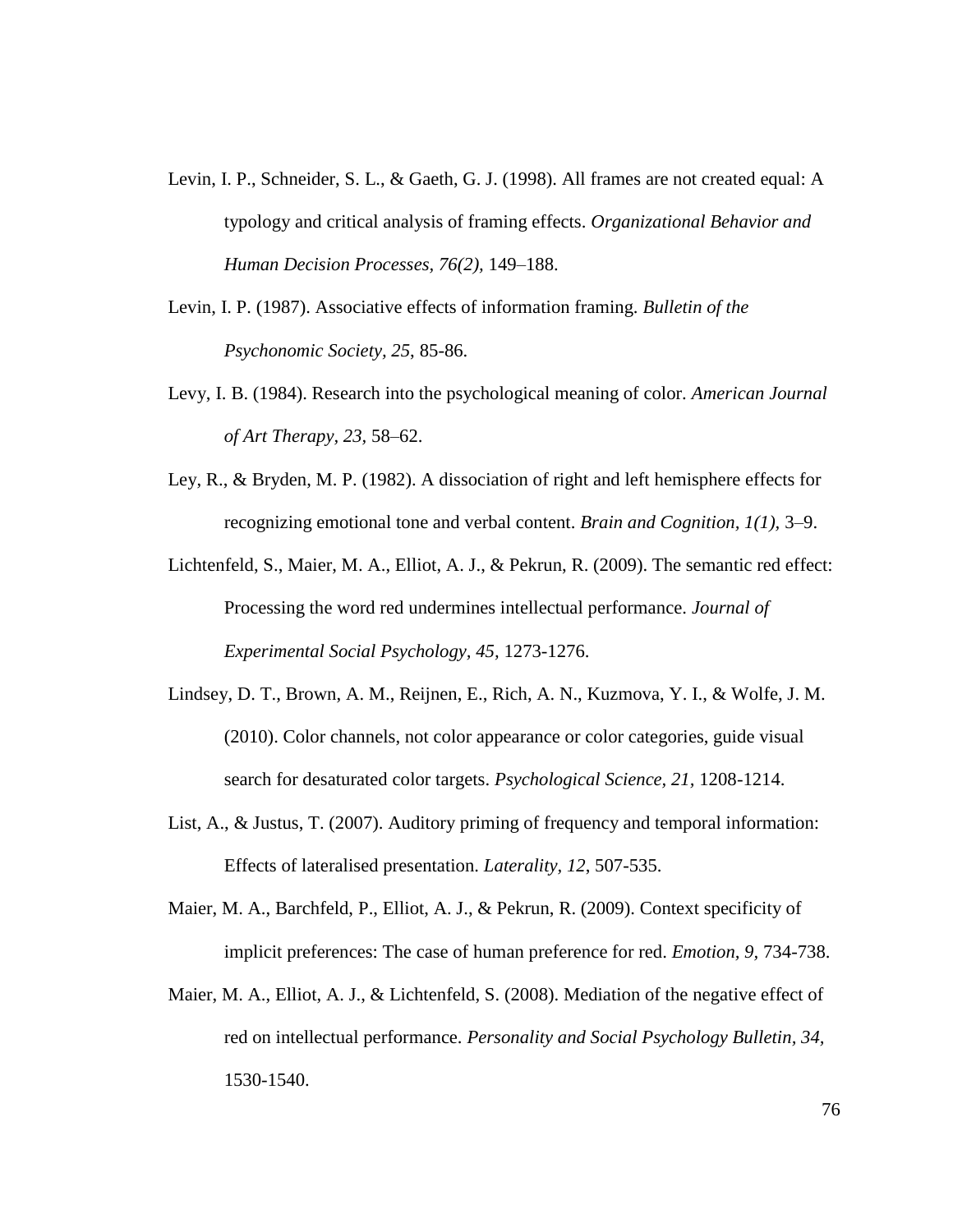- Martin, M. (1979). Hemispheric specialization for local and global processing. *Neuropsychologia, 17,* 33-40.
- Mehta, R. & Zhu, R. (2009). Blue or red? Exploring the effect of color on cognitive task performances. *Science, 323,* 1226-1229.
- McCormick, M., & Seta, J. J. (2011). A new method for selectively enhancing hemisphere processing: Voice frequency amplification influences the strength of attribute framing. *Laterality*. [http://dx.doi.org/10.1080/1357650X.2011.626559.](http://dx.doi.org/10.1080/1357650X.2011.626559)
- McCormick, M., & Seta, J. J. (2012). Lateralized goal framing: How selective presentation impacts message effectiveness. *Journal of Health Psychology*. [http://dx.doi.org/10.1177/1359105311435944.](http://dx.doi.org/10.1177/1359105311435944)
- Oldfield, R. C. (1971). The assessment and analysis of handedness: The Edinburgh inventory. *Neuropsychologia, 9,* 97-113.
- Partonen, T., & Lonnqvist, J. (1996). Moclobemide and fluoxetine in treatment of seasonal affective disorder. *Journal of Affective Disorders, 41*, 93-99.
- Piñon, A., & Gambara, H. (2005). A meta-analytic review of framing effect: Risky, attribute and goal framing. *Psicothema, 17(2),* 325-331.
- Poynter, W., & Roberts, C. (2012). Hemispheric asymmetries in visual search. *Laterality*. [http://dx.doi.org/10.1080/1357650X.2011.626558.](http://dx.doi.org/10.1080/1357650X.2011.626558)
- Ribeiro, M. J., & Castelo-Branco, M. (2010). Psychophysical channels and ERP population responses in human visual cortex: Area summation across chromatic and achromatic pathways. *Vision Research, 50*, 1283-1291.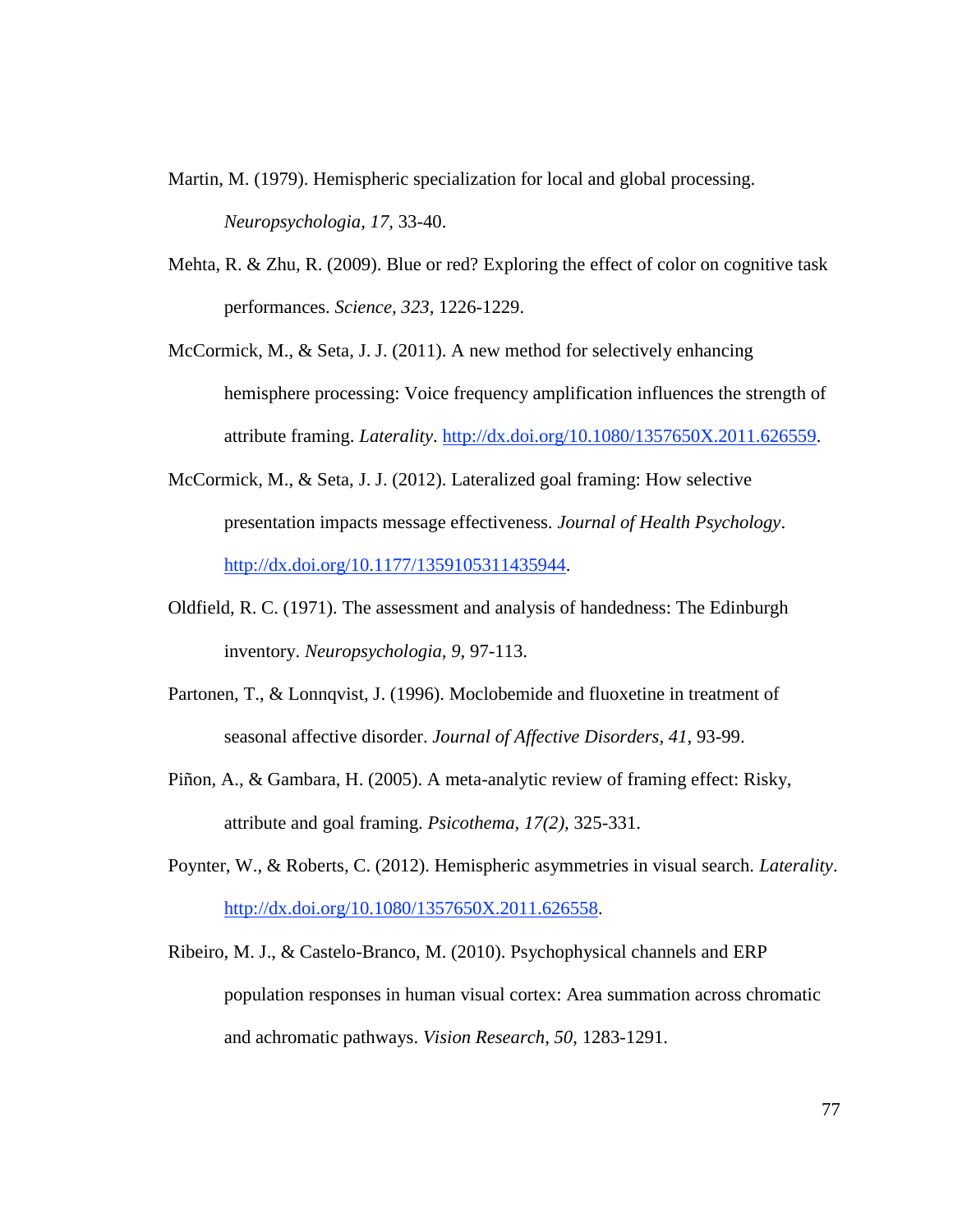- Robertson, L. C. (1996). Attentional persistence for features of hierarchical patterns. *Journal of Experimental Psychology: General, 125*, 227-249.
- Robertson, L. C., & Ivry, R. B. (2000). Hemispheric asymmetries: attention to visual and auditory primitives. *Current Directions in Psychological Science, 9,* 59–63.
- Samson, D., Apperly, I. A., Chiavarino, C., & Humphreys, G. W. (2004). Left temporoparietal junction is necessary for representing someone else's belief. *Nature Neuroscience, 7*, 499-500.
- Sergent, J. (1982). The cerebral balance of power: Confrontation or cooperation? *Journal of Experimental Psychology: Human Perception and Performance, 8,* 253-272.
- Seta, J. J., McCormick, M., Gallagher, P., McElroy, T., & Seta, C. E. (2010). Voice Frequency Impacts Hemispheric Processing of Attribute Frames. *Journal of Experimental Social Psychology, 46,* 1089-1092.
- Singh, S. (2006). Impact of color on marketing. *Management Decision, 44,* 783-789.
- Stone, N. J., & English, A. J. (1998). Task type, posters, and workspace color on mood, satisfaction, and performance. *Journal of Environmental Psychology, 18,* 175- 185.
- Tanaka, A., & Tokuno, Y. (2011). The effect of the color red on avoidance motivation. *Social Behavior and Personality, 39,* 287-288.
- Terman, M. (2007). Evolving applications of light therapy. *Sleep Medicine Reviews, 11*, 497-507.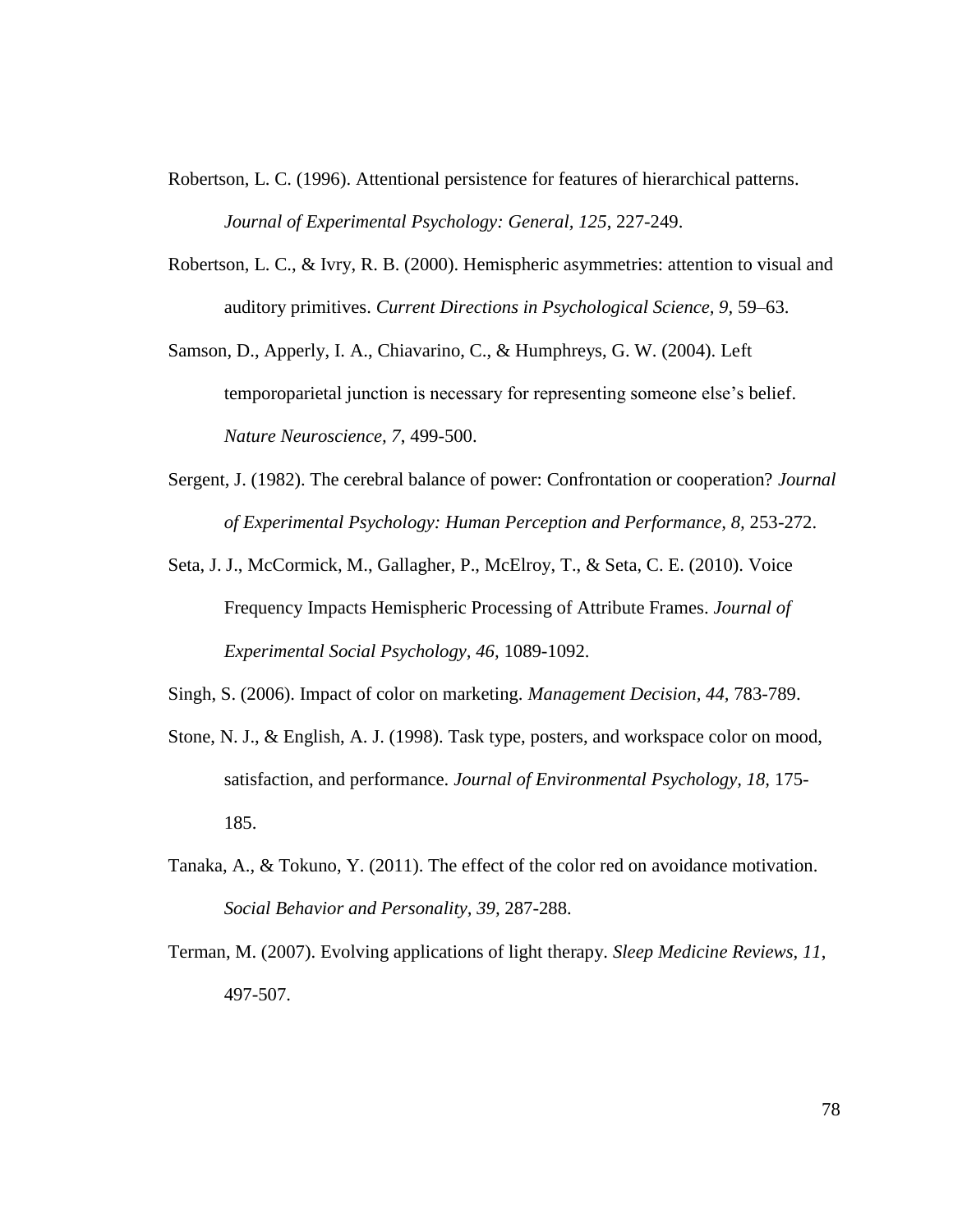- Tomarken, A. J., Davidson, R. J., Wheeler, R. E., & Doss, R. C. (1992). Individual differences in anterior brain asymmetry and fundamental dimensions of emotion. *Journal of Personality and Social Psychology, 62,* 676-687.
- Vandewalle, G., Schwartz, S., Grandjean, D., Wuillaume, C., Balteau, E., et al. (2010). Spectral quality of light modulates emotional brain responses in humans. *Proceedings of the National Academy of Sciences, 107*, 19549-19554.
- West, G. L., Anderson, A. K., Bedwell, J. S., & Pratt, J. (2010). Red diffuse light suppresses the accelerated perception of fear. *Psychological Science, 21*, 992-999.
- Whitfield, T. W., & Wiltshire, T. J. (1990). Color psychology: A critical review. *Genetic, Social, and General Psychology Monographs*, *116*, 387-412.
- Zago, L., Pesenti, M., Mellet, E., Crivello, F., Mazoyer, B., & Tzourio-Mazoyer, N. (2001). Neural correlates of simple and complex mental calculation. *Neuro-Image*, *13*, 314–327.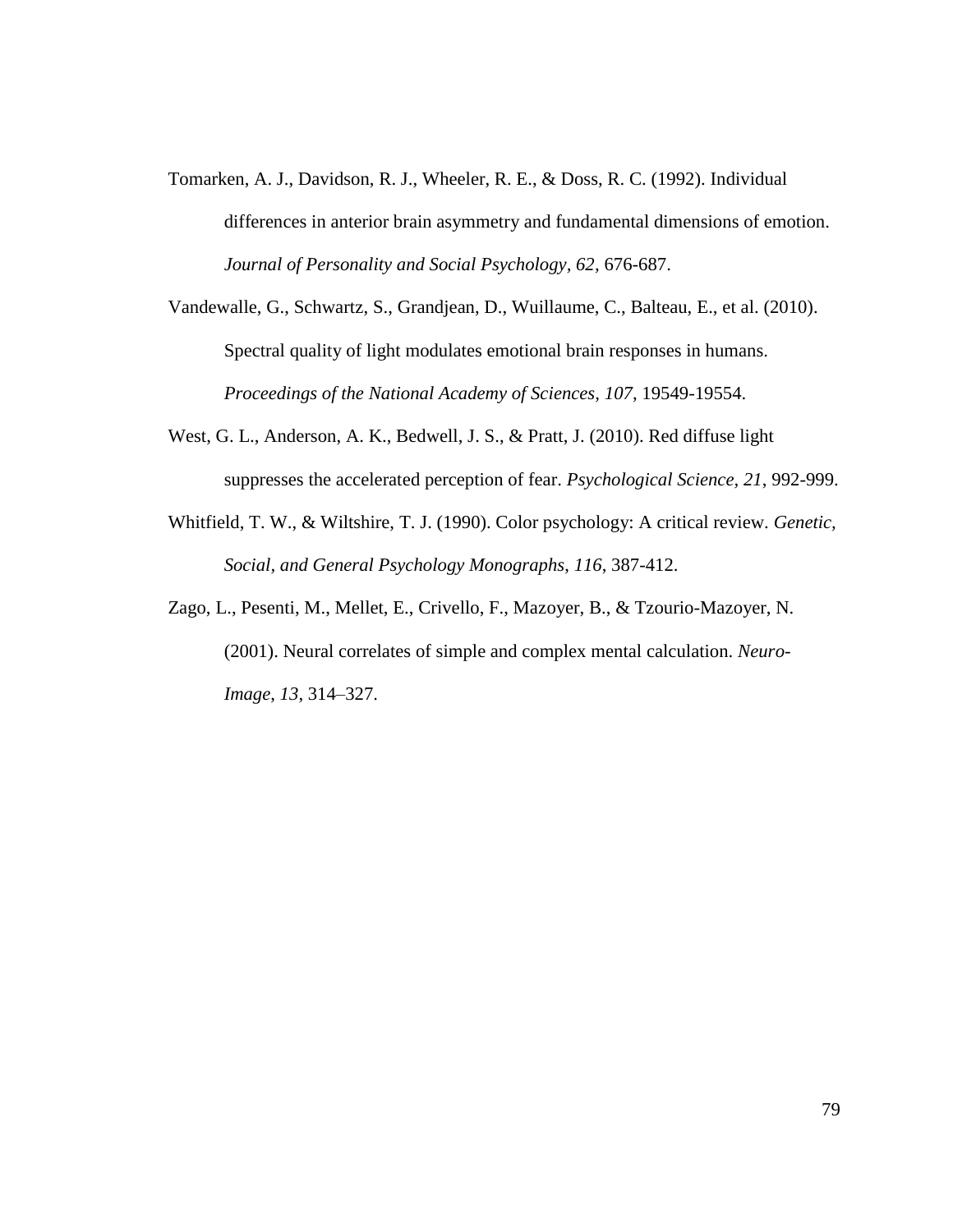#### FOOTNOTES

- 1. The results of this experiment must be considered preliminary for several reasons. First, only four participants took part in the study and each was hand selected rather than randomly drawn from the population. Moreover, given a random side of presentation, red did not appear in the LVF(RH) on consecutive trials for one subject; the average RT difference found for the other three subjects was therefore substituted in this cell to allow for a repeated measures analysis on all four participants. Nevertheless, a priming effect based analysis similar to that described in Experiment 3 provided considerable support for the current predictions.
- 2. Although some contrasts were only significant at the one-tailed level, with a larger sample they might have been significant at the two-tailed level. Nevertheless, given that we predicted the direction in which these effects should occur, one-tailed analyses are appropriate to report.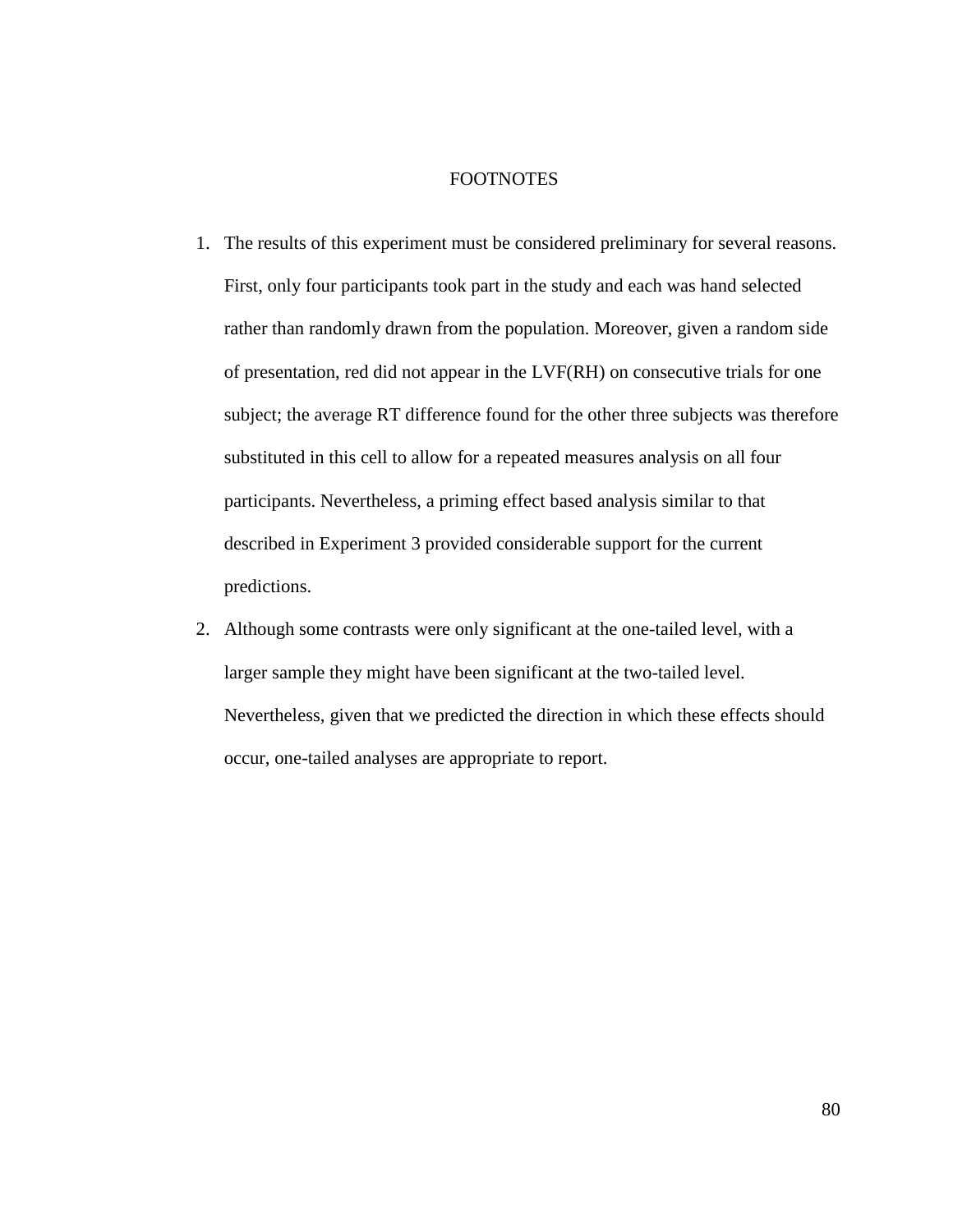## APPENDIX A

# AVERAGE PRODUCT EVALATIONS I

|                          |                  |             |             | Valence                  |            |
|--------------------------|------------------|-------------|-------------|--------------------------|------------|
|                          |                  |             | Positive    |                          | Negative   |
| <b>Background Color:</b> | Frequency level: | $\mathbf N$ | Mean $(SD)$ | $\underline{\mathbf{N}}$ | Mean(SD)   |
| Red                      |                  | 7           | 6.50(1.08)  | 7                        | 4.86(1.28) |
| Orange                   | Low              | 6           | 7.25(1.33)  | $\overline{4}$           | 5.75(2.40) |
|                          |                  | 13          | 6.85(1.21)  | 11                       | 5.18(1.71) |
|                          |                  |             |             |                          |            |
| Blue                     |                  | 6           | 6.02(1.76)  | $\tau$                   | 6.29(1.38) |
| Purple                   | High             | 7           | 6.02(1.28)  | $\overline{7}$           | 5.93(1.02) |
|                          |                  | 13          | 6.02(1.45)  | 14                       | 6.11(1.18) |

- Combined fat/lean and greasy/greaseless product evaluations as a function of valence and background color. Frequency X Frame interaction,  $F(1, 47) = 5.08$ ,  $p$  $< .03$ ; *MSE* = 1.92.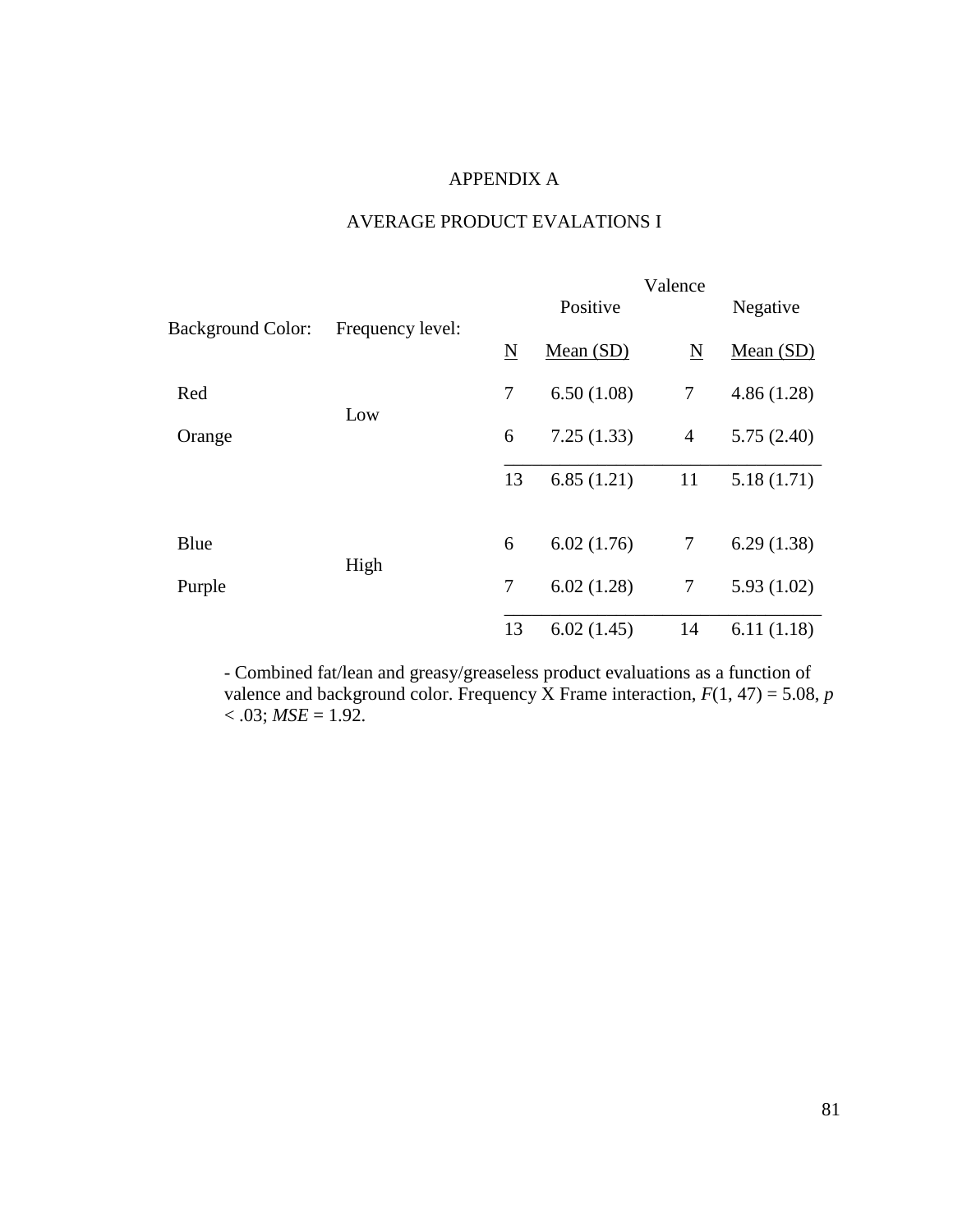## APPENDIX B

# AVERAGE PRODUCT EVALATIONS II

|                          |                  |    |             | Valence                  |            |
|--------------------------|------------------|----|-------------|--------------------------|------------|
| <b>Background Color:</b> |                  |    | Positive    |                          | Negative   |
|                          | Frequency level: | N  | Mean $(SD)$ | $\underline{\mathbf{N}}$ | Mean(SD)   |
| Red                      |                  | 14 | 7.33(1.36)  | 12                       | 5.46(2.50) |
| Orange                   | Low              | 14 | 7.11(1.57)  | 13                       | 5.65(2.55) |
|                          |                  | 28 | 7.22(1.45)  | 25                       | 5.56(2.48) |
| Blue                     |                  | 14 | 7.61(1.59)  | 15                       | 7.43(2.11) |
| Purple                   | High             | 15 | 7.43(1.50)  | 12                       | 7.23(1.74) |
|                          |                  | 29 | 7.52(1.52)  | 27                       | 7.34(1.92) |

- Combined impure/pure and no buy/buy product evaluations as a function of valence and background color. Frequency X Frame interaction,  $F(1, 105) = 4.32$ ,  $p < .04$ ;  $MSE = 3.47$ .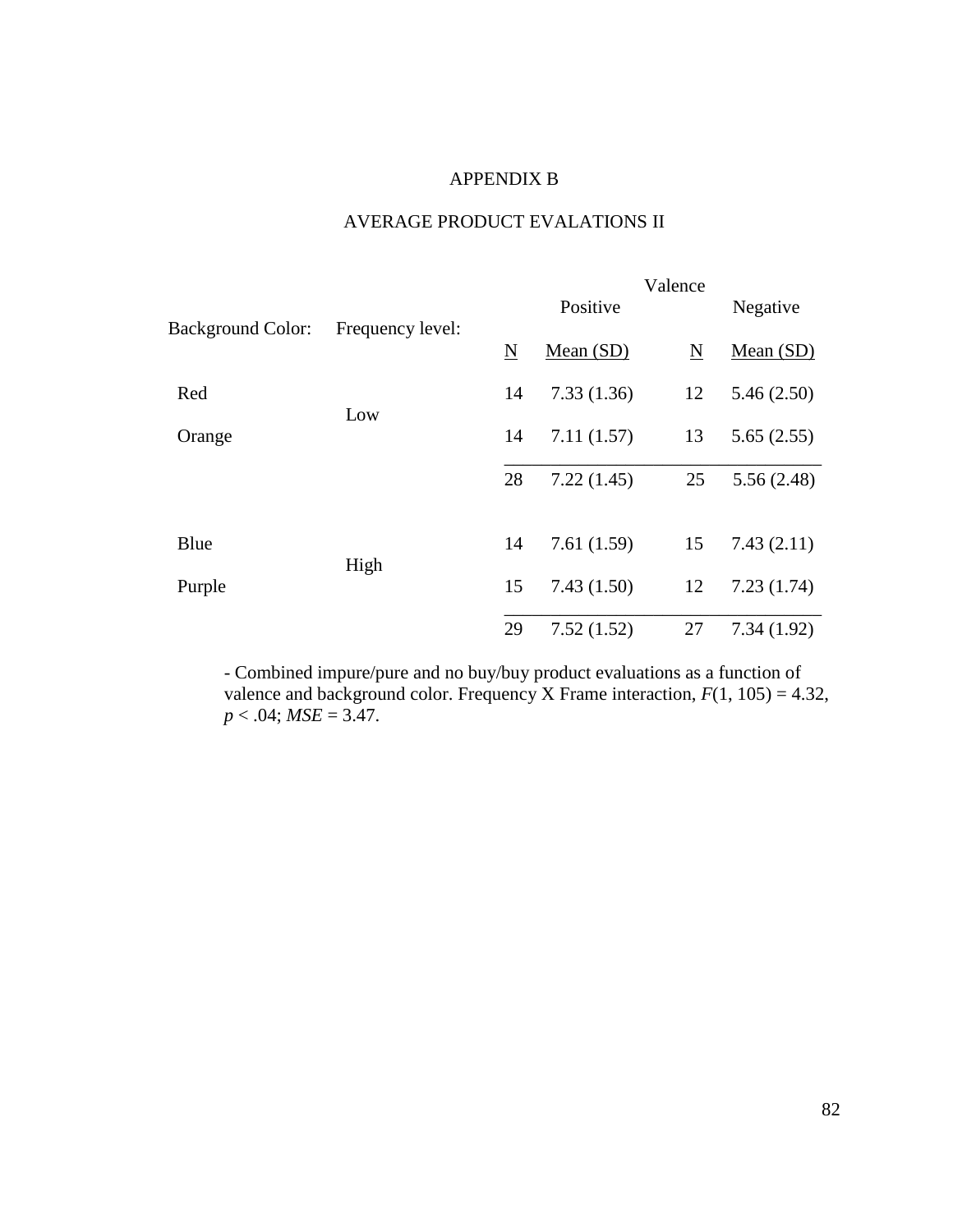## APPENDIX C

## AVERAGE PRIMING EFFECTS I

|             | Color |                 |             |                 |  |
|-------------|-------|-----------------|-------------|-----------------|--|
| Hemisphere: | Blue  |                 | Red         |                 |  |
|             | N     | Mean $(SD)$     | $\mathbb N$ | Mean $(SD)$     |  |
| Left        | 30    | $-12.05(68.52)$ | 30          | $-12.57(56.66)$ |  |
| Right       | 30    | 14.41 (70.03)   | 30          | $-19.44(59.51)$ |  |

- Average response time difference as a function of hemisphere and stimulus color in Experiment 3. Hemisphere X Color interaction significant, qualified by a three way interaction with the handedness covariate,  $F(1,28) = 11.72$ ,  $p < .01$  and  $F(1,28) = 9.87, p < .01$ , respectively;  $MSE = 2811.94$ .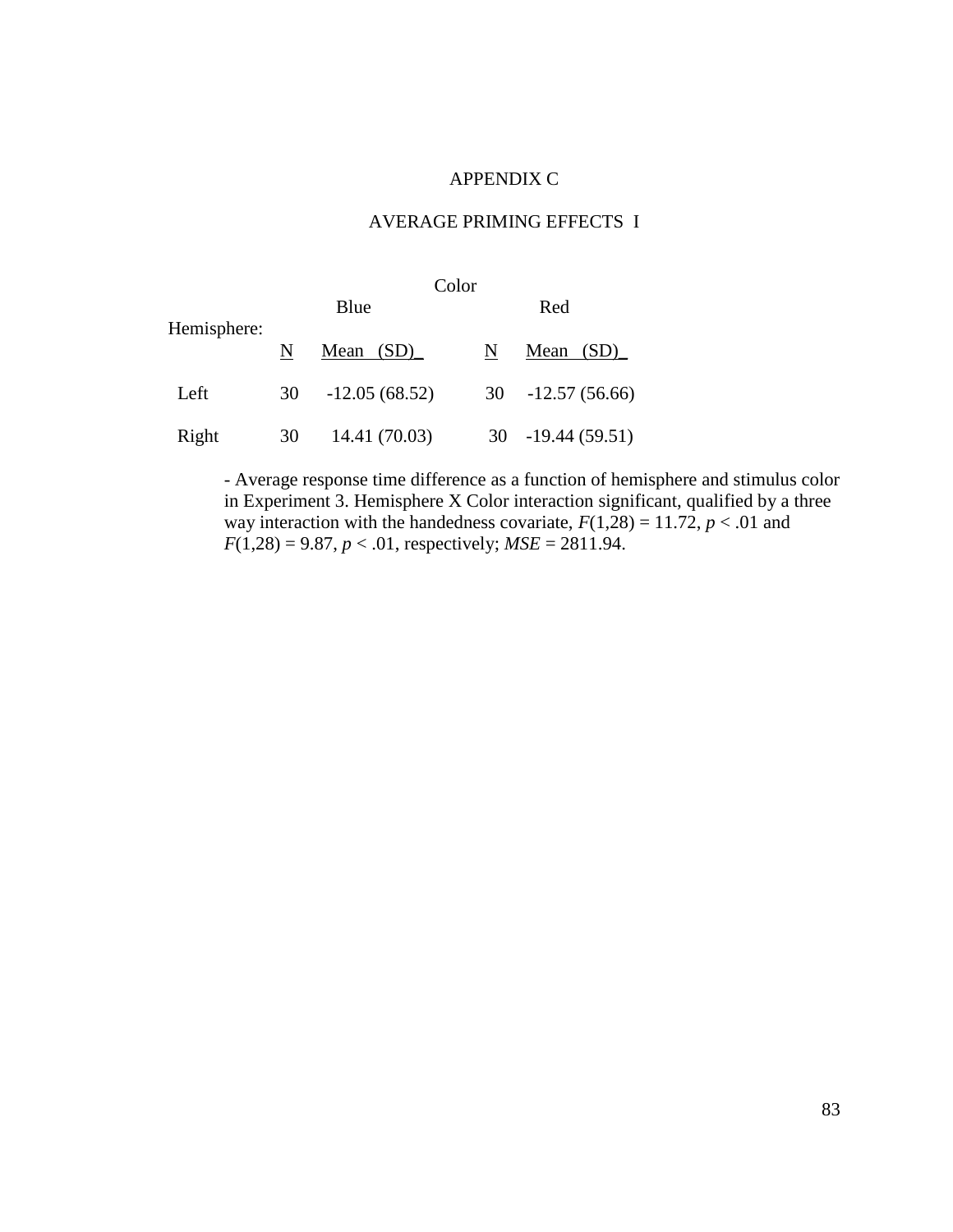#### APPENDIX D

## AVERAGE PRIMING EFFECTS II

# Background Color Condition

| Hemisphere: | <b>Baseline</b> |                             |    | Red Background              |    | <b>Blue Background</b>       |  |
|-------------|-----------------|-----------------------------|----|-----------------------------|----|------------------------------|--|
| Left        | 27              | Mean (SD)<br>$-5.62(48.06)$ | 27 | Mean (SD)<br>$-7.92(35.06)$ | 27 | Mean (SD)<br>$-12.26(30.54)$ |  |
| Right       | 27              | $-10.59(52.46)$             |    | $27 - 21.64(31.19)$         | 27 | $-11.40(40.49)$              |  |

- Average response time difference as a function of hemisphere and background color condition in Experiment 4. A Hemisphere X Background Color interaction was significant when the no background condition was removed from the analysis, qualified by an interaction with participants' error rate,  $F(1,24) = 4.48$ , *p*  $< .05$  and  $F(1,24) = 5.00$ ,  $p < .04$ , respectively;  $MSE = 2905.00$ .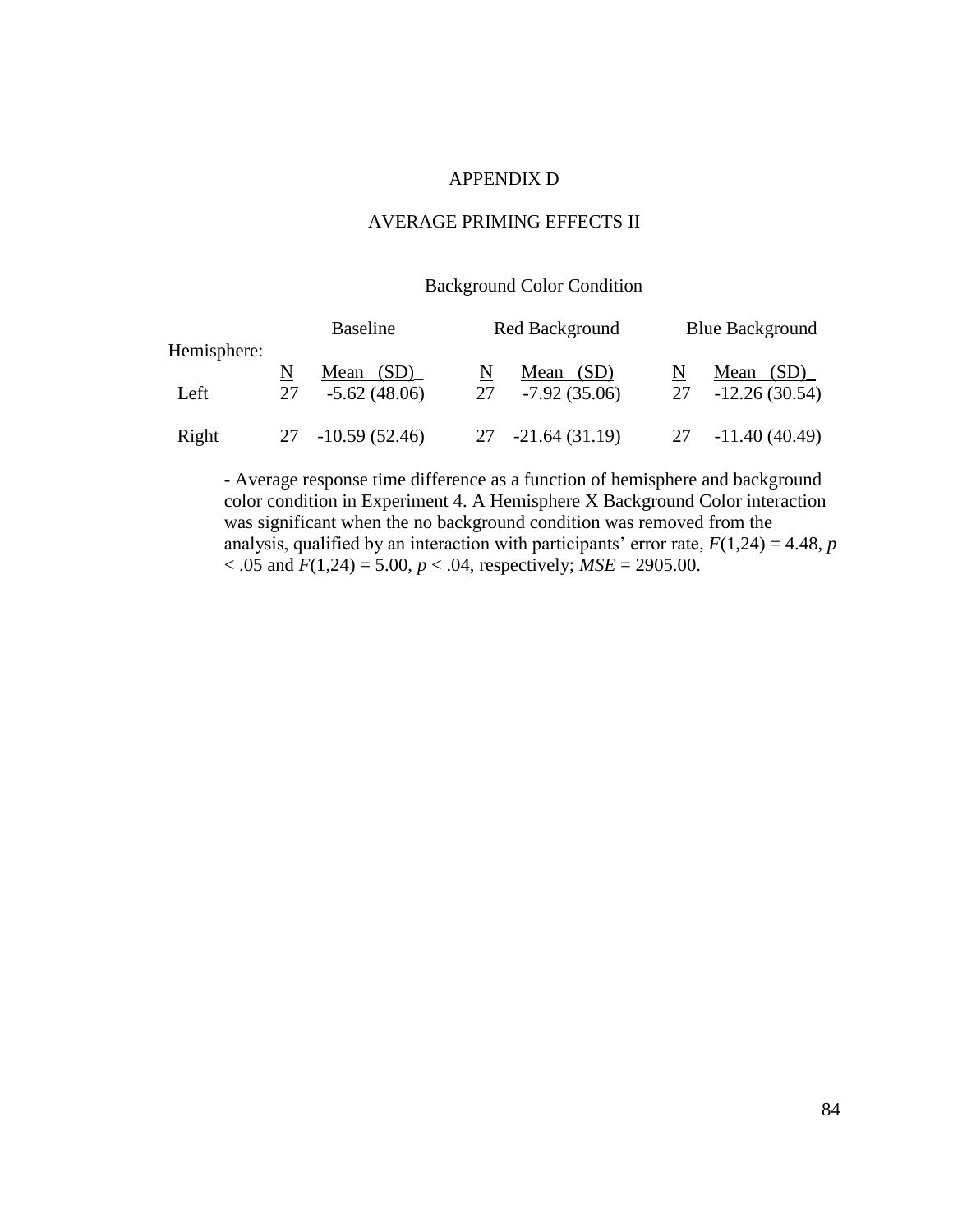#### APPENDIX E

## EXPERIMENT 4 MEAN REACTION TIMES

## Baseline Condition (no background)

|             | Trial N-1      |                |                |                |
|-------------|----------------|----------------|----------------|----------------|
|             | Left-Green     | Left-Gray      | Right-Green    | Right-Gray     |
| Trial N     | Mean $(SD)$    | Mean $(SD)$    | Mean $(SD)$    | Mean $(SD)$    |
| Left-Green  | 370.79 (52.98) | 383.37 (65.62) | 393.35 (65.01) | 360.10 (69.85) |
| Left-Gray   | 419.14 (72.42) | 397.82 (60.68) | 383.59 (66.37) | 424.66 (79.40) |
| Right-Green | 381.54 (61.74) | 359.70 (67.40) | 366.29 (47.97) | 385.01 (53.38) |
| Right-Gray  | 370.10 (62.60) | 398.68 (58.53) | 407.59 (76.17) | 392.62 (62.53) |

## Red Background Condition

|             | Trial N-1      |                |                |                |
|-------------|----------------|----------------|----------------|----------------|
|             | Left-Green     | Left-Gray      | Right-Green    | Right-Gray     |
| Trial N     | Mean $(SD)$    | Mean $(SD)$    | Mean $(SD)$    | Mean $(SD)$    |
| Left-Green  | 383.00 (55.80) | 401.17 (55.78) | 419.71 (86.52) | 361.44 (57.18) |
| Left-Gray   | 424.05 (62.69) | 397.48 (42.11) | 388.45 (63.36) | 435.10 (69.09) |
| Right-Green | 403.20 (49.53) | 370.33 (70.36) | 389.43 (58.41) | 390.02 (43.01) |
| Right-Gray  | 366.80 (61.62) | 413.29 (71.35) | 418.37 (75.36) | 394.65 (62.32) |

## Blue Background Condition

|             | Trial N-1      |                |                |                |
|-------------|----------------|----------------|----------------|----------------|
|             | Left-Green     | Left-Gray      | Right-Green    | Right-Gray     |
| Trial N     | Mean $(SD)$    | Mean $(SD)$    | Mean $(SD)$    | Mean $(SD)$    |
| Left-Green  | 383.27 (68.09) | 404.96 (67.52) | 406.46 (55.79) | 373.51 (55.69) |
| Left-Gray   | 429.06 (74.57) | 395.79 (42.52) | 379.21 (40.19) | 417.86 (59.50) |
| Right-Green | 386.20 (55.45) | 364.51 (61.04) | 383.15 (44.31) | 403.30 (77.85) |
| Right-Gray  | 371.78 (55.43) | 396.72 (52.89) | 399.45 (65.24) | 377.11 (65.24) |

- Average response time (in milliseconds) for trial N given N-1 as a function of stimulus color, visual field presentation and background frequency condition in Experiment 4. "Left" refers to the LVF"; "Right" refers to the RVF; "Green" refers to the green stimulus; "Gray" refers to the gray stimulus.